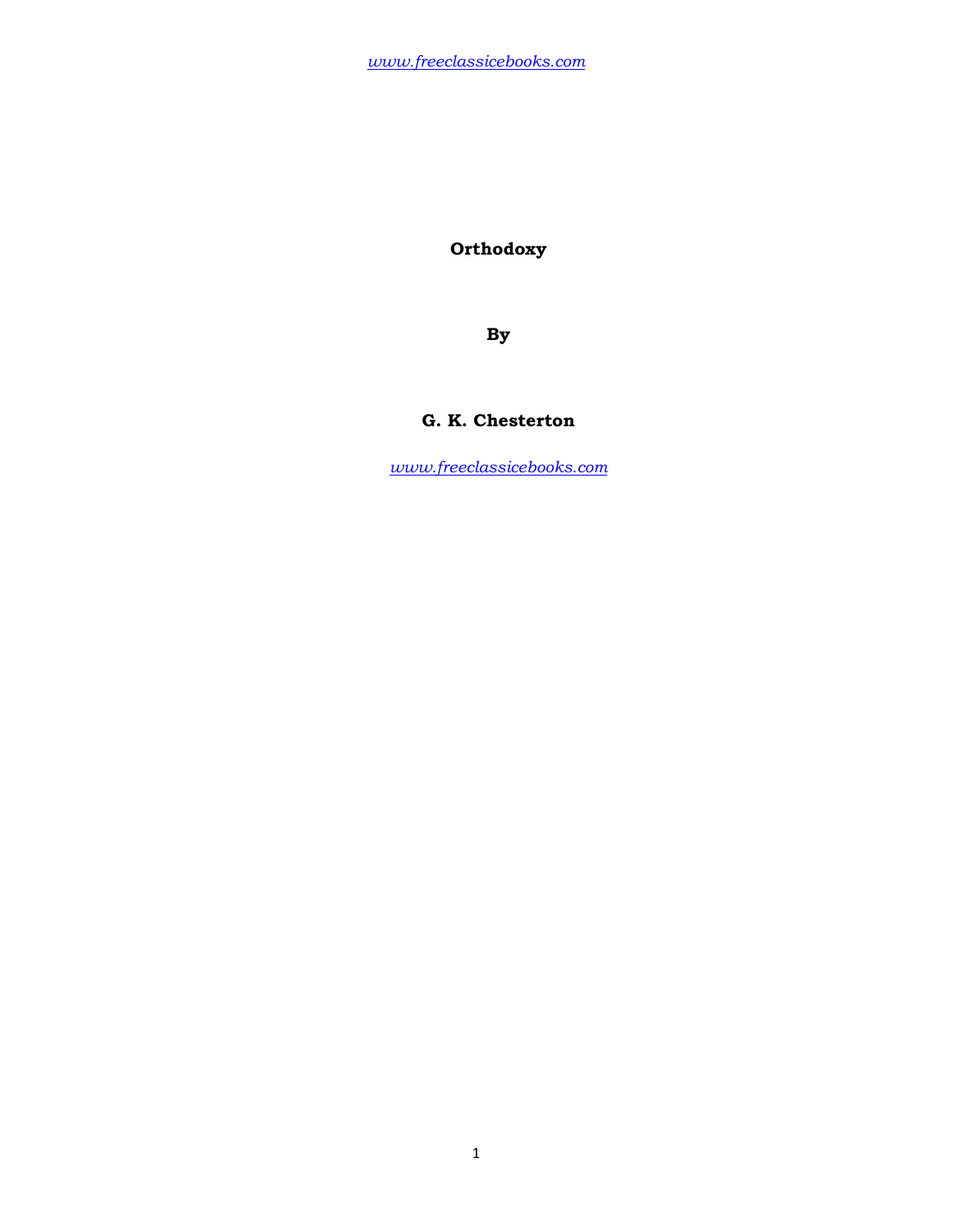# **Contents**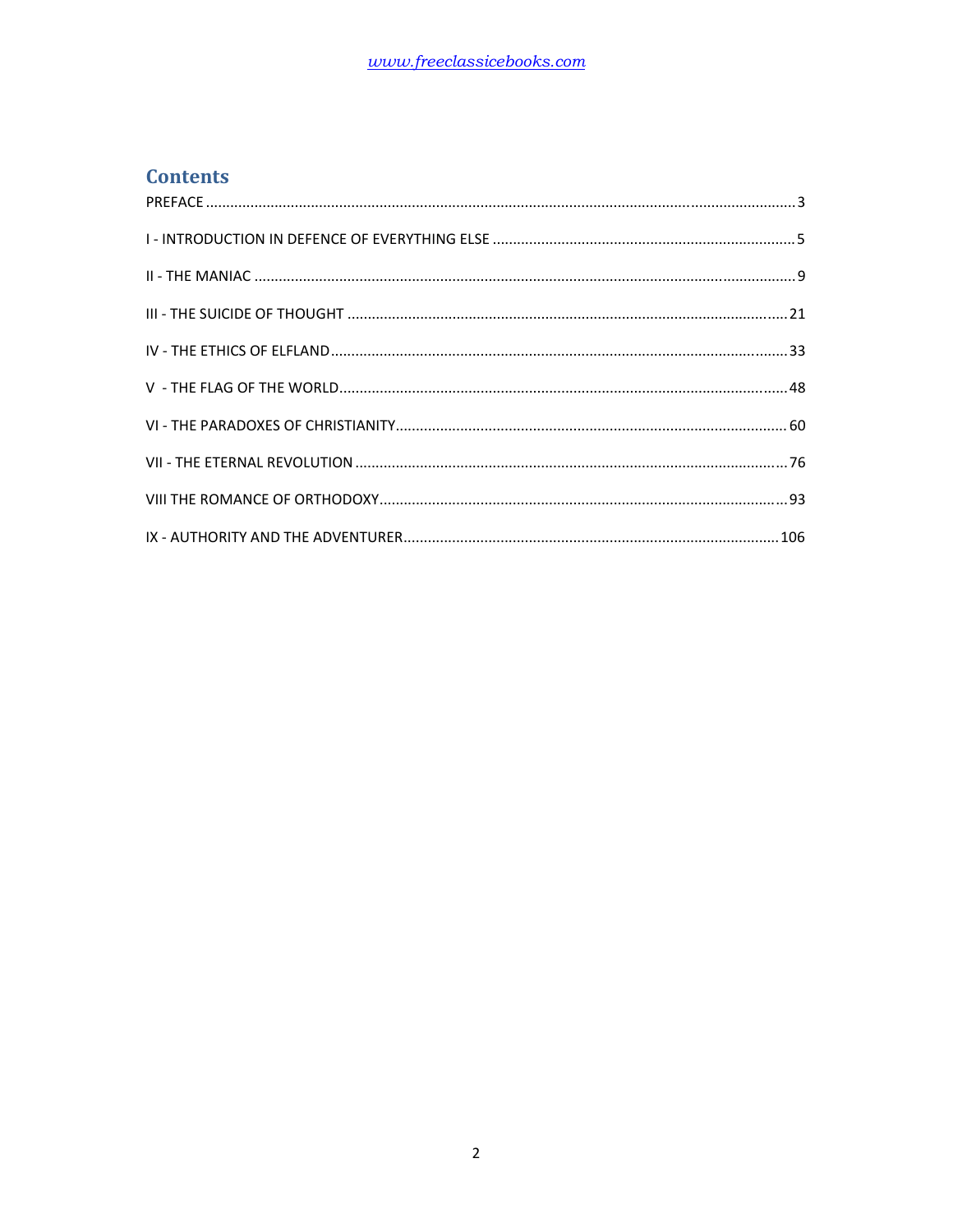### **PREFACE**

 This book is meant to be a companion to "Heretics," and to put the positive side in addition to the negative. Many critics complained of the book called "Heretics" because it merely criticised current philosophies without offering any alternative philosophy. This book is an attempt to answer the challenge. It is unavoidably affirmative and therefore unavoidably autobiographical. The writer has been driven back upon somewhat the same difficulty as that which beset Newman in writing his Apologia; he has been forced to be egotistical only in order to be sincere. While everything else may be different the motive in both cases is the same. It is the purpose of the writer to attempt an explanation, not of whether the Christian Faith can be believed, but of how he personally has come to believe it. The book is therefore arranged upon the positive principle of a riddle and its answer. It deals first with all the writer's own solitary and sincere speculations and then with all the startling style in which they were all suddenly satisfied by the Christian Theology. The writer regards it as amounting to a convincing creed. But if it is not that it is at least a repeated and surprising coincidence.

Gilbert K. Chesterton.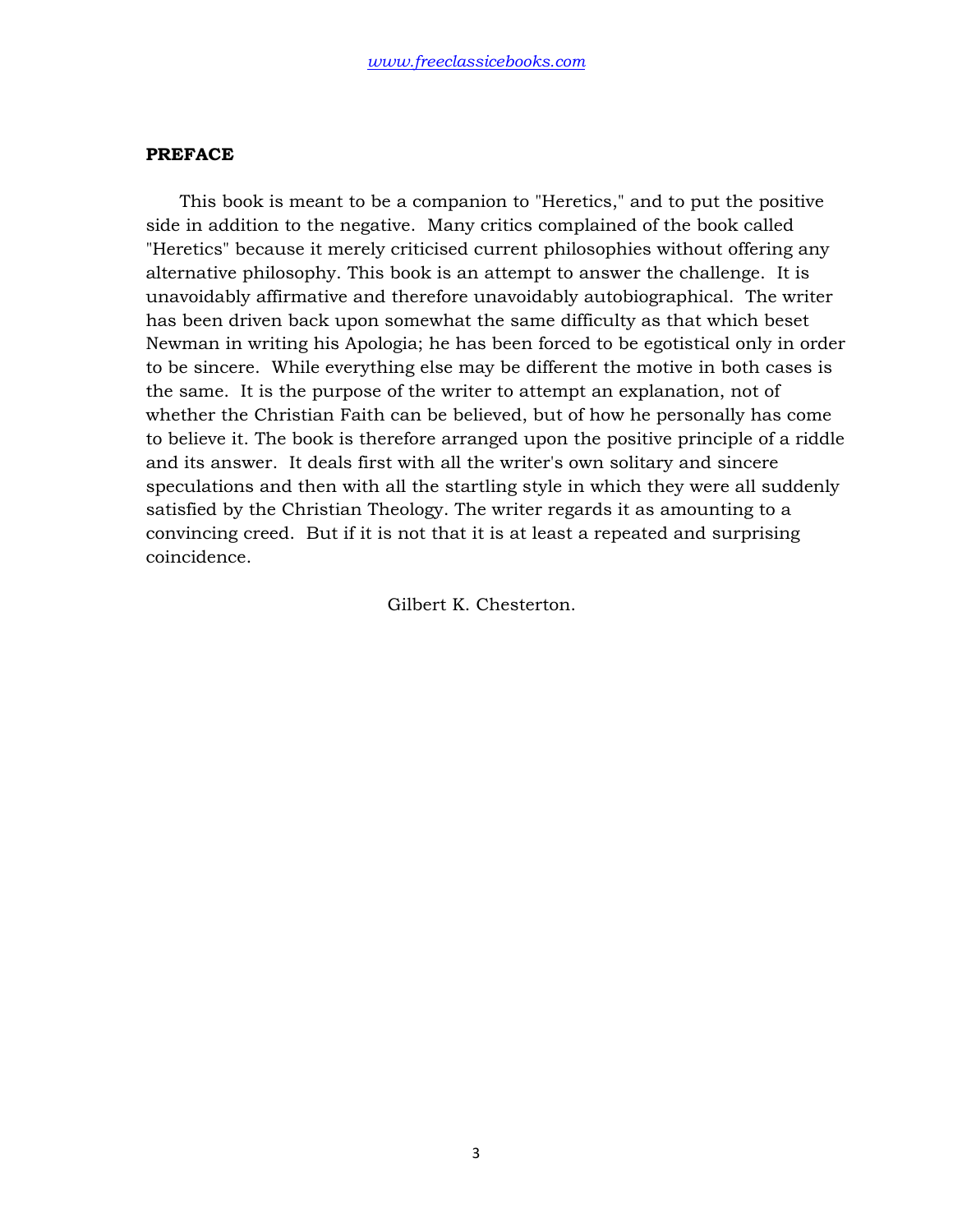## **CONTENTS**

 I. Introduction in Defence of Everything Else II. The Maniac III. The Suicide of Thought IV. The Ethics of Elfland V. The Flag of the World VI. The Paradoxes of Christianity VII. The Eternal Revolution VIII. The Romance of Orthodoxy IX. Authority and the Adventurer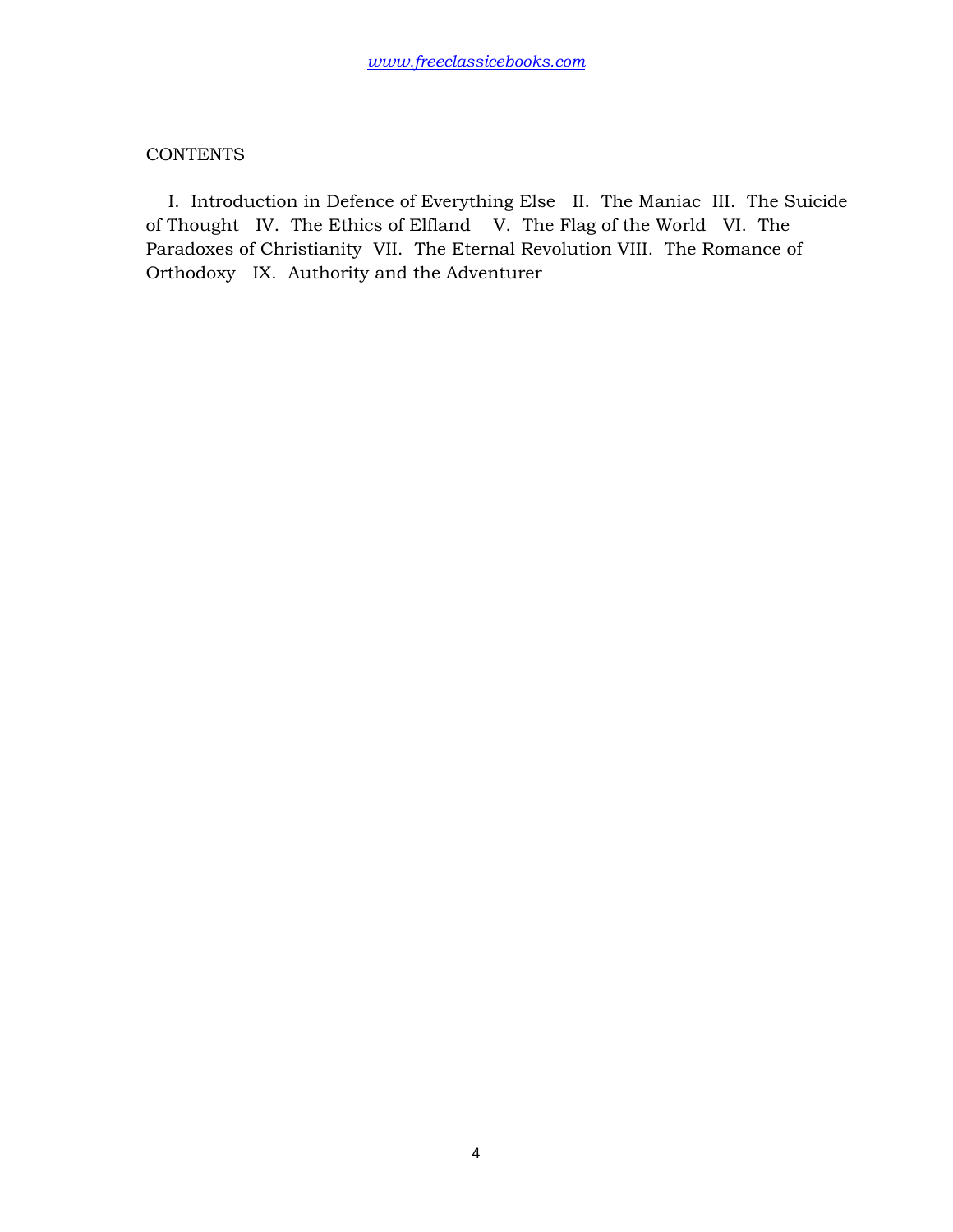#### **I - INTRODUCTION IN DEFENCE OF EVERYTHING ELSE**

 THE only possible excuse for this book is that it is an answer to a challenge. Even a bad shot is dignified when he accepts a duel. When some time ago I published a series of hasty but sincere papers, under the name of "Heretics," several critics for whose intellect I have a warm respect (I may mention specially Mr. G.S.Street) said that it was all very well for me to tell everybody to affirm his cosmic theory, but that I had carefully avoided supporting my precepts with example. "I will begin to worry about my philosophy," said Mr. Street, "when Mr. Chesterton has given us his." It was perhaps an incautious suggestion to make to a person only too ready to write books upon the feeblest provocation. But after all, though Mr. Street has inspired and created this book, he need not read it. If he does read it, he will find that in its pages I have attempted in a vague and personal way, in a set of mental pictures rather than in a series of deductions, to state the philosophy in which I have come to believe. I will not call it my philosophy; for I did not make it. God and humanity made it; and it made me.

 I have often had a fancy for writing a romance about an English yachtsman who slightly miscalculated his course and discovered England under the impression that it was a new island in the South Seas. I always find, however, that I am either too busy or too lazy to write this fine work, so I may as well give it away for the purposes of philosophical illustration. There will probably be a general impression that the man who landed (armed to the teeth and talking by signs) to plant the British flag on that barbaric temple which turned out to be the Pavilion at Brighton, felt rather a fool. I am not here concerned to deny that he looked a fool. But if you imagine that he felt a fool, or at any rate that the sense of folly was his sole or his dominant emotion, then you have not studied with sufficient delicacy the rich romantic nature of the hero of this tale. His mistake was really a most enviable mistake; and he knew it, if he was the man I take him for. What could be more delightful than to have in the same few minutes all the fascinating terrors of going abroad combined with all the humane security of coming home again? What could be better than to have all the fun of discovering South Africa without the disgusting necessity of landing there? What could be more glorious than to brace one's self up to discover New South Wales and then realize, with a gush of happy tears, that it was really old South Wales. This at least seems to me the main problem for philosophers, and is in a manner the main problem of this book. How can we contrive to be at once astonished at the world and yet at home in it? How can this queer cosmic town, with its manylegged citizens, with its monstrous and ancient lamps, how can this world give us at once the fascination of a strange town and the comfort and honour of being our own town?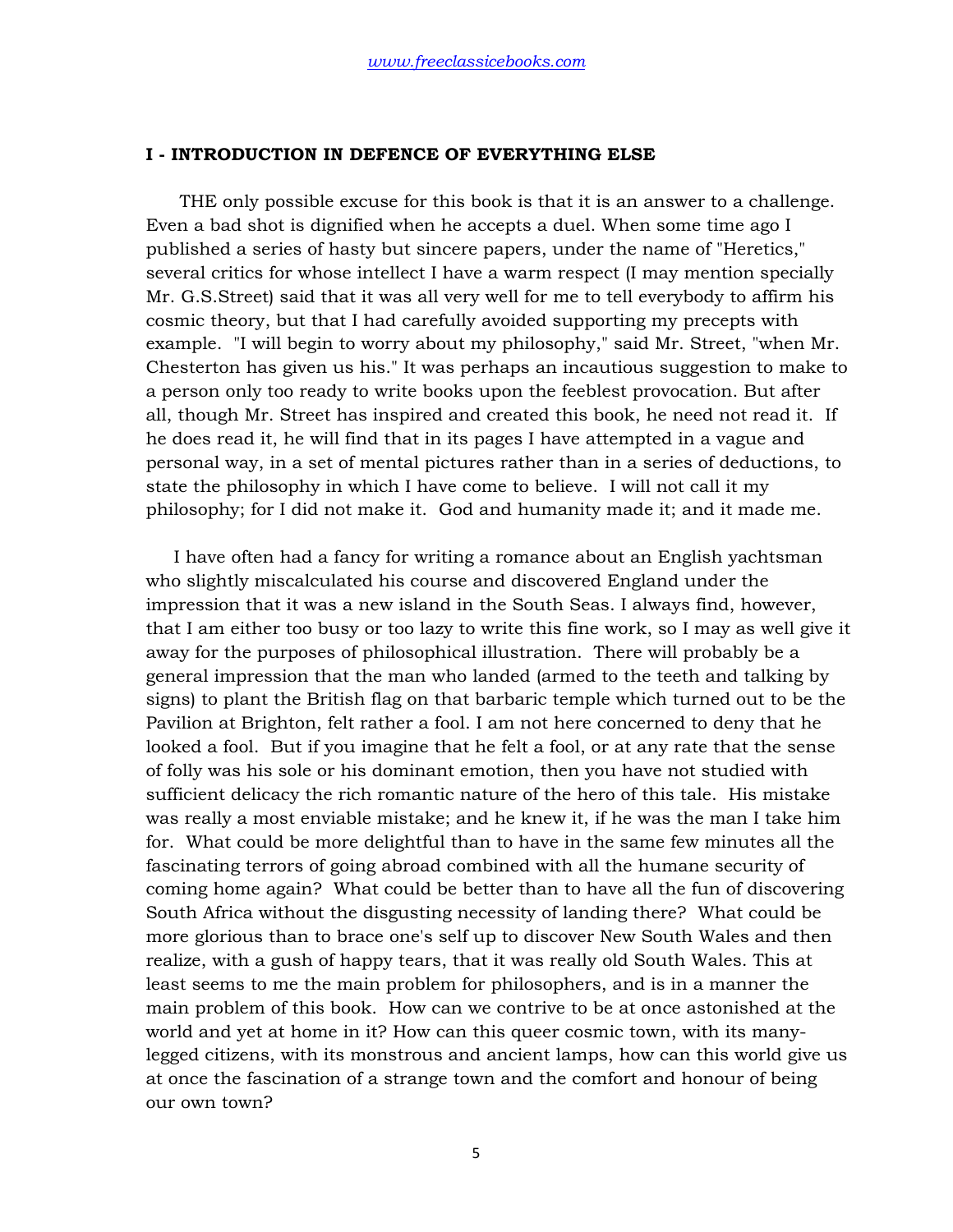To show that a faith or a philosophy is true from every standpoint would be too big an undertaking even for a much bigger book than this; it is necessary to follow one path of argument; and this is the path that I here propose to follow. I wish to set forth my faith as particularly answering this double spiritual need, the need for that mixture of the familiar and the unfamiliar which Christendom has rightly named romance. For the very word "romance" has in it the mystery and ancient meaning of Rome. Any one setting out to dispute anything ought always to begin by saying what he does not dispute. Beyond stating what he proposes to prove he should always state what he does not propose to prove. The thing I do not propose to prove, the thing I propose to take as common ground between myself and any average reader, is this desirability of an active and imaginative life, picturesque and full of a poetical curiosity, a life such as western man at any rate always seems to have desired. If a man says that extinction is better than existence or blank existence better than variety and adventure, then he is not one of the ordinary people to whom I am talking. If a man prefers nothing I can give him nothing. But nearly all people I have ever met in this western society in which I live would agree to the general proposition that we need this life of practical romance; the combination of something that is strange with something that is secure. We need so to view the world as to combine an idea of wonder and an idea of welcome. We need to be happy in this wonderland without once being merely comfortable. It is THIS achievement of my creed that I shall chiefly pursue in these pages.

 But I have a peculiar reason for mentioning the man in a yacht, who discovered England. For I am that man in a yacht. I discovered England. I do not see how this book can avoid being egotistical; and I do not quite see (to tell the truth) how it can avoid being dull. Dulness will, however, free me from the charge which I most lament; the charge of being flippant. Mere light sophistry is the thing that I happen to despise most of all things, and it is perhaps a wholesome fact that this is the thing of which I am generally accused. I know nothing so contemptible as a mere paradox; a mere ingenious defence of the indefensible. If it were true (as has been said) that Mr. Bernard Shaw lived upon paradox, then he ought to be a mere common millionaire; for a man of his mental activity could invent a sophistry every six minutes. It is as easy as lying; because it is lying. The truth is, of course, that Mr. Shaw is cruelly hampered by the fact that he cannot tell any lie unless he thinks it is the truth. I find myself under the same intolerable bondage. I never in my life said anything merely because I thought it funny; though of course, I have had ordinary human vainglory, and may have thought it funny because I had said it. It is one thing to describe an interview with a gorgon or a griffin, a creature who does not exist. It is another thing to discover that the rhinoceros does exist and then take pleasure in the fact that he looks as if he didn't. One searches for truth, but it may be that one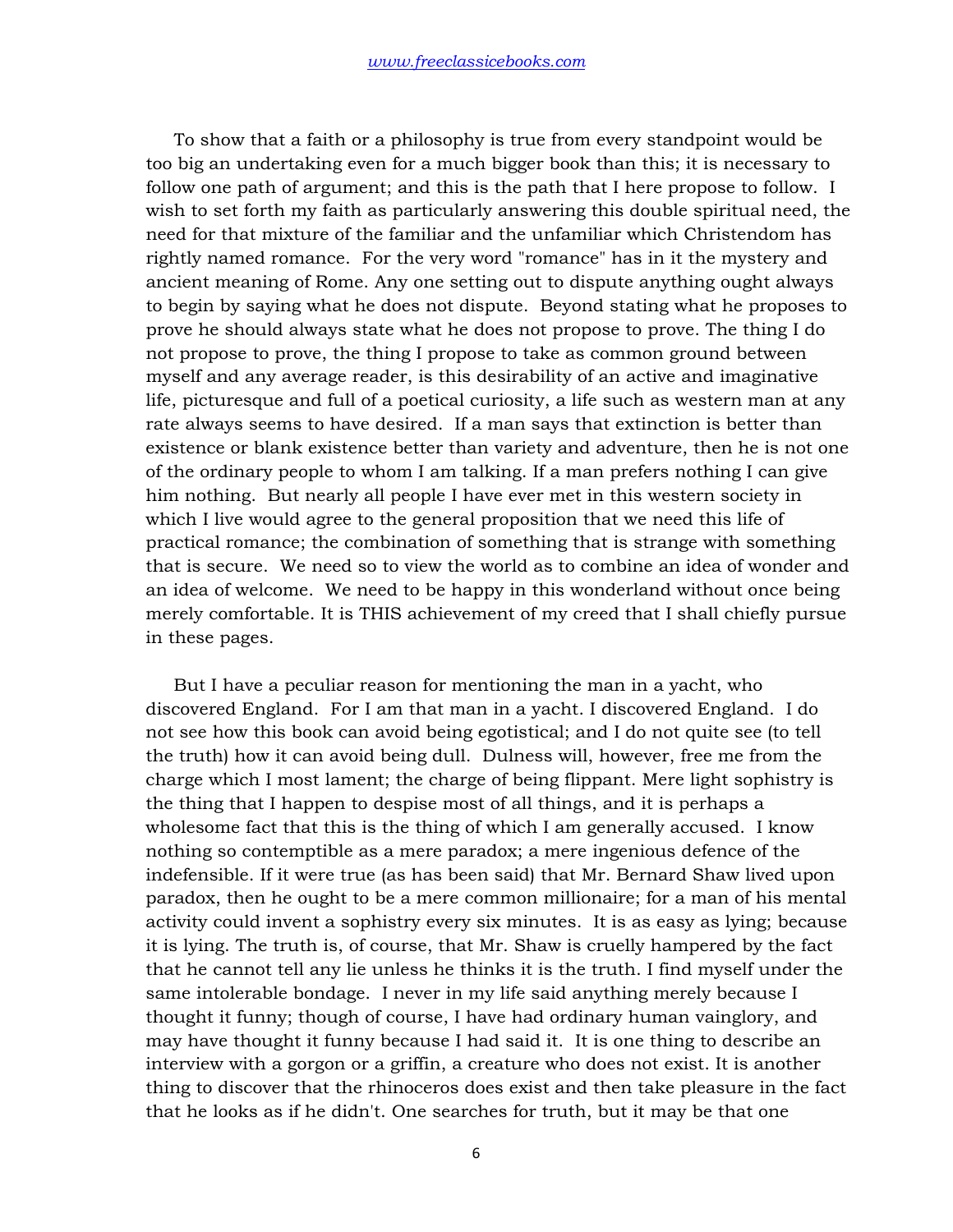pursues instinctively the more extraordinary truths. And I offer this book with the heartiest sentiments to all the jolly people who hate what I write, and regard it (very justly, for all I know), as a piece of poor clowning or a single tiresome joke.

 For if this book is a joke it is a joke against me. I am the man who with the utmost daring discovered what had been discovered before. If there is an element of farce in what follows, the farce is at my own expense; for this book explains how I fancied I was the first to set foot in Brighton and then found I was the last. It recounts my elephantine adventures in pursuit of the obvious. No one can think my case more ludicrous than I think it myself; no reader can accuse me here of trying to make a fool of him: I am the fool of this story, and no rebel shall hurl me from my throne. I freely confess all the idiotic ambitions of the end of the nineteenth century. I did, like all other solemn little boys, try to be in advance of the age. Like them I tried to be some ten minutes in advance of the truth. And I found that I was eighteen hundred years behind it. I did strain my voice with a painfully juvenile exaggeration in uttering my truths. And I was punished in the fittest and funniest way, for I have kept my truths: but I have discovered, not that they were not truths, but simply that they were not mine. When I fancied that I stood alone I was really in the ridiculous position of being backed up by all Christendom.

It may be, Heaven forgive me, that I did try to be original; but I only succeeded in inventing all by myself an inferior copy of the existing traditions of civilized religion. The man from the yacht thought he was the first to find England; I thought I was the first to find Europe. I did try to found a heresy of my own; and when I had put the last touches to it, I discovered that it was orthodoxy.

 It may be that somebody will be entertained by the account of this happy fiasco. It might amuse a friend or an enemy to read how I gradually learnt from the truth of some stray legend or from the falsehood of some dominant philosophy, things that I might have learnt from my catechism--if I had ever learnt it. There may or may not be some entertainment in reading how I found at last in an anarchist club or a Babylonian temple what I might have found in the nearest parish church. If any one is entertained by learning how the flowers of the field or the phrases in an omnibus, the accidents of politics or the pains of youth came together in a certain order to produce a certain conviction of Christian orthodoxy, he may possibly read this book. But there is in everything a reasonable division of labour. I have written the book, and nothing on earth would induce me to read it.

 I add one purely pedantic note which comes, as a note naturally should, at the beginning of the book. These essays are concerned only to discuss the actual fact that the central Christian theology (sufficiently summarized in the Apostles'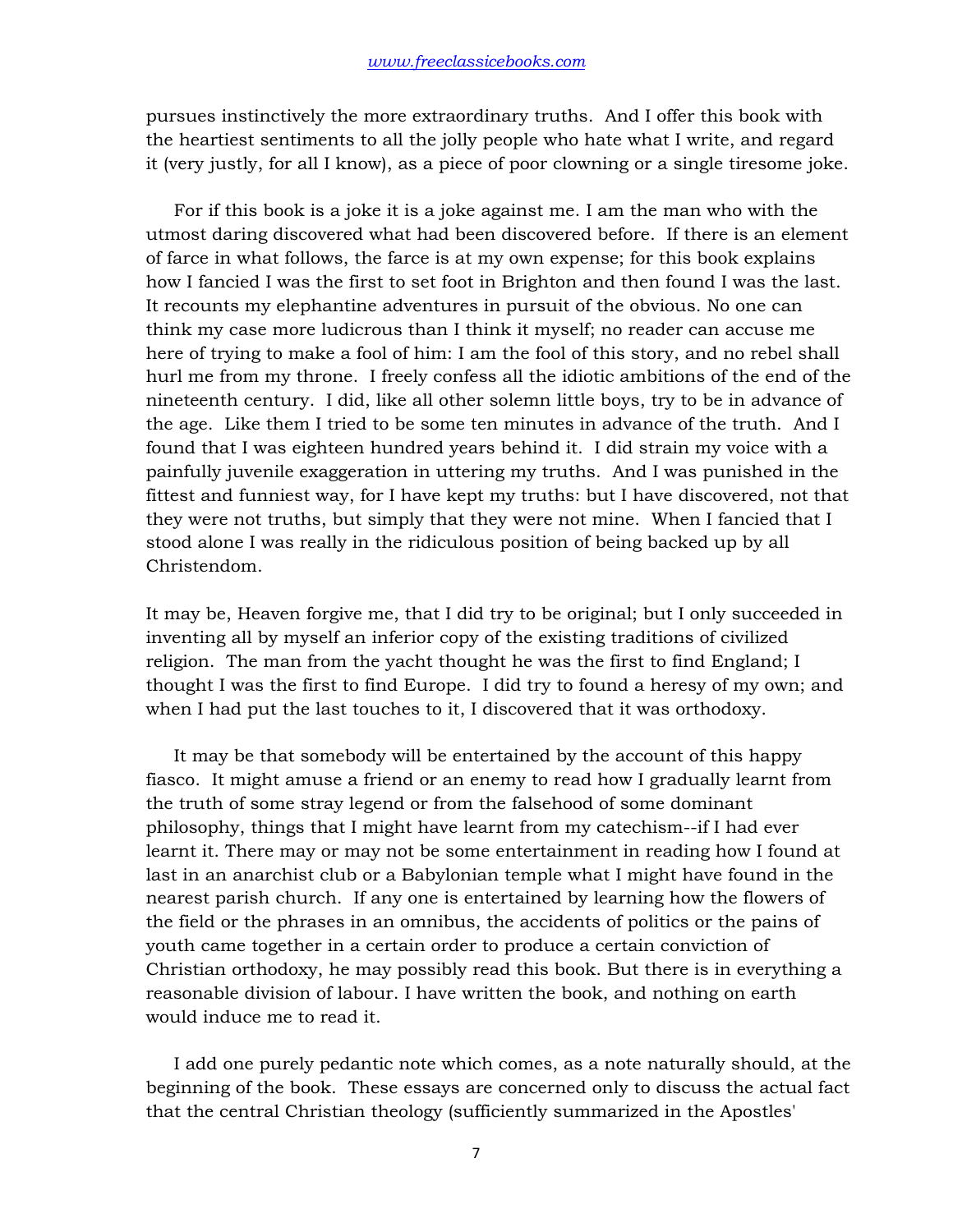Creed) is the best root of energy and sound ethics. They are not intended to discuss the very fascinating but quite different question of what is the present seat of authority for the proclamation of that creed. When the word "orthodoxy" is used here it means the Apostles' Creed, as understood by everybody calling himself Christian until a very short time ago and the general historic conduct of those who held such a creed. I have been forced by mere space to confine myself to what I have got from this creed; I do not touch the matter much disputed among modern Christians, of where we ourselves got it. This is not an ecclesiastical treatise but a sort of slovenly autobiography. But if any one wants my opinions about the actual nature of the authority, Mr. G.S.Street has only to throw me another challenge, and I will write him another book.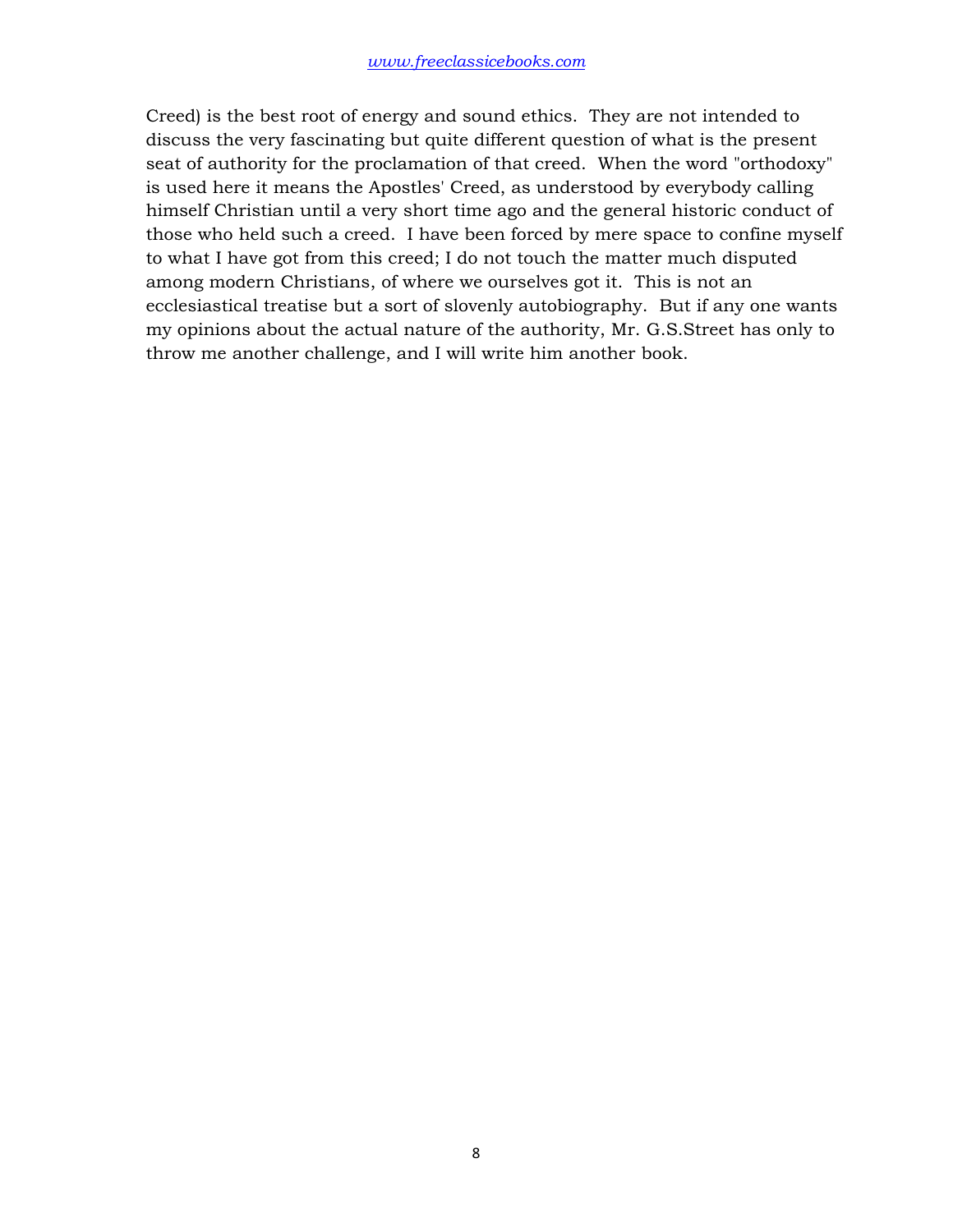## **II - THE MANIAC**

 Thoroughly worldly people never understand even the world; they rely altogether on a few cynical maxims which are not true. Once I remember walking with a prosperous publisher, who made a remark which I had often heard before; it is, indeed, almost a motto of the modern world. Yet I had heard it once too often, and I saw suddenly that there was nothing in it. The publisher said of somebody, "That man will get on; he believes in himself." And I remember that as I lifted my head to listen, my eye caught an omnibus on which was written "Hanwell." I said to him, "Shall I tell you where the men are who believe most in themselves? For I can tell you. I know of men who believe in themselves more colossally than Napoleon or Caesar. I know where flames the fixed star of certainty and success. I can guide you to the thrones of the Super-men. The men who really believe in themselves are all in lunatic asylums." He said mildly that there were a good many men after all who believed in themselves and who were not in lunatic asylums. "Yes, there are," I retorted, "and you of all men ought to know them. That drunken poet from whom you would not take a dreary tragedy, he believed in himself. That elderly minister with an epic from whom you were hiding in a back room, he believed in himself. If you consulted your business experience instead of your ugly individualistic philosophy, you would know that believing in himself is one of the commonest signs of a rotter. Actors who can't act believe in themselves; and debtors who won't pay. It would be much truer to say that a man will certainly fail, because he believes in himself. Complete selfconfidence is not merely a sin; complete self-confidence is a weakness. Believing utterly in one's self is a hysterical and superstitious belief like believing in Joanna Southcote: the man who has it has `Hanwell' written on his face as plain as it is written on that omnibus." And to all this my friend the publisher made this very deep and effective reply, "Well, if a man is not to believe in himself, in what is he to believe?" After a long pause I replied, "I will go home and write a book in answer to that question." This is the book that I have written in answer to it.

 But I think this book may well start where our argument started-- in the neighbourhood of the mad-house. Modern masters of science are much impressed with the need of beginning all inquiry with a fact. The ancient masters of religion were quite equally impressed with that necessity. They began with the fact of sin--a fact as practical as potatoes. Whether or no man could be washed in miraculous waters, there was no doubt at any rate that he wanted washing. But certain religious leaders in London, not mere materialists, have begun in our day not to deny the highly disputable water, but to deny the indisputable dirt. Certain new theologians dispute original sin, which is the only part of Christian theology which can really be proved. Some followers of the Reverend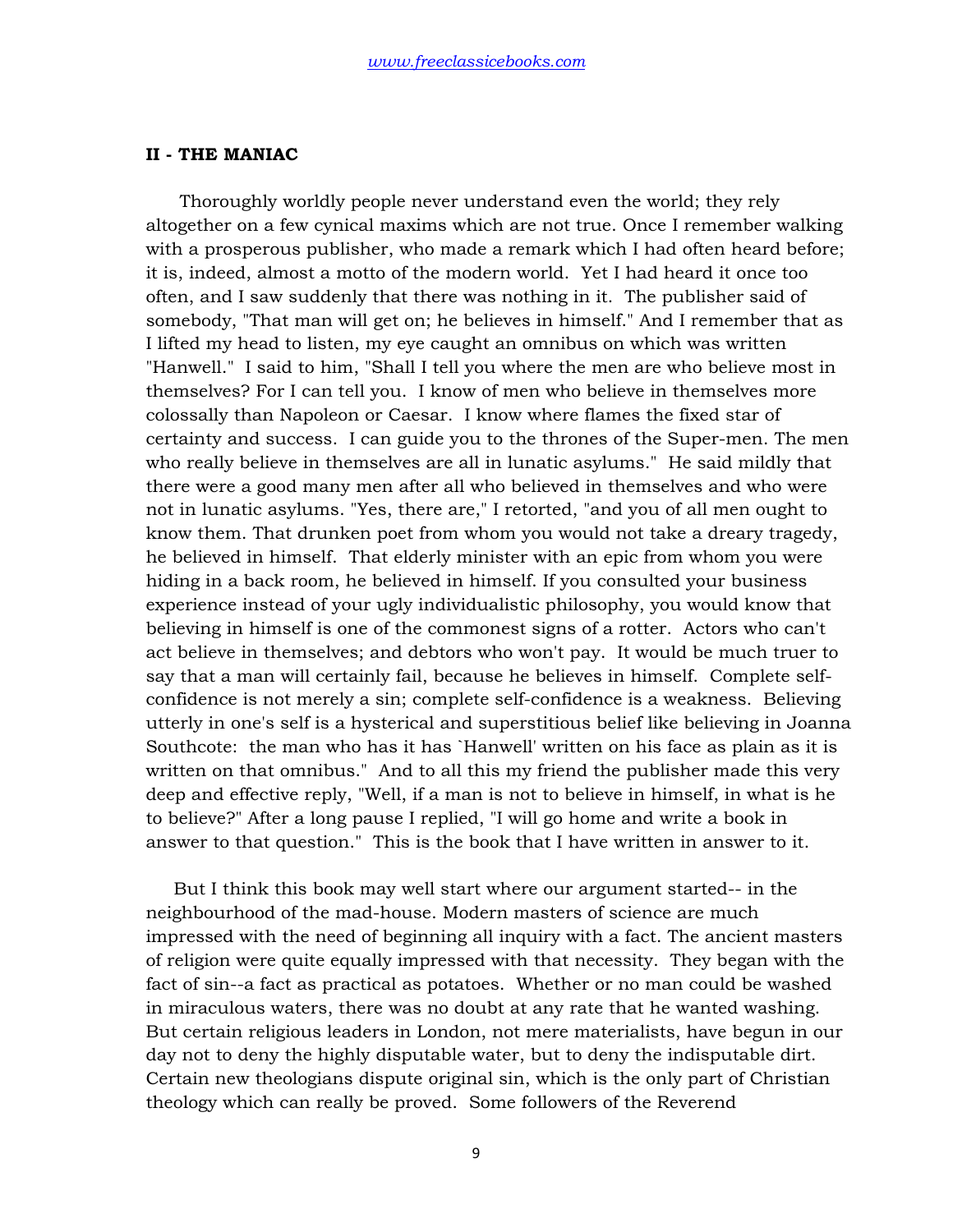R.J.Campbell, in their almost too fastidious spirituality, admit divine sinlessness, which they cannot see even in their dreams. But they essentially deny human sin, which they can see in the street. The strongest saints and the strongest sceptics alike took positive evil as the starting-point of their argument. If it be true (as it certainly is) that a man can feel exquisite happiness in skinning a cat, then the religious philosopher can only draw one of two deductions. He must either deny the existence of God, as all atheists do; or he must deny the present union between God and man, as all Christians do. The new theologians seem to think it a highly rationalistic solution to deny the cat.

 In this remarkable situation it is plainly not now possible (with any hope of a universal appeal) to start, as our fathers did, with the fact of sin. This very fact which was to them (and is to me) as plain as a pikestaff, is the very fact that has been specially diluted or denied. But though moderns deny the existence of sin, I do not think that they have yet denied the existence of a lunatic asylum. We all agree still that there is a collapse of the intellect as unmistakable as a falling house. Men deny hell, but not, as yet, Hanwell. For the purpose of our primary argument the one may very well stand where the other stood. I mean that as all thoughts and theories were once judged by whether they tended to make a man lose his soul, so for our present purpose all modern thoughts and theories may be judged by whether they tend to make a man lose his wits.

 It is true that some speak lightly and loosely of insanity as in itself attractive. But a moment's thought will show that if disease is beautiful, it is generally some one else's disease. A blind man may be picturesque; but it requires two eyes to see the picture. And similarly even the wildest poetry of insanity can only be enjoyed by the sane. To the insane man his insanity is quite prosaic, because it is quite true. A man who thinks himself a chicken is to himself as ordinary as a chicken. A man who thinks he is a bit of glass is to himself as dull as a bit of glass. It is the homogeneity of his mind which makes him dull, and which makes him mad. It is only because we see the irony of his idea that we think him even amusing; it is only because he does not see the irony of his idea that he is put in Hanwell at all. In short, oddities only strike ordinary people. Oddities do not strike odd people. This is why ordinary people have a much more exciting time; while odd people are always complaining of the dulness of life. This is also why the new novels die so quickly, and why the old fairy tales endure for ever. The old fairy tale makes the hero a normal human boy; it is his adventures that are startling; they startle him because he is normal. But in the modern psychological novel the hero is abnormal; the centre is not central. Hence the fiercest adventures fail to affect him adequately, and the book is monotonous. You can make a story out of a hero among dragons; but not out of a dragon among dragons. The fairy tale discusses what a sane man will do in a mad world. The sober realistic novel of to-day discusses what an essential lunatic will do in a dull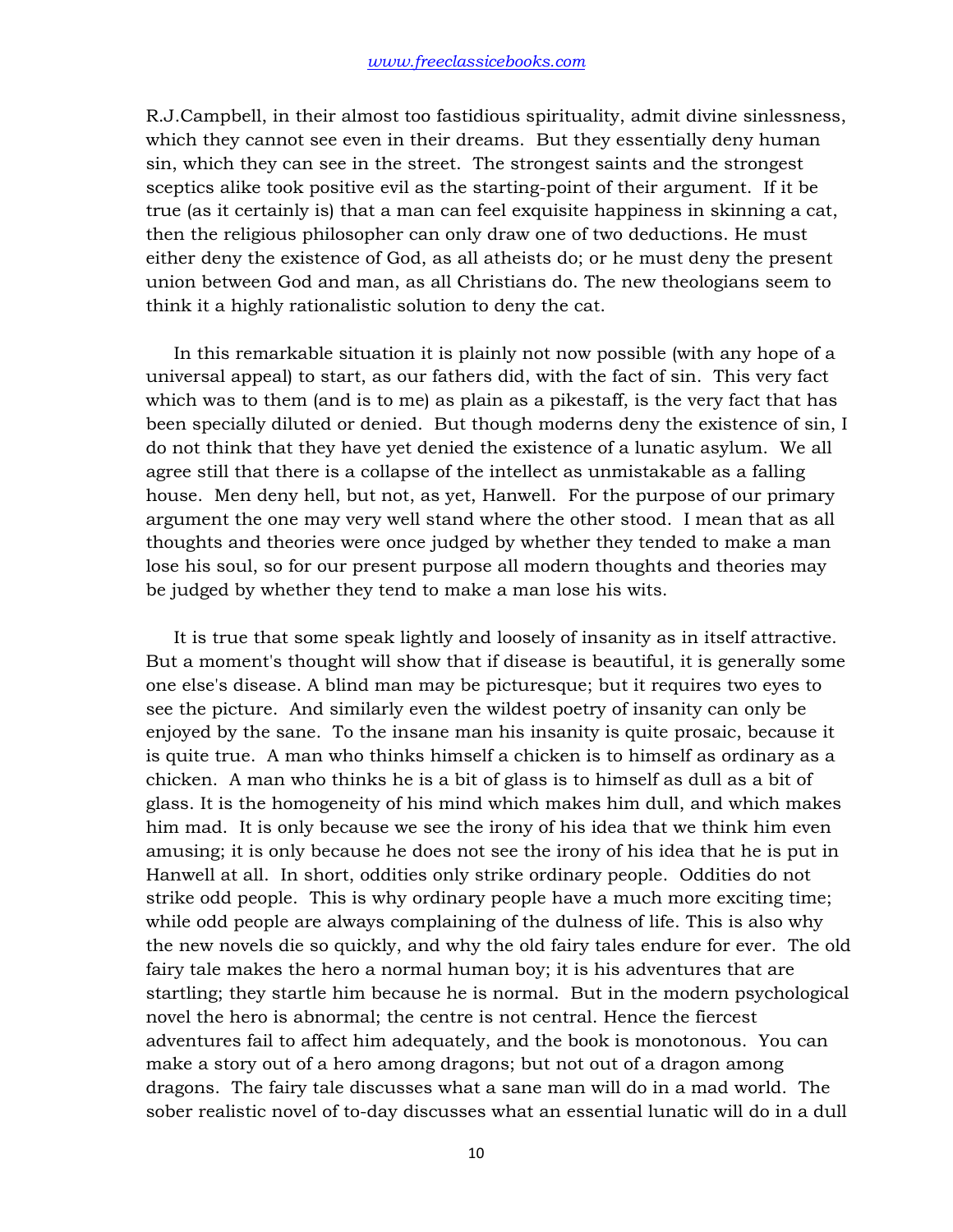world.

 Let us begin, then, with the mad-house; from this evil and fantastic inn let us set forth on our intellectual journey. Now, if we are to glance at the philosophy of sanity, the first thing to do in the matter is to blot out one big and common mistake. There is a notion adrift everywhere that imagination, especially mystical imagination, is dangerous to man's mental balance. Poets are commonly spoken of as psychologically unreliable; and generally there is a vague association between wreathing laurels in your hair and sticking straws in it. Facts and history utterly contradict this view. Most of the very great poets have been not only sane, but extremely business-like; and if Shakespeare ever really held horses, it was because he was much the safest man to hold them. Imagination does not breed insanity. Exactly what does breed insanity is reason. Poets do not go mad; but chess-players do. Mathematicians go mad, and cashiers; but creative artists very seldom. I am not, as will be seen, in any sense attacking logic: I only say that this danger does lie in logic, not in imagination. Artistic paternity is as wholesome as physical paternity. Moreover, it is worthy of remark that when a poet really was morbid it was commonly because he had some weak spot of rationality on his brain. Poe, for instance, really was morbid; not because he was poetical, but because he was specially analytical. Even chess was too poetical for him; he disliked chess because it was full of knights and castles, like a poem. He avowedly preferred the black discs of draughts, because they were more like the mere black dots on a diagram. Perhaps the strongest case of all is this: that only one great English poet went mad, Cowper. And he was definitely driven mad by logic, by the ugly and alien logic of predestination. Poetry was not the disease, but the medicine; poetry partly kept him in health. He could sometimes forget the red and thirsty hell to which his hideous necessitarianism dragged him among the wide waters and the white flat lilies of the Ouse. He was damned by John Calvin; he was almost saved by John Gilpin. Everywhere we see that men do not go mad by dreaming. Critics are much madder than poets. Homer is complete and calm enough; it is his critics who tear him into extravagant tatters. Shakespeare is quite himself; it is only some of his critics who have discovered that he was somebody else. And though St. John the Evangelist saw many strange monsters in his vision, he saw no creature so wild as one of his own commentators. The general fact is simple. Poetry is sane because it floats easily in an infinite sea; reason seeks to cross the infinite sea, and so make it finite. The result is mental exhaustion, like the physical exhaustion of Mr. Holbein. To accept everything is an exercise, to understand everything a strain. The poet only desires exaltation and expansion, a world to stretch himself in. The poet only asks to get his head into the heavens. It is the logician who seeks to get the heavens into his head. And it is his head that splits.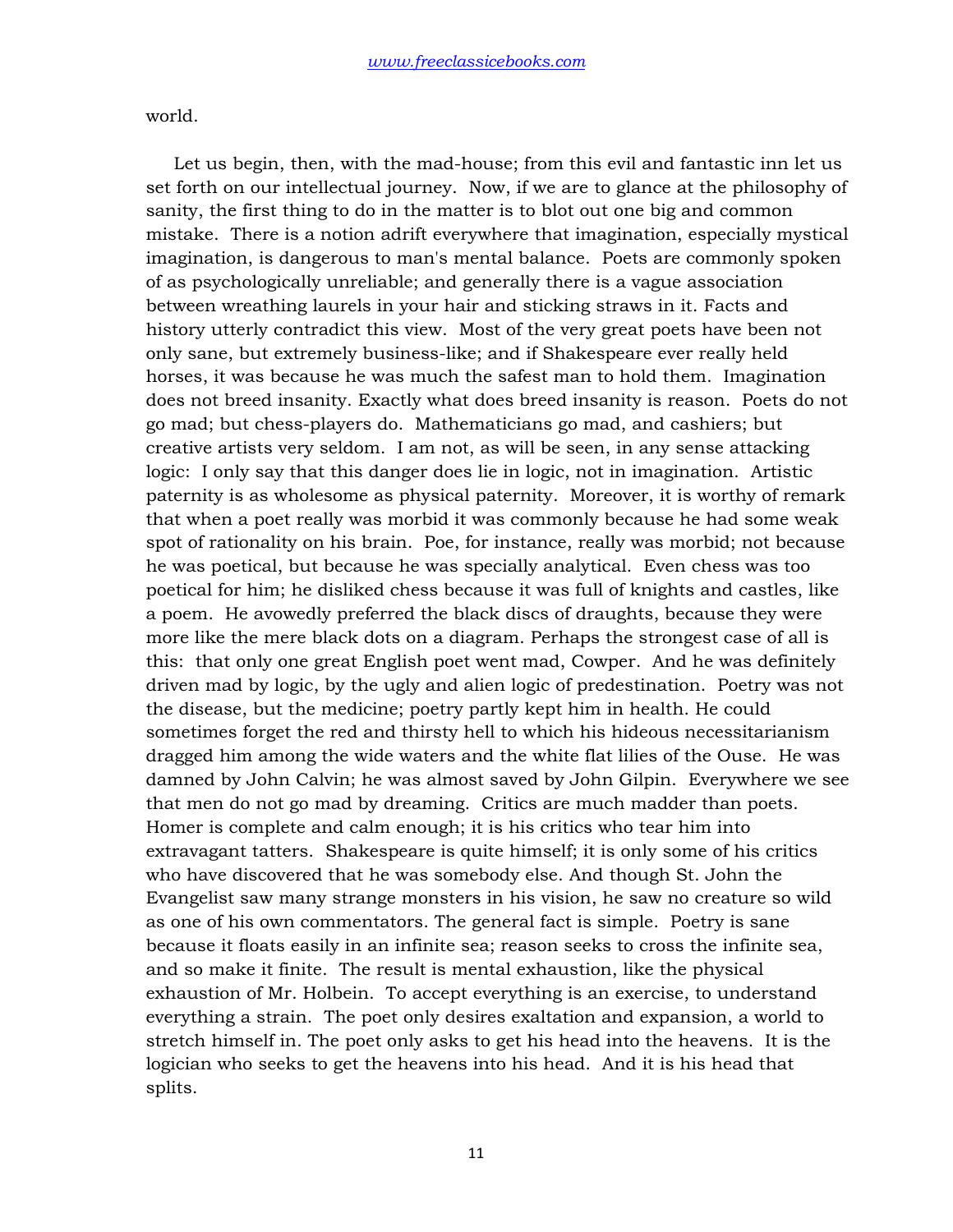It is a small matter, but not irrelevant, that this striking mistake is commonly supported by a striking misquotation. We have all heard people cite the celebrated line of Dryden as "Great genius is to madness near allied." But Dryden did not say that great genius was to madness near allied. Dryden was a great genius himself, and knew better. It would have been hard to find a man more romantic than he, or more sensible. What Dryden said was this, "Great wits are oft to madness near allied"; and that is true. It is the pure promptitude of the intellect that is in peril of a breakdown. Also people might remember of what sort of man Dryden was talking. He was not talking of any unworldly visionary like Vaughan or George Herbert. He was talking of a cynical man of the world, a sceptic, a diplomatist, a great practical politician. Such men are indeed to madness near allied. Their incessant calculation of their own brains and other people's brains is a dangerous trade. It is always perilous to the mind to reckon up the mind. A flippant person has asked why we say, "As mad as a hatter." A more flippant person might answer that a hatter is mad because he has to measure the human head.

 And if great reasoners are often maniacal, it is equally true that maniacs are commonly great reasoners. When I was engaged in a controversy with the CLARION on the matter of free will, that able writer Mr. R.B.Suthers said that free will was lunacy, because it meant causeless actions, and the actions of a lunatic would be causeless. I do not dwell here upon the disastrous lapse in determinist logic. Obviously if any actions, even a lunatic's, can be causeless, determinism is done for. If the chain of causation can be broken for a madman, it can be broken for a man. But my purpose is to point out something more practical. It was natural, perhaps, that a modern Marxian Socialist should not know anything about free will. But it was certainly remarkable that a modern Marxian Socialist should not know anything about lunatics. Mr. Suthers evidently did not know anything about lunatics. The last thing that can be said of a lunatic is that his actions are causeless. If any human acts may loosely be called causeless, they are the minor acts of a healthy man; whistling as he walks; slashing the grass with a stick; kicking his heels or rubbing his hands. It is the happy man who does the useless things; the sick man is not strong enough to be idle. It is exactly such careless and causeless actions that the madman could never understand; for the madman (like the determinist) generally sees too much cause in everything. The madman would read a conspiratorial significance into those empty activities. He would think that the lopping of the grass was an attack on private property. He would think that the kicking of the heels was a signal to an accomplice. If the madman could for an instant become careless, he would become sane. Every one who has had the misfortune to talk with people in the heart or on the edge of mental disorder, knows that their most sinister quality is a horrible clarity of detail; a connecting of one thing with another in a map more elaborate than a maze. If you argue with a madman, it is extremely probable that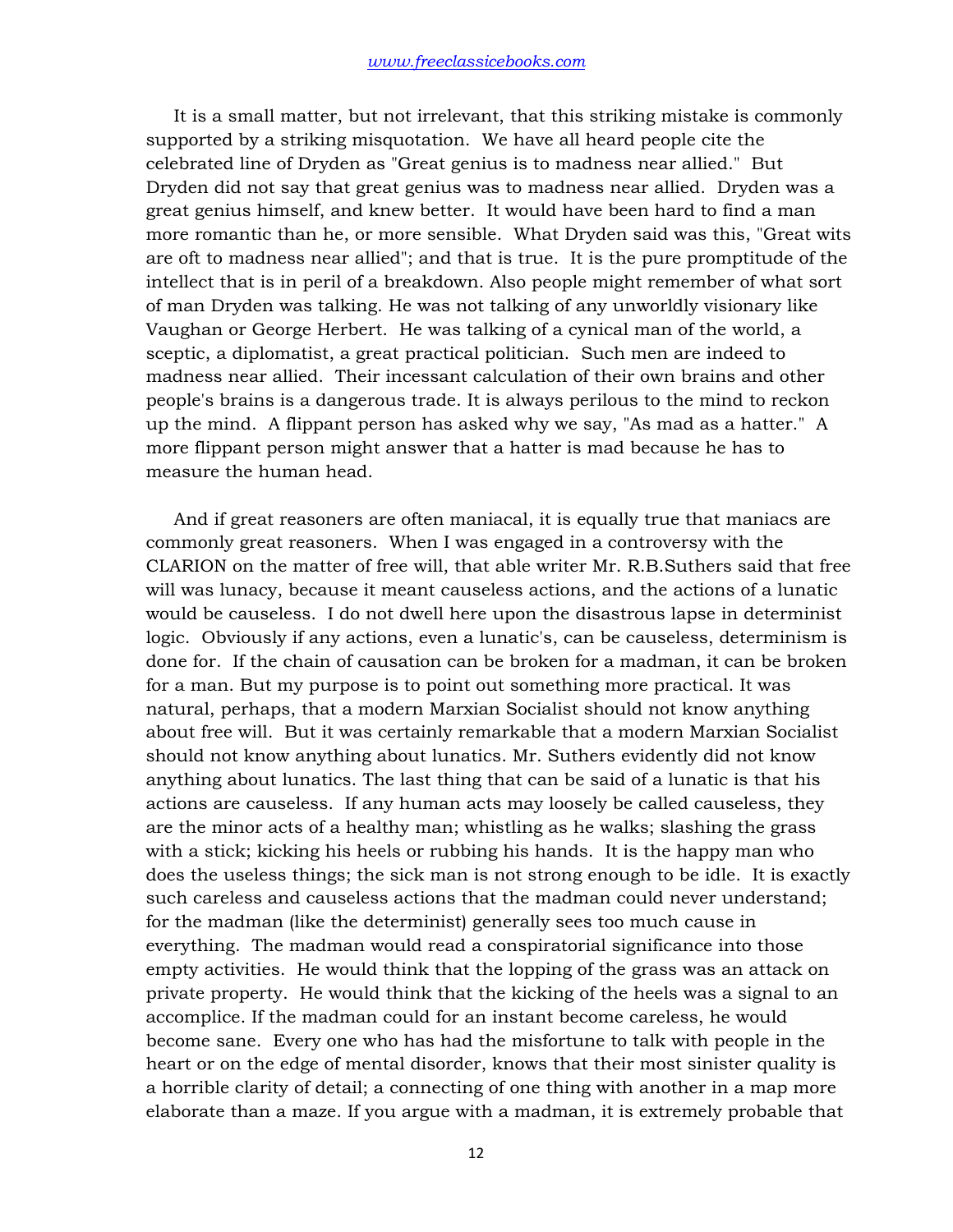you will get the worst of it; for in many ways his mind moves all the quicker for not being delayed by the things that go with good judgment. He is not hampered by a sense of humour or by charity, or by the dumb certainties of experience. He is the more logical for losing certain sane affections. Indeed, the common phrase for insanity is in this respect a misleading one. The madman is not the man who has lost his reason. The madman is the man who has lost everything except his reason.

 The madman's explanation of a thing is always complete, and often in a purely rational sense satisfactory. Or, to speak more strictly, the insane explanation, if not conclusive, is at least unanswerable; this may be observed specially in the two or three commonest kinds of madness. If a man says (for instance) that men have a conspiracy against him, you cannot dispute it except by saying that all the men deny that they are conspirators; which is exactly what conspirators would do. His explanation covers the facts as much as yours. Or if a man says that he is the rightful King of England, it is no complete answer to say that the existing authorities call him mad; for if he were King of England that might be the wisest thing for the existing authorities to do. Or if a man says that he is Jesus Christ, it is no answer to tell him that the world denies his divinity; for the world denied Christ's.

 Nevertheless he is wrong. But if we attempt to trace his error in exact terms, we shall not find it quite so easy as we had supposed. Perhaps the nearest we can get to expressing it is to say this: that his mind moves in a perfect but narrow circle. A small circle is quite as infinite as a large circle; but, though it is quite as infinite, it is not so large. In the same way the insane explanation is quite as complete as the sane one, but it is not so large. A bullet is quite as round as the world, but it is not the world. There is such a thing as a narrow universality; there is such a thing as a small and cramped eternity; you may see it in many modern religions. Now, speaking quite externally and empirically, we may say that the strongest and most unmistakable MARK of madness is this combination between a logical completeness and a spiritual contraction. The lunatic's theory explains a large number of things, but it does not explain them in a large way. I mean that if you or I were dealing with a mind that was growing morbid, we should be chiefly concerned not so much to give it arguments as to give it air, to convince it that there was something cleaner and cooler outside the suffocation of a single argument. Suppose, for instance, it were the first case that I took as typical; suppose it were the case of a man who accused everybody of conspiring against him. If we could express our deepest feelings of protest and appeal against this obsession, I suppose we should say something like this: "Oh, I admit that you have your case and have it by heart, and that many things do fit into other things as you say. I admit that your explanation explains a great deal; but what a great deal it leaves out! Are there no other stories in the world except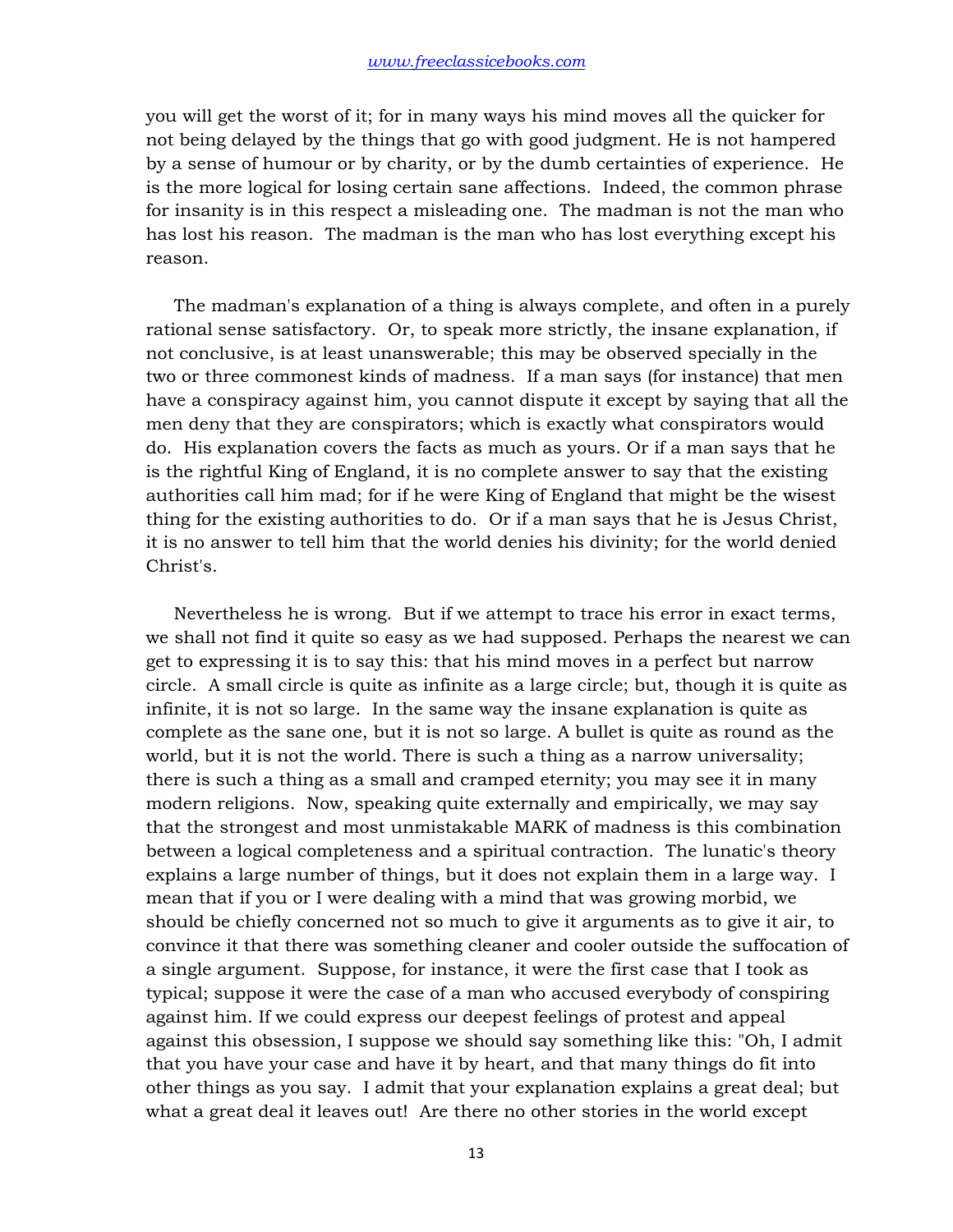yours; and are all men busy with your business? Suppose we grant the details; perhaps when the man in the street did not seem to see you it was only his cunning; perhaps when the policeman asked you your name it was only because he knew it already. But how much happier you would be if you only knew that these people cared nothing about you! How much larger your life would be if your self could become smaller in it; if you could really look at other men with common curiosity and pleasure; if you could see them walking as they are in their sunny selfishness and their virile indifference! You would begin to be interested in them, because they were not interested in you. You would break out of this tiny and tawdry theatre in which your own little plot is always being played, and you would find yourself under a freer sky, in a street full of splendid strangers." Or suppose it were the second case of madness, that of a man who claims the crown, your impulse would be to answer, "All right! Perhaps you know that you are the King of England; but why do you care? Make one magnificent effort and you will be a human being and look down on all the kings of the earth." Or it might be the third case, of the madman who called himself Christ. If we said what we felt, we should say, "So you are the Creator and Redeemer of the world: but what a small world it must be! What a little heaven you must inhabit, with angels no bigger than butterflies! How sad it must be to be God; and an inadequate God! Is there really no life fuller and no love more marvellous than yours; and is it really in your small and painful pity that all flesh must put its faith? How much happier you would be, how much more of you there would be, if the hammer of a higher God could smash your small cosmos, scattering the stars like spangles, and leave you in the open, free like other men to look up as well as down!"

 And it must be remembered that the most purely practical science does take this view of mental evil; it does not seek to argue with it like a heresy but simply to snap it like a spell. Neither modern science nor ancient religion believes in complete free thought. Theology rebukes certain thoughts by calling them blasphemous. Science rebukes certain thoughts by calling them morbid. For example, some religious societies discouraged men more or less from thinking about sex. The new scientific society definitely discourages men from thinking about death; it is a fact, but it is considered a morbid fact. And in dealing with those whose morbidity has a touch of mania, modern science cares far less for pure logic than a dancing Dervish. In these cases it is not enough that the unhappy man should desire truth; he must desire health. Nothing can save him but a blind hunger for normality, like that of a beast. A man cannot think himself out of mental evil; for it is actually the organ of thought that has become diseased, ungovernable, and, as it were, independent. He can only be saved by will or faith. The moment his mere reason moves, it moves in the old circular rut; he will go round and round his logical circle, just as a man in a third-class carriage on the Inner Circle will go round and round the Inner Circle unless he performs the voluntary, vigorous, and mystical act of getting out at Gower Street.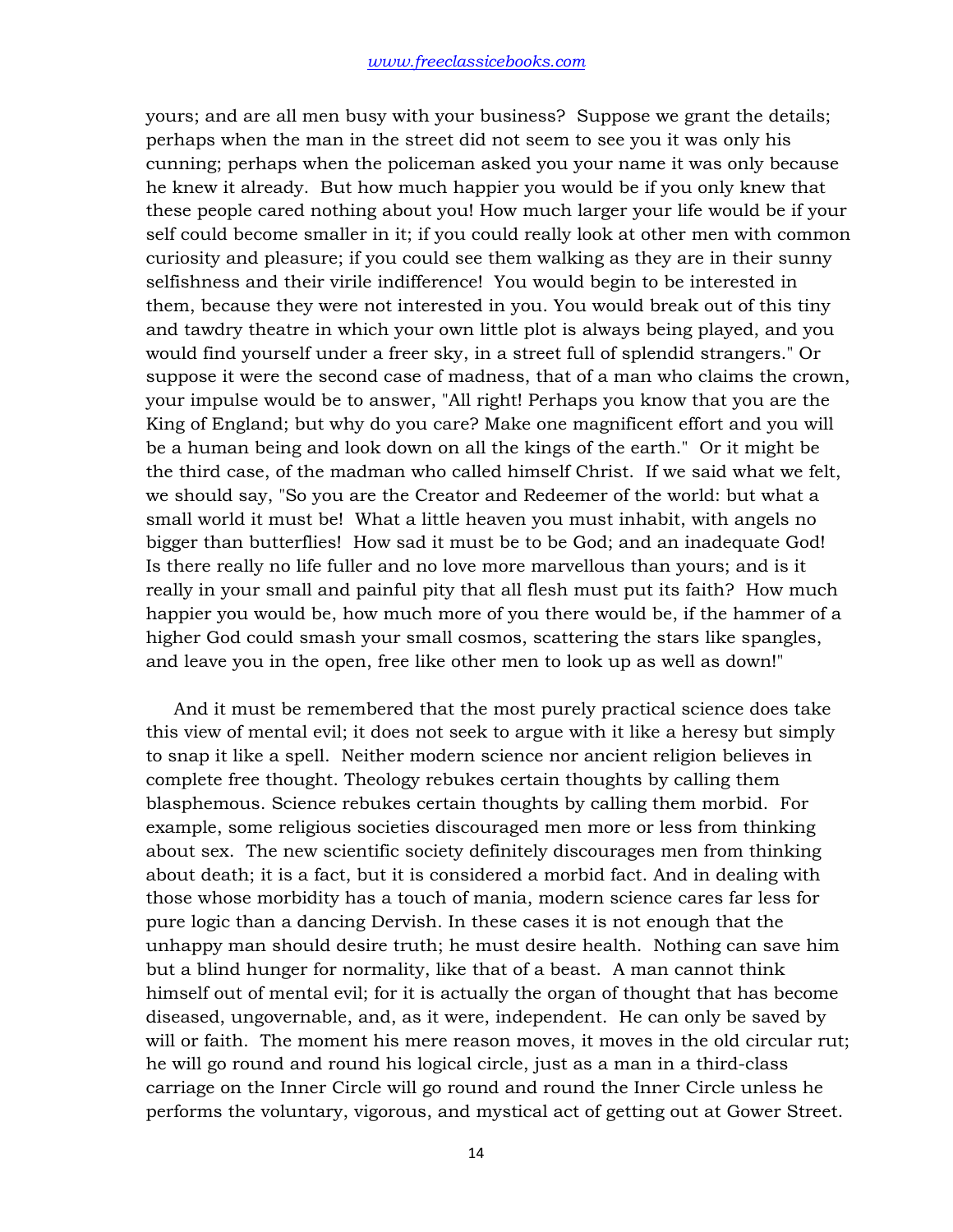Decision is the whole business here; a door must be shut for ever. Every remedy is a desperate remedy. Every cure is a miraculous cure. Curing a madman is not arguing with a philosopher; it is casting out a devil. And however quietly doctors and psychologists may go to work in the matter, their attitude is profoundly intolerant-- as intolerant as Bloody Mary. Their attitude is really this: that the man must stop thinking, if he is to go on living. Their counsel is one of intellectual amputation. If thy HEAD offend thee, cut it off; for it is better, not merely to enter the Kingdom of Heaven as a child, but to enter it as an imbecile, rather than with your whole intellect to be cast into hell-- or into Hanwell.

 Such is the madman of experience; he is commonly a reasoner, frequently a successful reasoner. Doubtless he could be vanquished in mere reason, and the case against him put logically. But it can be put much more precisely in more general and even aesthetic terms. He is in the clean and well-lit prison of one idea: he is sharpened to one painful point. He is without healthy hesitation and healthy complexity. Now, as I explain in the introduction, I have determined in these early chapters to give not so much a diagram of a doctrine as some pictures of a point of view. And I have described at length my vision of the maniac for this reason: that just as I am affected by the maniac, so I am affected by most modern thinkers. That unmistakable mood or note that I hear from Hanwell, I hear also from half the chairs of science and seats of learning to-day; and most of the mad doctors are mad doctors in more senses than one. They all have exactly that combination we have noted: the combination of an expansive and exhaustive reason with a contracted common sense. They are universal only in the sense that they take one thin explanation and carry it very far. But a pattern can stretch for ever and still be a small pattern. They see a chess-board white on black, and if the universe is paved with it, it is still white on black. Like the lunatic, they cannot alter their standpoint; they cannot make a mental effort and suddenly see it black on white.

 Take first the more obvious case of materialism. As an explanation of the world, materialism has a sort of insane simplicity. It has just the quality of the madman's argument; we have at once the sense of it covering everything and the sense of it leaving everything out. Contemplate some able and sincere materialist, as, for instance, Mr. McCabe, and you will have exactly this unique sensation. He understands everything, and everything does not seem worth understanding. His cosmos may be complete in every rivet and cog-wheel, but still his cosmos is smaller than our world. Somehow his scheme, like the lucid scheme of the madman, seems unconscious of the alien energies and the large indifference of the earth; it is not thinking of the real things of the earth, of fighting peoples or proud mothers, or first love or fear upon the sea. The earth is so very large, and the cosmos is so very small. The cosmos is about the smallest hole that a man can hide his head in.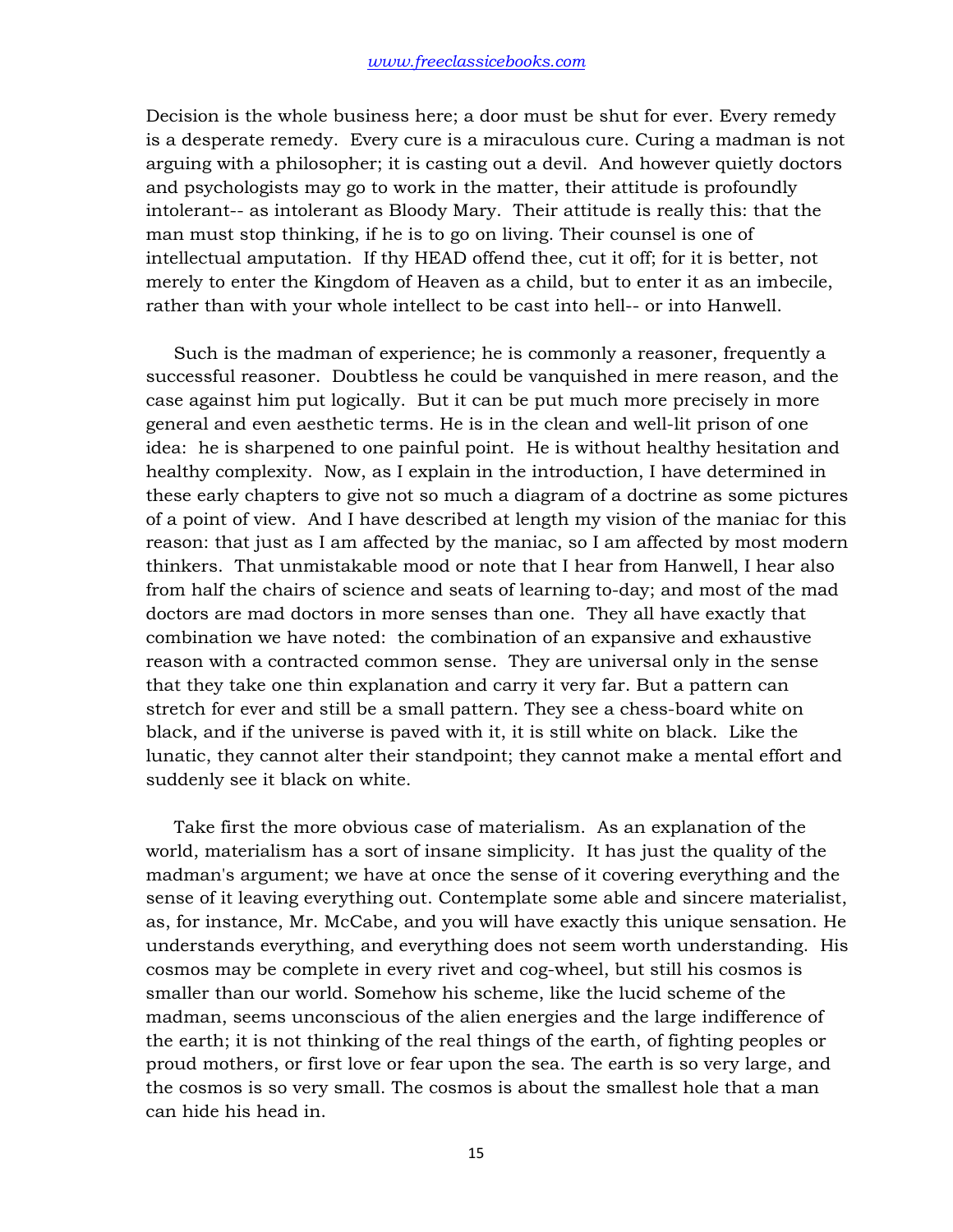It must be understood that I am not now discussing the relation of these creeds to truth; but, for the present, solely their relation to health. Later in the argument I hope to attack the question of objective verity; here I speak only of a phenomenon of psychology. I do not for the present attempt to prove to Haeckel that materialism is untrue, any more than I attempted to prove to the man who thought he was Christ that he was labouring under an error. I merely remark here on the fact that both cases have the same kind of completeness and the same kind of incompleteness. You can explain a man's detention at Hanwell by an indifferent public by saying that it is the crucifixion of a god of whom the world is not worthy. The explanation does explain. Similarly you may explain the order in the universe by saying that all things, even the souls of men, are leaves inevitably unfolding on an utterly unconscious tree-- the blind destiny of matter. The explanation does explain, though not, of course, so completely as the madman's. But the point here is that the normal human mind not only objects to both, but feels to both the same objection. Its approximate statement is that if the man in Hanwell is the real God, he is not much of a god. And, similarly, if the cosmos of the materialist is the real cosmos, it is not much of a cosmos. The thing has shrunk. The deity is less divine than many men; and (according to Haeckel) the whole of life is something much more grey, narrow, and trivial than many separate aspects of it. The parts seem greater than the whole.

 For we must remember that the materialist philosophy (whether true or not) is certainly much more limiting than any religion. In one sense, of course, all intelligent ideas are narrow. They cannot be broader than themselves. A Christian is only restricted in the same sense that an atheist is restricted. He cannot think Christianity false and continue to be a Christian; and the atheist cannot think atheism false and continue to be an atheist. But as it happens, there is a very special sense in which materialism has more restrictions than spiritualism. Mr. McCabe thinks me a slave because I am not allowed to believe in determinism. I think Mr. McCabe a slave because he is not allowed to believe in fairies. But if we examine the two vetoes we shall see that his is really much more of a pure veto than mine. The Christian is quite free to believe that there is a considerable amount of settled order and inevitable development in the universe. But the materialist is not allowed to admit into his spotless machine the slightest speck of spiritualism or miracle. Poor Mr. McCabe is not allowed to retain even the tiniest imp, though it might be hiding in a pimpernel. The Christian admits that the universe is manifold and even miscellaneous, just as a sane man knows that he is complex. The sane man knows that he has a touch of the beast, a touch of the devil, a touch of the saint, a touch of the citizen. Nay, the really sane man knows that he has a touch of the madman. But the materialist's world is quite simple and solid, just as the madman is quite sure he is sane. The materialist is sure that history has been simply and solely a chain of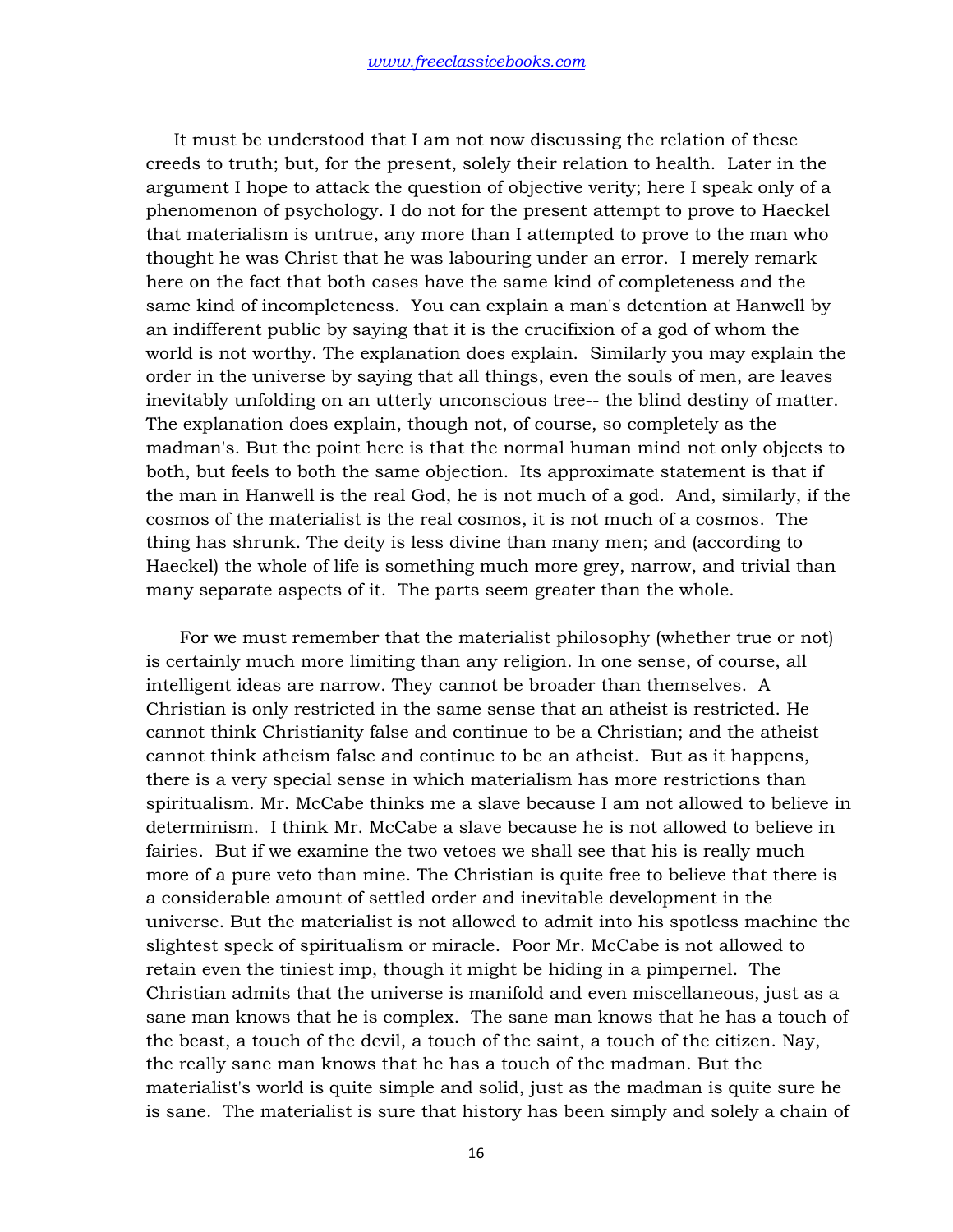causation, just as the interesting person before mentioned is quite sure that he is simply and solely a chicken. Materialists and madmen never have doubts.

 Spiritual doctrines do not actually limit the mind as do materialistic denials. Even if I believe in immortality I need not think about it. But if I disbelieve in immortality I must not think about it. In the first case the road is open and I can go as far as I like; in the second the road is shut. But the case is even stronger, and the parallel with madness is yet more strange. For it was our case against the exhaustive and logical theory of the lunatic that, right or wrong, it gradually destroyed his humanity. Now it is the charge against the main deductions of the materialist that, right or wrong, they gradually destroy his humanity; I do not mean only kindness, I mean hope, courage, poetry, initiative, all that is human. For instance, when materialism leads men to complete fatalism (as it generally does), it is quite idle to pretend that it is in any sense a liberating force. It is absurd to say that you are especially advancing freedom when you only use free thought to destroy free will. The determinists come to bind, not to loose. They may well call their law the "chain" of causation. It is the worst chain that ever fettered a human being. You may use the language of liberty, if you like, about materialistic teaching, but it is obvious that this is just as inapplicable to it as a whole as the same language when applied to a man locked up in a mad-house. You may say, if you like, that the man is free to think himself a poached egg. But it is surely a more massive and important fact that if he is a poached egg he is not free to eat, drink, sleep, walk, or smoke a cigarette. Similarly you may say, if you like, that the bold determinist speculator is free to disbelieve in the reality of the will. But it is a much more massive and important fact that he is not free to raise, to curse, to thank, to justify, to urge, to punish, to resist temptations, to incite mobs, to make New Year resolutions, to pardon sinners, to rebuke tyrants, or even to say "thank you" for the mustard.

 In passing from this subject I may note that there is a queer fallacy to the effect that materialistic fatalism is in some way favourable to mercy, to the abolition of cruel punishments or punishments of any kind. This is startlingly the reverse of the truth. It is quite tenable that the doctrine of necessity makes no difference at all; that it leaves the flogger flogging and the kind friend exhorting as before. But obviously if it stops either of them it stops the kind exhortation. That the sins are inevitable does not prevent punishment; if it prevents anything it prevents persuasion. Determinism is quite as likely to lead to cruelty as it is certain to lead to cowardice. Determinism is not inconsistent with the cruel treatment of criminals. What it is (perhaps) inconsistent with is the generous treatment of criminals; with any appeal to their better feelings or encouragement in their moral struggle. The determinist does not believe in appealing to the will, but he does believe in changing the environment. He must not say to the sinner, "Go and sin no more," because the sinner cannot help it. But he can put him in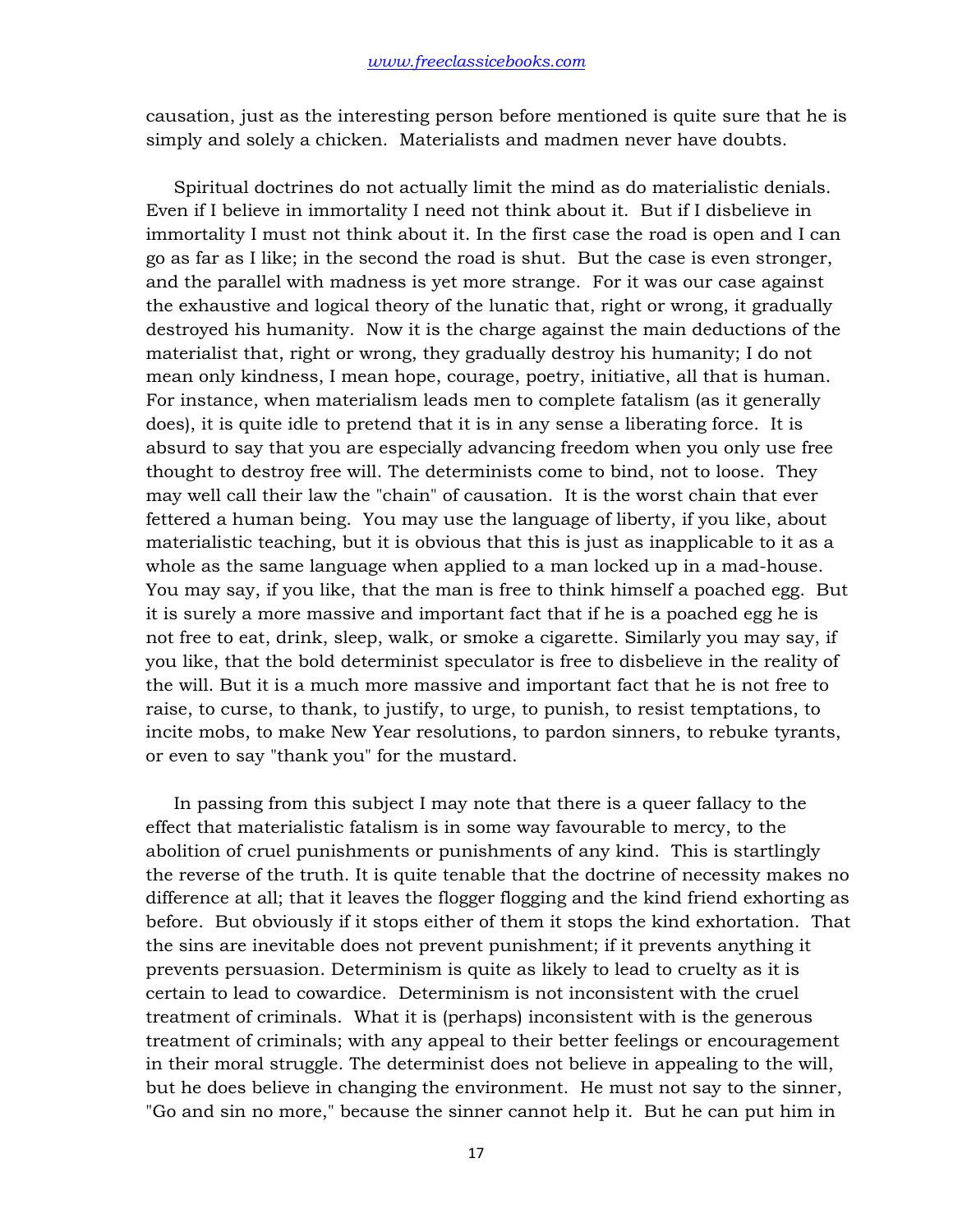boiling oil; for boiling oil is an environment. Considered as a figure, therefore, the materialist has the fantastic outline of the figure of the madman. Both take up a position at once unanswerable and intolerable.

 Of course it is not only of the materialist that all this is true. The same would apply to the other extreme of speculative logic. There is a sceptic far more terrible than he who believes that everything began in matter. It is possible to meet the sceptic who believes that everything began in himself. He doubts not the existence of angels or devils, but the existence of men and cows. For him his own friends are a mythology made up by himself. He created his own father and his own mother. This horrible fancy has in it something decidedly attractive to the somewhat mystical egoism of our day. That publisher who thought that men would get on if they believed in themselves, those seekers after the Superman who are always looking for him in the looking-glass, those writers who talk about impressing their personalities instead of creating life for the world, all these people have really only an inch between them and this awful emptiness. Then when this kindly world all round the man has been blackened out like a lie; when friends fade into ghosts, and the foundations of the world fail; then when the man, believing in nothing and in no man, is alone in his own nightmare, then the great individualistic motto shall be written over him in avenging irony. The stars will be only dots in the blackness of his own brain; his mother's face will be only a sketch from his own insane pencil on the walls of his cell. But over his cell shall be written, with dreadful truth, "He believes in himself."

 All that concerns us here, however, is to note that this panegoistic extreme of thought exhibits the same paradox as the other extreme of materialism. It is equally complete in theory and equally crippling in practice. For the sake of simplicity, it is easier to state the notion by saying that a man can believe that he is always in a dream. Now, obviously there can be no positive proof given to him that he is not in a dream, for the simple reason that no proof can be offered that might not be offered in a dream. But if the man began to burn down London and say that his housekeeper would soon call him to breakfast, we should take him and put him with other logicians in a place which has often been alluded to in the course of this chapter. The man who cannot believe his senses, and the man who cannot believe anything else, are both insane, but their insanity is proved not by any error in their argument, but by the manifest mistake of their whole lives. They have both locked themselves up in two boxes, painted inside with the sun and stars; they are both unable to get out, the one into the health and happiness of heaven, the other even into the health and happiness of the earth. Their position is quite reasonable; nay, in a sense it is infinitely reasonable, just as a threepenny bit is infinitely circular. But there is such a thing as a mean infinity, a base and slavish eternity. It is amusing to notice that many of the moderns, whether sceptics or mystics, have taken as their sign a certain eastern symbol,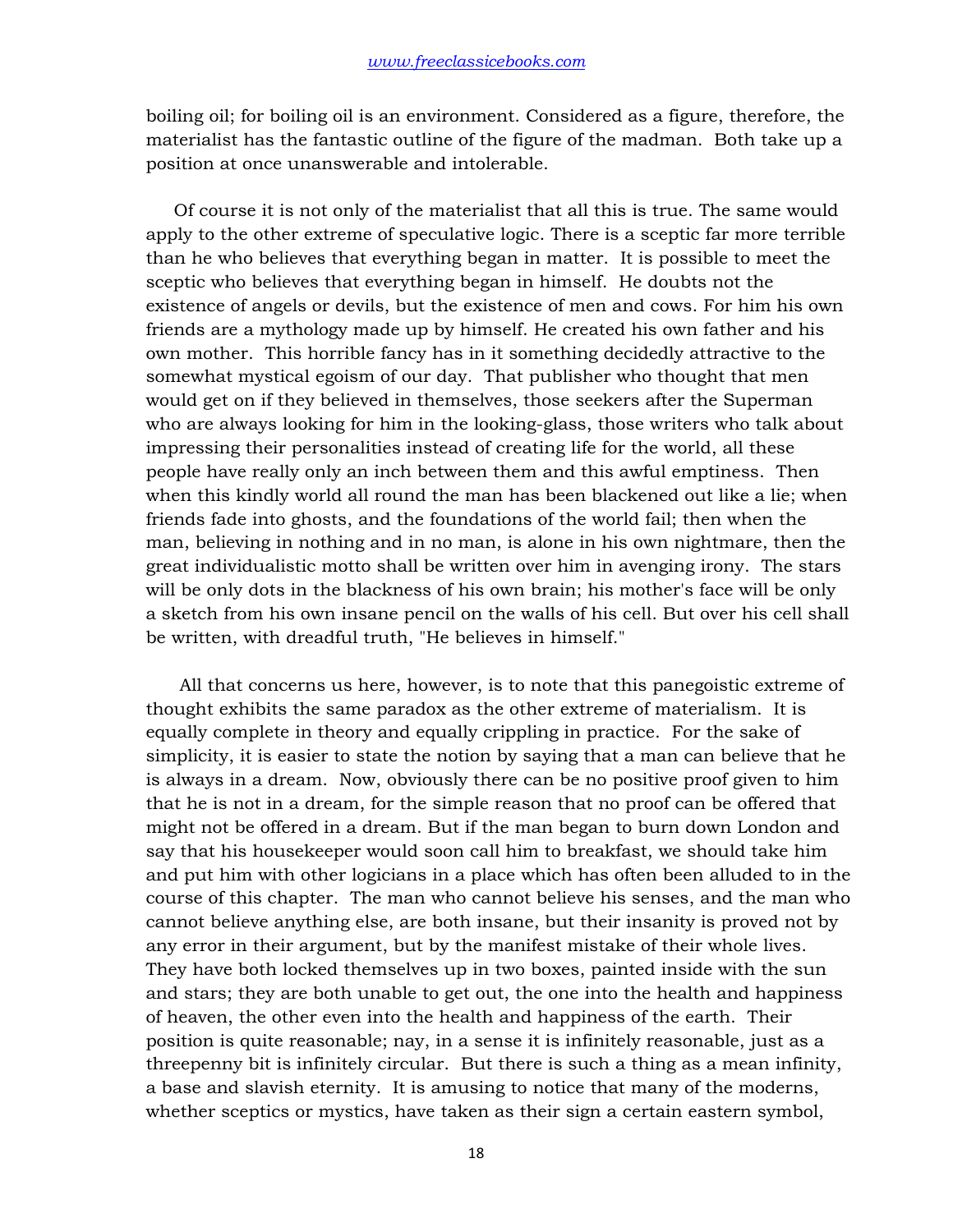which is the very symbol of this ultimate nullity. When they wish to represent eternity, they represent it by a serpent with his tail in his mouth. There is a startling sarcasm in the image of that very unsatisfactory meal. The eternity of the material fatalists, the eternity of the eastern pessimists, the eternity of the supercilious theosophists and higher scientists of to-day is, indeed, very well presented by a serpent eating his tail, a degraded animal who destroys even himself.

 This chapter is purely practical and is concerned with what actually is the chief mark and element of insanity; we may say in summary that it is reason used without root, reason in the void. The man who begins to think without the proper first principles goes mad; he begins to think at the wrong end. And for the rest of these pages we have to try and discover what is the right end. But we may ask in conclusion, if this be what drives men mad, what is it that keeps them sane? By the end of this book I hope to give a definite, some will think a far too definite, answer. But for the moment it is possible in the same solely practical manner to give a general answer touching what in actual human history keeps men sane. Mysticism keeps men sane. As long as you have mystery you have health; when you destroy mystery you create morbidity. The ordinary man has always been sane because the ordinary man has always been a mystic. He has permitted the twilight. He has always had one foot in earth and the other in fairyland. He has always left himself free to doubt his gods; but (unlike the agnostic of to-day) free also to believe in them. He has always cared more for truth than for consistency. If he saw two truths that seemed to contradict each other, he would take the two truths and the contradiction along with them. His spiritual sight is stereoscopic, like his physical sight: he sees two different pictures at once and yet sees all the better for that. Thus he has always believed that there was such a thing as fate, but such a thing as free will also. Thus he believed that children were indeed the kingdom of heaven, but nevertheless ought to be obedient to the kingdom of earth. He admired youth because it was young and age because it was not. It is exactly this balance of apparent contradictions that has been the whole buoyancy of the healthy man. The whole secret of mysticism is this: that man can understand everything by the help of what he does not understand. The morbid logician seeks to make everything lucid, and succeeds in making everything mysterious. The mystic allows one thing to be mysterious, and everything else becomes lucid. The determinist makes the theory of causation quite clear, and then finds that he cannot say "if you please" to the housemaid. The Christian permits free will to remain a sacred mystery; but because of this his relations with the housemaid become of a sparkling and crystal clearness. He puts the seed of dogma in a central darkness; but it branches forth in all directions with abounding natural health. As we have taken the circle as the symbol of reason and madness, we may very well take the cross as the symbol at once of mystery and of health. Buddhism is centripetal, but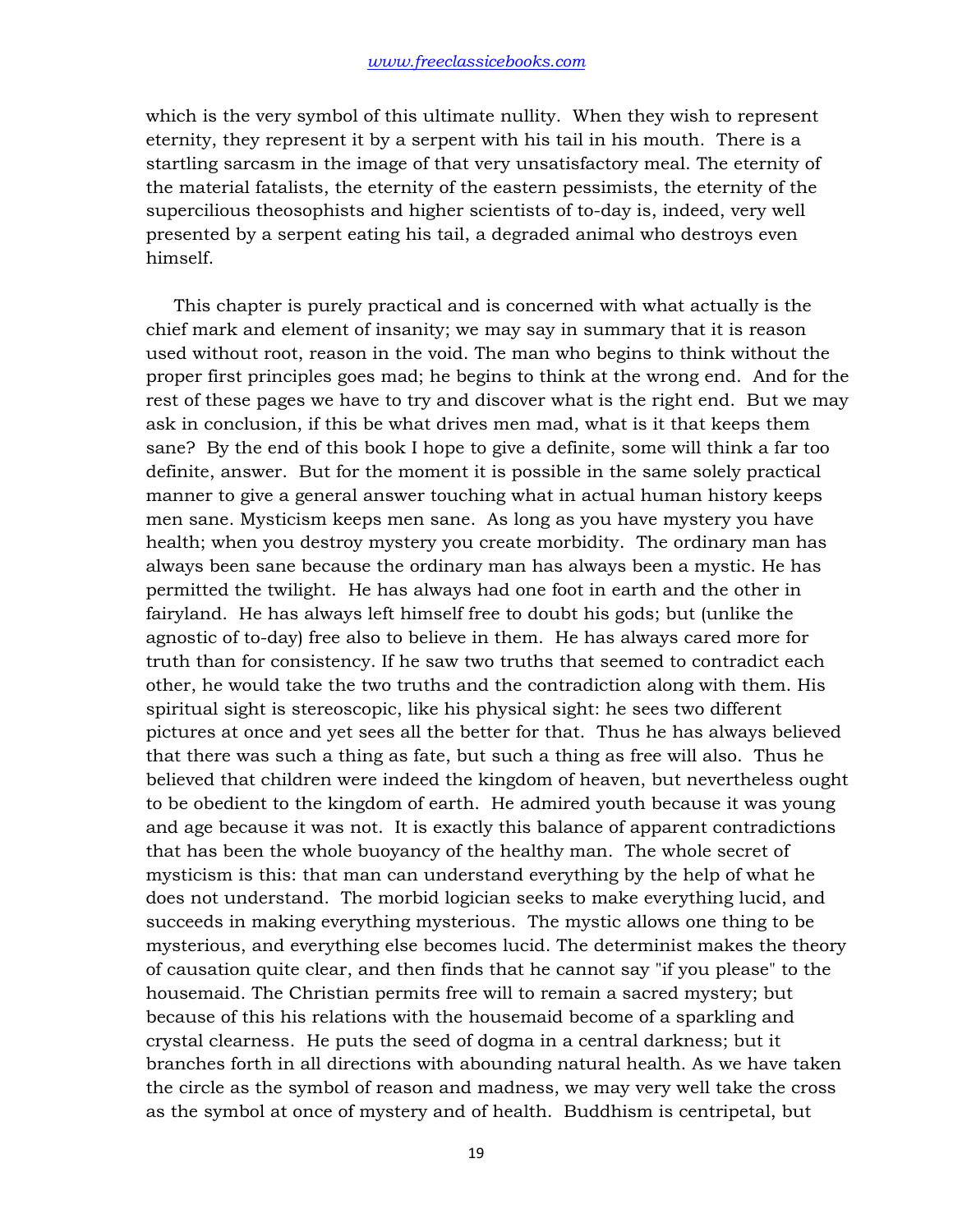Christianity is centrifugal: it breaks out. For the circle is perfect and infinite in its nature; but it is fixed for ever in its size; it can never be larger or smaller. But the cross, though it has at its heart a collision and a contradiction, can extend its four arms for ever without altering its shape. Because it has a paradox in its centre it can grow without changing. The circle returns upon itself and is bound. The cross opens its arms to the four winds; it is a signpost for free travellers.

 Symbols alone are of even a cloudy value in speaking of this deep matter; and another symbol from physical nature will express sufficiently well the real place of mysticism before mankind. The one created thing which we cannot look at is the one thing in the light of which we look at everything. Like the sun at noonday, mysticism explains everything else by the blaze of its own victorious invisibility. Detached intellectualism is (in the exact sense of a popular phrase) all moonshine; for it is light without heat, and it is secondary light, reflected from a dead world. But the Greeks were right when they made Apollo the god both of imagination and of sanity; for he was both the patron of poetry and the patron of healing. Of necessary dogmas and a special creed I shall speak later. But that transcendentalism by which all men live has primarily much the position of the sun in the sky. We are conscious of it as of a kind of splendid confusion; it is something both shining and shapeless, at once a blaze and a blur. But the circle of the moon is as clear and unmistakable, as recurrent and inevitable, as the circle of Euclid on a blackboard. For the moon is utterly reasonable; and the moon is the mother of lunatics and has given to them all her name.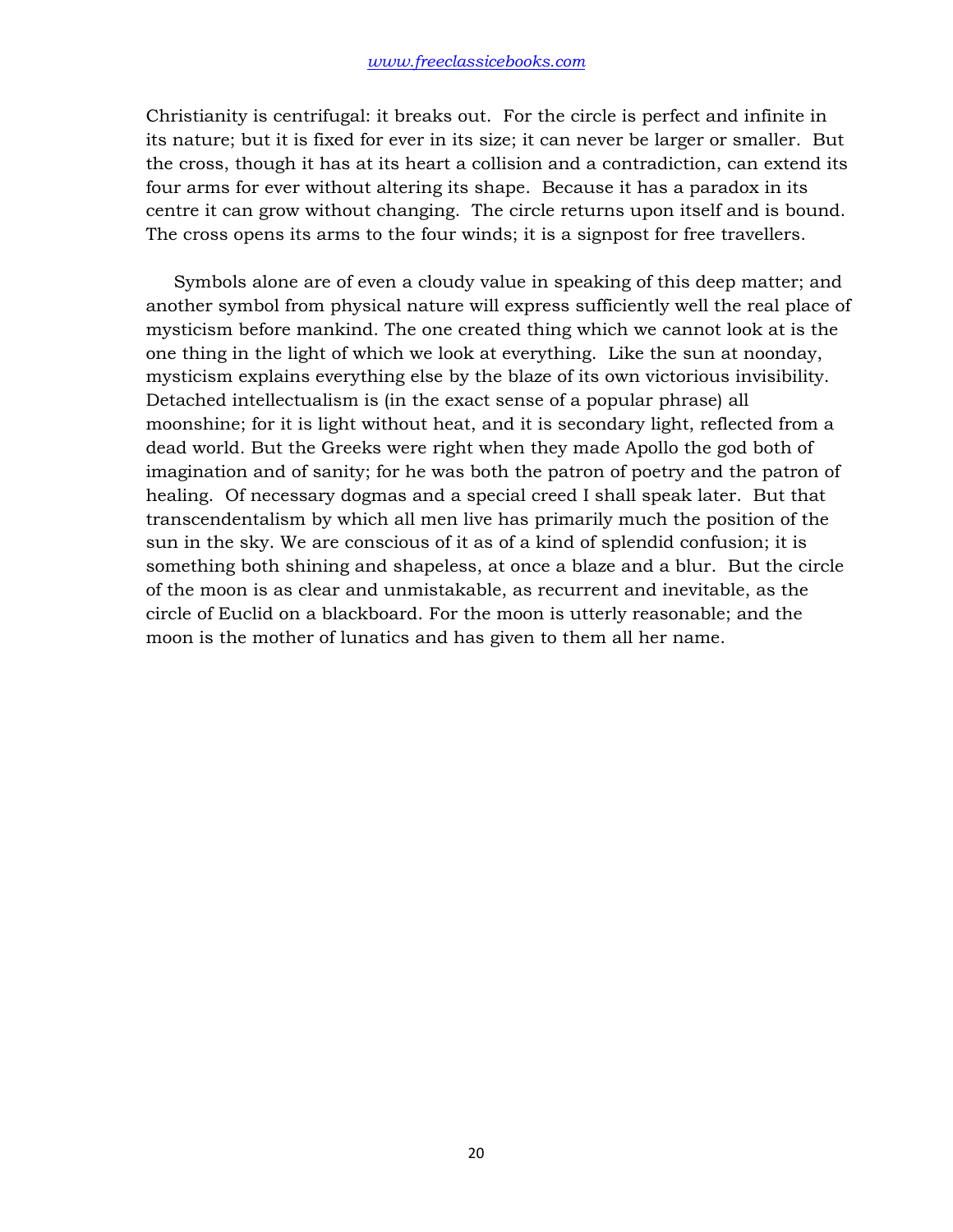#### **III - THE SUICIDE OF THOUGHT**

 The phrases of the street are not only forcible but subtle: for a figure of speech can often get into a crack too small for a definition. Phrases like "put out" or "off colour" might have been coined by Mr. Henry James in an agony of verbal precision. And there is no more subtle truth than that of the everyday phrase about a man having "his heart in the right place." It involves the idea of normal proportion; not only does a certain function exist, but it is rightly related to other functions. Indeed, the negation of this phrase would describe with peculiar accuracy the somewhat morbid mercy and perverse tenderness of the most representative moderns. If, for instance, I had to describe with fairness the character of Mr. Bernard Shaw, I could not express myself more exactly than by saying that he has a heroically large and generous heart; but not a heart in the right place. And this is so of the typical society of our time.

 The modern world is not evil; in some ways the modern world is far too good. It is full of wild and wasted virtues. When a religious scheme is shattered (as Christianity was shattered at the Reformation), it is not merely the vices that are let loose. The vices are, indeed, let loose, and they wander and do damage. But the virtues are let loose also; and the virtues wander more wildly, and the virtues do more terrible damage. The modern world is full of the old Christian virtues gone mad. The virtues have gone mad because they have been isolated from each other and are wandering alone. Thus some scientists care for truth; and their truth is pitiless. Thus some humanitarians only care for pity; and their pity (I am sorry to say) is often untruthful. For example, Mr. Blatchford attacks Christianity because he is mad on one Christian virtue: the merely mystical and almost irrational virtue of charity. He has a strange idea that he will make it easier to forgive sins by saying that there are no sins to forgive. Mr. Blatchford is not only an early Christian, he is the only early Christian who ought really to have been eaten by lions. For in his case the pagan accusation is really true: his mercy would mean mere anarchy. He really is the enemy of the human race-- because he is so human. As the other extreme, we may take the acrid realist, who has deliberately killed in himself all human pleasure in happy tales or in the healing of the heart. Torquemada tortured people physically for the sake of moral truth. Zola tortured people morally for the sake of physical truth. But in Torquemada's time there was at least a system that could to some extent make righteousness and peace kiss each other. Now they do not even bow. But a much stronger case than these two of truth and pity can be found in the remarkable case of the dislocation of humility.

It is only with one aspect of humility that we are here concerned. Humility was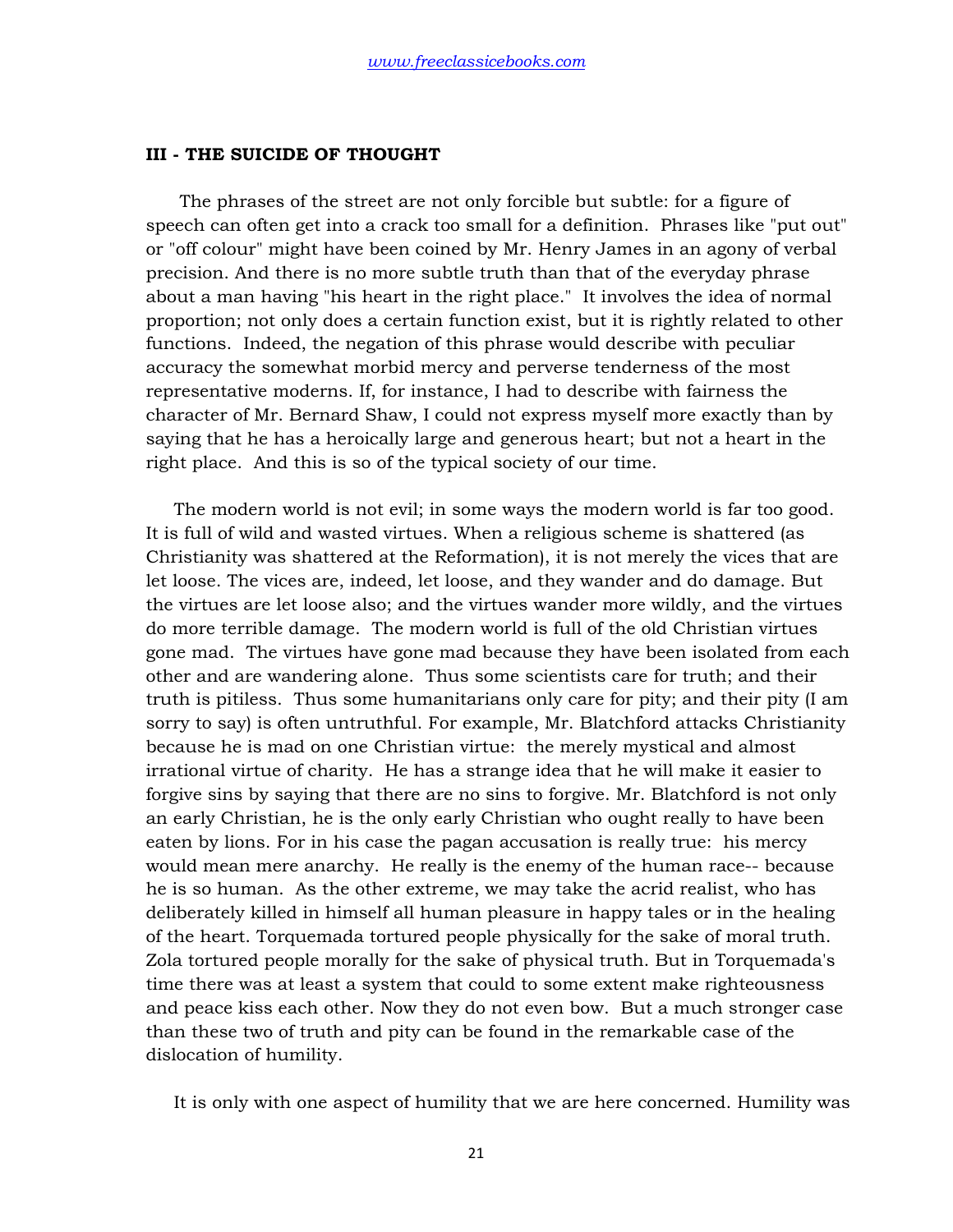largely meant as a restraint upon the arrogance and infinity of the appetite of man. He was always outstripping his mercies with his own newly invented needs. His very power of enjoyment destroyed half his joys. By asking for pleasure, he lost the chief pleasure; for the chief pleasure is surprise. Hence it became evident that if a man would make his world large, he must be always making himself small. Even the haughty visions, the tall cities, and the toppling pinnacles are the creations of humility. Giants that tread down forests like grass are the creations of humility. Towers that vanish upwards above the loneliest star are the creations of humility. For towers are not tall unless we look up at them; and giants are not giants unless they are larger than we. All this gigantesque imagination, which is, perhaps, the mightiest of the pleasures of man, is at bottom entirely humble. It is impossible without humility to enjoy anything- even pride.

 But what we suffer from to-day is humility in the wrong place. Modesty has moved from the organ of ambition. Modesty has settled upon the organ of conviction; where it was never meant to be. A man was meant to be doubtful about himself, but undoubting about the truth; this has been exactly reversed. Nowadays the part of a man that a man does assert is exactly the part he ought not to assert--himself. The part he doubts is exactly the part he ought not to doubt--the Divine Reason. Huxley preached a humility content to learn from Nature. But the new sceptic is so humble that he doubts if he can even learn. Thus we should be wrong if we had said hastily that there is no humility typical of our time. The truth is that there is a real humility typical of our time; but it so happens that it is practically a more poisonous humility than the wildest prostrations of the ascetic. The old humility was a spur that prevented a man from stopping; not a nail in his boot that prevented him from going on. For the old humility made a man doubtful about his efforts, which might make him work harder. But the new humility makes a man doubtful about his aims, which will make him stop working altogether.

 At any street corner we may meet a man who utters the frantic and blasphemous statement that he may be wrong. Every day one comes across somebody who says that of course his view may not be the right one. Of course his view must be the right one, or it is not his view. We are on the road to producing a race of men too mentally modest to believe in the multiplication table. We are in danger of seeing philosophers who doubt the law of gravity as being a mere fancy of their own. Scoffers of old time were too proud to be convinced; but these are too humble to be convinced. The meek do inherit the earth; but the modern sceptics are too meek even to claim their inheritance. It is exactly this intellectual helplessness which is our second problem.

The last chapter has been concerned only with a fact of observation: that what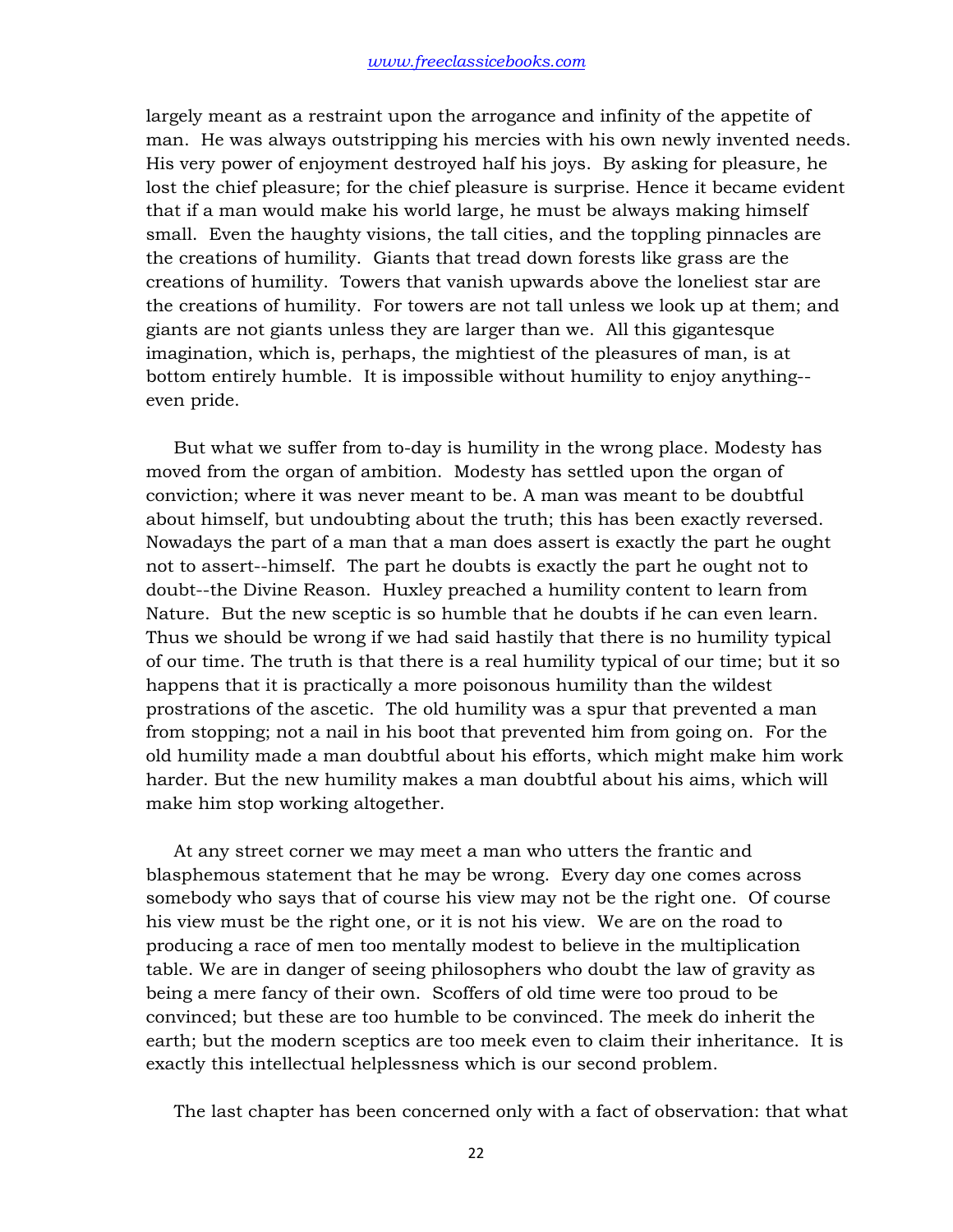peril of morbidity there is for man comes rather from his reason than his imagination. It was not meant to attack the authority of reason; rather it is the ultimate purpose to defend it. For it needs defence. The whole modern world is at war with reason; and the tower already reels.

 The sages, it is often said, can see no answer to the riddle of religion. But the trouble with our sages is not that they cannot see the answer; it is that they cannot even see the riddle. They are like children so stupid as to notice nothing paradoxical in the playful assertion that a door is not a door. The modern latitudinarians speak, for instance, about authority in religion not only as if there were no reason in it, but as if there had never been any reason for it. Apart from seeing its philosophical basis, they cannot even see its historical cause. Religious authority has often, doubtless, been oppressive or unreasonable; just as every legal system (and especially our present one) has been callous and full of a cruel apathy. It is rational to attack the police; nay, it is glorious. But the modern critics of religious authority are like men who should attack the police without ever having heard of burglars. For there is a great and possible peril to the human mind: a peril as practical as burglary. Against it religious authority was reared, rightly or wrongly, as a barrier. And against it something certainly must be reared as a barrier, if our race is to avoid ruin.

 That peril is that the human intellect is free to destroy itself. Just as one generation could prevent the very existence of the next generation, by all entering a monastery or jumping into the sea, so one set of thinkers can in some degree prevent further thinking by teaching the next generation that there is no validity in any human thought. It is idle to talk always of the alternative of reason and faith. Reason is itself a matter of faith. It is an act of faith to assert that our thoughts have any relation to reality at all. If you are merely a sceptic, you must sooner or later ask yourself the question, "Why should ANYTHING go right; even observation and deduction? Why should not good logic be as misleading as bad logic? They are both movements in the brain of a bewildered ape?" The young sceptic says, "I have a right to think for myself." But the old sceptic, the complete sceptic, says, "I have no right to think for myself. I have no right to think at all."

 There is a thought that stops thought. That is the only thought that ought to be stopped. That is the ultimate evil against which all religious authority was aimed. It only appears at the end of decadent ages like our own: and already Mr. H.G.Wells has raised its ruinous banner; he has written a delicate piece of scepticism called "Doubts of the Instrument." In this he questions the brain itself, and endeavours to remove all reality from all his own assertions, past, present, and to come. But it was against this remote ruin that all the military systems in religion were originally ranked and ruled. The creeds and the crusades, the hierarchies and the horrible persecutions were not organized, as is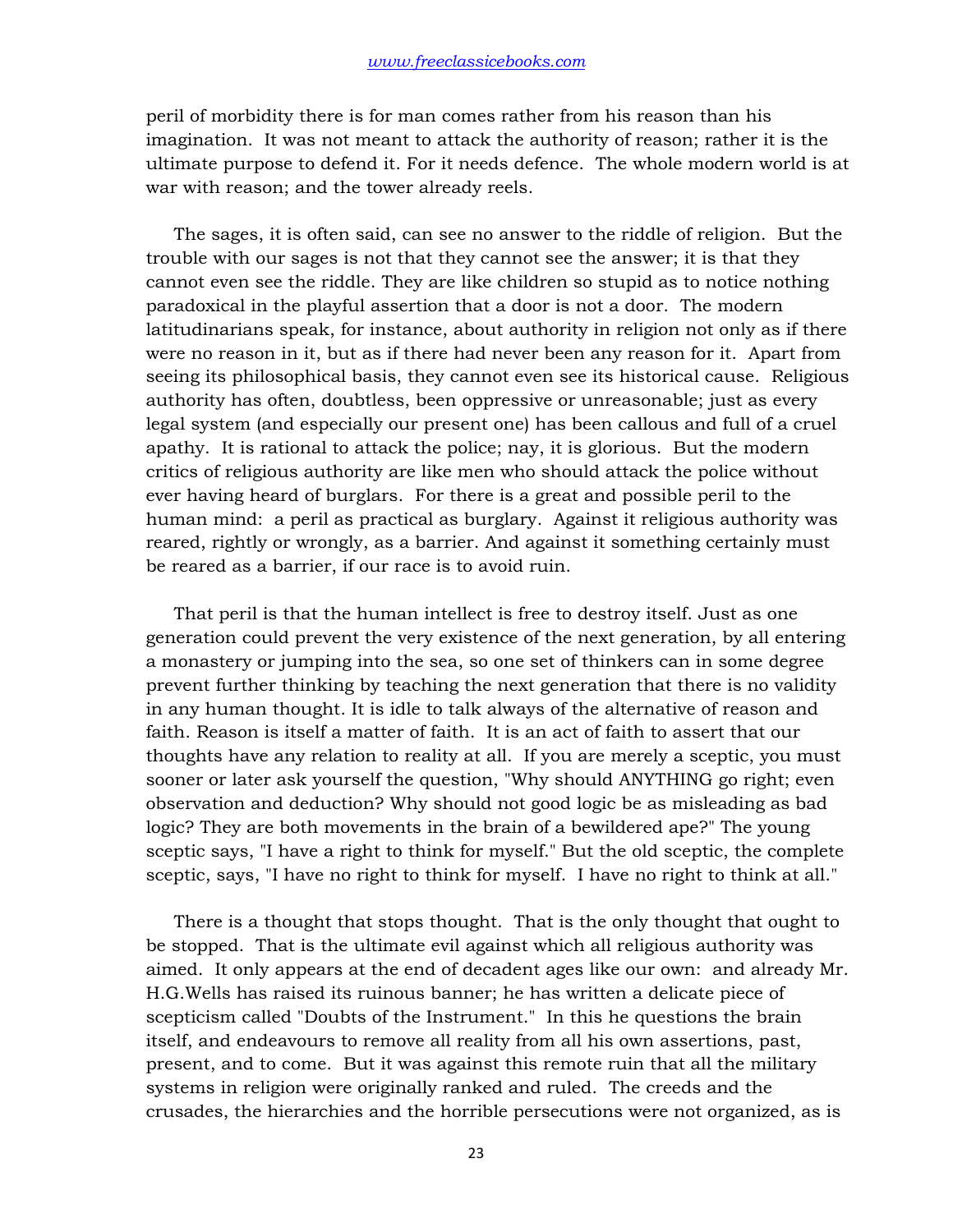ignorantly said, for the suppression of reason. They were organized for the difficult defence of reason. Man, by a blind instinct, knew that if once things were wildly questioned, reason could be questioned first. The authority of priests to absolve, the authority of popes to define the authority, even of inquisitors to terrify: these were all only dark defences erected round one central authority, more undemonstrable, more supernatural than all--the authority of a man to think. We know now that this is so; we have no excuse for not knowing it. For we can hear scepticism crashing through the old ring of authorities, and at the same moment we can see reason swaying upon her throne. In so far as religion is gone, reason is going. For they are both of the same primary and authoritative kind. They are both methods of proof which cannot themselves be proved. And in the act of destroying the idea of Divine authority we have largely destroyed the idea of that human authority by which we do a long-division sum. With a long and sustained tug we have attempted to pull the mitre off pontifical man; and his head has come off with it.

 Lest this should be called loose assertion, it is perhaps desirable, though dull, to run rapidly through the chief modern fashions of thought which have this effect of stopping thought itself. Materialism and the view of everything as a personal illusion have some such effect; for if the mind is mechanical, thought cannot be very exciting, and if the cosmos is unreal, there is nothing to think about. But in these cases the effect is indirect and doubtful. In some cases it is direct and clear; notably in the case of what is generally called evolution.

 Evolution is a good example of that modern intelligence which, if it destroys anything, destroys itself. Evolution is either an innocent scientific description of how certain earthly things came about; or, if it is anything more than this, it is an attack upon thought itself. If evolution destroys anything, it does not destroy religion but rationalism. If evolution simply means that a positive thing called an ape turned very slowly into a positive thing called a man, then it is stingless for the most orthodox; for a personal God might just as well do things slowly as quickly, especially if, like the Christian God, he were outside time. But if it means anything more, it means that there is no such thing as an ape to change, and no such thing as a man for him to change into. It means that there is no such thing as a thing. At best, there is only one thing, and that is a flux of everything and anything. This is an attack not upon the faith, but upon the mind; you cannot think if there are no things to think about. You cannot think if you are not separate from the subject of thought. Descartes said, "I think; therefore I am." The philosophic evolutionist reverses and negatives the epigram. He says, "I am not; therefore I cannot think."

 Then there is the opposite attack on thought: that urged by Mr. H.G.Wells when he insists that every separate thing is "unique," and there are no categories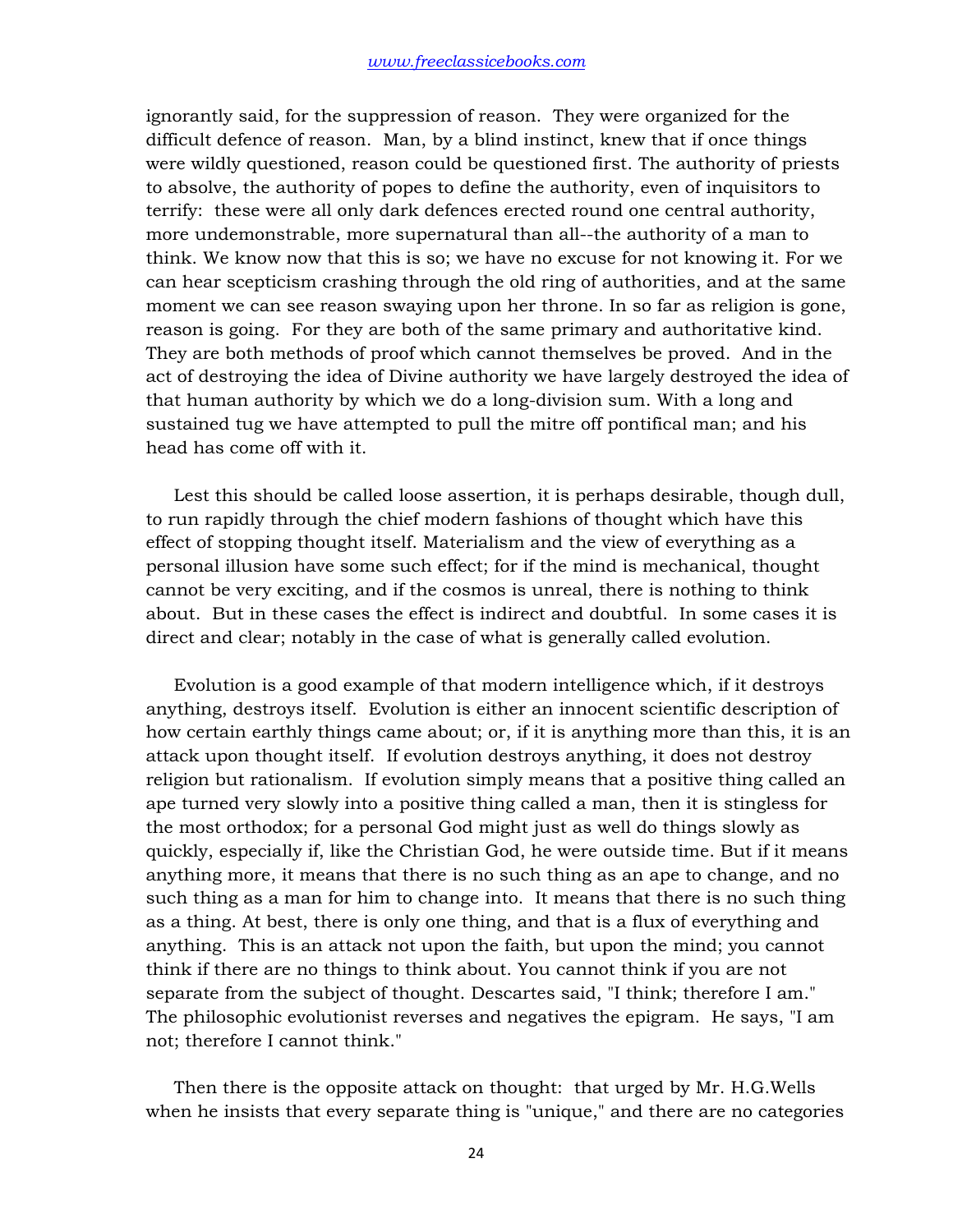at all. This also is merely destructive. Thinking means connecting things, and stops if they cannot be connected. It need hardly be said that this scepticism forbidding thought necessarily forbids speech; a man cannot open his mouth without contradicting it. Thus when Mr. Wells says (as he did somewhere), "All chairs are quite different," he utters not merely a misstatement, but a contradiction in terms. If all chairs were quite different, you could not call them "all chairs."

 Akin to these is the false theory of progress, which maintains that we alter the test instead of trying to pass the test. We often hear it said, for instance, "What is right in one age is wrong in another." This is quite reasonable, if it means that there is a fixed aim, and that certain methods attain at certain times and not at other times. If women, say, desire to be elegant, it may be that they are improved at one time by growing fatter and at another time by growing thinner. But you cannot say that they are improved by ceasing to wish to be elegant and beginning to wish to be oblong. If the standard changes, how can there be improvement, which implies a standard? Nietzsche started a nonsensical idea that men had once sought as good what we now call evil; if it were so, we could not talk of surpassing or even falling short of them. How can you overtake Jones if you walk in the other direction? You cannot discuss whether one people has succeeded more in being miserable than another succeeded in being happy. It would be like discussing whether Milton was more puritanical than a pig is fat.

 It is true that a man (a silly man) might make change itself his object or ideal. But as an ideal, change itself becomes unchangeable. If the change-worshipper wishes to estimate his own progress, he must be sternly loyal to the ideal of change; he must not begin to flirt gaily with the ideal of monotony. Progress itself cannot progress. It is worth remark, in passing, that when Tennyson, in a wild and rather weak manner, welcomed the idea of infinite alteration in society, he instinctively took a metaphor which suggests an imprisoned tedium. He wrote--

"Let the great world spin for ever down the ringing grooves of change."

He thought of change itself as an unchangeable groove; and so it is. Change is about the narrowest and hardest groove that a man can get into.

 The main point here, however, is that this idea of a fundamental alteration in the standard is one of the things that make thought about the past or future simply impossible. The theory of a complete change of standards in human history does not merely deprive us of the pleasure of honouring our fathers; it deprives us even of the more modern and aristocratic pleasure of despising them.

This bald summary of the thought-destroying forces of our time would not be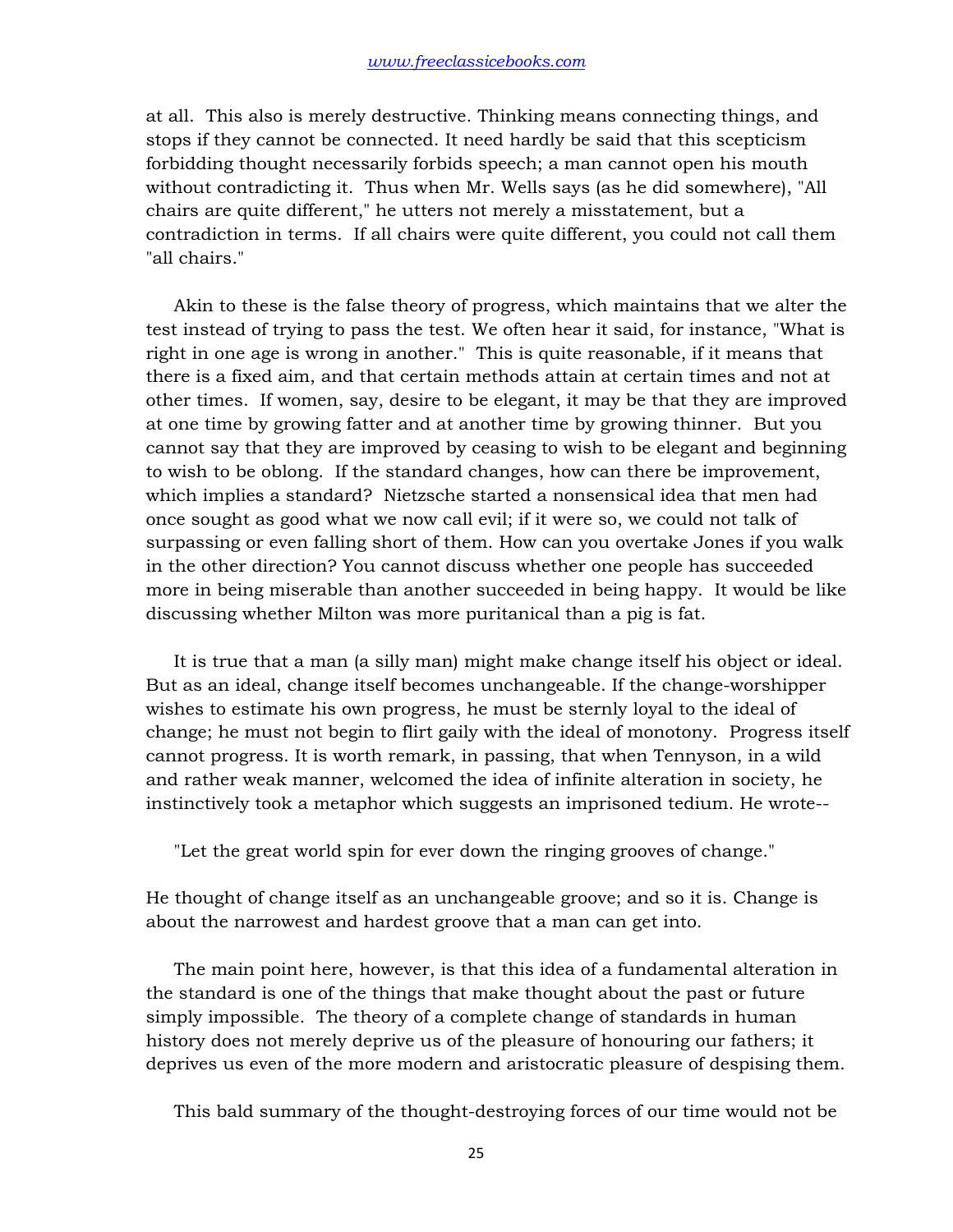complete without some reference to pragmatism; for though I have here used and should everywhere defend the pragmatist method as a preliminary guide to truth, there is an extreme application of it which involves the absence of all truth whatever. My meaning can be put shortly thus. I agree with the pragmatists that apparent objective truth is not the whole matter; that there is an authoritative need to believe the things that are necessary to the human mind. But I say that one of those necessities precisely is a belief in objective truth. The pragmatist tells a man to think what he must think and never mind the Absolute. But precisely one of the things that he must think is the Absolute. This philosophy, indeed, is a kind of verbal paradox. Pragmatism is a matter of human needs; and one of the first of human needs is to be something more than a pragmatist. Extreme pragmatism is just as inhuman as the determinism it so powerfully attacks. The determinist (who, to do him justice, does not pretend to be a human being) makes nonsense of the human sense of actual choice. The pragmatist, who professes to be specially human, makes nonsense of the human sense of actual fact.

 To sum up our contention so far, we may say that the most characteristic current philosophies have not only a touch of mania, but a touch of suicidal mania. The mere questioner has knocked his head against the limits of human thought; and cracked it. This is what makes so futile the warnings of the orthodox and the boasts of the advanced about the dangerous boyhood of free thought. What we are looking at is not the boyhood of free thought; it is the old age and ultimate dissolution of free thought. It is vain for bishops and pious bigwigs to discuss what dreadful things will happen if wild scepticism runs its course. It has run its course. It is vain for eloquent atheists to talk of the great truths that will be revealed if once we see free thought begin. We have seen it end. It has no more questions to ask; it has questioned itself. You cannot call up any wilder vision than a city in which men ask themselves if they have any selves. You cannot fancy a more sceptical world than that in which men doubt if there is a world. It might certainly have reached its bankruptcy more quickly and cleanly if it had not been feebly hampered by the application of indefensible laws of blasphemy or by the absurd pretence that modern England is Christian. But it would have reached the bankruptcy anyhow. Militant atheists are still unjustly persecuted; but rather because they are an old minority than because they are a new one. Free thought has exhausted its own freedom. It is weary of its own success. If any eager freethinker now hails philosophic freedom as the dawn, he is only like the man in Mark Twain who came out wrapped in blankets to see the sun rise and was just in time to see it set. If any frightened curate still says that it will be awful if the darkness of free thought should spread, we can only answer him in the high and powerful words of Mr. Belloc, "Do not, I beseech you, be troubled about the increase of forces already in dissolution. You have mistaken the hour of the night: it is already morning." We have no more questions left to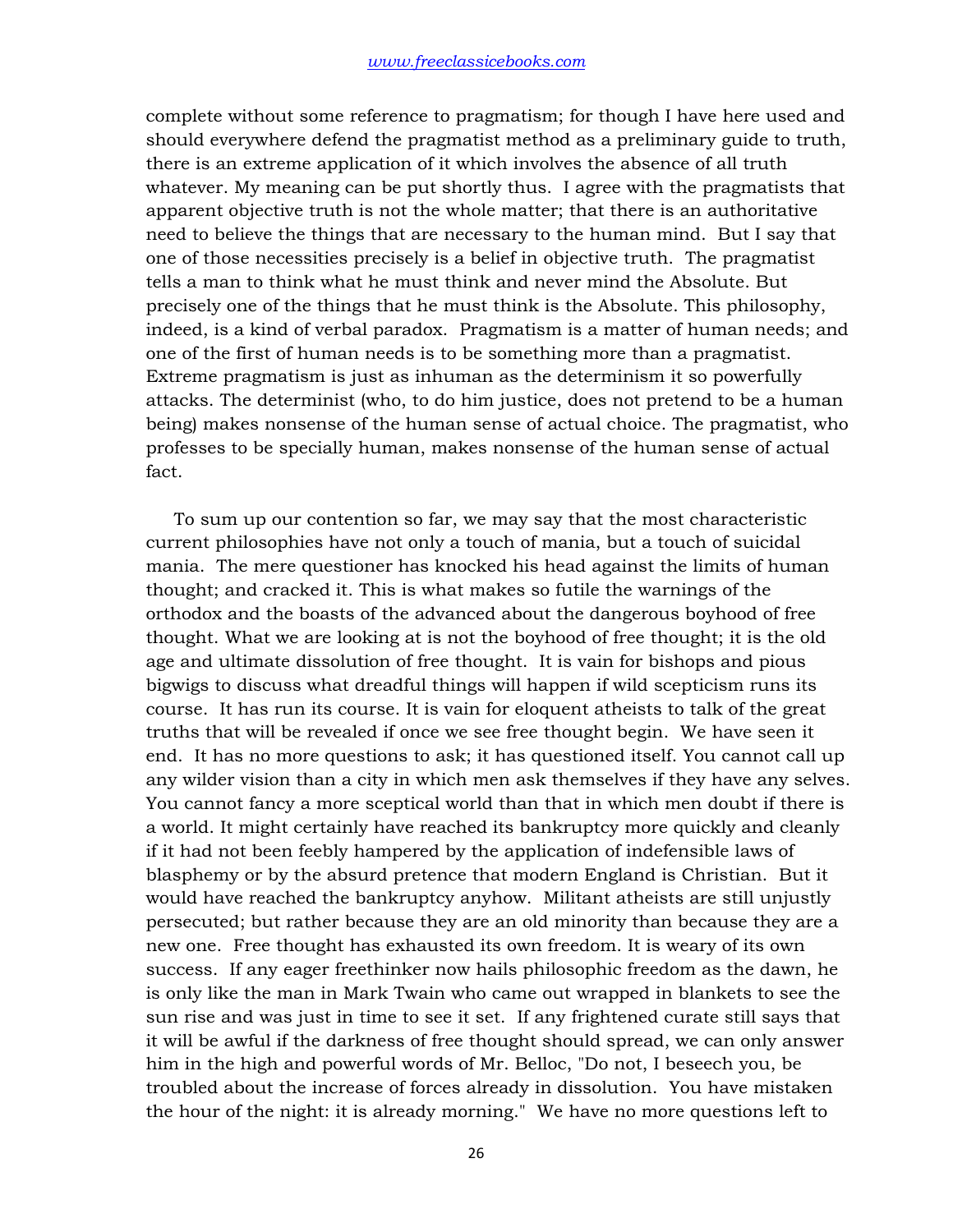ask. We have looked for questions in the darkest corners and on the wildest peaks. We have found all the questions that can be found. It is time we gave up looking for questions and began looking for answers.

 But one more word must be added. At the beginning of this preliminary negative sketch I said that our mental ruin has been wrought by wild reason, not by wild imagination. A man does not go mad because he makes a statue a mile high, but he may go mad by thinking it out in square inches. Now, one school of thinkers has seen this and jumped at it as a way of renewing the pagan health of the world. They see that reason destroys; but Will, they say, creates. The ultimate authority, they say, is in will, not in reason. The supreme point is not why a man demands a thing, but the fact that he does demand it. I have no space to trace or expound this philosophy of Will. It came, I suppose, through Nietzsche, who preached something that is called egoism. That, indeed, was simpleminded enough; for Nietzsche denied egoism simply by preaching it. To preach anything is to give it away. First, the egoist calls life a war without mercy, and then he takes the greatest possible trouble to drill his enemies in war. To preach egoism is to practise altruism. But however it began, the view is common enough in current literature. The main defence of these thinkers is that they are not thinkers; they are makers. They say that choice is itself the divine thing. Thus Mr. Bernard Shaw has attacked the old idea that men's acts are to be judged by the standard of the desire of happiness. He says that a man does not act for his happiness, but from his will. He does not say, "Jam will make me happy," but "I want jam." And in all this others follow him with yet greater enthusiasm. Mr. John Davidson, a remarkable poet, is so passionately excited about it that he is obliged to write prose. He publishes a short play with several long prefaces. This is natural enough in Mr. Shaw, for all his plays are prefaces: Mr. Shaw is (I suspect) the only man on earth who has never written any poetry. But that Mr. Davidson (who can write excellent poetry) should write instead laborious metaphysics in defence of this doctrine of will, does show that the doctrine of will has taken hold of men. Even Mr. H.G.Wells has half spoken in its language; saying that one should test acts not like a thinker, but like an artist, saying, "I FEEL this curve is right," or "that line SHALL go thus." They are all excited; and well they may be. For by this doctrine of the divine authority of will, they think they can break out of the doomed fortress of rationalism. They think they can escape.

 But they cannot escape. This pure praise of volition ends in the same break up and blank as the mere pursuit of logic. Exactly as complete free thought involves the doubting of thought itself, so the acceptation of mere "willing" really paralyzes the will. Mr. Bernard Shaw has not perceived the real difference between the old utilitarian test of pleasure (clumsy, of course, and easily misstated) and that which he propounds. The real difference between the test of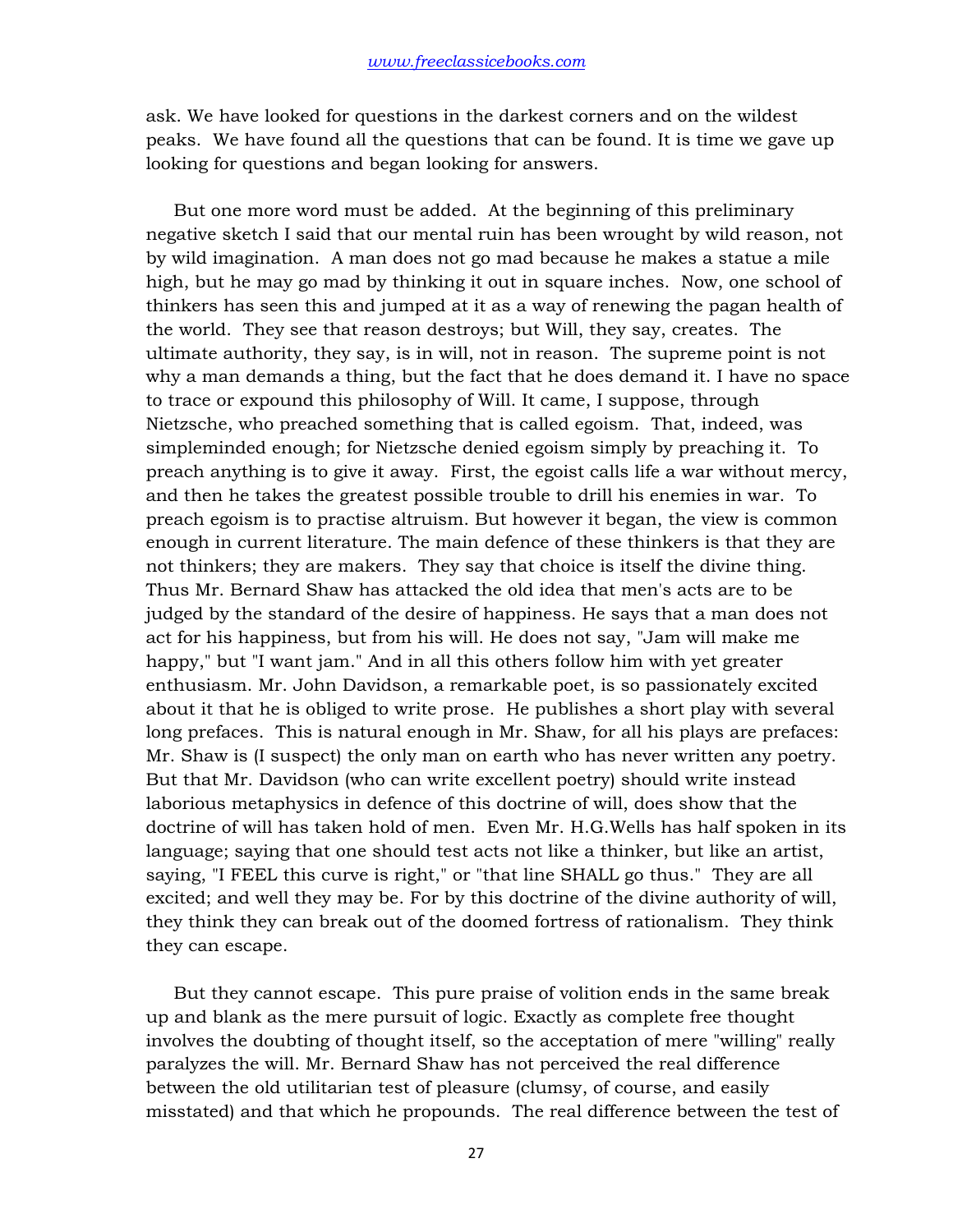happiness and the test of will is simply that the test of happiness is a test and the other isn't. You can discuss whether a man's act in jumping over a cliff was directed towards happiness; you cannot discuss whether it was derived from will. Of course it was. You can praise an action by saying that it is calculated to bring pleasure or pain to discover truth or to save the soul. But you cannot praise an action because it shows will; for to say that is merely to say that it is an action. By this praise of will you cannot really choose one course as better than another. And yet choosing one course as better than another is the very definition of the will you are praising.

 The worship of will is the negation of will. To admire mere choice is to refuse to choose. If Mr. Bernard Shaw comes up to me and says, "Will something," that is tantamount to saying, "I do not mind what you will," and that is tantamount to saying, "I have no will in the matter." You cannot admire will in general, because the essence of will is that it is particular. A brilliant anarchist like Mr. John Davidson feels an irritation against ordinary morality, and therefore he invokes will--will to anything. He only wants humanity to want something. But humanity does want something. It wants ordinary morality. He rebels against the law and tells us to will something or anything. But we have willed something. We have willed the law against which he rebels.

 All the will-worshippers, from Nietzsche to Mr. Davidson, are really quite empty of volition. They cannot will, they can hardly wish. And if any one wants a proof of this, it can be found quite easily. It can be found in this fact: that they always talk of will as something that expands and breaks out. But it is quite the opposite. Every act of will is an act of self-limitation. To desire action is to desire limitation. In that sense every act is an act of self-sacrifice. When you choose anything, you reject everything else. That objection, which men of this school used to make to the act of marriage, is really an objection to every act. Every act is an irrevocable selection and exclusion. Just as when you marry one woman you give up all the others, so when you take one course of action you give up all the other courses. If you become King of England, you give up the post of Beadle in Brompton. If you go to Rome, you sacrifice a rich suggestive life in Wimbledon. It is the existence of this negative or limiting side of will that makes most of the talk of the anarchic will-worshippers little better than nonsense. For instance, Mr. John Davidson tells us to have nothing to do with "Thou shalt not"; but it is surely obvious that "Thou shalt not" is only one of the necessary corollaries of "I will." "I will go to the Lord Mayor's Show, and thou shalt not stop me." Anarchism adjures us to be bold creative artists, and care for no laws or limits. But it is impossible to be an artist and not care for laws and limits. Art is limitation; the essence of every picture is the frame. If you draw a giraffe, you must draw him with a long neck. If, in your bold creative way, you hold yourself free to draw a giraffe with a short neck, you will really find that you are not free to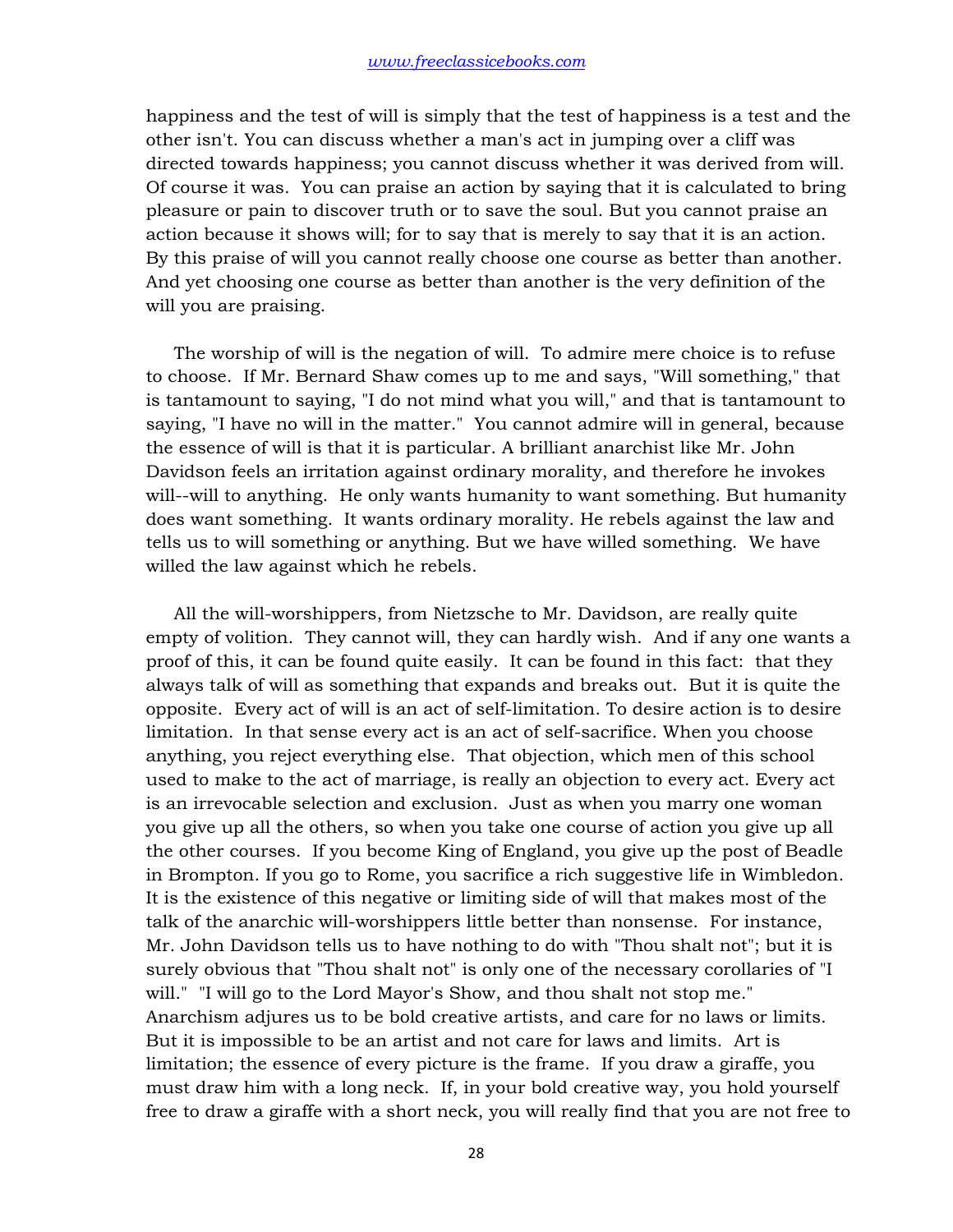draw a giraffe. The moment you step into the world of facts, you step into a world of limits. You can free things from alien or accidental laws, but not from the laws of their own nature. You may, if you like, free a tiger from his bars; but do not free him from his stripes. Do not free a camel of the burden of his hump: you may be freeing him from being a camel. Do not go about as a demagogue, encouraging triangles to break out of the prison of their three sides. If a triangle breaks out of its three sides, its life comes to a lamentable end. Somebody wrote a work called "The Loves of the Triangles"; I never read it, but I am sure that if triangles ever were loved, they were loved for being triangular. This is certainly the case with all artistic creation, which is in some ways the most decisive example of pure will. The artist loves his limitations: they constitute the THING he is doing. The painter is glad that the canvas is flat. The sculptor is glad that the clay is colourless.

 In case the point is not clear, an historic example may illustrate it. The French Revolution was really an heroic and decisive thing, because the Jacobins willed something definite and limited. They desired the freedoms of democracy, but also all the vetoes of democracy. They wished to have votes and NOT to have titles. Republicanism had an ascetic side in Franklin or Robespierre as well as an expansive side in Danton or Wilkes. Therefore they have created something with a solid substance and shape, the square social equality and peasant wealth of France. But since then the revolutionary or speculative mind of Europe has been weakened by shrinking from any proposal because of the limits of that proposal. Liberalism has been degraded into liberality. Men have tried to turn "revolutionise" from a transitive to an intransitive verb. The Jacobin could tell you not only the system he would rebel against, but (what was more important) the system he would NOT rebel against, the system he would trust. But the new rebel is a Sceptic, and will not entirely trust anything. He has no loyalty; therefore he can never be really a revolutionist. And the fact that he doubts everything really gets in his way when he wants to denounce anything. For all denunciation implies a moral doctrine of some kind; and the modern revolutionist doubts not only the institution he denounces, but the doctrine by which he denounces it. Thus he writes one book complaining that imperial oppression insults the purity of women, and then he writes another book (about the sex problem) in which he insults it himself. He curses the Sultan because Christian girls lose their virginity, and then curses Mrs. Grundy because they keep it. As a politician, he will cry out that war is a waste of life, and then, as a philosopher, that all life is waste of time. A Russian pessimist will denounce a policeman for killing a peasant, and then prove by the highest philosophical principles that the peasant ought to have killed himself. A man denounces marriage as a lie, and then denounces aristocratic profligates for treating it as a lie. He calls a flag a bauble, and then blames the oppressors of Poland or Ireland because they take away that bauble. The man of this school goes first to a political meeting, where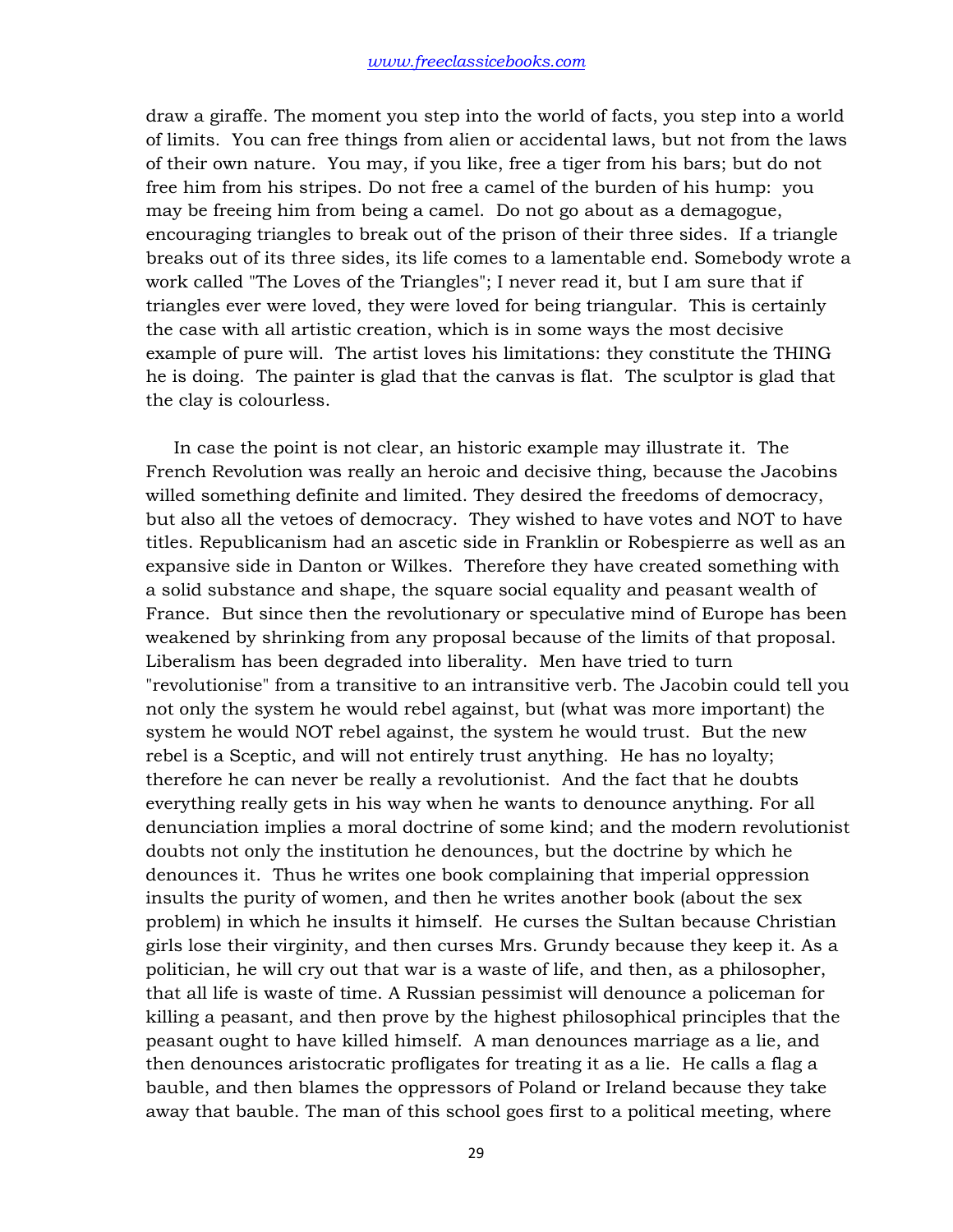he complains that savages are treated as if they were beasts; then he takes his hat and umbrella and goes on to a scientific meeting, where he proves that they practically are beasts. In short, the modern revolutionist, being an infinite sceptic, is always engaged in undermining his own mines. In his book on politics he attacks men for trampling on morality; in his book on ethics he attacks morality for trampling on men. Therefore the modern man in revolt has become practically useless for all purposes of revolt. By rebelling against everything he has lost his right to rebel against anything.

 It may be added that the same blank and bankruptcy can be observed in all fierce and terrible types of literature, especially in satire. Satire may be mad and anarchic, but it presupposes an admitted superiority in certain things over others; it presupposes a standard. When little boys in the street laugh at the fatness of some distinguished journalist, they are unconsciously assuming a standard of Greek sculpture. They are appealing to the marble Apollo. And the curious disappearance of satire from our literature is an instance of the fierce things fading for want of any principle to be fierce about. Nietzsche had some natural talent for sarcasm: he could sneer, though he could not laugh; but there is always something bodiless and without weight in his satire, simply because it has not any mass of common morality behind it. He is himself more preposterous than anything he denounces. But, indeed, Nietzsche will stand very well as the type of the whole of this failure of abstract violence. The softening of the brain which ultimately overtook him was not a physical accident. If Nietzsche had not ended in imbecility, Nietzscheism would end in imbecility. Thinking in isolation and with pride ends in being an idiot. Every man who will not have softening of the heart must at last have softening of the brain.

 This last attempt to evade intellectualism ends in intellectualism, and therefore in death. The sortie has failed. The wild worship of lawlessness and the materialist worship of law end in the same void. Nietzsche scales staggering mountains, but he turns up ultimately in Tibet. He sits down beside Tolstoy in the land of nothing and Nirvana. They are both helpless--one because he must not grasp anything, and the other because he must not let go of anything. The Tolstoyan's will is frozen by a Buddhist instinct that all special actions are evil. But the Nietzscheite's will is quite equally frozen by his view that all special actions are good; for if all special actions are good, none of them are special. They stand at the crossroads, and one hates all the roads and the other likes all the roads. The result is--well, some things are not hard to calculate. They stand at the cross-roads.

 Here I end (thank God) the first and dullest business of this book--the rough review of recent thought. After this I begin to sketch a view of life which may not interest my reader, but which, at any rate, interests me. In front of me, as I close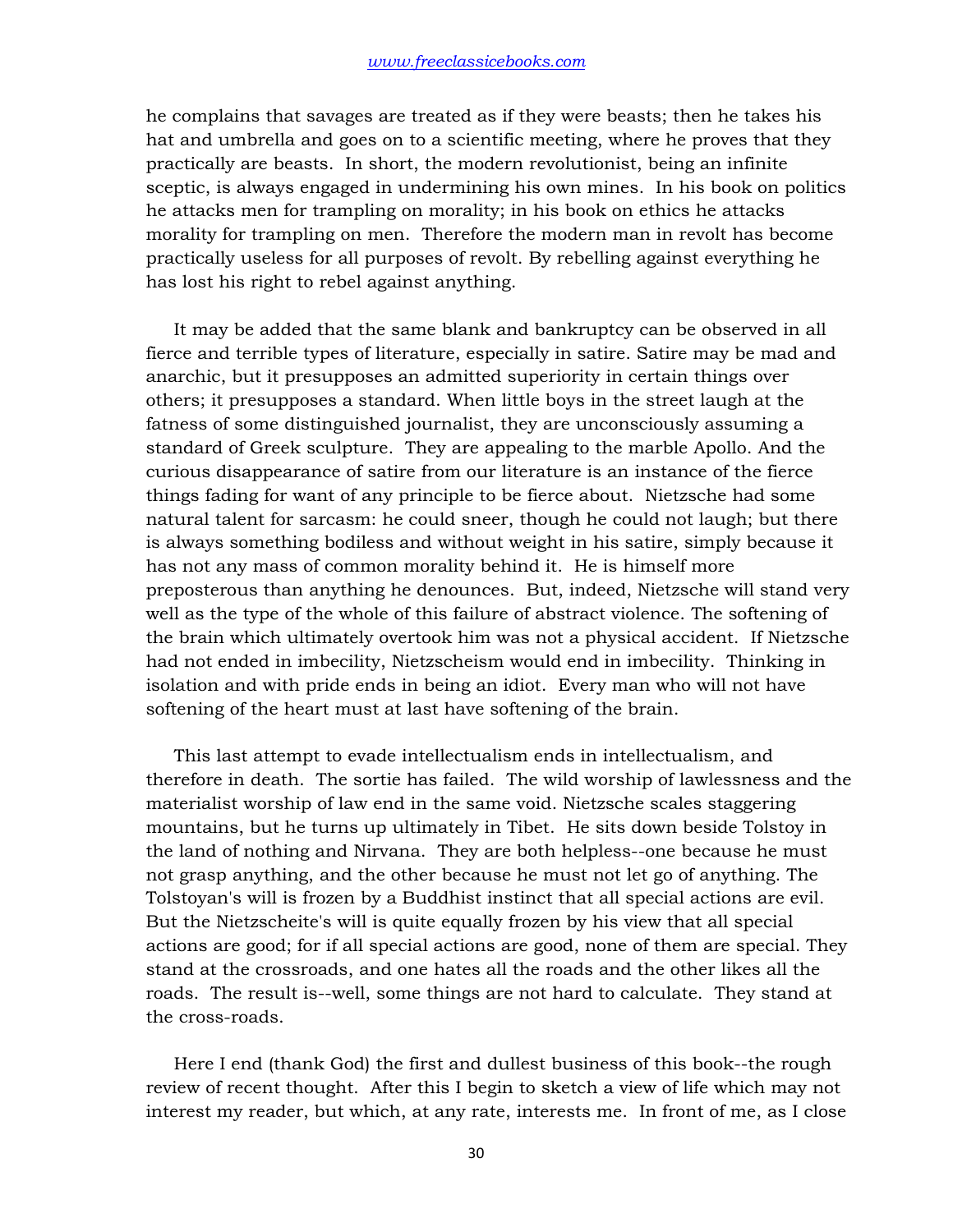this page, is a pile of modern books that I have been turning over for the purpose- -a pile of ingenuity, a pile of futility. By the accident of my present detachment, I can see the inevitable smash of the philosophies of Schopenhauer and Tolstoy, Nietzsche and Shaw, as clearly as an inevitable railway smash could be seen from a balloon. They are all on the road to the emptiness of the asylum. For madness may be defined as using mental activity so as to reach mental helplessness; and they have nearly reached it. He who thinks he is made of glass, thinks to the destruction of thought; for glass cannot think. So he who wills to reject nothing, wills the destruction of will; for will is not only the choice of something, but the rejection of almost everything. And as I turn and tumble over the clever, wonderful, tiresome, and useless modern books, the title of one of them rivets my eye. It is called "Jeanne d'Arc," by Anatole France. I have only glanced at it, but a glance was enough to remind me of Renan's "Vie de Jesus." It has the same strange method of the reverent sceptic. It discredits supernatural stories that have some foundation, simply by telling natural stories that have no foundation. Because we cannot believe in what a saint did, we are to pretend that we know exactly what he felt. But I do not mention either book in order to criticise it, but because the accidental combination of the names called up two startling images of Sanity which blasted all the books before me. Joan of Arc was not stuck at the cross-roads, either by rejecting all the paths like Tolstoy, or by accepting them all like Nietzsche. She chose a path, and went down it like a thunderbolt. Yet Joan, when I came to think of her, had in her all that was true either in Tolstoy or Nietzsche, all that was even tolerable in either of them. I thought of all that is noble in Tolstoy, the pleasure in plain things, especially in plain pity, the actualities of the earth, the reverence for the poor, the dignity of the bowed back. Joan of Arc had all that and with this great addition, that she endured poverty as well as admiring it; whereas Tolstoy is only a typical aristocrat trying to find out its secret. And then I thought of all that was brave and proud and pathetic in poor Nietzsche, and his mutiny against the emptiness and timidity of our time. I thought of his cry for the ecstatic equilibrium of danger, his hunger for the rush of great horses, his cry to arms. Well, Joan of Arc had all that, and again with this difference, that she did not praise fighting, but fought. We KNOW that she was not afraid of an army, while Nietzsche, for all we know, was afraid of a cow. Tolstoy only praised the peasant; she was the peasant. Nietzsche only praised the warrior; she was the warrior. She beat them both at their own antagonistic ideals; she was more gentle than the one, more violent than the other. Yet she was a perfectly practical person who did something, while they are wild speculators who do nothing. It was impossible that the thought should not cross my mind that she and her faith had perhaps some secret of moral unity and utility that has been lost. And with that thought came a larger one, and the colossal figure of her Master had also crossed the theatre of my thoughts. The same modern difficulty which darkened the subject-matter of Anatole France also darkened that of Ernest Renan. Renan also divided his hero's pity from his hero's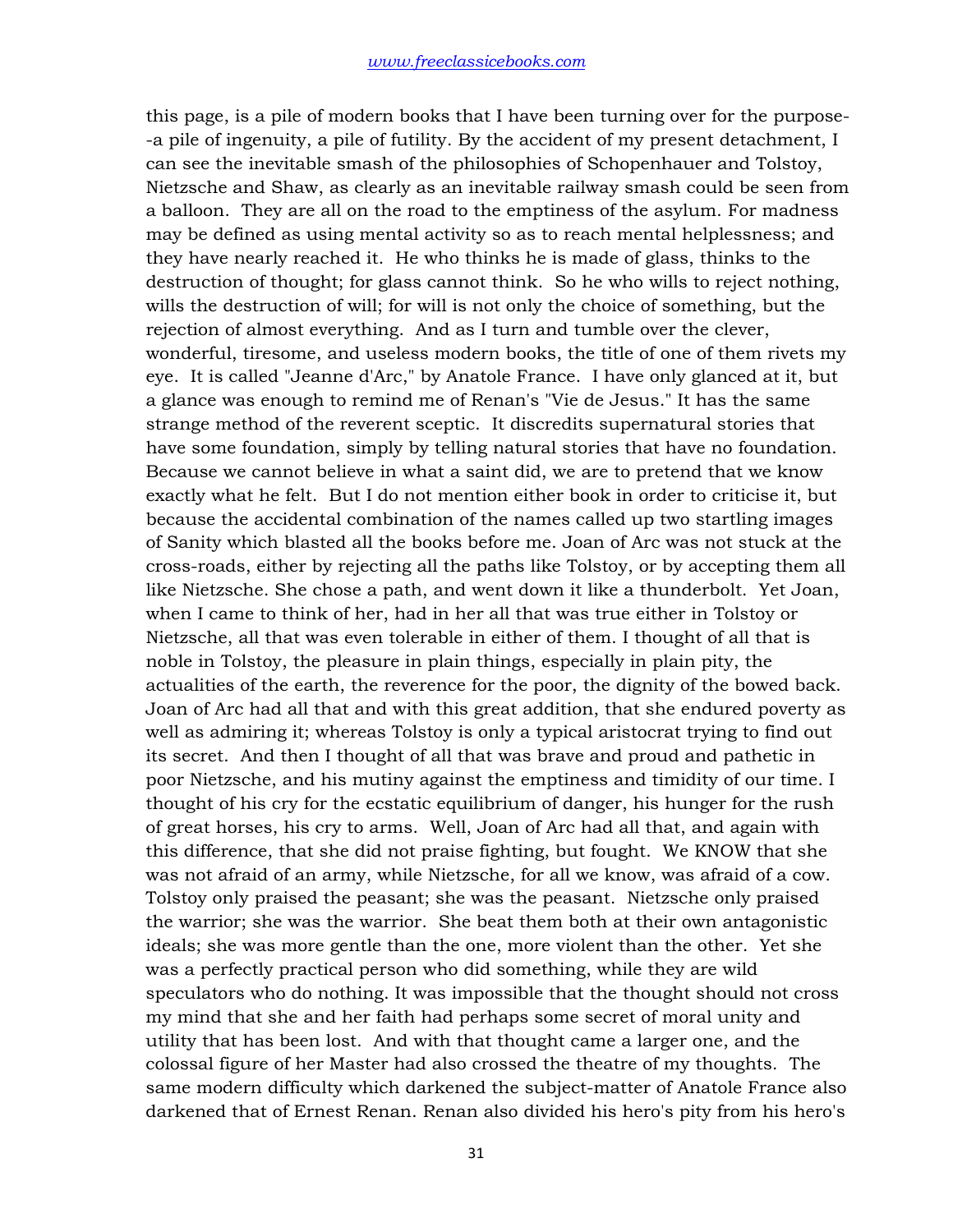pugnacity. Renan even represented the righteous anger at Jerusalem as a mere nervous breakdown after the idyllic expectations of Galilee. As if there were any inconsistency between having a love for humanity and having a hatred for inhumanity! Altruists, with thin, weak voices, denounce Christ as an egoist. Egoists (with even thinner and weaker voices) denounce Him as an altruist. In our present atmosphere such cavils are comprehensible enough. The love of a hero is more terrible than the hatred of a tyrant. The hatred of a hero is more generous than the love of a philanthropist. There is a huge and heroic sanity of which moderns can only collect the fragments. There is a giant of whom we see only the lopped arms and legs walking about. They have torn the soul of Christ into silly strips, labelled egoism and altruism, and they are equally puzzled by His insane magnificence and His insane meekness. They have parted His garments among them, and for His vesture they have cast lots; though the coat was without seam woven from the top throughout.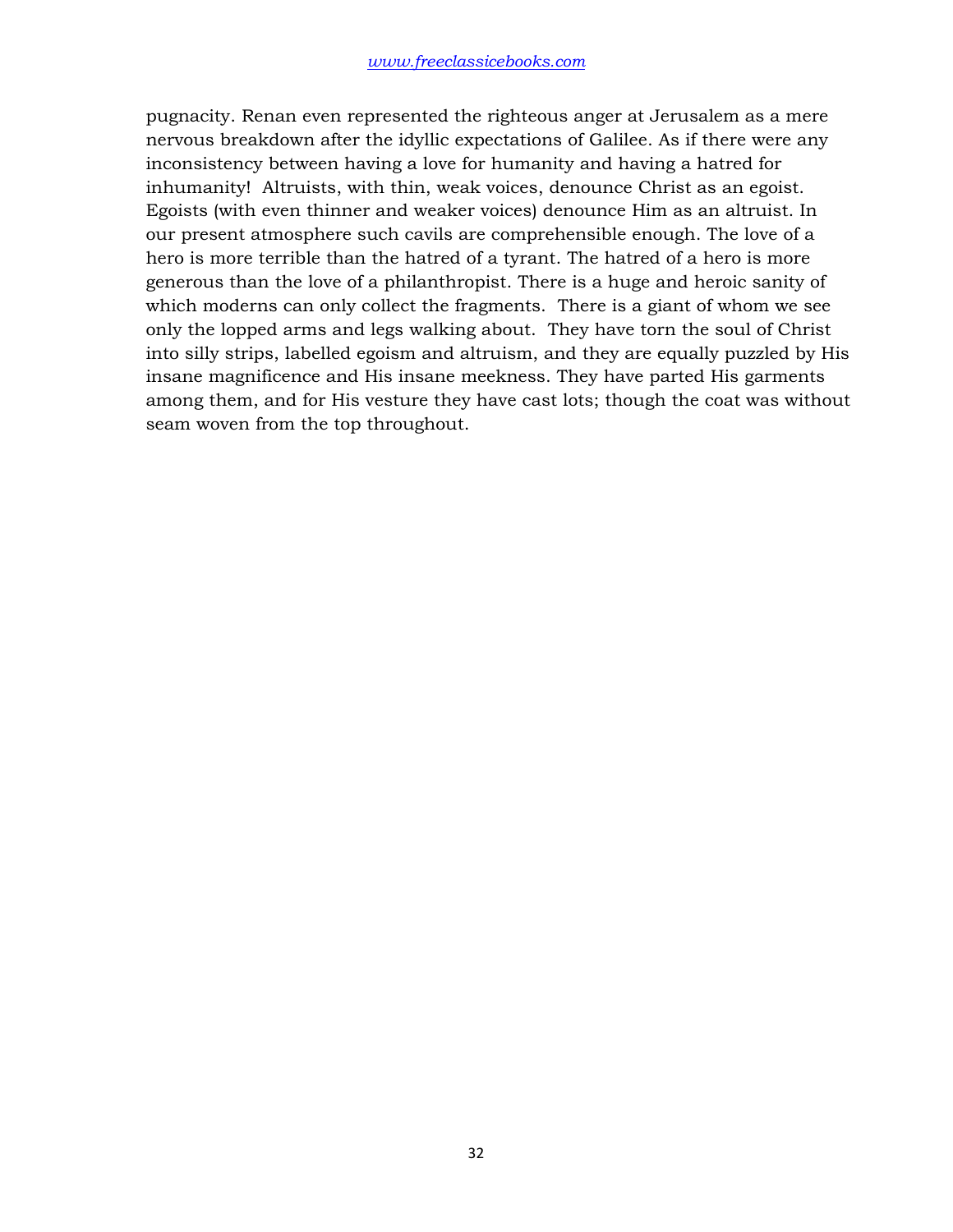#### **IV - THE ETHICS OF ELFLAND**

 When the business man rebukes the idealism of his office-boy, it is commonly in some such speech as this: "Ah, yes, when one is young, one has these ideals in the abstract and these castles in the air; but in middle age they all break up like clouds, and one comes down to a belief in practical politics, to using the machinery one has and getting on with the world as it is." Thus, at least, venerable and philanthropic old men now in their honoured graves used to talk to me when I was a boy. But since then I have grown up and have discovered that these philanthropic old men were telling lies. What has really happened is exactly the opposite of what they said would happen. They said that I should lose my ideals and begin to believe in the methods of practical politicians. Now, I have not lost my ideals in the least; my faith in fundamentals is exactly what it always was. What I have lost is my old childlike faith in practical politics. I am still as much concerned as ever about the Battle of Armageddon; but I am not so much concerned about the General Election. As a babe I leapt up on my mother's knee at the mere mention of it. No; the vision is always solid and reliable. The vision is always a fact. It is the reality that is often a fraud. As much as I ever did, more than I ever did, I believe in Liberalism. But there was a rosy time of innocence when I believed in Liberals.

 I take this instance of one of the enduring faiths because, having now to trace the roots of my personal speculation, this may be counted, I think, as the only positive bias. I was brought up a Liberal, and have always believed in democracy, in the elementary liberal doctrine of a self-governing humanity. If any one finds the phrase vague or threadbare, I can only pause for a moment to explain that the principle of democracy, as I mean it, can be stated in two propositions. The first is this: that the things common to all men are more important than the things peculiar to any men. Ordinary things are more valuable than extraordinary things; nay, they are more extraordinary. Man is something more awful than men; something more strange. The sense of the miracle of humanity itself should be always more vivid to us than any marvels of power, intellect, art, or civilization. The mere man on two legs, as such, should be felt as something more heartbreaking than any music and more startling than any caricature. Death is more tragic even than death by starvation. Having a nose is more comic even than having a Norman nose.

 This is the first principle of democracy: that the essential things in men are the things they hold in common, not the things they hold separately. And the second principle is merely this: that the political instinct or desire is one of these things which they hold in common. Falling in love is more poetical than dropping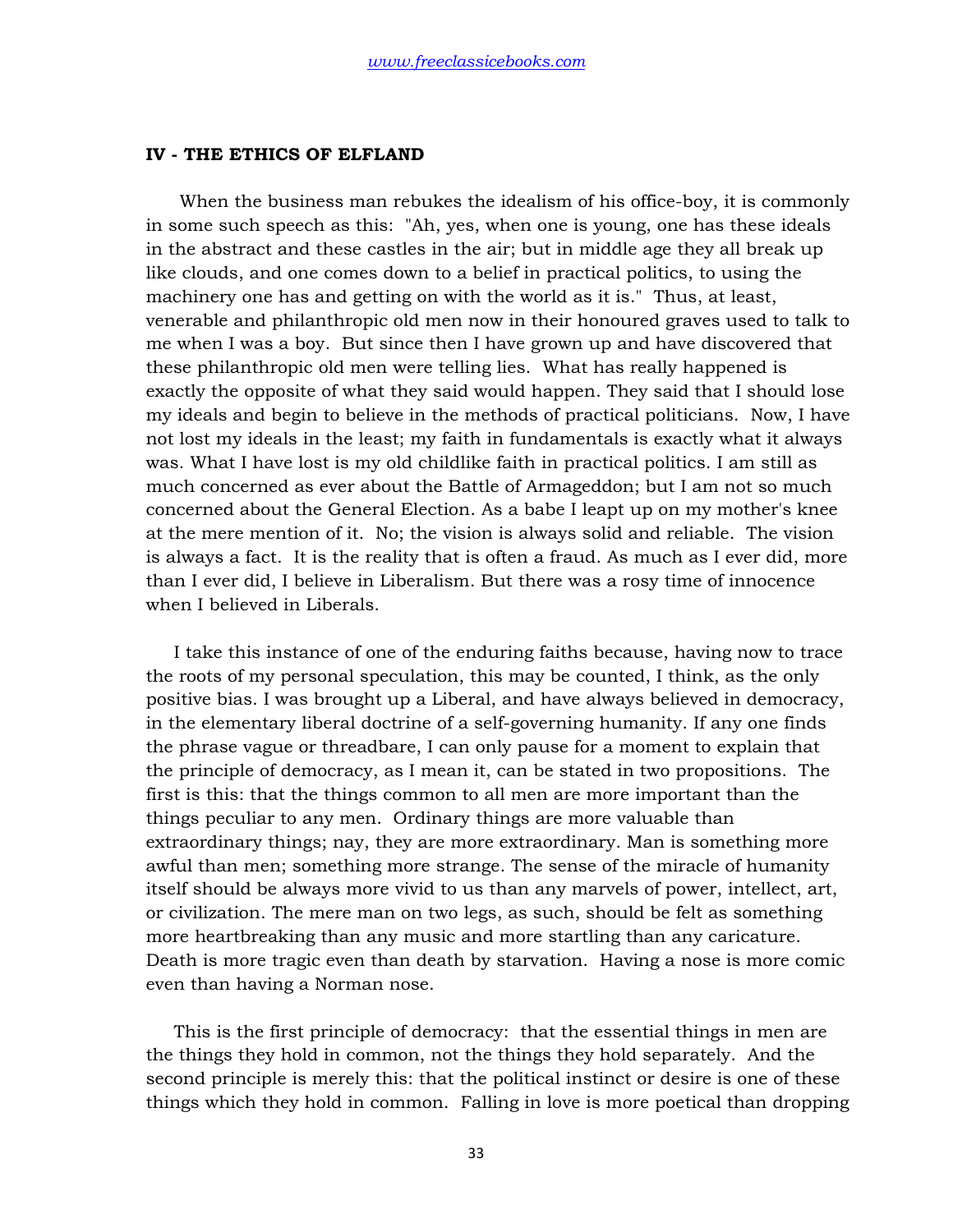into poetry. The democratic contention is that government (helping to rule the tribe) is a thing like falling in love, and not a thing like dropping into poetry. It is not something analogous to playing the church organ, painting on vellum, discovering the North Pole (that insidious habit), looping the loop, being Astronomer Royal, and so on. For these things we do not wish a man to do at all unless he does them well. It is, on the contrary, a thing analogous to writing one's own love-letters or blowing one's own nose. These things we want a man to do for himself, even if he does them badly. I am not here arguing the truth of any of these conceptions; I know that some moderns are asking to have their wives chosen by scientists, and they may soon be asking, for all I know, to have their noses blown by nurses. I merely say that mankind does recognize these universal human functions, and that democracy classes government among them. In short, the democratic faith is this: that the most terribly important things must be left to ordinary men themselves--the mating of the sexes, the rearing of the young, the laws of the state. This is democracy; and in this I have always believed.

 But there is one thing that I have never from my youth up been able to understand. I have never been able to understand where people got the idea that democracy was in some way opposed to tradition. It is obvious that tradition is only democracy extended through time. It is trusting to a consensus of common human voices rather than to some isolated or arbitrary record. The man who quotes some German historian against the tradition of the Catholic Church, for instance, is strictly appealing to aristocracy. He is appealing to the superiority of one expert against the awful authority of a mob. It is quite easy to see why a legend is treated, and ought to be treated, more respectfully than a book of history. The legend is generally made by the majority of people in the village, who are sane. The book is generally written by the one man in the village who is mad. Those who urge against tradition that men in the past were ignorant may go and urge it at the Carlton Club, along with the statement that voters in the slums are ignorant. It will not do for us. If we attach great importance to the opinion of ordinary men in great unanimity when we are dealing with daily matters, there is no reason why we should disregard it when we are dealing with history or fable. Tradition may be defined as an extension of the franchise. Tradition means giving votes to the most obscure of all classes, our ancestors. It is the democracy of the dead. Tradition refuses to submit to the small and arrogant oligarchy of those who merely happen to be walking about. All democrats object to men being disqualified by the accident of birth; tradition objects to their being disqualified by the accident of death. Democracy tells us not to neglect a good man's opinion, even if he is our groom; tradition asks us not to neglect a good man's opinion, even if he is our father. I, at any rate, cannot separate the two ideas of democracy and tradition; it seems evident to me that they are the same idea. We will have the dead at our councils. The ancient Greeks voted by stones; these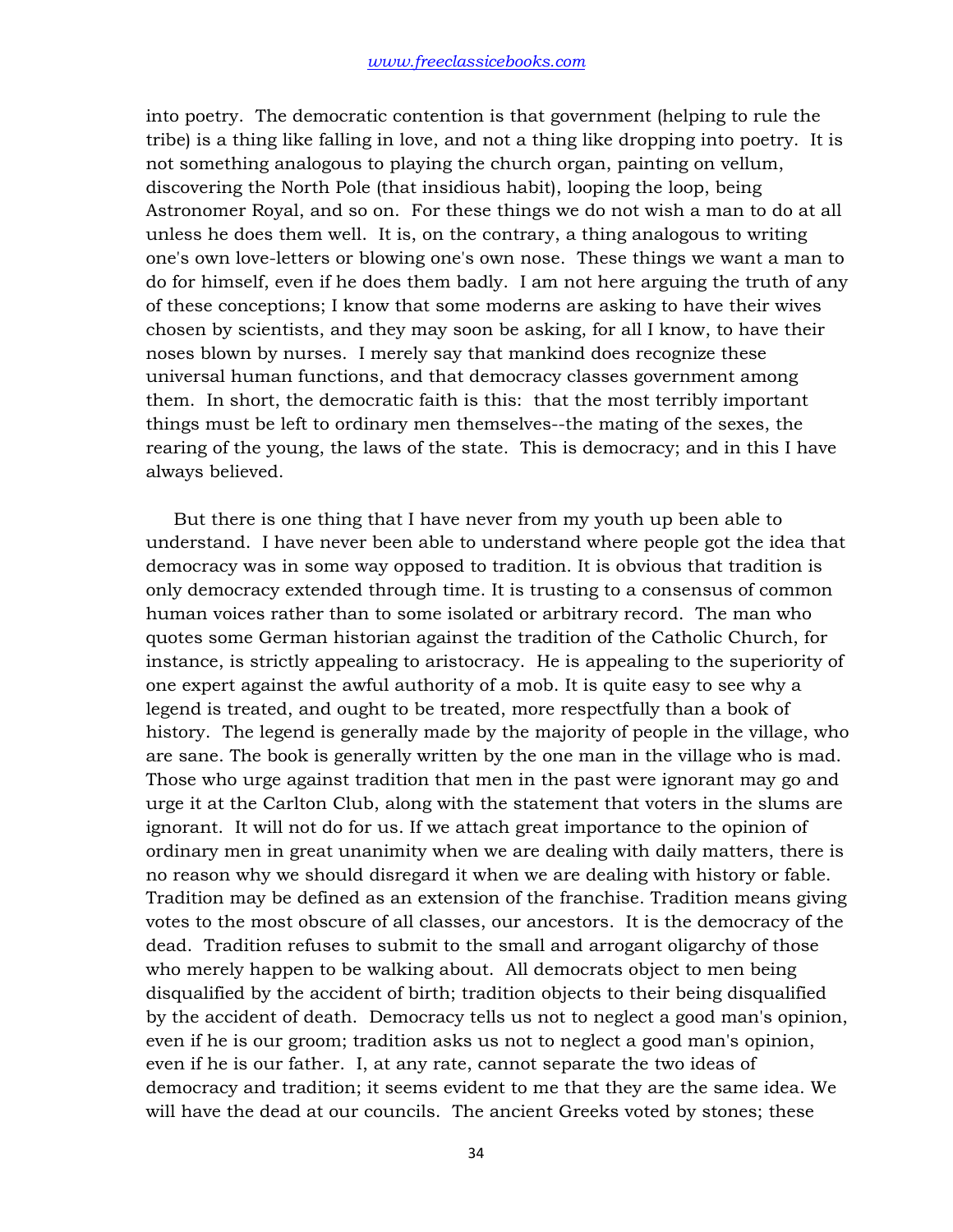shall vote by tombstones. It is all quite regular and official, for most tombstones, like most ballot papers, are marked with a cross.

 I have first to say, therefore, that if I have had a bias, it was always a bias in favour of democracy, and therefore of tradition. Before we come to any theoretic or logical beginnings I am content to allow for that personal equation; I have always been more inclined to believe the ruck of hard-working people than to believe that special and troublesome literary class to which I belong. I prefer even the fancies and prejudices of the people who see life from the inside to the clearest demonstrations of the people who see life from the outside. I would always trust the old wives' fables against the old maids' facts. As long as wit is mother wit it can be as wild as it pleases.

 Now, I have to put together a general position, and I pretend to no training in such things. I propose to do it, therefore, by writing down one after another the three or four fundamental ideas which I have found for myself, pretty much in the way that I found them. Then I shall roughly synthesise them, summing up my personal philosophy or natural religion; then I shall describe my startling discovery that the whole thing had been discovered before. It had been discovered by Christianity. But of these profound persuasions which I have to recount in order, the earliest was concerned with this element of popular tradition. And without the foregoing explanation touching tradition and democracy I could hardly make my mental experience clear. As it is, I do not know whether I can make it clear, but I now propose to try.

 My first and last philosophy, that which I believe in with unbroken certainty, I learnt in the nursery. I generally learnt it from a nurse; that is, from the solemn and star-appointed priestess at once of democracy and tradition. The things I believed most then, the things I believe most now, are the things called fairy tales. They seem to me to be the entirely reasonable things. They are not fantasies: compared with them other things are fantastic. Compared with them religion and rationalism are both abnormal, though religion is abnormally right and rationalism abnormally wrong. Fairyland is nothing but the sunny country of common sense. It is not earth that judges heaven, but heaven that judges earth; so for me at least it was not earth that criticised elfland, but elfland that criticised the earth. I knew the magic beanstalk before I had tasted beans; I was sure of the Man in the Moon before I was certain of the moon. This was at one with all popular tradition. Modern minor poets are naturalists, and talk about the bush or the brook; but the singers of the old epics and fables were supernaturalists, and talked about the gods of brook and bush. That is what the moderns mean when they say that the ancients did not "appreciate Nature," because they said that Nature was divine. Old nurses do not tell children about the grass, but about the fairies that dance on the grass; and the old Greeks could not see the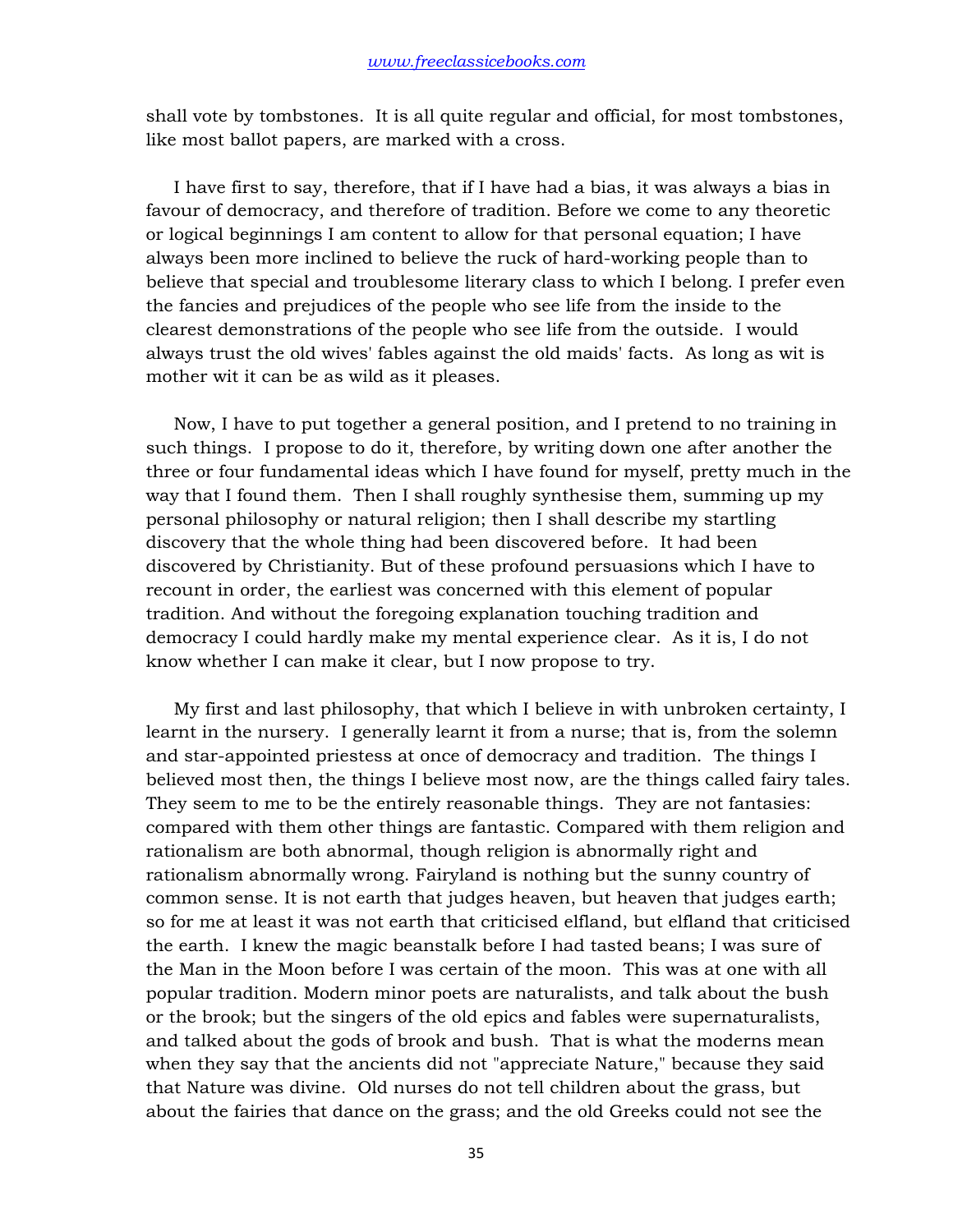trees for the dryads.

 But I deal here with what ethic and philosophy come from being fed on fairy tales. If I were describing them in detail I could note many noble and healthy principles that arise from them. There is the chivalrous lesson of "Jack the Giant Killer"; that giants should be killed because they are gigantic. It is a manly mutiny against pride as such. For the rebel is older than all the kingdoms, and the Jacobin has more tradition than the Jacobite. There is the lesson of "Cinderella," which is the same as that of the Magnificat-- EXALTAVIT HUMILES. There is the great lesson of "Beauty and the Beast"; that a thing must be loved BEFORE it is loveable. There is the terrible allegory of the "Sleeping Beauty," which tells how the human creature was blessed with all birthday gifts, yet cursed with death; and how death also may perhaps be softened to a sleep. But I am not concerned with any of the separate statutes of elfland, but with the whole spirit of its law, which I learnt before I could speak, and shall retain when I cannot write. I am concerned with a certain way of looking at life, which was created in me by the fairy tales, but has since been meekly ratified by the mere facts.

 It might be stated this way. There are certain sequences or developments (cases of one thing following another), which are, in the true sense of the word, reasonable. They are, in the true sense of the word, necessary. Such are mathematical and merely logical sequences. We in fairyland (who are the most reasonable of all creatures) admit that reason and that necessity. For instance, if the Ugly Sisters are older than Cinderella, it is (in an iron and awful sense) NECESSARY that Cinderella is younger than the Ugly Sisters. There is no getting out of it. Haeckel may talk as much fatalism about that fact as he pleases: it really must be. If Jack is the son of a miller, a miller is the father of Jack. Cold reason decrees it from her awful throne: and we in fairyland submit. If the three brothers all ride horses, there are six animals and eighteen legs involved: that is true rationalism, and fairyland is full of it. But as I put my head over the hedge of the elves and began to take notice of the natural world, I observed an extraordinary thing. I observed that learned men in spectacles were talking of the actual things that happened-- dawn and death and so on--as if THEY were rational and inevitable. They talked as if the fact that trees bear fruit were just as NECESSARY as the fact that two and one trees make three. But it is not. There is an enormous difference by the test of fairyland; which is the test of the imagination. You cannot IMAGINE two and one not making three. But you can easily imagine trees not growing fruit; you can imagine them growing golden candlesticks or tigers hanging on by the tail. These men in spectacles spoke much of a man named Newton, who was hit by an apple, and who discovered a law. But they could not be got to see the distinction between a true law, a law of reason, and the mere fact of apples falling. If the apple hit Newton's nose,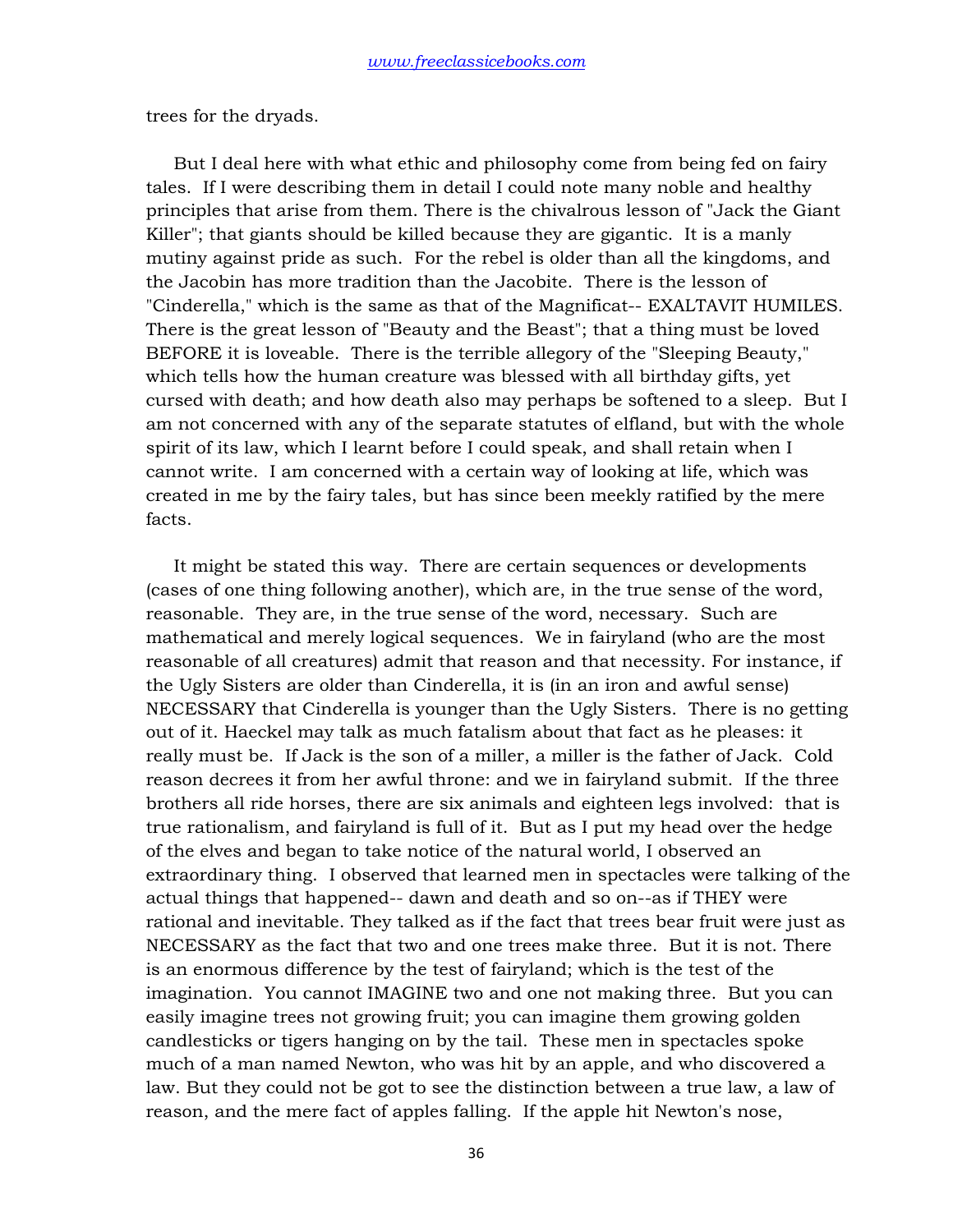Newton's nose hit the apple. That is a true necessity: because we cannot conceive the one occurring without the other. But we can quite well conceive the apple not falling on his nose; we can fancy it flying ardently through the air to hit some other nose, of which it had a more definite dislike. We have always in our fairy tales kept this sharp distinction between the science of mental relations, in which there really are laws, and the science of physical facts, in which there are no laws, but only weird repetitions. We believe in bodily miracles, but not in mental impossibilities. We believe that a Bean-stalk climbed up to Heaven; but that does not at all confuse our convictions on the philosophical question of how many beans make five.

 Here is the peculiar perfection of tone and truth in the nursery tales. The man of science says, "Cut the stalk, and the apple will fall"; but he says it calmly, as if the one idea really led up to the other. The witch in the fairy tale says, "Blow the horn, and the ogre's castle will fall"; but she does not say it as if it were something in which the effect obviously arose out of the cause. Doubtless she has given the advice to many champions, and has seen many castles fall, but she does not lose either her wonder or her reason. She does not muddle her head until it imagines a necessary mental connection between a horn and a falling tower. But the scientific men do muddle their heads, until they imagine a necessary mental connection between an apple leaving the tree and an apple reaching the ground. They do really talk as if they had found not only a set of marvellous facts, but a truth connecting those facts. They do talk as if the connection of two strange things physically connected them philosophically. They feel that because one incomprehensible thing constantly follows another incomprehensible thing the two together somehow make up a comprehensible thing. Two black riddles make a white answer.

 In fairyland we avoid the word "law"; but in the land of science they are singularly fond of it. Thus they will call some interesting conjecture about how forgotten folks pronounced the alphabet, Grimm's Law. But Grimm's Law is far less intellectual than Grimm's Fairy Tales. The tales are, at any rate, certainly tales; while the law is not a law. A law implies that we know the nature of the generalisation and enactment; not merely that we have noticed some of the effects. If there is a law that pick-pockets shall go to prison, it implies that there is an imaginable mental connection between the idea of prison and the idea of picking pockets. And we know what the idea is. We can say why we take liberty from a man who takes liberties. But we cannot say why an egg can turn into a chicken any more than we can say why a bear could turn into a fairy prince. As IDEAS, the egg and the chicken are further off from each other than the bear and the prince; for no egg in itself suggests a chicken, whereas some princes do suggest bears. Granted, then, that certain transformations do happen, it is essential that we should regard them in the philosophic manner of fairy tales, not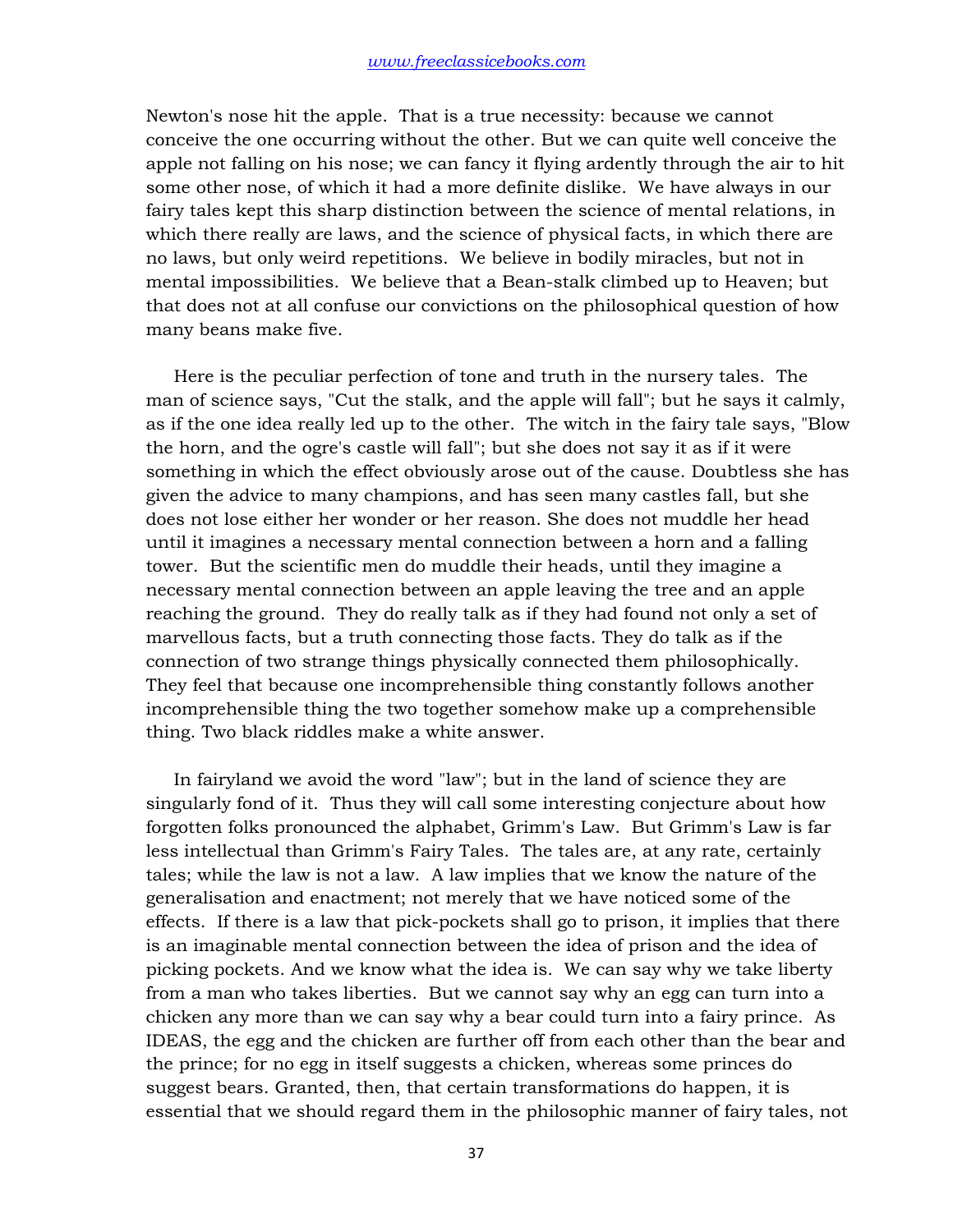in the unphilosophic manner of science and the "Laws of Nature." When we are asked why eggs turn to birds or fruits fall in autumn, we must answer exactly as the fairy godmother would answer if Cinderella asked her why mice turned to horses or her clothes fell from her at twelve o'clock. We must answer that it is MAGIC. It is not a "law," for we do not understand its general formula. It is not a necessity, for though we can count on it happening practically, we have no right to say that it must always happen. It is no argument for unalterable law (as Huxley fancied) that we count on the ordinary course of things. We do not count on it; we bet on it. We risk the remote possibility of a miracle as we do that of a poisoned pancake or a world-destroying comet. We leave it out of account, not because it is a miracle, and therefore an impossibility, but because it is a miracle, and therefore an exception. All the terms used in the science books, "law," "necessity," "order," "tendency," and so on, are really unintellectual, because they assume an inner synthesis, which we do not possess. The only words that ever satisfied me as describing Nature are the terms used in the fairy books, "charm," "spell," "enchantment." They express the arbitrariness of the fact and its mystery. A tree grows fruit because it is a MAGIC tree. Water runs downhill because it is bewitched. The sun shines because it is bewitched.

 I deny altogether that this is fantastic or even mystical. We may have some mysticism later on; but this fairy-tale language about things is simply rational and agnostic. It is the only way I can express in words my clear and definite perception that one thing is quite distinct from another; that there is no logical connection between flying and laying eggs. It is the man who talks about "a law" that he has never seen who is the mystic. Nay, the ordinary scientific man is strictly a sentimentalist. He is a sentimentalist in this essential sense, that he is soaked and swept away by mere associations. He has so often seen birds fly and lay eggs that he feels as if there must be some dreamy, tender connection between the two ideas, whereas there is none. A forlorn lover might be unable to dissociate the moon from lost love; so the materialist is unable to dissociate the moon from the tide. In both cases there is no connection, except that one has seen them together. A sentimentalist might shed tears at the smell of appleblossom, because, by a dark association of his own, it reminded him of his boyhood. So the materialist professor (though he conceals his tears) is yet a sentimentalist, because, by a dark association of his own, apple-blossoms remind him of apples. But the cool rationalist from fairyland does not see why, in the abstract, the apple tree should not grow crimson tulips; it sometimes does in his country.

 This elementary wonder, however, is not a mere fancy derived from the fairy tales; on the contrary, all the fire of the fairy tales is derived from this. Just as we all like love tales because there is an instinct of sex, we all like astonishing tales because they touch the nerve of the ancient instinct of astonishment. This is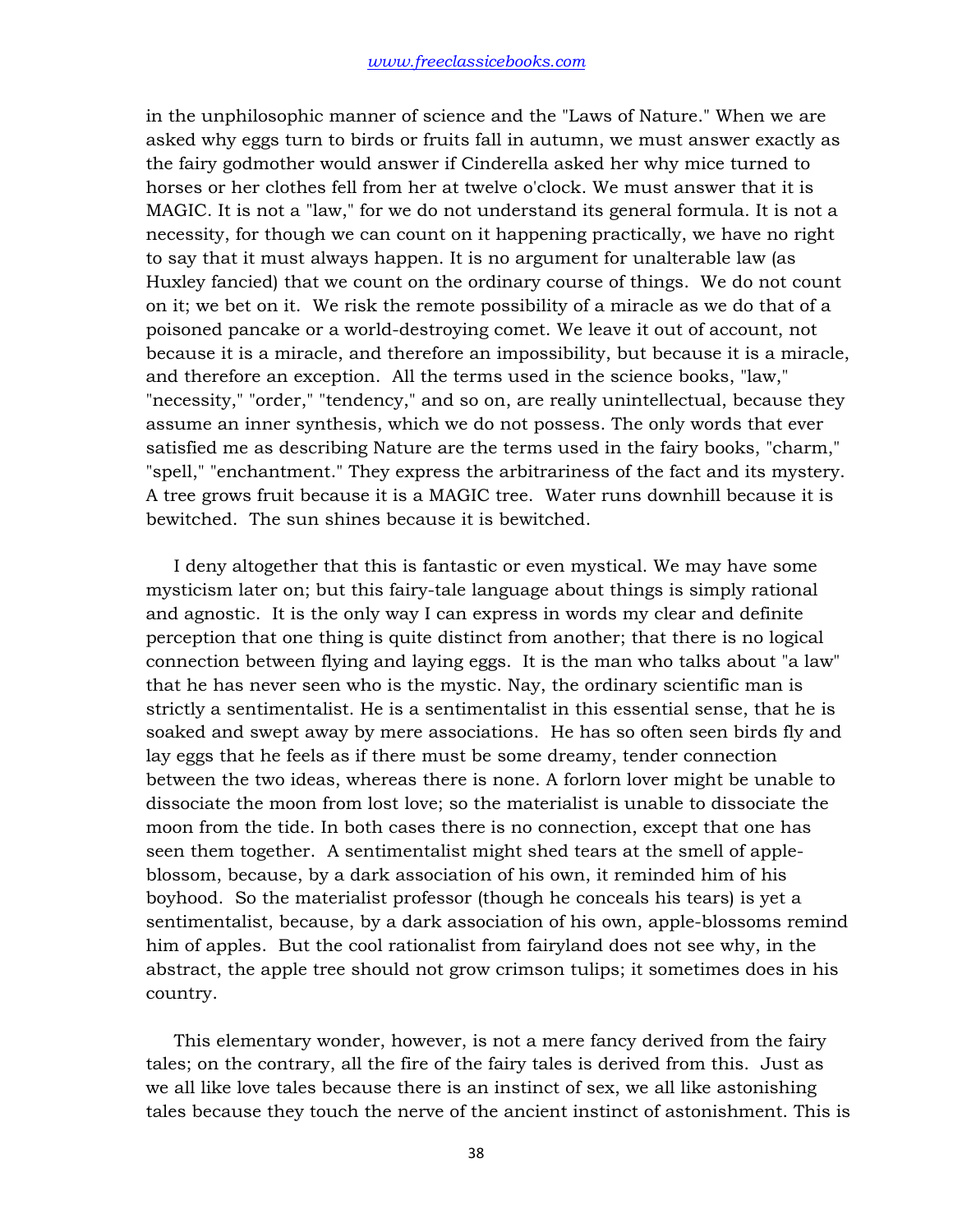proved by the fact that when we are very young children we do not need fairy tales: we only need tales. Mere life is interesting enough. A child of seven is excited by being told that Tommy opened a door and saw a dragon. But a child of three is excited by being told that Tommy opened a door. Boys like romantic tales; but babies like realistic tales--because they find them romantic. In fact, a baby is about the only person, I should think, to whom a modern realistic novel could be read without boring him. This proves that even nursery tales only echo an almost pre-natal leap of interest and amazement. These tales say that apples were golden only to refresh the forgotten moment when we found that they were green. They make rivers run with wine only to make us remember, for one wild moment, that they run with water. I have said that this is wholly reasonable and even agnostic. And, indeed, on this point I am all for the higher agnosticism; its better name is Ignorance. We have all read in scientific books, and, indeed, in all romances, the story of the man who has forgotten his name. This man walks about the streets and can see and appreciate everything; only he cannot remember who he is. Well, every man is that man in the story. Every man has forgotten who he is. One may understand the cosmos, but never the ego; the self is more distant than any star. Thou shalt love the Lord thy God; but thou shalt not know thyself. We are all under the same mental calamity; we have all forgotten our names. We have all forgotten what we really are. All that we call common sense and rationality and practicality and positivism only means that for certain dead levels of our life we forget that we have forgotten. All that we call spirit and art and ecstasy only means that for one awful instant we remember that we forget.

 But though (like the man without memory in the novel) we walk the streets with a sort of half-witted admiration, still it is admiration. It is admiration in English and not only admiration in Latin. The wonder has a positive element of praise. This is the next milestone to be definitely marked on our road through fairyland. I shall speak in the next chapter about optimists and pessimists in their intellectual aspect, so far as they have one. Here I am only trying to describe the enormous emotions which cannot be described. And the strongest emotion was that life was as precious as it was puzzling. It was an ecstasy because it was an adventure; it was an adventure because it was an opportunity. The goodness of the fairy tale was not affected by the fact that there might be more dragons than princesses; it was good to be in a fairy tale. The test of all happiness is gratitude; and I felt grateful, though I hardly knew to whom. Children are grateful when Santa Claus puts in their stockings gifts of toys or sweets. Could I not be grateful to Santa Claus when he put in my stockings the gift of two miraculous legs? We thank people for birthday presents of cigars and slippers. Can I thank no one for the birthday present of birth?

There were, then, these two first feelings, indefensible and indisputable. The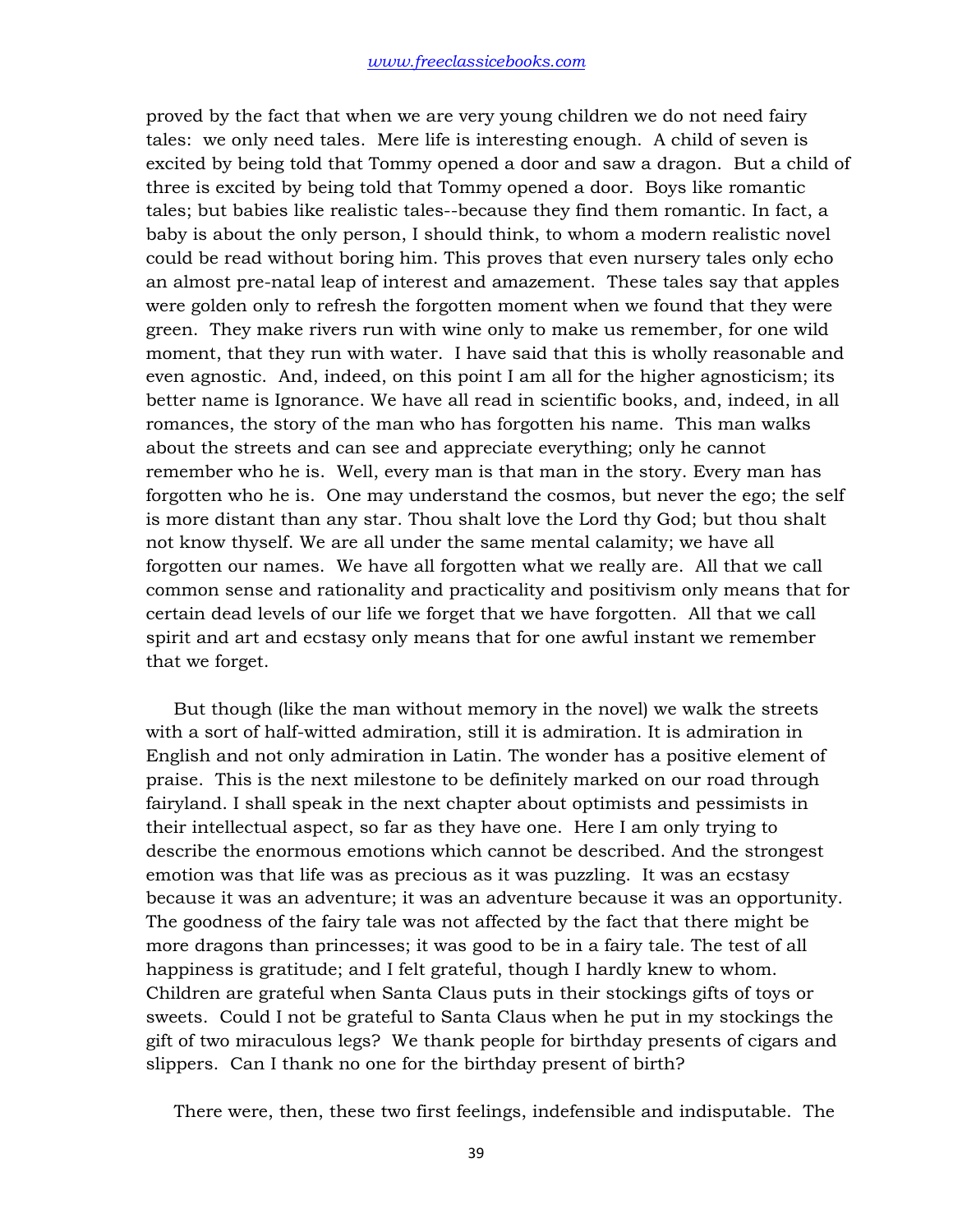world was a shock, but it was not merely shocking; existence was a surprise, but it was a pleasant surprise. In fact, all my first views were exactly uttered in a riddle that stuck in my brain from boyhood. The question was, "What did the first frog say?" And the answer was, "Lord, how you made me jump!" That says succinctly all that I am saying. God made the frog jump; but the frog prefers jumping. But when these things are settled there enters the second great principle of the fairy philosophy.

 Any one can see it who will simply read "Grimm's Fairy Tales" or the fine collections of Mr. Andrew Lang. For the pleasure of pedantry I will call it the Doctrine of Conditional Joy. Touchstone talked of much virtue in an "if"; according to elfin ethics all virtue is in an "if." The note of the fairy utterance always is, "You may live in a palace of gold and sapphire, if you do not say the word `cow'"; or "You may live happily with the King's daughter, if you do not show her an onion." The vision always hangs upon a veto. All the dizzy and colossal things conceded depend upon one small thing withheld. All the wild and whirling things that are let loose depend upon one thing that is forbidden. Mr. W.B.Yeats, in his exquisite and piercing elfin poetry, describes the elves as lawless; they plunge in innocent anarchy on the unbridled horses of the air--

 "Ride on the crest of the dishevelled tide, And dance upon the mountains like a flame."

It is a dreadful thing to say that Mr. W.B.Yeats does not understand fairyland. But I do say it. He is an ironical Irishman, full of intellectual reactions. He is not stupid enough to understand fairyland. Fairies prefer people of the yokel type like myself; people who gape and grin and do as they are told. Mr. Yeats reads into elfland all the righteous insurrection of his own race. But the lawlessness of Ireland is a Christian lawlessness, founded on reason and justice. The Fenian is rebelling against something he understands only too well; but the true citizen of fairyland is obeying something that he does not understand at all. In the fairy tale an incomprehensible happiness rests upon an incomprehensible condition. A box is opened, and all evils fly out. A word is forgotten, and cities perish. A lamp is lit, and love flies away. A flower is plucked, and human lives are forfeited. An apple is eaten, and the hope of God is gone.

 This is the tone of fairy tales, and it is certainly not lawlessness or even liberty, though men under a mean modern tyranny may think it liberty by comparison. People out of Portland Gaol might think Fleet Street free; but closer study will prove that both fairies and journalists are the slaves of duty. Fairy godmothers seem at least as strict as other godmothers. Cinderella received a coach out of Wonderland and a coachman out of nowhere, but she received a command--which might have come out of Brixton--that she should be back by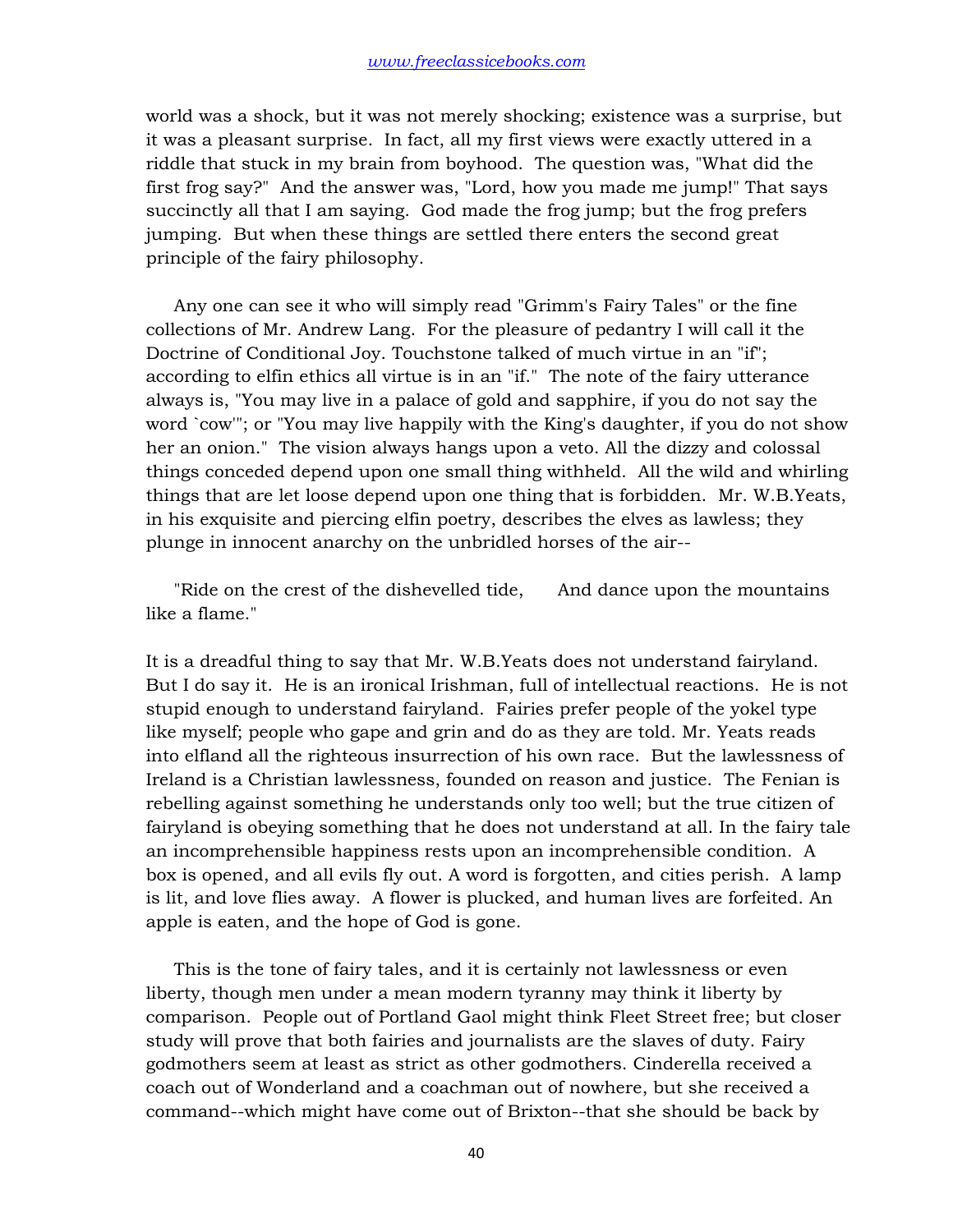twelve. Also, she had a glass slipper; and it cannot be a coincidence that glass is so common a substance in folk-lore. This princess lives in a glass castle, that princess on a glass hill; this one sees all things in a mirror; they may all live in glass houses if they will not throw stones. For this thin glitter of glass everywhere is the expression of the fact that the happiness is bright but brittle, like the substance most easily smashed by a housemaid or a cat. And this fairy-tale sentiment also sank into me and became my sentiment towards the whole world. I felt and feel that life itself is as bright as the diamond, but as brittle as the window-pane; and when the heavens were compared to the terrible crystal I can remember a shudder. I was afraid that God would drop the cosmos with a crash.

 Remember, however, that to be breakable is not the same as to be perishable. Strike a glass, and it will not endure an instant; simply do not strike it, and it will endure a thousand years. Such, it seemed, was the joy of man, either in elfland or on earth; the happiness depended on NOT DOING SOMETHING which you could at any moment do and which, very often, it was not obvious why you should not do. Now, the point here is that to ME this did not seem unjust. If the miller's third son said to the fairy, "Explain why I must not stand on my head in the fairy palace," the other might fairly reply, "Well, if it comes to that, explain the fairy palace." If Cinderella says, "How is it that I must leave the ball at twelve?" her godmother might answer, "How is it that you are going there till twelve?" If I leave a man in my will ten talking elephants and a hundred winged horses, he cannot complain if the conditions partake of the slight eccentricity of the gift. He must not look a winged horse in the mouth. And it seemed to me that existence was itself so very eccentric a legacy that I could not complain of not understanding the limitations of the vision when I did not understand the vision they limited. The frame was no stranger than the picture. The veto might well be as wild as the vision; it might be as startling as the sun, as elusive as the waters, as fantastic and terrible as the towering trees.

 For this reason (we may call it the fairy godmother philosophy) I never could join the young men of my time in feeling what they called the general sentiment of REVOLT. I should have resisted, let us hope, any rules that were evil, and with these and their definition I shall deal in another chapter. But I did not feel disposed to resist any rule merely because it was mysterious. Estates are sometimes held by foolish forms, the breaking of a stick or the payment of a peppercorn: I was willing to hold the huge estate of earth and heaven by any such feudal fantasy. It could not well be wilder than the fact that I was allowed to hold it at all. At this stage I give only one ethical instance to show my meaning. I could never mix in the common murmur of that rising generation against monogamy, because no restriction on sex seemed so odd and unexpected as sex itself. To be allowed, like Endymion, to make love to the moon and then to complain that Jupiter kept his own moons in a harem seemed to me (bred on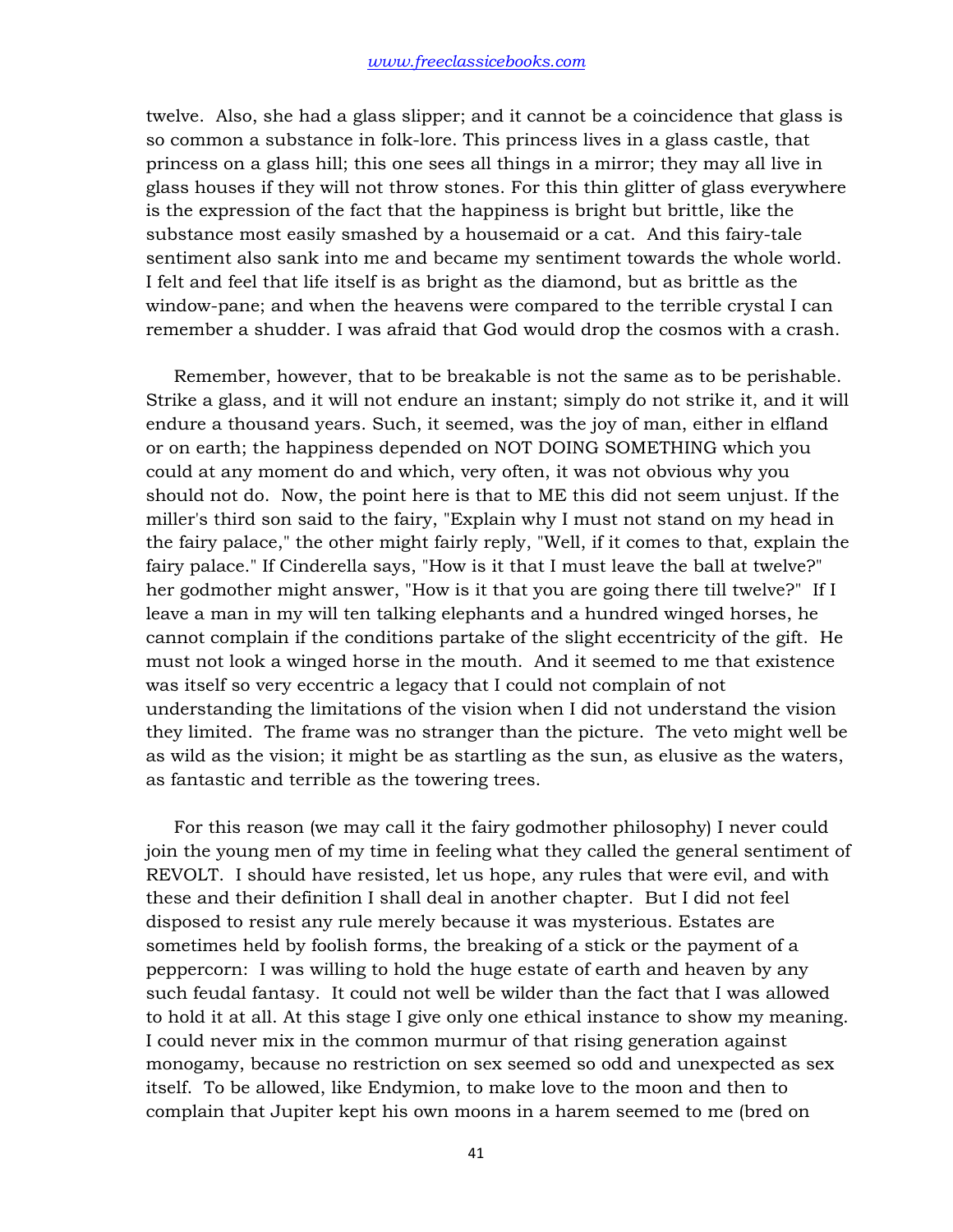fairy tales like Endymion's) a vulgar anti-climax. Keeping to one woman is a small price for so much as seeing one woman. To complain that I could only be married once was like complaining that I had only been born once. It was incommensurate with the terrible excitement of which one was talking. It showed, not an exaggerated sensibility to sex, but a curious insensibility to it. A man is a fool who complains that he cannot enter Eden by five gates at once. Polygamy is a lack of the realization of sex; it is like a man plucking five pears in mere absence of mind. The aesthetes touched the last insane limits of language in their eulogy on lovely things. The thistledown made them weep; a burnished beetle brought them to their knees. Yet their emotion never impressed me for an instant, for this reason, that it never occurred to them to pay for their pleasure in any sort of symbolic sacrifice. Men (I felt) might fast forty days for the sake of hearing a blackbird sing. Men might go through fire to find a cowslip. Yet these lovers of beauty could not even keep sober for the blackbird. They would not go through common Christian marriage by way of recompense to the cowslip. Surely one might pay for extraordinary joy in ordinary morals. Oscar Wilde said that sunsets were not valued because we could not pay for sunsets. But Oscar Wilde was wrong; we can pay for sunsets. We can pay for them by not being Oscar Wilde.

 Well, I left the fairy tales lying on the floor of the nursery, and I have not found any books so sensible since. I left the nurse guardian of tradition and democracy, and I have not found any modern type so sanely radical or so sanely conservative. But the matter for important comment was here: that when I first went out into the mental atmosphere of the modern world, I found that the modern world was positively opposed on two points to my nurse and to the nursery tales. It has taken me a long time to find out that the modern world is wrong and my nurse was right. The really curious thing was this: that modern thought contradicted this basic creed of my boyhood on its two most essential doctrines. I have explained that the fairy tales founded in me two convictions; first, that this world is a wild and startling place, which might have been quite different, but which is quite delightful; second, that before this wildness and delight one may well be modest and submit to the queerest limitations of so queer a kindness. But I found the whole modern world running like a high tide against both my tendernesses; and the shock of that collision created two sudden and spontaneous sentiments, which I have had ever since and which, crude as they were, have since hardened into convictions.

 First, I found the whole modern world talking scientific fatalism; saying that everything is as it must always have been, being unfolded without fault from the beginning. The leaf on the tree is green because it could never have been anything else. Now, the fairy-tale philosopher is glad that the leaf is green precisely because it might have been scarlet. He feels as if it had turned green an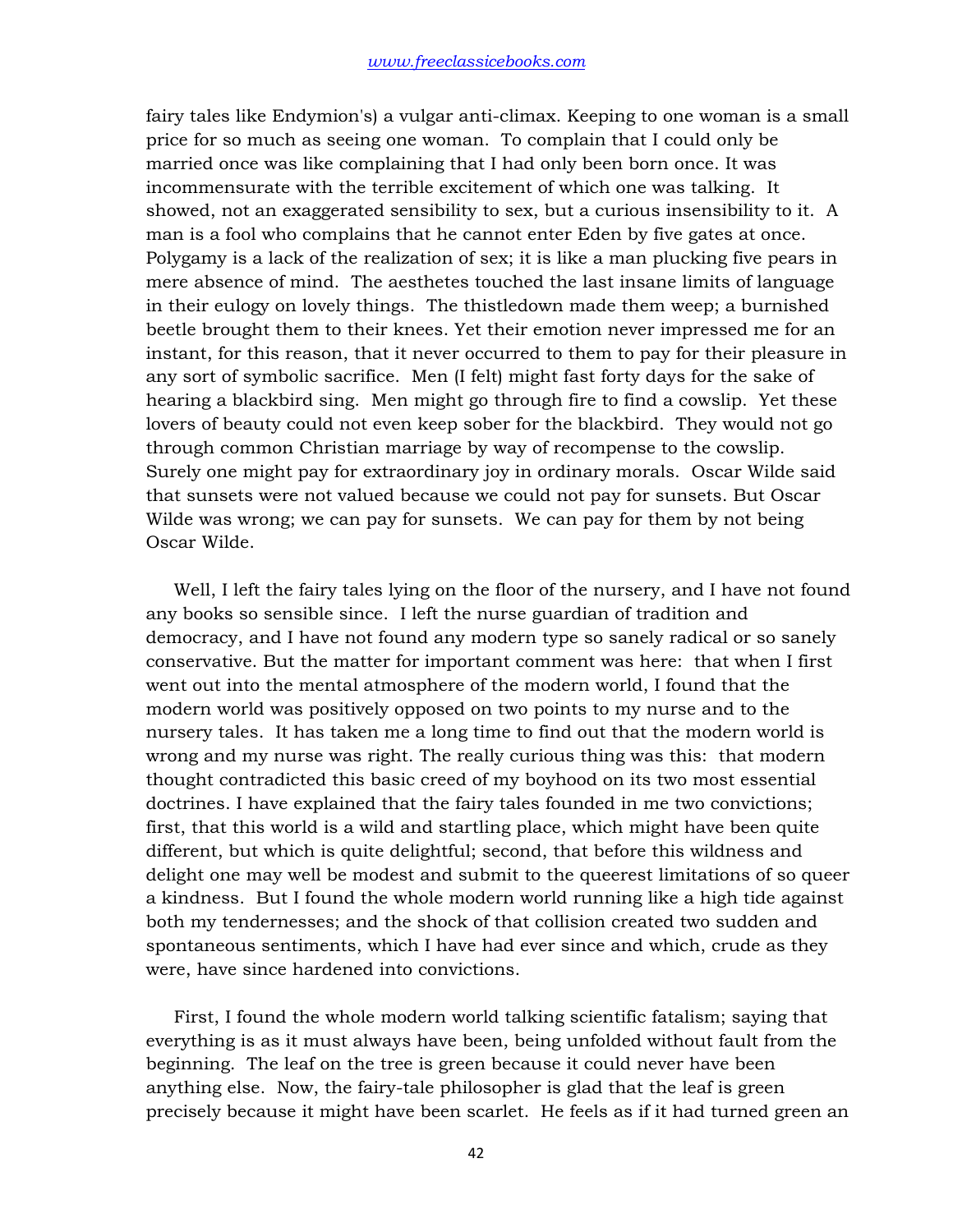instant before he looked at it. He is pleased that snow is white on the strictly reasonable ground that it might have been black. Every colour has in it a bold quality as of choice; the red of garden roses is not only decisive but dramatic, like suddenly spilt blood. He feels that something has been DONE. But the great determinists of the nineteenth century were strongly against this native feeling that something had happened an instant before. In fact, according to them, nothing ever really had happened since the beginning of the world. Nothing ever had happened since existence had happened; and even about the date of that they were not very sure.

 The modern world as I found it was solid for modern Calvinism, for the necessity of things being as they are. But when I came to ask them I found they had really no proof of this unavoidable repetition in things except the fact that the things were repeated. Now, the mere repetition made the things to me rather more weird than more rational. It was as if, having seen a curiously shaped nose in the street and dismissed it as an accident, I had then seen six other noses of the same astonishing shape. I should have fancied for a moment that it must be some local secret society. So one elephant having a trunk was odd; but all elephants having trunks looked like a plot. I speak here only of an emotion, and of an emotion at once stubborn and subtle. But the repetition in Nature seemed sometimes to be an excited repetition, like that of an angry schoolmaster saying the same thing over and over again. The grass seemed signalling to me with all its fingers at once; the crowded stars seemed bent upon being understood. The sun would make me see him if he rose a thousand times. The recurrences of the universe rose to the maddening rhythm of an incantation, and I began to see an idea.

 All the towering materialism which dominates the modern mind rests ultimately upon one assumption; a false assumption. It is supposed that if a thing goes on repeating itself it is probably dead; a piece of clockwork. People feel that if the universe was personal it would vary; if the sun were alive it would dance. This is a fallacy even in relation to known fact. For the variation in human affairs is generally brought into them, not by life, but by death; by the dying down or breaking off of their strength or desire. A man varies his movements because of some slight element of failure or fatigue. He gets into an omnibus because he is tired of walking; or he walks because he is tired of sitting still. But if his life and joy were so gigantic that he never tired of going to Islington, he might go to Islington as regularly as the Thames goes to Sheerness. The very speed and ecstasy of his life would have the stillness of death. The sun rises every morning. I do not rise every morning; but the variation is due not to my activity, but to my inaction. Now, to put the matter in a popular phrase, it might be true that the sun rises regularly because he never gets tired of rising. His routine might be due, not to a lifelessness, but to a rush of life. The thing I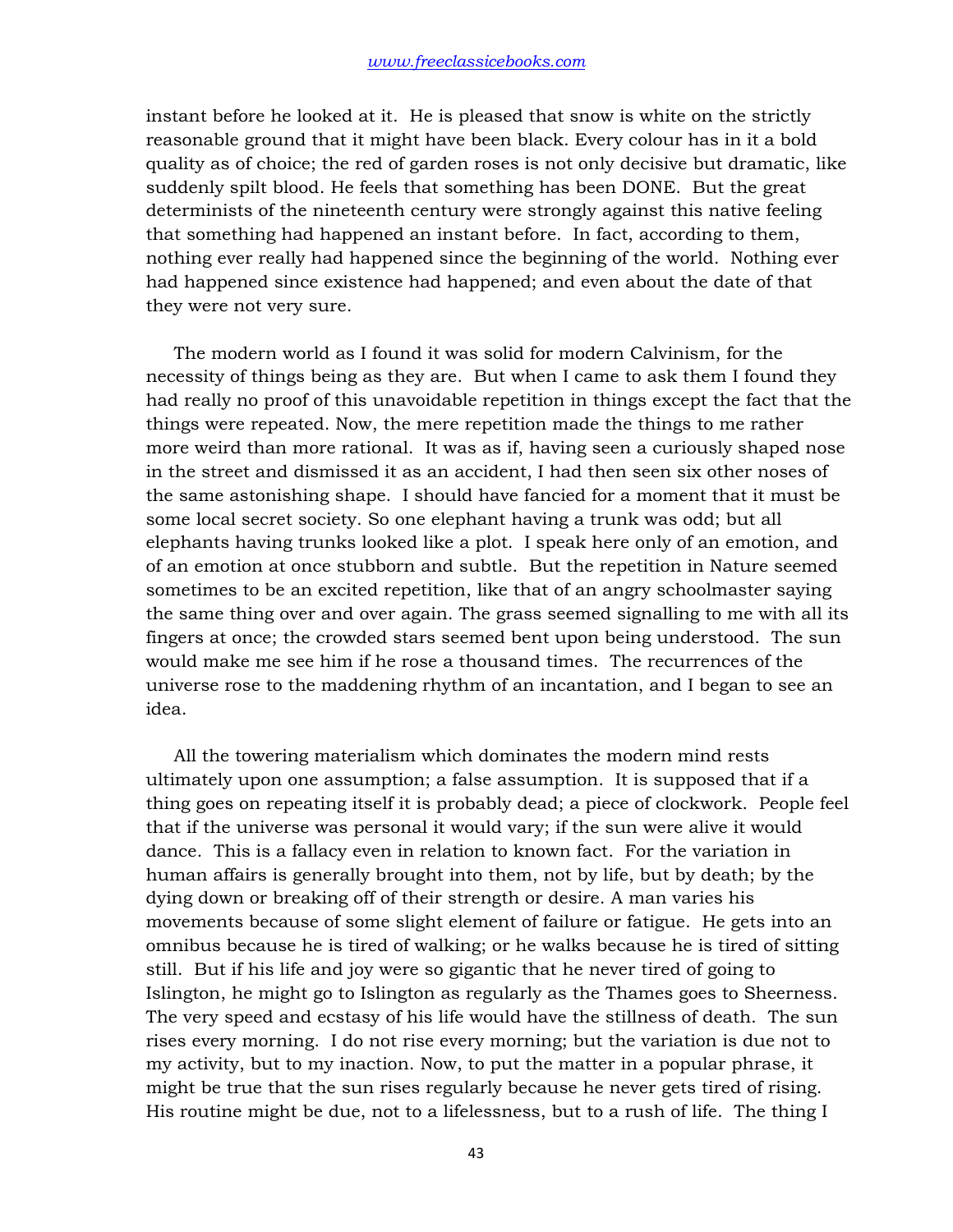mean can be seen, for instance, in children, when they find some game or joke that they specially enjoy. A child kicks his legs rhythmically through excess, not absence, of life. Because children have abounding vitality, because they are in spirit fierce and free, therefore they want things repeated and unchanged. They always say, "Do it again"; and the grown-up person does it again until he is nearly dead. For grown-up people are not strong enough to exult in monotony. But perhaps God is strong enough to exult in monotony. It is possible that God says every morning, "Do it again" to the sun; and every evening, "Do it again" to the moon. It may not be automatic necessity that makes all daisies alike; it may be that God makes every daisy separately, but has never got tired of making them. It may be that He has the eternal appetite of infancy; for we have sinned and grown old, and our Father is younger than we. The repetition in Nature may not be a mere recurrence; it may be a theatrical ENCORE. Heaven may ENCORE the bird who laid an egg. If the human being conceives and brings forth a human child instead of bringing forth a fish, or a bat, or a griffin, the reason may not be that we are fixed in an animal fate without life or purpose. It may be that our little tragedy has touched the gods, that they admire it from their starry galleries, and that at the end of every human drama man is called again and again before the curtain. Repetition may go on for millions of years, by mere choice, and at any instant it may stop. Man may stand on the earth generation after generation, and yet each birth be his positively last appearance.

 This was my first conviction; made by the shock of my childish emotions meeting the modern creed in mid-career. I had always vaguely felt facts to be miracles in the sense that they are wonderful: now I began to think them miracles in the stricter sense that they were WILFUL. I mean that they were, or might be, repeated exercises of some will. In short, I had always believed that the world involved magic: now I thought that perhaps it involved a magician. And this pointed a profound emotion always present and sub-conscious; that this world of ours has some purpose; and if there is a purpose, there is a person. I had always felt life first as a story: and if there is a story there is a story-teller.

 But modern thought also hit my second human tradition. It went against the fairy feeling about strict limits and conditions. The one thing it loved to talk about was expansion and largeness. Herbert Spencer would have been greatly annoyed if any one had called him an imperialist, and therefore it is highly regrettable that nobody did. But he was an imperialist of the lowest type. He popularized this contemptible notion that the size of the solar system ought to over-awe the spiritual dogma of man. Why should a man surrender his dignity to the solar system any more than to a whale? If mere size proves that man is not the image of God, then a whale may be the image of God; a somewhat formless image; what one might call an impressionist portrait. It is quite futile to argue that man is small compared to the cosmos; for man was always small compared to the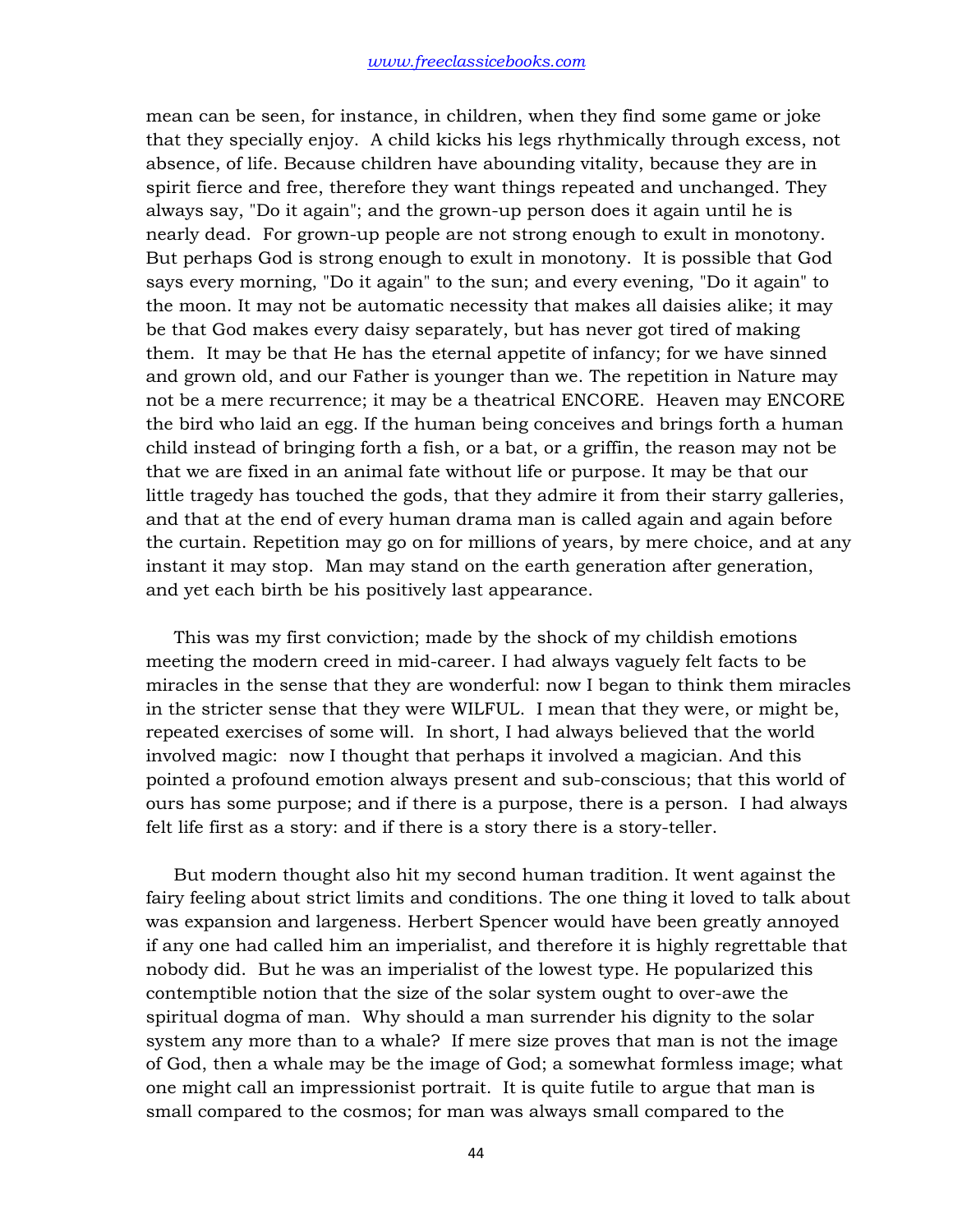nearest tree. But Herbert Spencer, in his headlong imperialism, would insist that we had in some way been conquered and annexed by the astronomical universe. He spoke about men and their ideals exactly as the most insolent Unionist talks about the Irish and their ideals. He turned mankind into a small nationality. And his evil influence can be seen even in the most spirited and honourable of later scientific authors; notably in the early romances of Mr. H.G.Wells. Many moralists have in an exaggerated way represented the earth as wicked. But Mr. Wells and his school made the heavens wicked. We should lift up our eyes to the stars from whence would come our ruin.

 But the expansion of which I speak was much more evil than all this. I have remarked that the materialist, like the madman, is in prison; in the prison of one thought. These people seemed to think it singularly inspiring to keep on saying that the prison was very large. The size of this scientific universe gave one no novelty, no relief. The cosmos went on for ever, but not in its wildest constellation could there be anything really interesting; anything, for instance, such as forgiveness or free will. The grandeur or infinity of the secret of its cosmos added nothing to it. It was like telling a prisoner in Reading gaol that he would be glad to hear that the gaol now covered half the county. The warder would have nothing to show the man except more and more long corridors of stone lit by ghastly lights and empty of all that is human. So these expanders of the universe had nothing to show us except more and more infinite corridors of space lit by ghastly suns and empty of all that is divine.

 In fairyland there had been a real law; a law that could be broken, for the definition of a law is something that can be broken. But the machinery of this cosmic prison was something that could not be broken; for we ourselves were only a part of its machinery. We were either unable to do things or we were destined to do them. The idea of the mystical condition quite disappeared; one can neither have the firmness of keeping laws nor the fun of breaking them. The largeness of this universe had nothing of that freshness and airy outbreak which we have praised in the universe of the poet. This modern universe is literally an empire; that is, it was vast, but it is not free. One went into larger and larger windowless rooms, rooms big with Babylonian perspective; but one never found the smallest window or a whisper of outer air.

 Their infernal parallels seemed to expand with distance; but for me all good things come to a point, swords for instance. So finding the boast of the big cosmos so unsatisfactory to my emotions I began to argue about it a little; and I soon found that the whole attitude was even shallower than could have been expected. According to these people the cosmos was one thing since it had one unbroken rule. Only (they would say) while it is one thing, it is also the only thing there is. Why, then, should one worry particularly to call it large? There is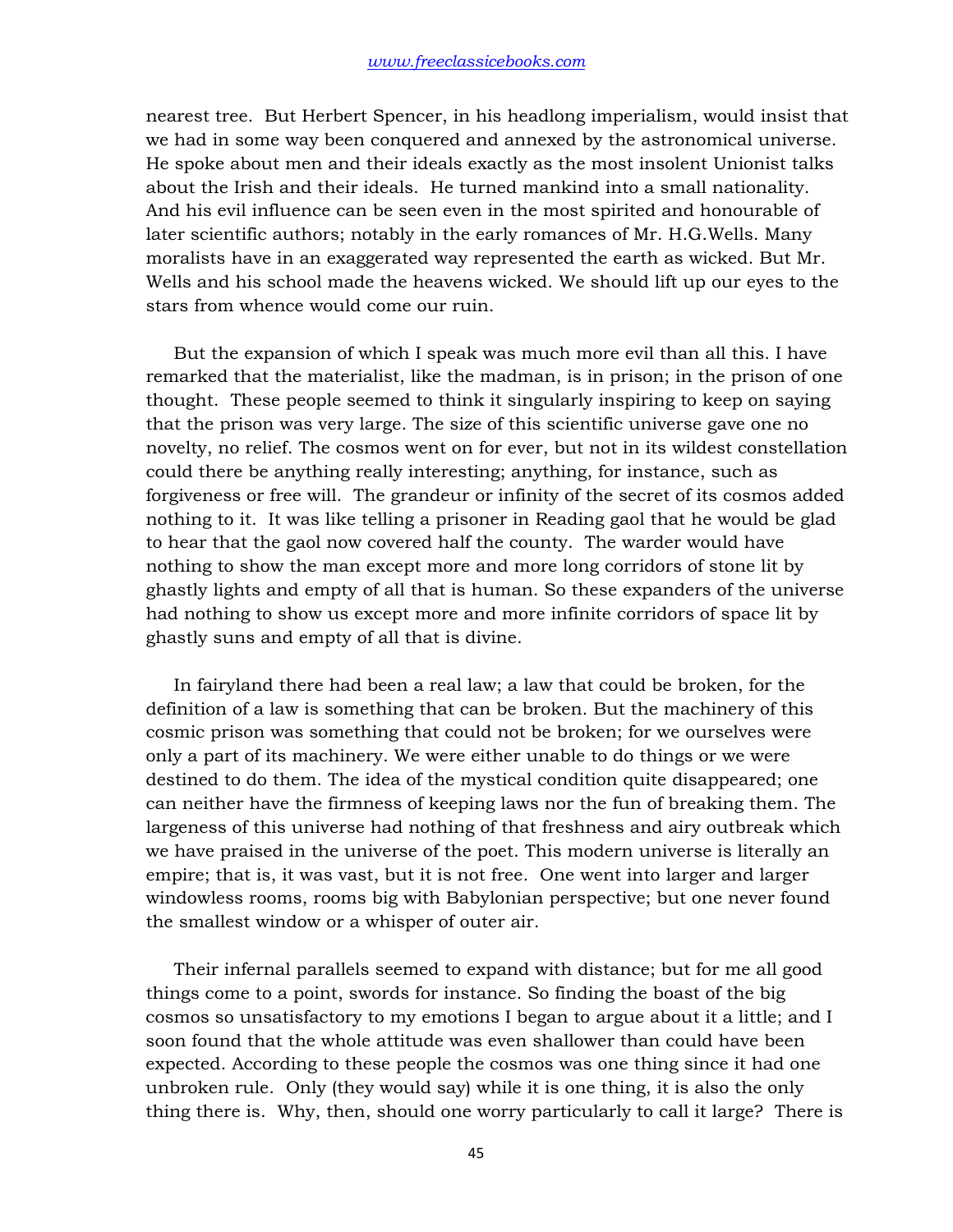nothing to compare it with. It would be just as sensible to call it small. A man may say, "I like this vast cosmos, with its throng of stars and its crowd of varied creatures." But if it comes to that why should not a man say, "I like this cosy little cosmos, with its decent number of stars and as neat a provision of live stock as I wish to see"? One is as good as the other; they are both mere sentiments. It is mere sentiment to rejoice that the sun is larger than the earth; it is quite as sane a sentiment to rejoice that the sun is no larger than it is. A man chooses to have an emotion about the largeness of the world; why should he not choose to have an emotion about its smallness?

 It happened that I had that emotion. When one is fond of anything one addresses it by diminutives, even if it is an elephant or a life-guardsman. The reason is, that anything, however huge, that can be conceived of as complete, can be conceived of as small. If military moustaches did not suggest a sword or tusks a tail, then the object would be vast because it would be immeasurable. But the moment you can imagine a guardsman you can imagine a small guardsman. The moment you really see an elephant you can call it "Tiny." If you can make a statue of a thing you can make a statuette of it. These people professed that the universe was one coherent thing; but they were not fond of the universe. But I was frightfully fond of the universe and wanted to address it by a diminutive. I often did so; and it never seemed to mind. Actually and in truth I did feel that these dim dogmas of vitality were better expressed by calling the world small than by calling it large. For about infinity there was a sort of carelessness which was the reverse of the fierce and pious care which I felt touching the pricelessness and the peril of life. They showed only a dreary waste; but I felt a sort of sacred thrift. For economy is far more romantic than extravagance. To them stars were an unending income of halfpence; but I felt about the golden sun and the silver moon as a schoolboy feels if he has one sovereign and one shilling.

 These subconscious convictions are best hit off by the colour and tone of certain tales. Thus I have said that stories of magic alone can express my sense that life is not only a pleasure but a kind of eccentric privilege. I may express this other feeling of cosmic cosiness by allusion to another book always read in boyhood, "Robinson Crusoe," which I read about this time, and which owes its eternal vivacity to the fact that it celebrates the poetry of limits, nay, even the wild romance of prudence. Crusoe is a man on a small rock with a few comforts just snatched from the sea: the best thing in the book is simply the list of things saved from the wreck. The greatest of poems is an inventory. Every kitchen tool becomes ideal because Crusoe might have dropped it in the sea. It is a good exercise, in empty or ugly hours of the day, to look at anything, the coal-scuttle or the book-case, and think how happy one could be to have brought it out of the sinking ship on to the solitary island. But it is a better exercise still to remember how all things have had this hair-breadth escape: everything has been saved from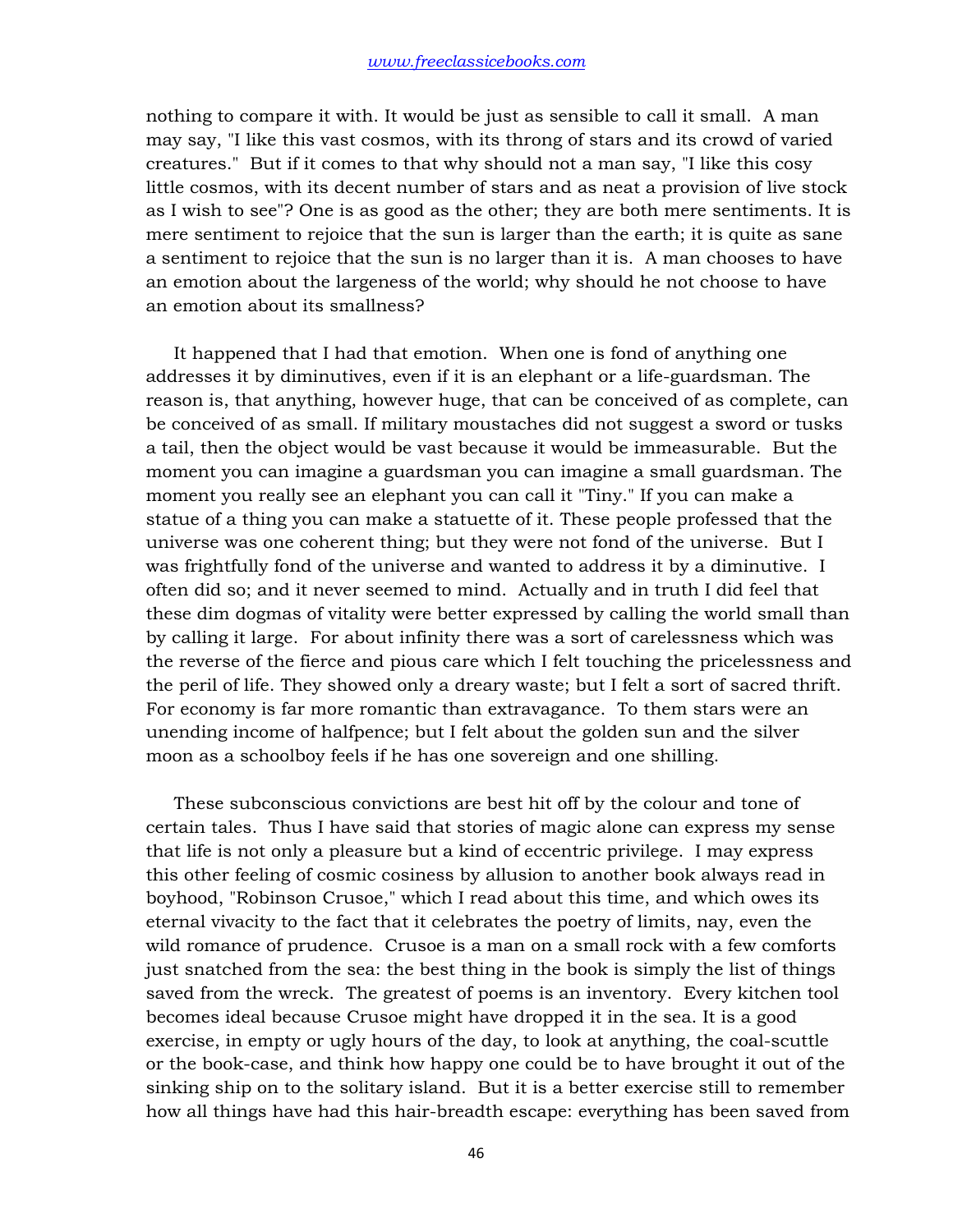a wreck. Every man has had one horrible adventure: as a hidden untimely birth he had not been, as infants that never see the light. Men spoke much in my boyhood of restricted or ruined men of genius: and it was common to say that many a man was a Great Might-Have-Been. To me it is a more solid and startling fact that any man in the street is a Great Might-Not-Have-Been.

 But I really felt (the fancy may seem foolish) as if all the order and number of things were the romantic remnant of Crusoe's ship. That there are two sexes and one sun, was like the fact that there were two guns and one axe. It was poignantly urgent that none should be lost; but somehow, it was rather fun that none could be added. The trees and the planets seemed like things saved from the wreck: and when I saw the Matterhorn I was glad that it had not been overlooked in the confusion. I felt economical about the stars as if they were sapphires (they are called so in Milton's Eden): I hoarded the hills. For the universe is a single jewel, and while it is a natural cant to talk of a jewel as peerless and priceless, of this jewel it is literally true. This cosmos is indeed without peer and without price: for there cannot be another one.

 Thus ends, in unavoidable inadequacy, the attempt to utter the unutterable things. These are my ultimate attitudes towards life; the soils for the seeds of doctrine. These in some dark way I thought before I could write, and felt before I could think: that we may proceed more easily afterwards, I will roughly recapitulate them now. I felt in my bones; first, that this world does not explain itself. It may be a miracle with a supernatural explanation; it may be a conjuring trick, with a natural explanation. But the explanation of the conjuring trick, if it is to satisfy me, will have to be better than the natural explanations I have heard. The thing is magic, true or false. Second, I came to feel as if magic must have a meaning, and meaning must have some one to mean it. There was something personal in the world, as in a work of art; whatever it meant it meant violently. Third, I thought this purpose beautiful in its old design, in spite of its defects, such as dragons. Fourth, that the proper form of thanks to it is some form of humility and restraint: we should thank God for beer and Burgundy by not drinking too much of them. We owed, also, an obedience to whatever made us. And last, and strangest, there had come into my mind a vague and vast impression that in some way all good was a remnant to be stored and held sacred out of some primordial ruin. Man had saved his good as Crusoe saved his goods: he had saved them from a wreck. All this I felt and the age gave me no encouragement to feel it. And all this time I had not even thought of Christian theology.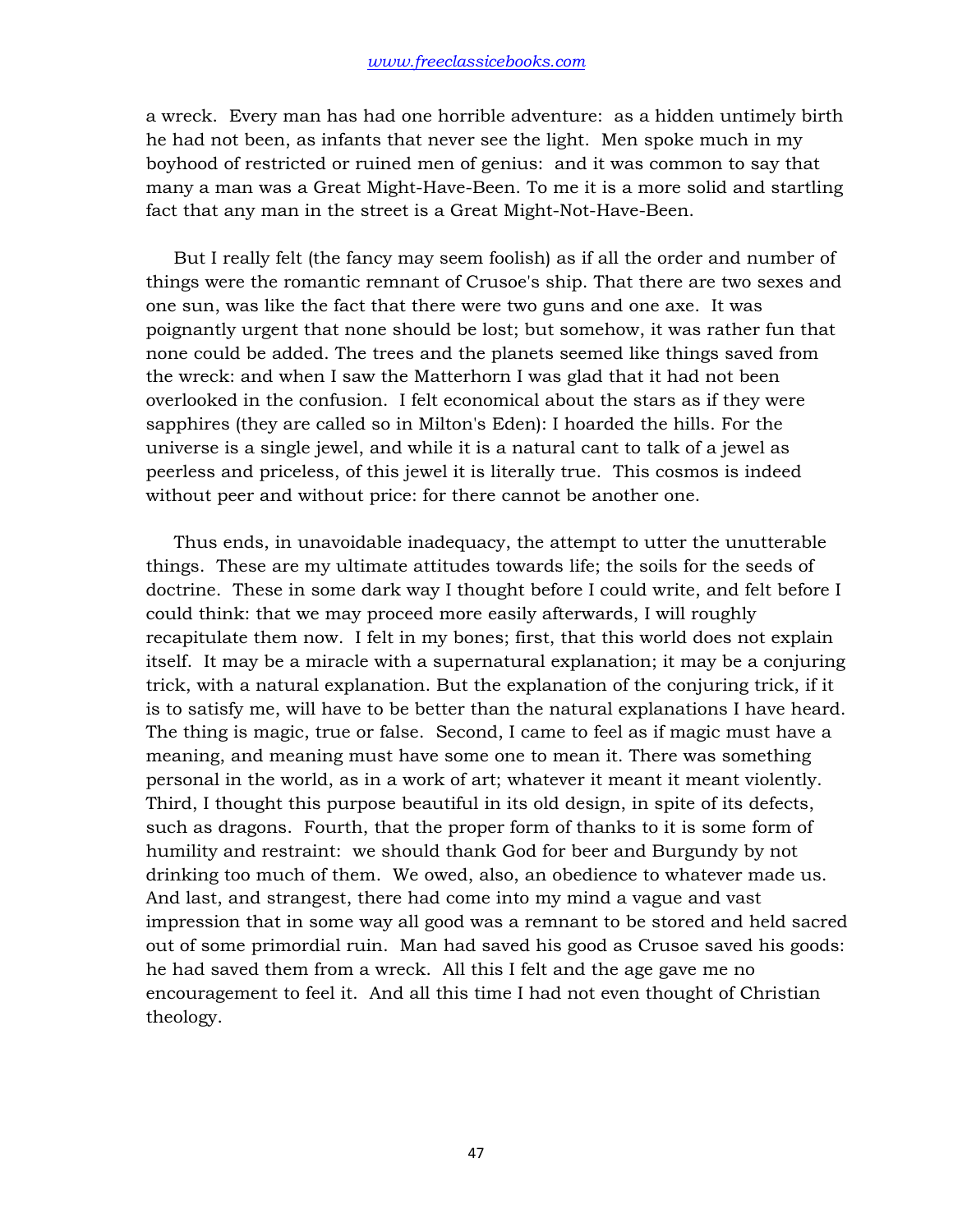## **V - THE FLAG OF THE WORLD**

 When I was a boy there were two curious men running about who were called the optimist and the pessimist. I constantly used the words myself, but I cheerfully confess that I never had any very special idea of what they meant. The only thing which might be considered evident was that they could not mean what they said; for the ordinary verbal explanation was that the optimist thought this world as good as it could be, while the pessimist thought it as bad as it could be. Both these statements being obviously raving nonsense, one had to cast about for other explanations. An optimist could not mean a man who thought everything right and nothing wrong. For that is meaningless; it is like calling everything right and nothing left. Upon the whole, I came to the conclusion that the optimist thought everything good except the pessimist, and that the pessimist thought everything bad, except himself. It would be unfair to omit altogether from the list the mysterious but suggestive definition said to have been given by a little girl, "An optimist is a man who looks after your eyes, and a pessimist is a man who looks after your feet." I am not sure that this is not the best definition of all. There is even a sort of allegorical truth in it. For there might, perhaps, be a profitable distinction drawn between that more dreary thinker who thinks merely of our contact with the earth from moment to moment, and that happier thinker who considers rather our primary power of vision and of choice of road.

 But this is a deep mistake in this alternative of the optimist and the pessimist. The assumption of it is that a man criticises this world as if he were househunting, as if he were being shown over a new suite of apartments. If a man came to this world from some other world in full possession of his powers he might discuss whether the advantage of midsummer woods made up for the disadvantage of mad dogs, just as a man looking for lodgings might balance the presence of a telephone against the absence of a sea view. But no man is in that position. A man belongs to this world before he begins to ask if it is nice to belong to it. He has fought for the flag, and often won heroic victories for the flag long before he has ever enlisted. To put shortly what seems the essential matter, he has a loyalty long before he has any admiration.

 In the last chapter it has been said that the primary feeling that this world is strange and yet attractive is best expressed in fairy tales. The reader may, if he likes, put down the next stage to that bellicose and even jingo literature which commonly comes next in the history of a boy. We all owe much sound morality to the penny dreadfuls. Whatever the reason, it seemed and still seems to me that our attitude towards life can be better expressed in terms of a kind of military loyalty than in terms of criticism and approval. My acceptance of the universe is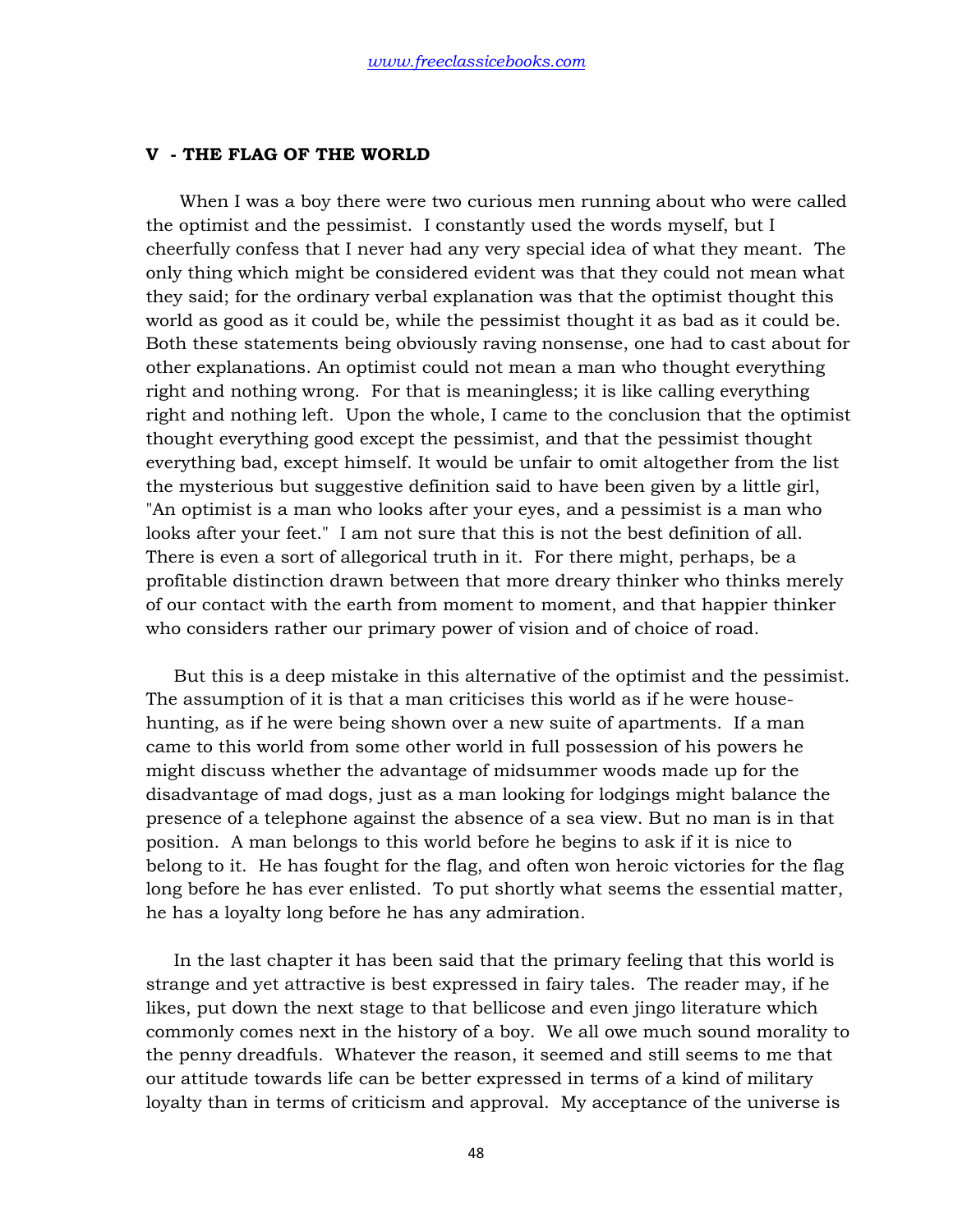not optimism, it is more like patriotism. It is a matter of primary loyalty. The world is not a lodging-house at Brighton, which we are to leave because it is miserable. It is the fortress of our family, with the flag flying on the turret, and the more miserable it is the less we should leave it. The point is not that this world is too sad to love or too glad not to love; the point is that when you do love a thing, its gladness is a reason for loving it, and its sadness a reason for loving it more. All optimistic thoughts about England and all pessimistic thoughts about her are alike reasons for the English patriot. Similarly, optimism and pessimism are alike arguments for the cosmic patriot.

 Let us suppose we are confronted with a desperate thing--say Pimlico. If we think what is really best for Pimlico we shall find the thread of thought leads to the throne or the mystic and the arbitrary. It is not enough for a man to disapprove of Pimlico: in that case he will merely cut his throat or move to Chelsea. Nor, certainly, is it enough for a man to approve of Pimlico: for then it will remain Pimlico, which would be awful. The only way out of it seems to be for somebody to love Pimlico: to love it with a transcendental tie and without any earthly reason. If there arose a man who loved Pimlico, then Pimlico would rise into ivory towers and golden pinnacles; Pimlico would attire herself as a woman does when she is loved. For decoration is not given to hide horrible things: but to decorate things already adorable. A mother does not give her child a blue bow because he is so ugly without it. A lover does not give a girl a necklace to hide her neck. If men loved Pimlico as mothers love children, arbitrarily, because it is THEIRS, Pimlico in a year or two might be fairer than Florence. Some readers will say that this is a mere fantasy. I answer that this is the actual history of mankind. This, as a fact, is how cities did grow great. Go back to the darkest roots of civilization and you will find them knotted round some sacred stone or encircling some sacred well. People first paid honour to a spot and afterwards gained glory for it. Men did not love Rome because she was great. She was great because they had loved her.

 The eighteenth-century theories of the social contract have been exposed to much clumsy criticism in our time; in so far as they meant that there is at the back of all historic government an idea of content and co-operation, they were demonstrably right. But they really were wrong, in so far as they suggested that men had ever aimed at order or ethics directly by a conscious exchange of interests. Morality did not begin by one man saying to another, "I will not hit you if you do not hit me"; there is no trace of such a transaction. There IS a trace of both men having said, "We must not hit each other in the holy place." They gained their morality by guarding their religion. They did not cultivate courage. They fought for the shrine, and found they had become courageous. They did not cultivate cleanliness. They purified themselves for the altar, and found that they were clean. The history of the Jews is the only early document known to most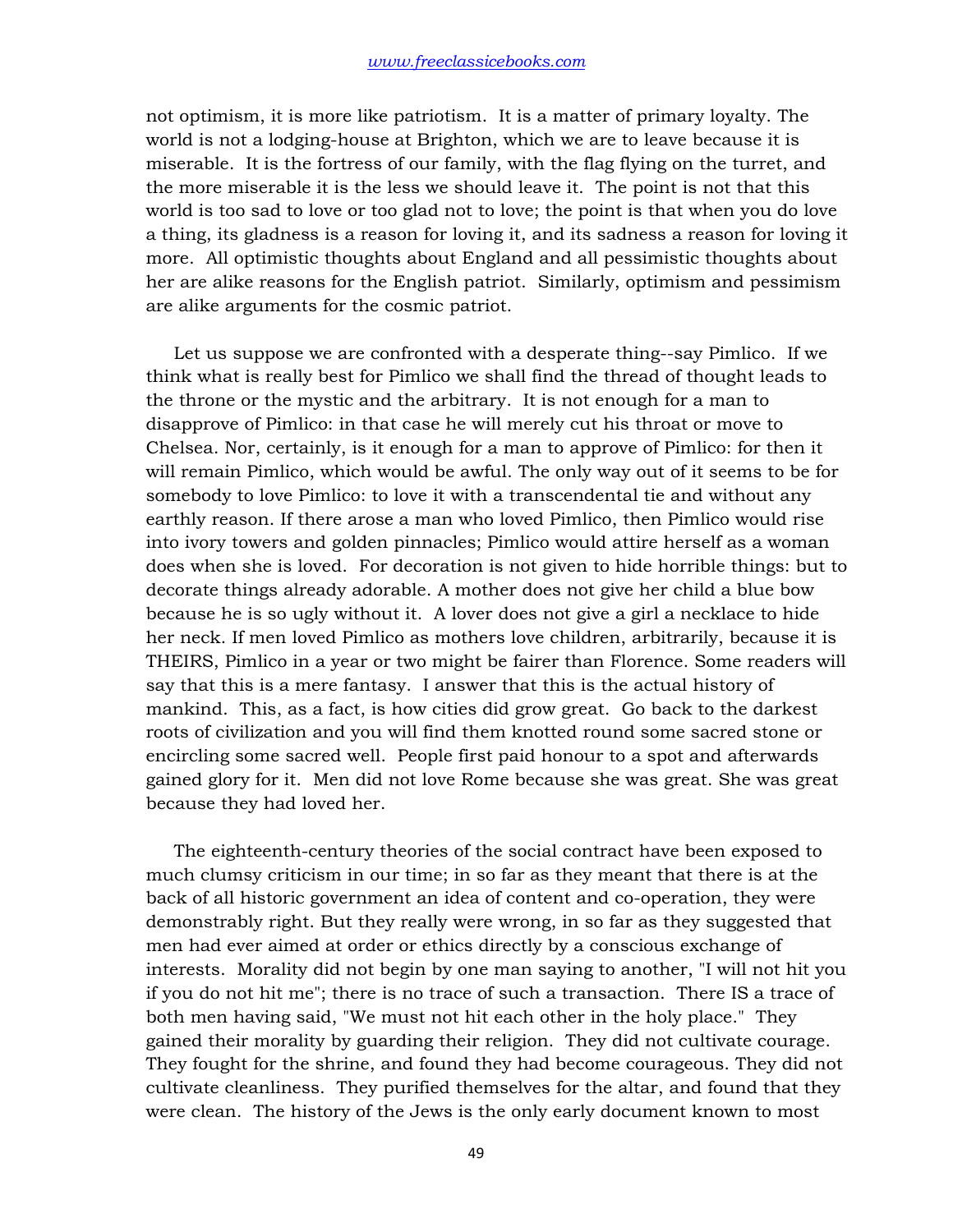Englishmen, and the facts can be judged sufficiently from that. The Ten Commandments which have been found substantially common to mankind were merely military commands; a code of regimental orders, issued to protect a certain ark across a certain desert. Anarchy was evil because it endangered the sanctity. And only when they made a holy day for God did they find they had made a holiday for men.

 If it be granted that this primary devotion to a place or thing is a source of creative energy, we can pass on to a very peculiar fact. Let us reiterate for an instant that the only right optimism is a sort of universal patriotism. What is the matter with the pessimist? I think it can be stated by saying that he is the cosmic anti-patriot. And what is the matter with the anti-patriot? I think it can be stated, without undue bitterness, by saying that he is the candid friend. And what is the matter with the candid friend? There we strike the rock of real life and immutable human nature.

 I venture to say that what is bad in the candid friend is simply that he is not candid. He is keeping something back-- his own gloomy pleasure in saying unpleasant things. He has a secret desire to hurt, not merely to help. This is certainly, I think, what makes a certain sort of anti-patriot irritating to healthy citizens. I do not speak (of course) of the anti-patriotism which only irritates feverish stockbrokers and gushing actresses; that is only patriotism speaking plainly. A man who says that no patriot should attack the Boer War until it is over is not worth answering intelligently; he is saying that no good son should warn his mother off a cliff until she has fallen over it. But there is an anti-patriot who honestly angers honest men, and the explanation of him is, I think, what I have suggested: he is the uncandid candid friend; the man who says, "I am sorry to say we are ruined," and is not sorry at all. And he may be said, without rhetoric, to be a traitor; for he is using that ugly knowledge which was allowed him to strengthen the army, to discourage people from joining it. Because he is allowed to be pessimistic as a military adviser he is being pessimistic as a recruiting sergeant. Just in the same way the pessimist (who is the cosmic antipatriot) uses the freedom that life allows to her counsellors to lure away the people from her flag. Granted that he states only facts, it is still essential to know what are his emotions, what is his motive. It may be that twelve hundred men in Tottenham are down with smallpox; but we want to know whether this is stated by some great philosopher who wants to curse the gods, or only by some common clergyman who wants to help the men.

 The evil of the pessimist is, then, not that he chastises gods and men, but that he does not love what he chastises--he has not this primary and supernatural loyalty to things. What is the evil of the man commonly called an optimist? Obviously, it is felt that the optimist, wishing to defend the honour of this world,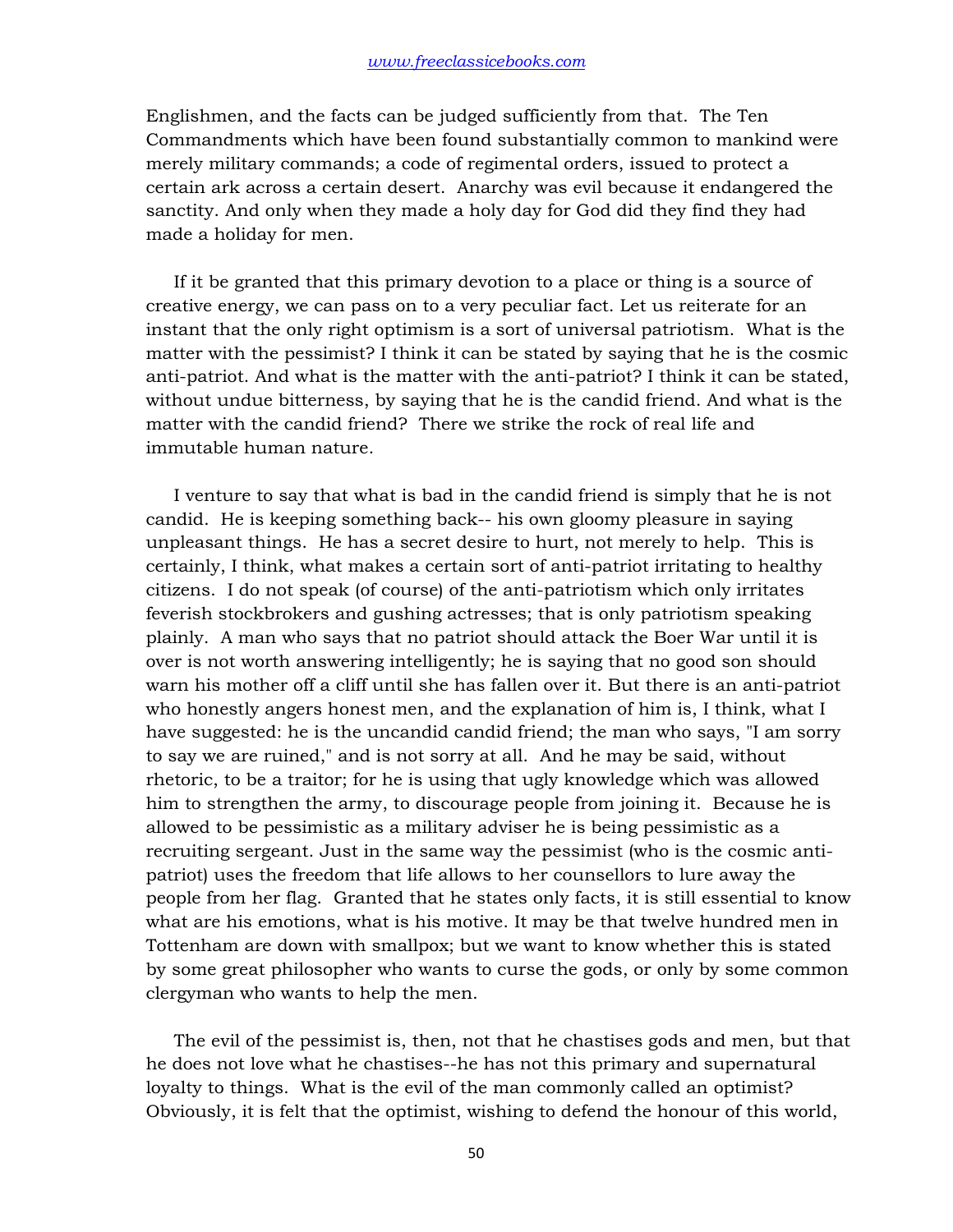will defend the indefensible. He is the jingo of the universe; he will say, "My cosmos, right or wrong." He will be less inclined to the reform of things; more inclined to a sort of front-bench official answer to all attacks, soothing every one with assurances. He will not wash the world, but whitewash the world. All this (which is true of a type of optimist) leads us to the one really interesting point of psychology, which could not be explained without it.

 We say there must be a primal loyalty to life: the only question is, shall it be a natural or a supernatural loyalty? If you like to put it so, shall it be a reasonable or an unreasonable loyalty? Now, the extraordinary thing is that the bad optimism (the whitewashing, the weak defence of everything) comes in with the reasonable optimism. Rational optimism leads to stagnation: it is irrational optimism that leads to reform. Let me explain by using once more the parallel of patriotism. The man who is most likely to ruin the place he loves is exactly the man who loves it with a reason. The man who will improve the place is the man who loves it without a reason. If a man loves some feature of Pimlico (which seems unlikely), he may find himself defending that feature against Pimlico itself. But if he simply loves Pimlico itself, he may lay it waste and turn it into the New Jerusalem. I do not deny that reform may be excessive; I only say that it is the mystic patriot who reforms. Mere jingo self-contentment is commonest among those who have some pedantic reason for their patriotism. The worst jingoes do not love England, but a theory of England. If we love England for being an empire, we may overrate the success with which we rule the Hindoos. But if we love it only for being a nation, we can face all events: for it would be a nation even if the Hindoos ruled us. Thus also only those will permit their patriotism to falsify history whose patriotism depends on history. A man who loves England for being English will not mind how she arose. But a man who loves England for being Anglo-Saxon may go against all facts for his fancy. He may end (like Carlyle and Freeman) by maintaining that the Norman Conquest was a Saxon Conquest. He may end in utter unreason--because he has a reason. A man who loves France for being military will palliate the army of 1870. But a man who loves France for being France will improve the army of 1870. This is exactly what the French have done, and France is a good instance of the working paradox. Nowhere else is patriotism more purely abstract and arbitrary; and nowhere else is reform more drastic and sweeping. The more transcendental is your patriotism, the more practical are your politics.

 Perhaps the most everyday instance of this point is in the case of women; and their strange and strong loyalty. Some stupid people started the idea that because women obviously back up their own people through everything, therefore women are blind and do not see anything. They can hardly have known any women. The same women who are ready to defend their men through thick and thin are (in their personal intercourse with the man) almost morbidly lucid about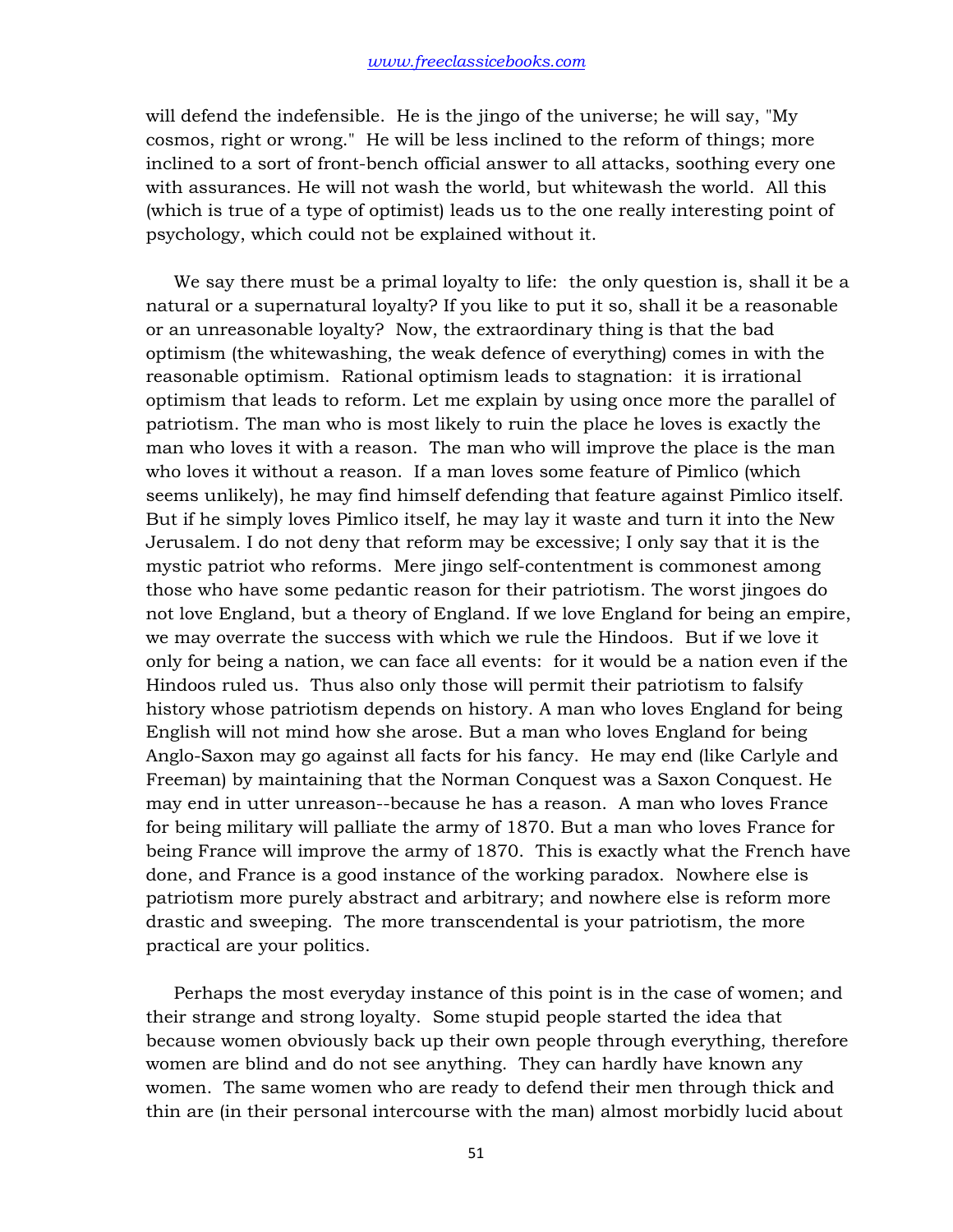the thinness of his excuses or the thickness of his head. A man's friend likes him but leaves him as he is: his wife loves him and is always trying to turn him into somebody else. Women who are utter mystics in their creed are utter cynics in their criticism. Thackeray expressed this well when he made Pendennis' mother, who worshipped her son as a god, yet assume that he would go wrong as a man. She underrated his virtue, though she overrated his value. The devotee is entirely free to criticise; the fanatic can safely be a sceptic. Love is not blind; that is the last thing that it is. Love is bound; and the more it is bound the less it is blind.

 This at least had come to be my position about all that was called optimism, pessimism, and improvement. Before any cosmic act of reform we must have a cosmic oath of allegiance. A man must be interested in life, then he could be disinterested in his views of it. "My son give me thy heart"; the heart must be fixed on the right thing: the moment we have a fixed heart we have a free hand. I must pause to anticipate an obvious criticism. It will be said that a rational person accepts the world as mixed

of good and evil with a decent satisfaction and a decent endurance. But this is exactly the attitude which I maintain to be defective. It is, I know, very common in this age; it was perfectly put in those quiet lines of Matthew Arnold which are more piercingly blasphemous than the shrieks of Schopenhauer--

"Enough we live:--and if a life, With large results so little rife, Though bearable, seem hardly worth This pomp of worlds, this pain of birth."

 I know this feeling fills our epoch, and I think it freezes our epoch. For our Titanic purposes of faith and revolution, what we need is not the cold acceptance of the world as a compromise, but some way in which we can heartily hate and heartily love it. We do not want joy and anger to neutralize each other and produce a surly contentment; we want a fiercer delight and a fiercer discontent. We have to feel the universe at once as an ogre's castle, to be stormed, and yet as our own cottage, to which we can return at evening.

 No one doubts that an ordinary man can get on with this world: but we demand not strength enough to get on with it, but strength enough to get it on. Can he hate it enough to change it, and yet love it enough to think it worth changing? Can he look up at its colossal good without once feeling acquiescence? Can he look up at its colossal evil without once feeling despair? Can he, in short, be at once not only a pessimist and an optimist, but a fanatical pessimist and a fanatical optimist? Is he enough of a pagan to die for the world, and enough of a Christian to die to it? In this combination, I maintain, it is the rational optimist who fails, the irrational optimist who succeeds. He is ready to smash the whole universe for the sake of itself.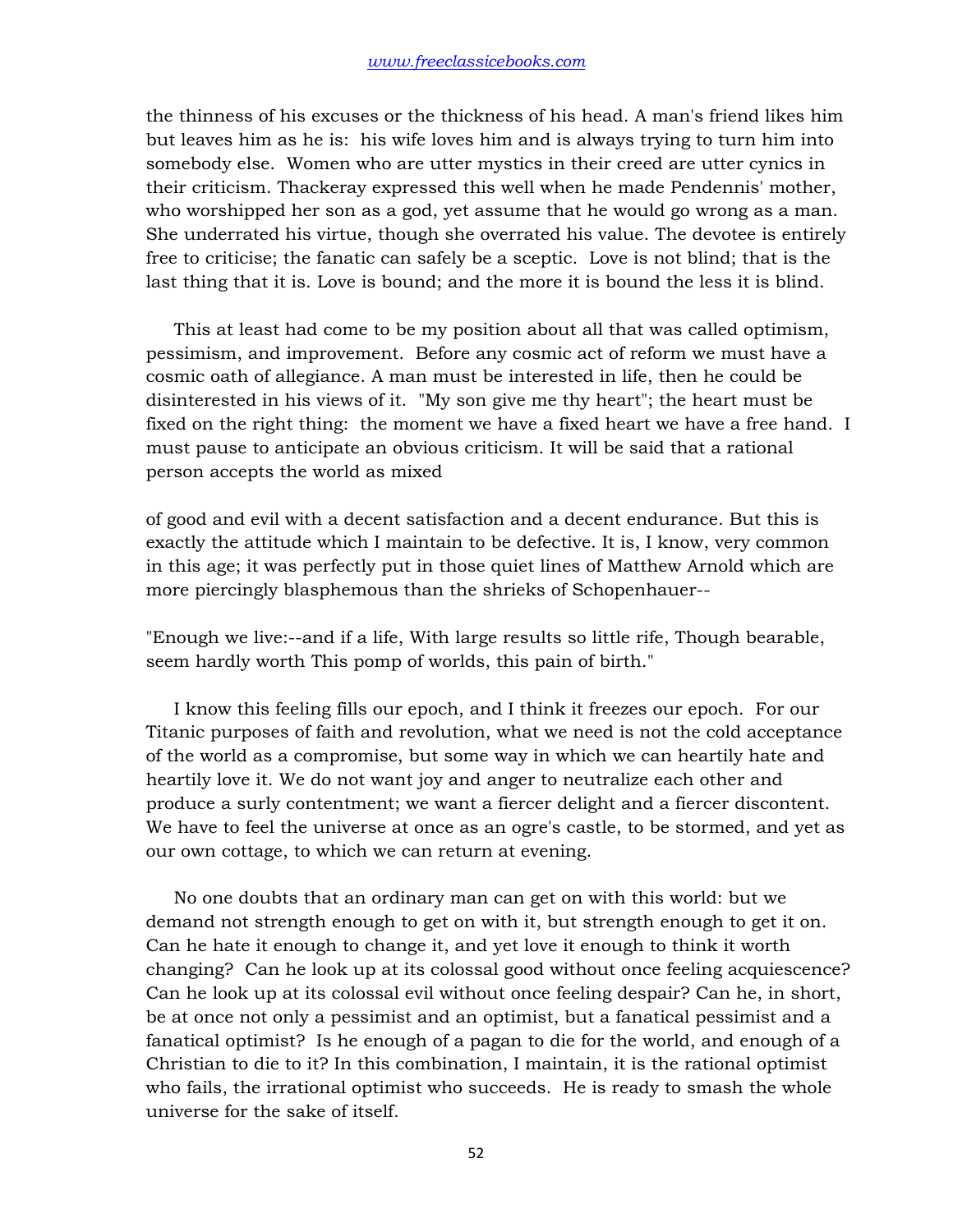I put these things not in their mature logical sequence, but as they came: and this view was cleared and sharpened by an accident of the time. Under the lengthening shadow of Ibsen, an argument arose whether it was not a very nice thing to murder one's self. Grave moderns told us that we must not even say "poor fellow," of a man who had blown his brains out, since he was an enviable person, and had only blown them out because of their exceptional excellence. Mr. William Archer even suggested that in the golden age there would be penny-inthe-slot machines, by which a man could kill himself for a penny. In all this I found myself utterly hostile to many who called themselves liberal and humane. Not only is suicide a sin, it is the sin. It is the ultimate and absolute evil, the refusal to take an interest in existence; the refusal to take the oath of loyalty to life. The man who kills a man, kills a man. The man who kills himself, kills all men; as far as he is concerned he wipes out the world. His act is worse (symbolically considered) than any rape or dynamite outrage. For it destroys all buildings: it insults all women. The thief is satisfied with diamonds; but the suicide is not: that is his crime. He cannot be bribed, even by the blazing stones of the Celestial City. The thief compliments the things he steals, if not the owner of them. But the suicide insults everything on earth by not stealing it. He defiles every flower by refusing to live for its sake. There is not a tiny creature in the cosmos at whom his death is not a sneer. When a man hangs himself on a tree, the leaves might fall off in anger and the birds fly away in fury: for each has received a personal affront. Of course there may be pathetic emotional excuses for the act. There often are for rape, and there almost always are for dynamite. But if it comes to clear ideas and the intelligent meaning of things, then there is much more rational and philosophic truth in the burial at the cross-roads and the stake driven through the body, than in Mr. Archer's suicidal automatic machines. There is a meaning in burying the suicide apart. The man's crime is different from other crimes--for it makes even crimes impossible.

 About the same time I read a solemn flippancy by some free thinker: he said that a suicide was only the same as a martyr. The open fallacy of this helped to clear the question. Obviously a suicide is the opposite of a martyr. A martyr is a man who cares so much for something outside him, that he forgets his own personal life. A suicide is a man who cares so little for anything outside him, that he wants to see the last of everything. One wants something to begin: the other wants everything to end. In other words, the martyr is noble, exactly because (however he renounces the world or execrates all humanity) he confesses this ultimate link with life; he sets his heart outside himself: he dies that something may live. The suicide is ignoble because he has not this link with being: he is a mere destroyer; spiritually, he destroys the universe. And then I remembered the stake and the cross-roads, and the queer fact that Christianity had shown this weird harshness to the suicide. For Christianity had shown a wild encouragement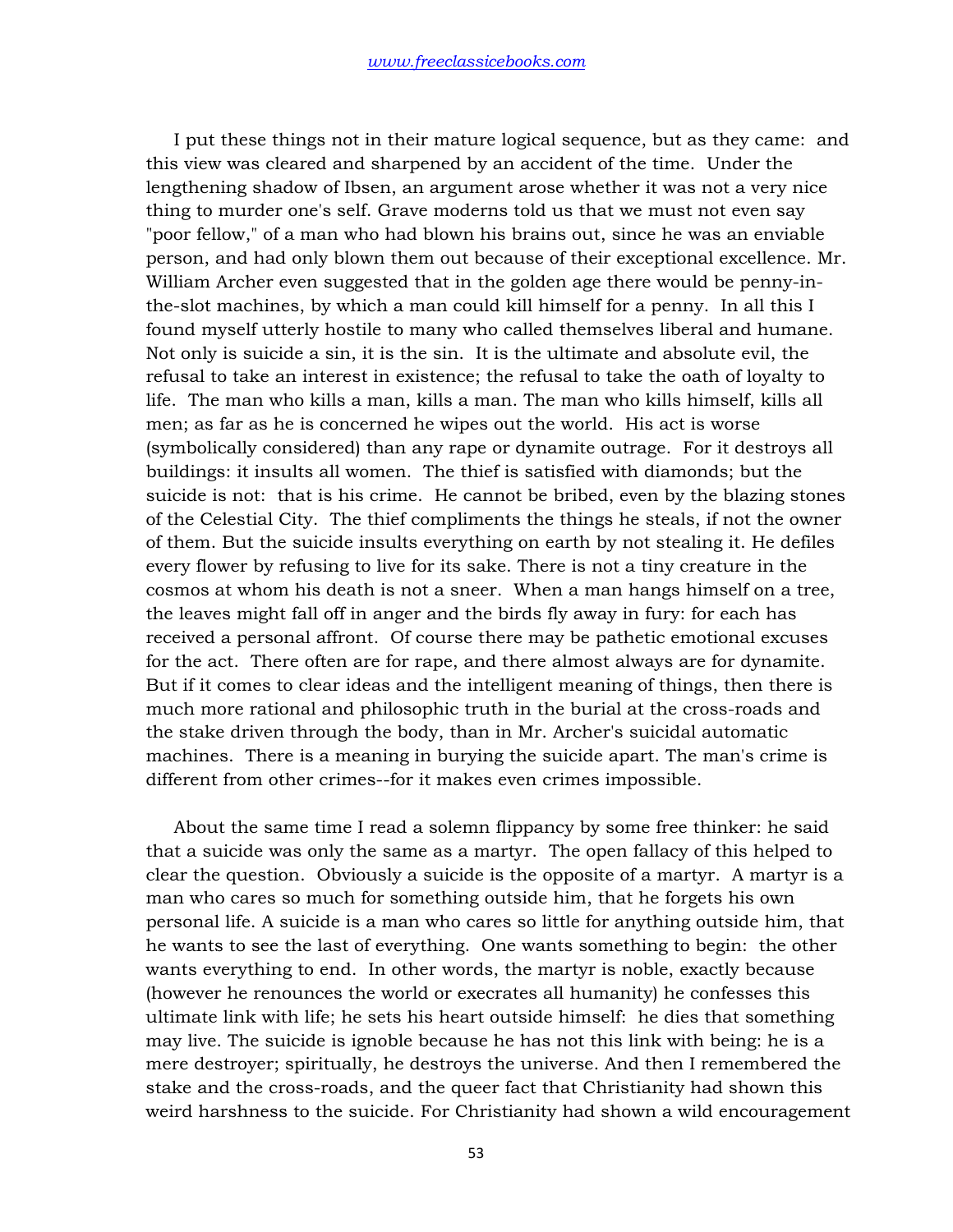of the martyr. Historic Christianity was accused, not entirely without reason, of carrying martyrdom and asceticism to a point, desolate and pessimistic. The early Christian martyrs talked of death with a horrible happiness. They blasphemed the beautiful duties of the body: they smelt the grave afar off like a field of flowers. All this has seemed to many the very poetry of pessimism. Yet there is the stake at the crossroads to show what Christianity thought of the pessimist.

 This was the first of the long train of enigmas with which Christianity entered the discussion. And there went with it a peculiarity of which I shall have to speak more markedly, as a note of all Christian notions, but which distinctly began in this one. The Christian attitude to the martyr and the suicide was not what is so often affirmed in modern morals. It was not a matter of degree. It was not that a line must be drawn somewhere, and that the self-slayer in exaltation fell within the line, the self-slayer in sadness just beyond it. The Christian feeling evidently was not merely that the suicide was carrying martyrdom too far. The Christian feeling was furiously for one and furiously against the other: these two things that looked so much alike were at opposite ends of heaven and hell. One man flung away his life; he was so good that his dry bones could heal cities in pestilence. Another man flung away life; he was so bad that his bones would pollute his brethren's. I am not saying this fierceness was right; but why was it so fierce?

 Here it was that I first found that my wandering feet were in some beaten track. Christianity had also felt this opposition of the martyr to the suicide: had it perhaps felt it for the same reason? Had Christianity felt what I felt, but could not (and cannot) express--this need for a first loyalty to things, and then for a ruinous reform of things? Then I remembered that it was actually the charge against Christianity that it combined these two things which I was wildly trying to combine. Christianity was accused, at one and the same time, of being too optimistic about the universe and of being too pessimistic about the world. The coincidence made me suddenly stand still.

 An imbecile habit has arisen in modern controversy of saying that such and such a creed can be held in one age but cannot be held in another. Some dogma, we are told, was credible in the twelfth century, but is not credible in the twentieth. You might as well say that a certain philosophy can be believed on Mondays, but cannot be believed on Tuesdays. You might as well say of a view of the cosmos that it was suitable to half-past three, but not suitable to half-past four. What a man can believe depends upon his philosophy, not upon the clock or the century. If a man believes in unalterable natural law, he cannot believe in any miracle in any age. If a man believes in a will behind law, he can believe in any miracle in any age. Suppose, for the sake of argument, we are concerned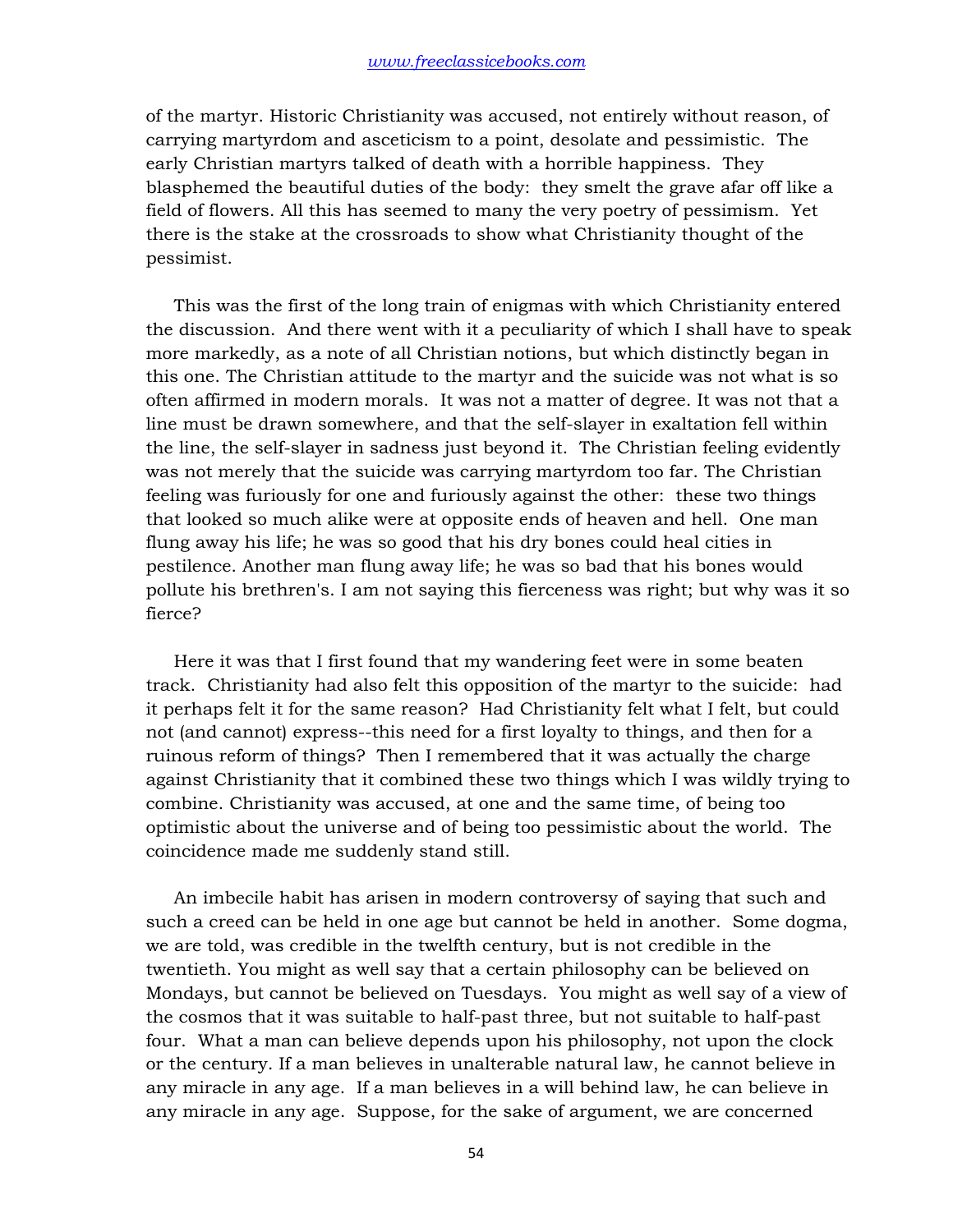with a case of thaumaturgic healing. A materialist of the twelfth century could not believe it any more than a materialist of the twentieth century. But a Christian Scientist of the twentieth century can believe it as much as a Christian of the twelfth century. It is simply a matter of a man's theory of things. Therefore in dealing with any historical answer, the point is not whether it was given in our time, but whether it was given in answer to our question. And the more I thought about when and how Christianity had come into the world, the more I felt that it had actually come to answer this question.

 It is commonly the loose and latitudinarian Christians who pay quite indefensible compliments to Christianity. They talk as if there had never been any piety or pity until Christianity came, a point on which any mediaeval would have been eager to correct them. They represent that the remarkable thing about Christianity was that it was the first to preach simplicity or self-restraint, or inwardness and sincerity. They will think me very narrow (whatever that means) if I say that the remarkable thing about Christianity was that it was the first to preach Christianity. Its peculiarity was that it was peculiar, and simplicity and sincerity are not peculiar, but obvious ideals for all mankind. Christianity was the answer to a riddle, not the last truism uttered after a long talk. Only the other day I saw in an excellent weekly paper of Puritan tone this remark, that Christianity when stripped of its armour of dogma (as who should speak of a man stripped of his armour of bones), turned out to be nothing but the Quaker doctrine of the Inner Light. Now, if I were to say that Christianity came into the world specially to destroy the doctrine of the Inner Light, that would be an exaggeration. But it would be very much nearer to the truth. The last Stoics, like Marcus Aurelius, were exactly the people who did believe in the Inner Light. Their dignity, their weariness, their sad external care for others, their incurable internal care for themselves, were all due to the Inner Light, and existed only by that dismal illumination. Notice that Marcus Aurelius insists, as such introspective moralists always do, upon small things done or undone; it is because he has not hate or love enough to make a moral revolution. He gets up early in the morning, just as our own aristocrats living the Simple Life get up early in the morning; because such altruism is much easier than stopping the games of the amphitheatre or giving the English people back their land. Marcus Aurelius is the most intolerable of human types. He is an unselfish egoist. An unselfish egoist is a man who has pride without the excuse of passion. Of all conceivable forms of enlightenment the worst is what these people call the Inner Light. Of all horrible religions the most horrible is the worship of the god within. Any one who knows any body knows how it would work; any one who knows any one from the Higher Thought Centre knows how it does work. That Jones shall worship the god within him turns out ultimately to mean that Jones shall worship Jones. Let Jones worship the sun or moon, anything rather than the Inner Light; let Jones worship cats or crocodiles, if he can find any in his street,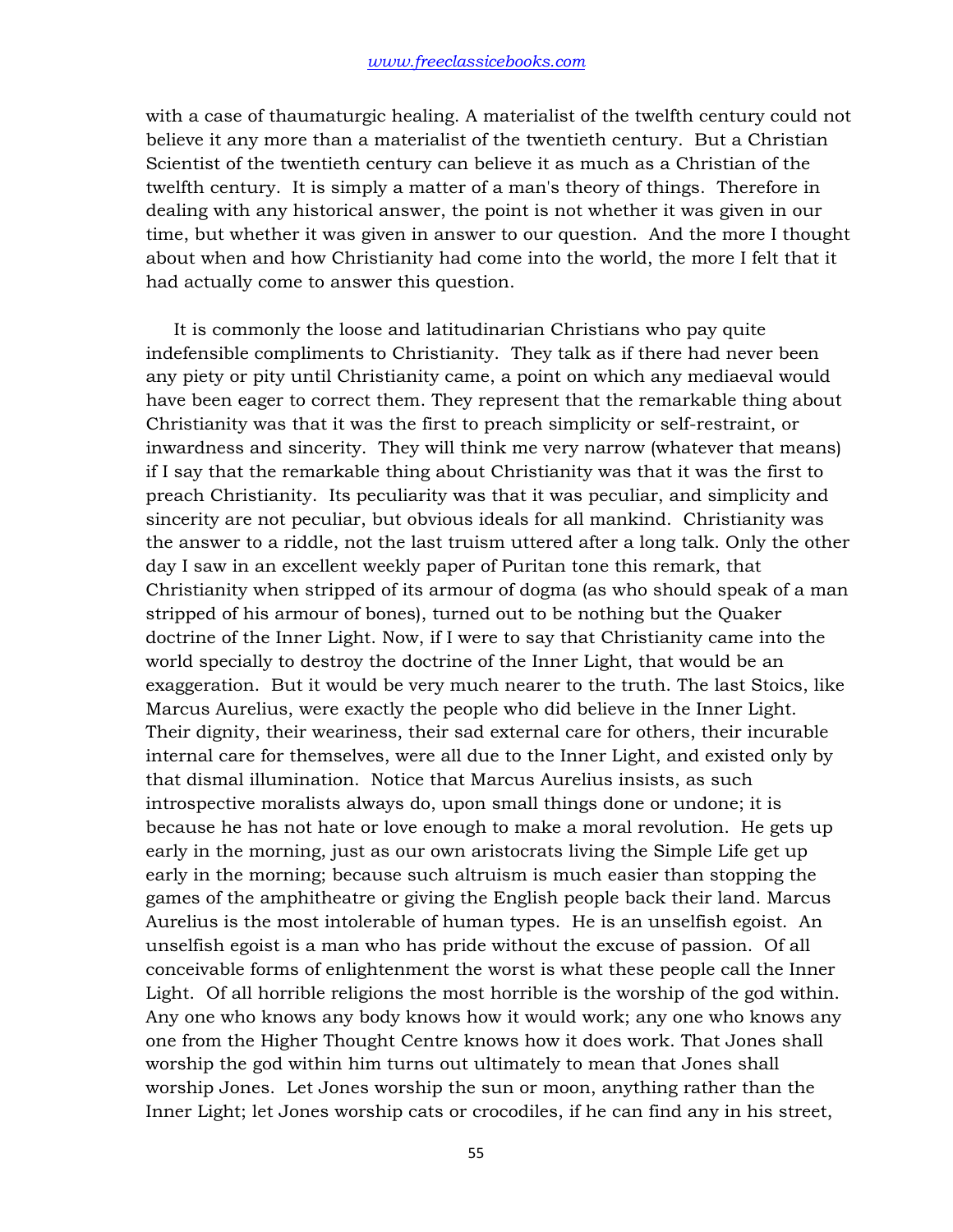but not the god within. Christianity came into the world firstly in order to assert with violence that a man had not only to look inwards, but to look outwards, to behold with astonishment and enthusiasm a divine company and a divine captain. The only fun of being a Christian was that a man was not left alone with the Inner Light, but definitely recognized an outer light, fair as the sun, clear as the moon, terrible as an army with banners.

 All the same, it will be as well if Jones does not worship the sun and moon. If he does, there is a tendency for him to imitate them; to say, that because the sun burns insects alive, he may burn insects alive. He thinks that because the sun gives people sun-stroke, he may give his neighbour measles. He thinks that because the moon is said to drive men mad, he may drive his wife mad. This ugly side of mere external optimism had also shown itself in the ancient world. About the time when the Stoic idealism had begun to show the weaknesses of pessimism, the old nature worship of the ancients had begun to show the enormous weaknesses of optimism. Nature worship is natural enough while the society is young, or, in other words, Pantheism is all right as long as it is the worship of Pan. But Nature has another side which experience and sin are not slow in finding out, and it is no flippancy to say of the god Pan that he soon showed the cloven hoof. The only objection to Natural Religion is that somehow it always becomes unnatural. A man loves Nature in the morning for her innocence and amiability, and at nightfall, if he is loving her still, it is for her darkness and her cruelty. He washes at dawn in clear water as did the Wise Man of the Stoics, yet, somehow at the dark end of the day, he is bathing in hot bull's blood, as did Julian the Apostate. The mere pursuit of health always leads to something unhealthy. Physical nature must not be made the direct object of obedience; it must be enjoyed, not worshipped. Stars and mountains must not be taken seriously. If they are, we end where the pagan nature worship ended. Because the earth is kind, we can imitate all her cruelties. Because sexuality is sane, we can all go mad about sexuality. Mere optimism had reached its insane and appropriate termination. The theory that everything was good had become an orgy of everything that was bad.

 On the other side our idealist pessimists were represented by the old remnant of the Stoics. Marcus Aurelius and his friends had really given up the idea of any god in the universe and looked only to the god within. They had no hope of any virtue in nature, and hardly any hope of any virtue in society. They had not enough interest in the outer world really to wreck or revolutionise it. They did not love the city enough to set fire to it. Thus the ancient world was exactly in our own desolate dilemma. The only people who really enjoyed this world were busy breaking it up; and the virtuous people did not care enough about them to knock them down. In this dilemma (the same as ours) Christianity suddenly stepped in and offered a singular answer, which the world eventually accepted as THE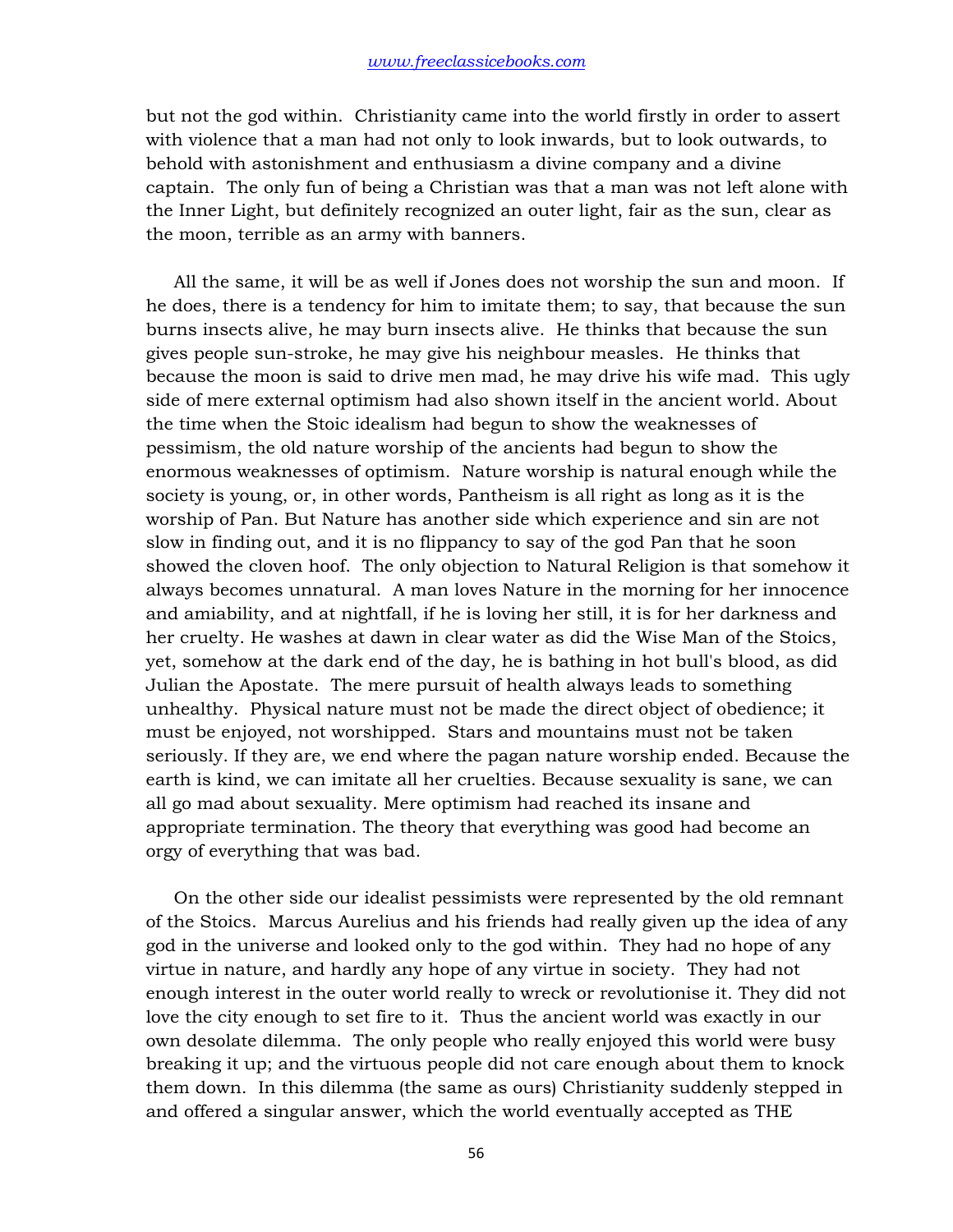answer. It was the answer then, and I think it is the answer now.

 This answer was like the slash of a sword; it sundered; it did not in any sense sentimentally unite. Briefly, it divided God from the cosmos. That transcendence and distinctness of the deity which some Christians now want to remove from Christianity, was really the only reason why any one wanted to be a Christian. It was the whole point of the Christian answer to the unhappy pessimist and the still more unhappy optimist. As I am here only concerned with their particular problem, I shall indicate only briefly this great metaphysical suggestion. All descriptions of the creating or sustaining principle in things must be metaphorical, because they must be verbal. Thus the pantheist is forced to speak of God in all things as if he were in a box. Thus the evolutionist has, in his very name, the idea of being unrolled like a carpet. All terms, religious and irreligious, are open to this charge. The only question is whether all terms are useless, or whether one can, with such a phrase, cover a distinct IDEA about the origin of things. I think one can, and so evidently does the evolutionist, or he would not talk about evolution. And the root phrase for all Christian theism was this, that God was a creator, as an artist is a creator. A poet is so separate from his poem that he himself speaks of it as a little thing he has "thrown off." Even in giving it forth he has flung it away. This principle that all creation and procreation is a breaking off is at least as consistent through the cosmos as the evolutionary principle that all growth is a branching out. A woman loses a child even in having a child. All creation is separation. Birth is as solemn a parting as death.

 It was the prime philosophic principle of Christianity that this divorce in the divine act of making (such as severs the poet from the poem or the mother from the new-born child) was the true description of the act whereby the absolute energy made the world. According to most philosophers, God in making the world enslaved it. According to Christianity, in making it, He set it free. God had written, not so much a poem, but rather a play; a play he had planned as perfect, but which had necessarily been left to human actors and stage-managers, who had since made a great mess of it. I will discuss the truth of this theorem later. Here I have only to point out with what a startling smoothness it passed the dilemma we have discussed in this chapter. In this way at least one could be both happy and indignant without degrading one's self to be either a pessimist or an optimist. On this system one could fight all the forces of existence without deserting the flag of existence. One could be at peace with the universe and yet be at war with the world. St. George could still fight the dragon, however big the monster bulked in the cosmos, though he were bigger than the mighty cities or bigger than the everlasting hills. If he were as big as the world he could yet be killed in the name of the world. St. George had not to consider any obvious odds or proportions in the scale of things, but only the original secret of their design. He can shake his sword at the dragon, even if it is everything; even if the empty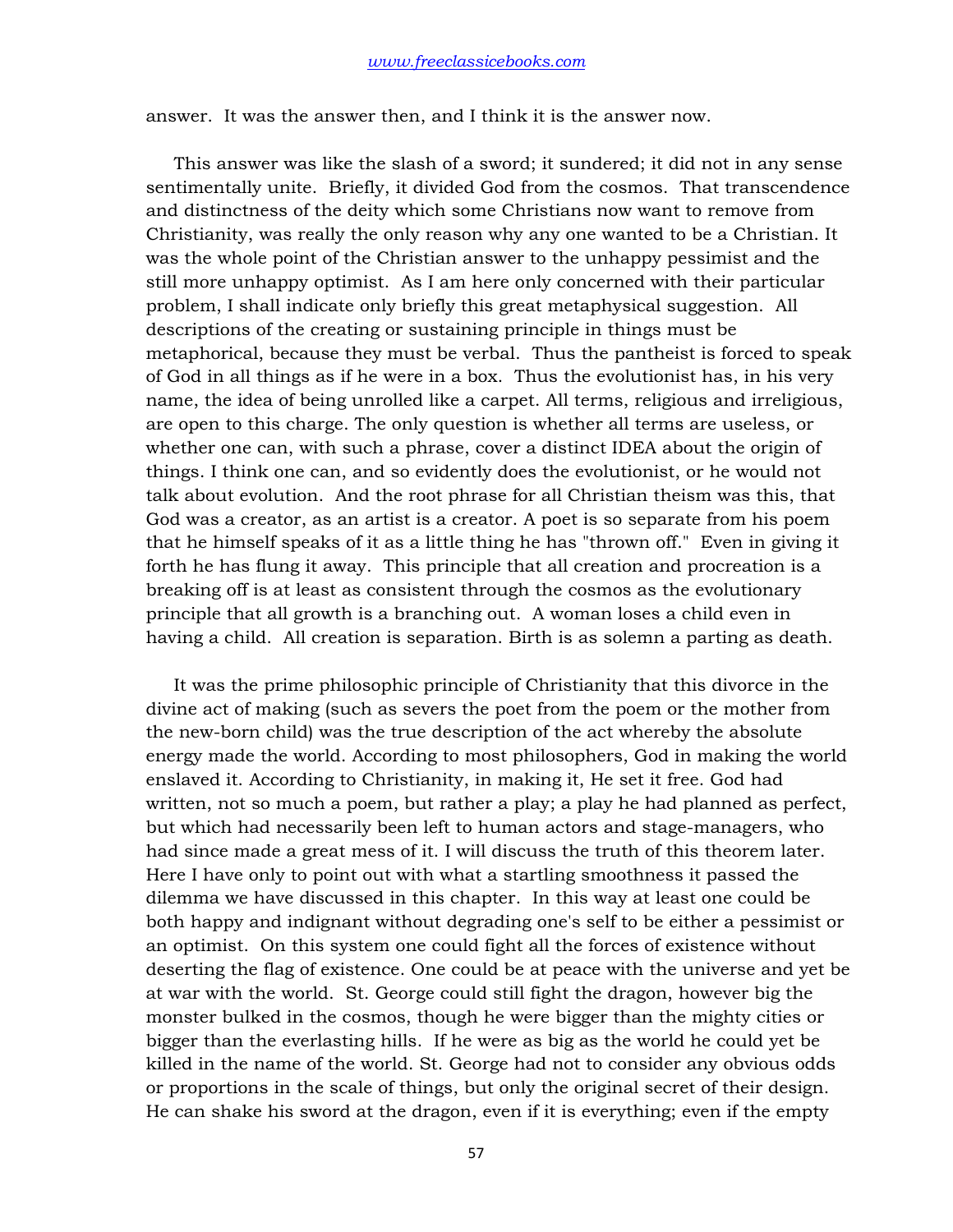heavens over his head are only the huge arch of its open jaws.

 And then followed an experience impossible to describe. It was as if I had been blundering about since my birth with two huge and unmanageable machines, of different shapes and without apparent connection--the world and the Christian tradition. I had found this hole in the world: the fact that one must somehow find a way of loving the world without trusting it; somehow one must love the world without being worldly. I found this projecting feature of Christian theology, like a sort of hard spike, the dogmatic insistence that God was personal, and had made a world separate from Himself. The spike of dogma fitted exactly into the hole in the world--it had evidently been meant to go there-- and then the strange thing began to happen. When once these two parts of the two machines had come together, one after another, all the other parts fitted and fell in with an eerie exactitude. I could hear bolt after bolt over all the machinery falling into its place with a kind of click of relief. Having got one part right, all the other parts were repeating that rectitude, as clock after clock strikes noon. Instinct after instinct was answered by doctrine after doctrine. Or, to vary the metaphor, I was like one who had advanced into a hostile country to take one high fortress. And when that fort had fallen the whole country surrendered and turned solid behind me. The whole land was lit up, as it were, back to the first fields of my childhood. All those blind fancies of boyhood which in the fourth chapter I have tried in vain to trace on the darkness, became suddenly transparent and sane. I was right when I felt that roses were red by some sort of choice: it was the divine choice. I was right when I felt that I would almost rather say that grass was the wrong colour than say it must by necessity have been that colour: it might verily have been any other. My sense that happiness hung on the crazy thread of a condition did mean something when all was said: it meant the whole doctrine of the Fall. Even those dim and shapeless monsters of notions which I have not been able to describe, much less defend, stepped quietly into their places like colossal caryatides of the creed. The fancy that the cosmos was not vast and void, but small and cosy, had a fulfilled significance now, for anything that is a work of art must be small in the sight of the artist; to God the stars might be only small and dear, like diamonds. And my haunting instinct that somehow good was not merely a tool to be used, but a relic to be guarded, like the goods from Crusoe's ship-- even that had been the wild whisper of something originally wise, for, according to Christianity, we were indeed the survivors of a wreck, the crew of a golden ship that had gone down before the beginning of the world.

 But the important matter was this, that it entirely reversed the reason for optimism. And the instant the reversal was made it felt like the abrupt ease when a bone is put back in the socket. I had often called myself an optimist, to avoid the too evident blasphemy of pessimism. But all the optimism of the age had been false and disheartening for this reason, that it had always been trying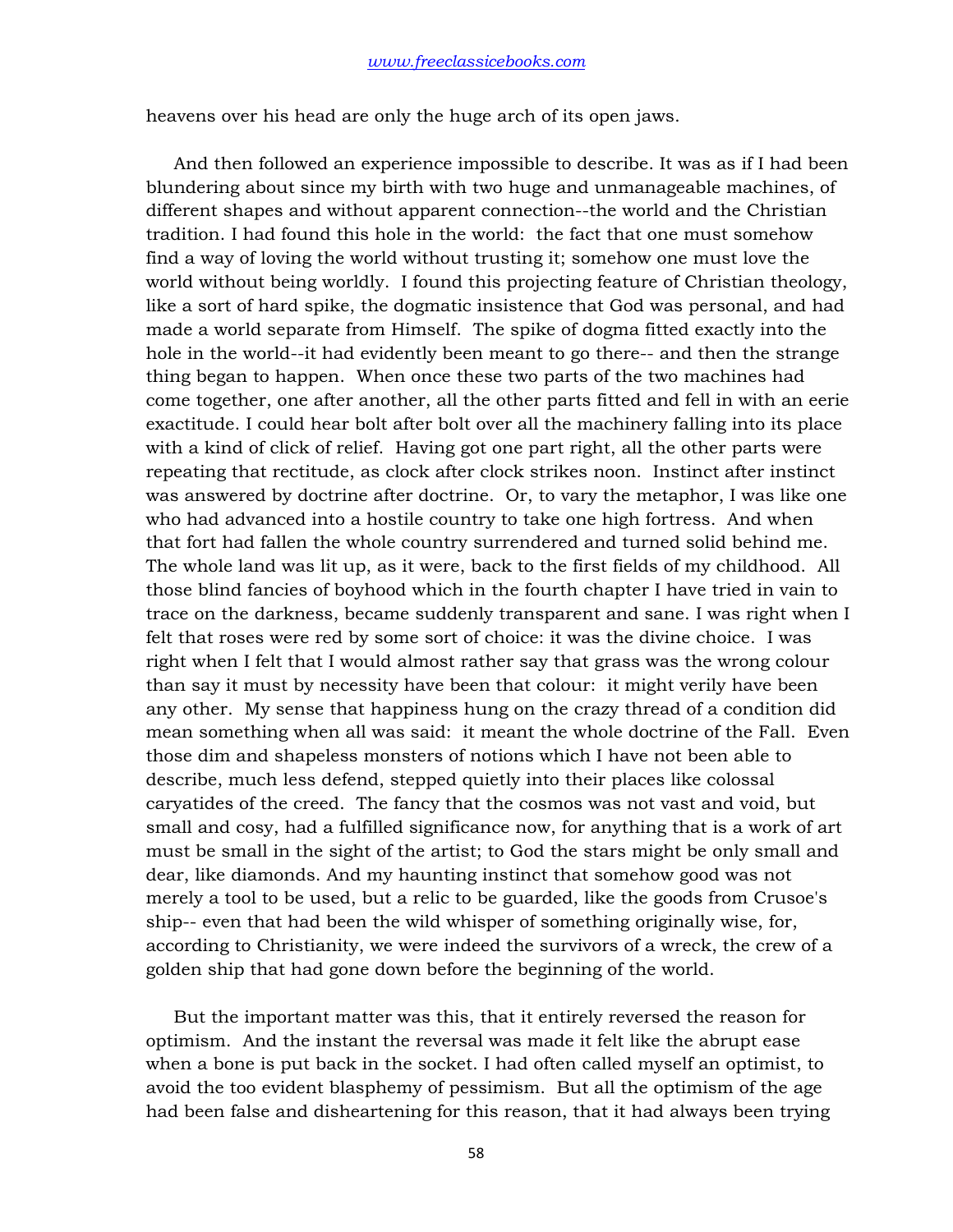to prove that we fit in to the world. The Christian optimism is based on the fact that we do NOT fit in to the world. I had tried to be happy by telling myself that man is an animal, like any other which sought its meat from God. But now I really was happy, for I had learnt that man is a monstrosity. I had been right in feeling all things as odd, for I myself was at once worse and better than all things. The optimist's pleasure was prosaic, for it dwelt on the naturalness of everything; the Christian pleasure was poetic, for it dwelt on the unnaturalness of everything in the light of the supernatural. The modern philosopher had told me again and again that I was in the right place, and I had still felt depressed even in acquiescence. But I had heard that I was in the WRONG place, and my soul sang for joy, like a bird in spring. The knowledge found out and illuminated forgotten chambers in the dark house of infancy. I knew now why grass had always seemed to me as queer as the green beard of a giant, and why I could feel homesick at home.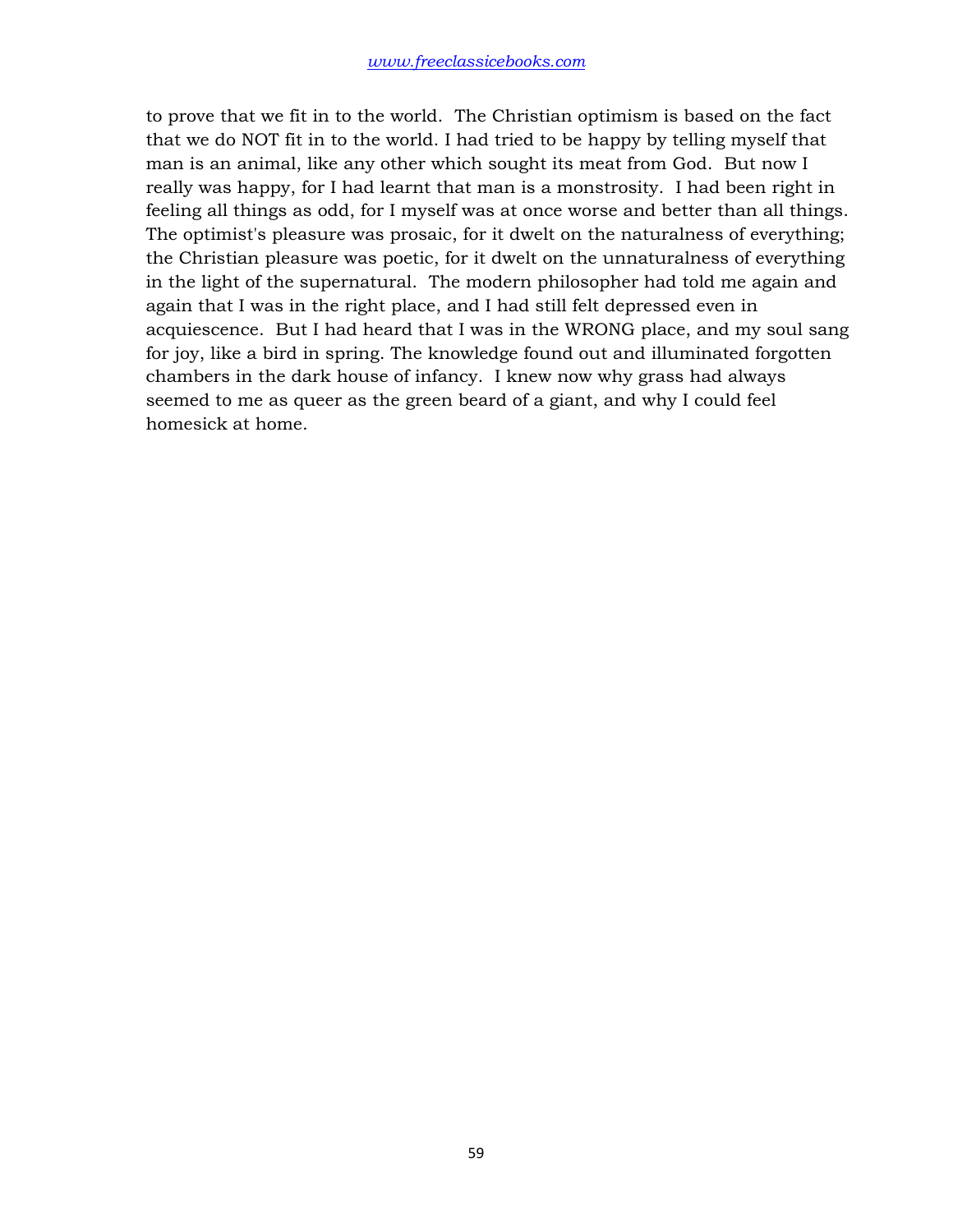## **VI - THE PARADOXES OF CHRISTIANITY**

 The real trouble with this world of ours is not that it is an unreasonable world, nor even that it is a reasonable one. The commonest kind of trouble is that it is nearly reasonable, but not quite. Life is not an illogicality; yet it is a trap for logicians. It looks just a little more mathematical and regular than it is; its exactitude is obvious, but its inexactitude is hidden; its wildness lies in wait. I give one coarse instance of what I mean. Suppose some mathematical creature from the moon were to reckon up the human body; he would at once see that the essential thing about it was that it was duplicate. A man is two men, he on the right exactly resembling him on the left. Having noted that there was an arm on the right and one on the left, a leg on the right and one on the left, he might go further and still find on each side the same number of fingers, the same number of toes, twin eyes, twin ears, twin nostrils, and even twin lobes of the brain. At last he would take it as a law; and then, where he found a heart on one side, would deduce that there was another heart on the other. And just then, where he most felt he was right, he would be wrong.

 It is this silent swerving from accuracy by an inch that is the uncanny element in everything. It seems a sort of secret treason in the universe. An apple or an orange is round enough to get itself called round, and yet is not round after all. The earth itself is shaped like an orange in order to lure some simple astronomer into calling it a globe. A blade of grass is called after the blade of a sword, because it comes to a point; but it doesn't. Everywhere in things there is this element of the quiet and incalculable. It escapes the rationalists, but it never escapes till the last moment. From the grand curve of our earth it could easily be inferred that every inch of it was thus curved. It would seem rational that as a man has a brain on both sides, he should have a heart on both sides. Yet scientific men are still organizing expeditions to find the North Pole, because they are so fond of flat country. Scientific men are also still organizing expeditions to find a man's heart; and when they try to find it, they generally get on the wrong side of him.

 Now, actual insight or inspiration is best tested by whether it guesses these hidden malformations or surprises. If our mathematician from the moon saw the two arms and the two ears, he might deduce the two shoulder-blades and the two halves of the brain. But if he guessed that the man's heart was in the right place, then I should call him something more than a mathematician. Now, this is exactly the claim which I have since come to propound for Christianity. Not merely that it deduces logical truths, but that when it suddenly becomes illogical, it has found, so to speak, an illogical truth. It not only goes right about things,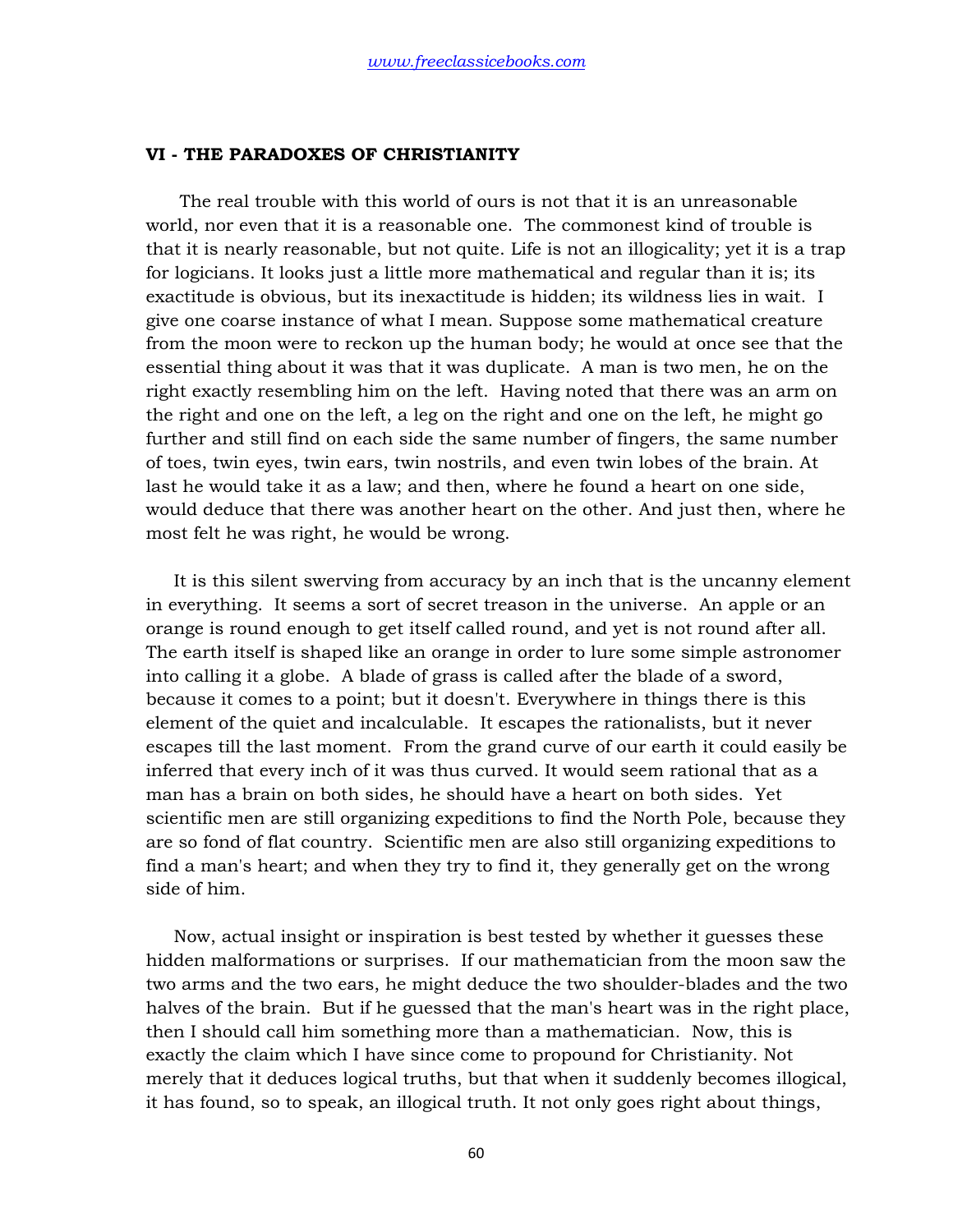but it goes wrong (if one may say so) exactly where the things go wrong. Its plan suits the secret irregularities, and expects the unexpected. It is simple about the simple truth; but it is stubborn about the subtle truth. It will admit that a man has two hands, it will not admit (though all the Modernists wail to it) the obvious deduction that he has two hearts. It is my only purpose in this chapter to point this out; to show that whenever we feel there is something odd in Christian theology, we shall generally find that there is something odd in the truth.

 I have alluded to an unmeaning phrase to the effect that such and such a creed cannot be believed in our age. Of course, anything can be believed in any age. But, oddly enough, there really is a sense in which a creed, if it is believed at all, can be believed more fixedly in a complex society than in a simple one. If a man finds Christianity true in Birmingham, he has actually clearer reasons for faith than if he had found it true in Mercia. For the more complicated seems the coincidence, the less it can be a coincidence. If snowflakes fell in the shape, say, of the heart of Midlothian, it might be an accident. But if snowflakes fell in the exact shape of the maze at Hampton Court, I think one might call it a miracle. It is exactly as of such a miracle that I have since come to feel of the philosophy of Christianity. The complication of our modern world proves the truth of the creed more perfectly than any of the plain problems of the ages of faith. It was in Notting Hill and Battersea that I began to see that Christianity was true. This is why the faith has that elaboration of doctrines and details which so much distresses those who admire Christianity without believing in it. When once one believes in a creed, one is proud of its complexity, as scientists are proud of the complexity of science. It shows how rich it is in discoveries. If it is right at all, it is a compliment to say that it's elaborately right. A stick might fit a hole or a stone a hollow by accident. But a key and a lock are both complex. And if a key fits a lock, you know it is the right key.

 But this involved accuracy of the thing makes it very difficult to do what I now have to do, to describe this accumulation of truth. It is very hard for a man to defend anything of which he is entirely convinced. It is comparatively easy when he is only partially convinced. He is partially convinced because he has found this or that proof of the thing, and he can expound it. But a man is not really convinced of a philosophic theory when he finds that something proves it. He is only really convinced when he finds that everything proves it. And the more converging reasons he finds pointing to this conviction, the more bewildered he is if asked suddenly to sum them up. Thus, if one asked an ordinary intelligent man, on the spur of the moment, "Why do you prefer civilization to savagery?" he would look wildly round at object after object, and would only be able to answer vaguely, "Why, there is that bookcase . . . and the coals in the coal-scuttle . . . and pianos . . . and policemen." The whole case for civilization is that the case for it is complex. It has done so many things. But that very multiplicity of proof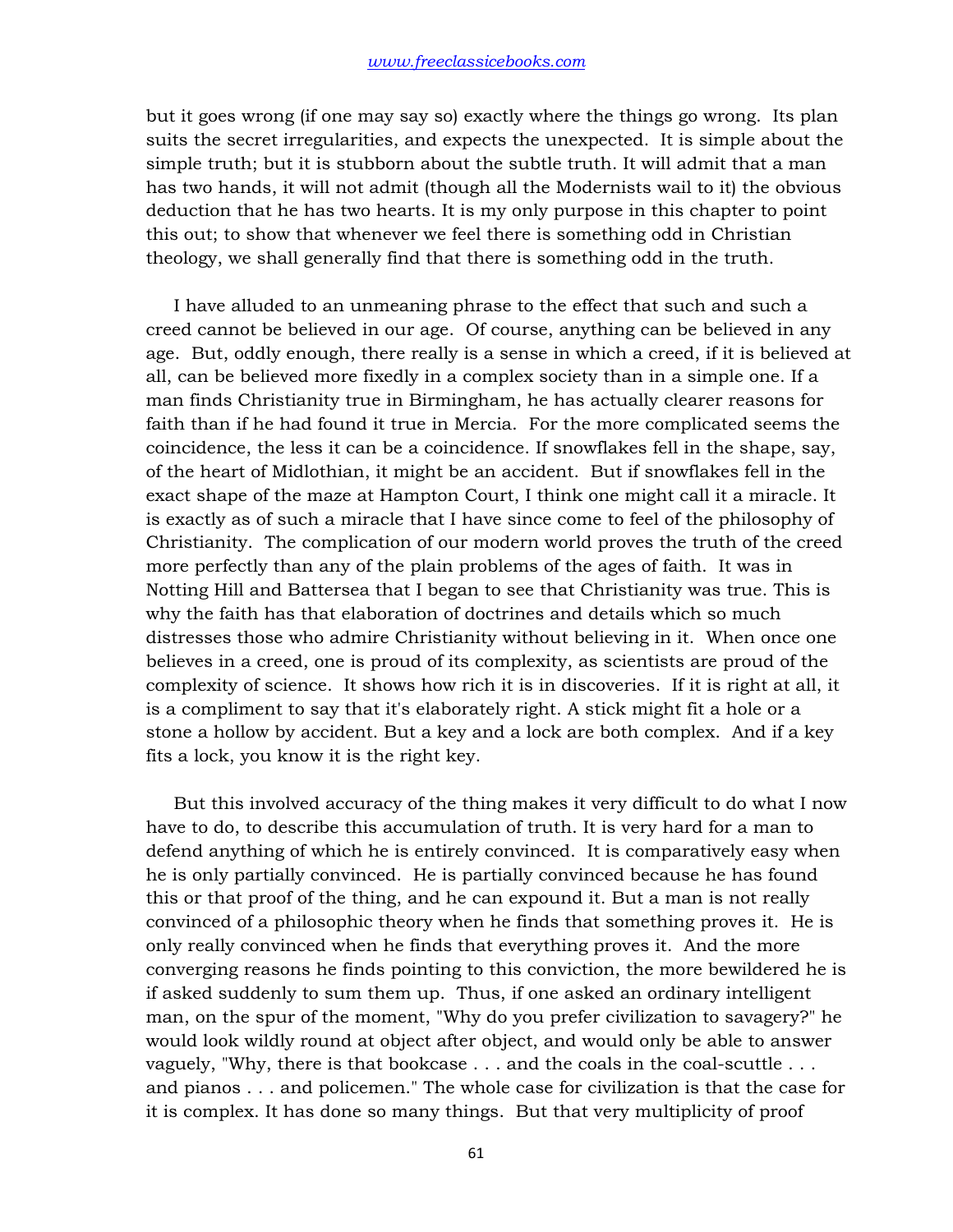which ought to make reply overwhelming makes reply impossible.

 There is, therefore, about all complete conviction a kind of huge helplessness. The belief is so big that it takes a long time to get it into action. And this hesitation chiefly arises, oddly enough, from an indifference about where one should begin. All roads lead to Rome; which is one reason why many people never get there. In the case of this defence of the Christian conviction I confess that I would as soon begin the argument with one thing as another; I would begin it with a turnip or a taximeter cab. But if I am to be at all careful about making my meaning clear, it will, I think, be wiser to continue the current arguments of the last chapter, which was concerned to urge the first of these mystical coincidences, or rather ratifications. All I had hitherto heard of Christian theology had alienated me from it. I was a pagan at the age of twelve, and a complete agnostic by the age of sixteen; and I cannot understand any one passing the age of seventeen without having asked himself so simple a question. I did, indeed, retain a cloudy reverence for a cosmic deity and a great historical interest in the Founder of Christianity. But I certainly regarded Him as a man; though perhaps I thought that, even in that point, He had an advantage over some of His modern critics. I read the scientific and sceptical literature of my time--all of it, at least, that I could find written in English and lying about; and I read nothing else; I mean I read nothing else on any other note of philosophy. The penny dreadfuls which I also read were indeed in a healthy and heroic tradition of Christianity; but I did not know this at the time. I never read a line of Christian apologetics. I read as little as I can of them now. It was Huxley and Herbert Spencer and Bradlaugh who brought me back to orthodox theology. They sowed in my mind my first wild doubts of doubt. Our grandmothers were quite right when they said that Tom Paine and the free-thinkers unsettled the mind. They do. They unsettled mine horribly. The rationalist made me question whether reason was of any use whatever; and when I had finished Herbert Spencer I had got as far as doubting (for the first time) whether evolution had occurred at all. As I laid down the last of Colonel Ingersoll's atheistic lectures the dreadful thought broke across my mind, "Almost thou persuadest me to be a Christian." I was in a desperate way.

 This odd effect of the great agnostics in arousing doubts deeper than their own might be illustrated in many ways. I take only one. As I read and re-read all the non-Christian or anti-Christian accounts of the faith, from Huxley to Bradlaugh, a slow and awful impression grew gradually but graphically upon my mind--the impression that Christianity must be a most extraordinary thing. For not only (as I understood) had Christianity the most flaming vices, but it had apparently a mystical talent for combining vices which seemed inconsistent with each other. It was attacked on all sides and for all contradictory reasons. No sooner had one rationalist demonstrated that it was too far to the east than another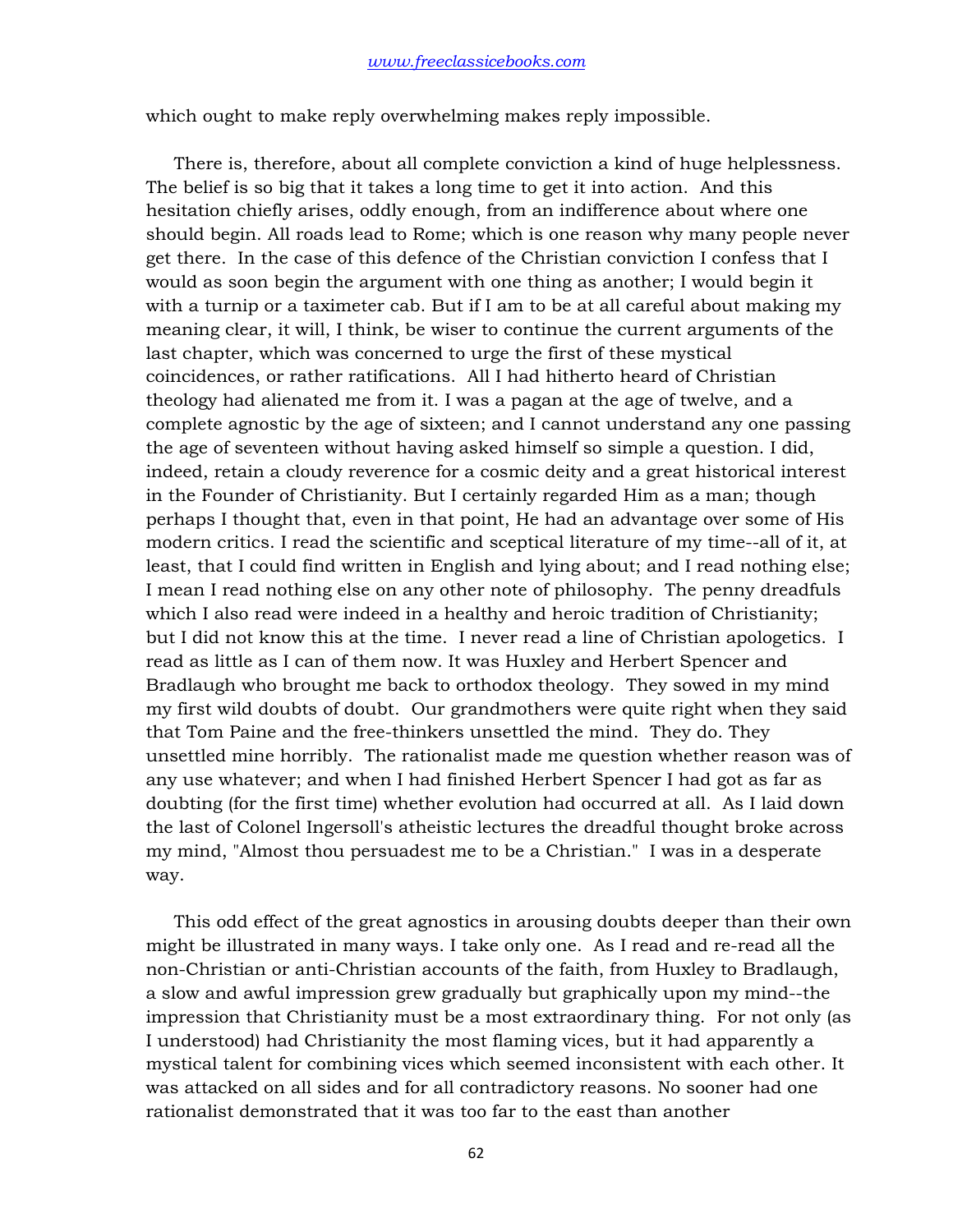demonstrated with equal clearness that it was much too far to the west. No sooner had my indignation died down at its angular and aggressive squareness than I was called up again to notice and condemn its enervating and sensual roundness. In case any reader has not come across the thing I mean, I will give such instances as I remember at random of this self-contradiction in the sceptical attack. I give four or five of them; there are fifty more.

 Thus, for instance, I was much moved by the eloquent attack on Christianity as a thing of inhuman gloom; for I thought (and still think) sincere pessimism the unpardonable sin. Insincere pessimism is a social accomplishment, rather agreeable than otherwise; and fortunately nearly all pessimism is insincere. But if Christianity was, as these people said, a thing purely pessimistic and opposed to life, then I was quite prepared to blow up St. Paul's Cathedral. But the extraordinary thing is this. They did prove to me in Chapter I. (to my complete satisfaction) that Christianity was too pessimistic; and then, in Chapter II., they began to prove to me that it was a great deal too optimistic. One accusation against Christianity was that it prevented men, by morbid tears and terrors, from seeking joy and liberty in the bosom of Nature. But another accusation was that it comforted men with a fictitious providence, and put them in a pink-and-white nursery. One great agnostic asked why Nature was not beautiful enough, and why it was hard to be free. Another great agnostic objected that Christian optimism, "the garment of make-believe woven by pious hands," hid from us the fact that Nature was ugly, and that it was impossible to be free. One rationalist had hardly done calling Christianity a nightmare before another began to call it a fool's paradise. This puzzled me; the charges seemed inconsistent. Christianity could not at once be the black mask on a white world, and also the white mask on a black world. The state of the Christian could not be at once so comfortable that he was a coward to cling to it, and so uncomfortable that he was a fool to stand it. If it falsified human vision it must falsify it one way or another; it could not wear both green and rose-coloured spectacles. I rolled on my tongue with a terrible joy, as did all young men of that time, the taunts which Swinburne hurled at the dreariness of the creed--

 "Thou hast conquered, O pale Galilaean, the world has grown gray with Thy breath."

But when I read the same poet's accounts of paganism (as in "Atalanta"), I gathered that the world was, if possible, more gray before the Galilean breathed on it than afterwards. The poet maintained, indeed, in the abstract, that life itself was pitch dark. And yet, somehow, Christianity had darkened it. The very man who denounced Christianity for pessimism was himself a pessimist. I thought there must be something wrong. And it did for one wild moment cross my mind that, perhaps, those might not be the very best judges of the relation of religion to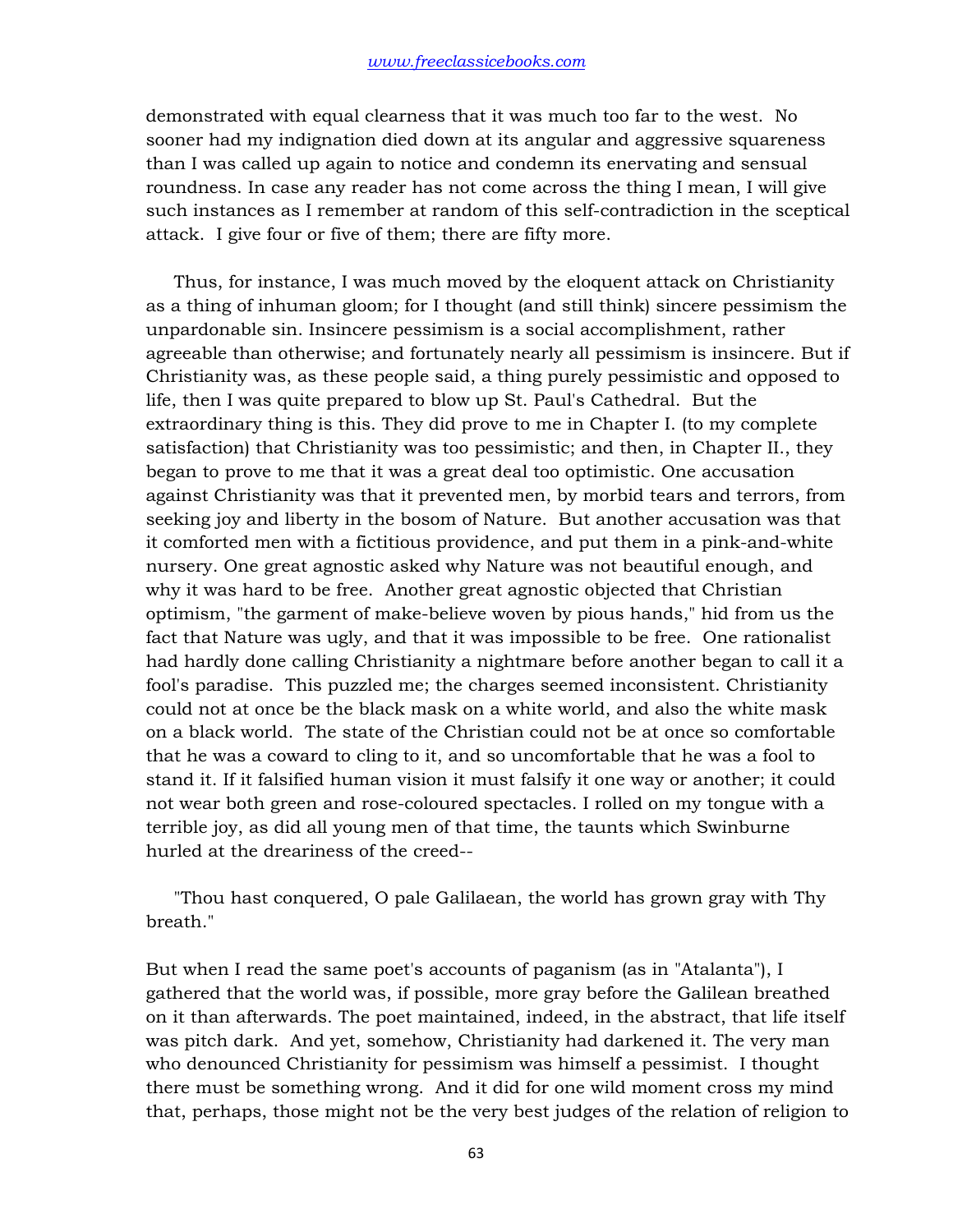happiness who, by their own account, had neither one nor the other.

 It must be understood that I did not conclude hastily that the accusations were false or the accusers fools. I simply deduced that Christianity must be something even weirder and wickeder than they made out. A thing might have these two opposite vices; but it must be a rather queer thing if it did. A man might be too fat in one place and too thin in another; but he would be an odd shape. At this point my thoughts were only of the odd shape of the Christian religion; I did not allege any odd shape in the rationalistic mind.

 Here is another case of the same kind. I felt that a strong case against Christianity lay in the charge that there is something timid, monkish, and unmanly about all that is called "Christian," especially in its attitude towards resistance and fighting. The great sceptics of the nineteenth century were largely virile. Bradlaugh in an expansive way, Huxley, in a reticent way, were decidedly men. In comparison, it did seem tenable that there was something weak and over patient about Christian counsels. The Gospel paradox about the other cheek, the fact that priests never fought, a hundred things made plausible the accusation that Christianity was an attempt to make a man too like a sheep. I read it and believed it, and if I had read nothing different, I should have gone on believing it. But I read something very different. I turned the next page in my agnostic manual, and my brain turned up-side down. Now I found that I was to hate Christianity not for fighting too little, but for fighting too much. Christianity, it seemed, was the mother of wars. Christianity had deluged the world with blood. I had got thoroughly angry with the Christian, because he never was angry. And now I was told to be angry with him because his anger had been the most huge and horrible thing in human history; because his anger had soaked the earth and smoked to the sun. The very people who reproached Christianity with the meekness and non-resistance of the monasteries were the very people who reproached it also with the violence and valour of the Crusades. It was the fault of poor old Christianity (somehow or other) both that Edward the Confessor did not fight and that Richard Coeur de Leon did. The Quakers (we were told) were the only characteristic Christians; and yet the massacres of Cromwell and Alva were characteristic Christian crimes. What could it all mean? What was this Christianity which always forbade war and always produced wars? What could be the nature of the thing which one could abuse first because it would not fight, and second because it was always fighting? In what world of riddles was born this monstrous murder and this monstrous meekness? The shape of Christianity grew a queerer shape every instant.

 I take a third case; the strangest of all, because it involves the one real objection to the faith. The one real objection to the Christian religion is simply that it is one religion. The world is a big place, full of very different kinds of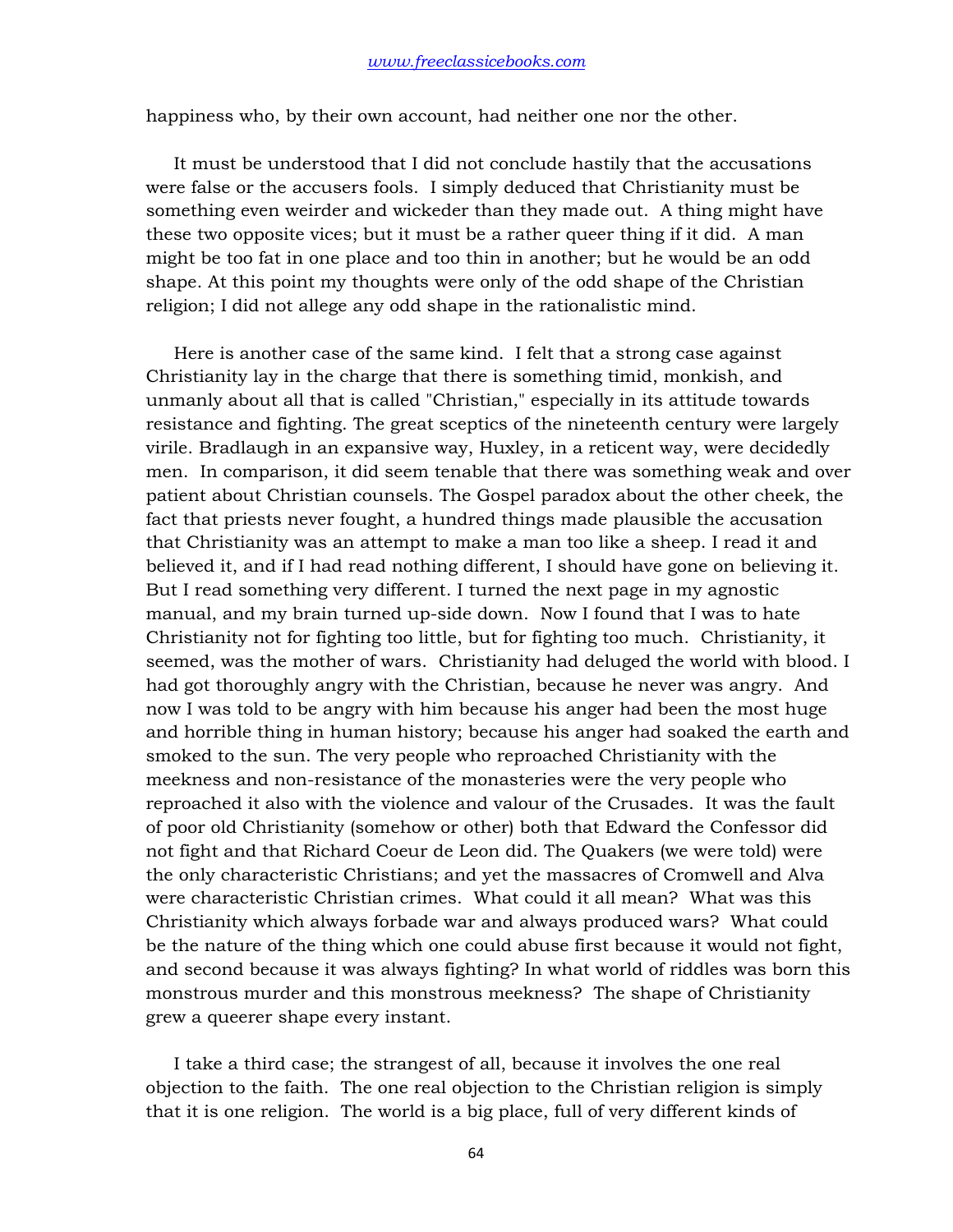people. Christianity (it may reasonably be said) is one thing confined to one kind of people; it began in Palestine, it has practically stopped with Europe. I was duly impressed with this argument in my youth, and I was much drawn towards the doctrine often preached in Ethical Societies-- I mean the doctrine that there is one great unconscious church of all humanity founded on the omnipresence of the human conscience. Creeds, it was said, divided men; but at least morals united them. The soul might seek the strangest and most remote lands and ages and still find essential ethical common sense. It might find Confucius under Eastern trees, and he would be writing "Thou shalt not steal." It might decipher the darkest hieroglyphic on the most primeval desert, and the meaning when deciphered would be "Little boys should tell the truth." I believed this doctrine of the brotherhood of all men in the possession of a moral sense, and I believe it still--with other things. And I was thoroughly annoyed with Christianity for suggesting (as I supposed) that whole ages and empires of men had utterly escaped this light of justice and reason. But then I found an astonishing thing. I found that the very people who said that mankind was one church from Plato to Emerson were the very people who said that morality had changed altogether, and that what was right in one age was wrong in another. If I asked, say, for an altar, I was told that we needed none, for men our brothers gave us clear oracles and one creed in their universal customs and ideals. But if I mildly pointed out that one of men's universal customs was to have an altar, then my agnostic teachers turned clean round and told me that men had always been in darkness and the superstitions of savages. I found it was their daily taunt against Christianity that it was the light of one people and had left all others to die in the dark. But I also found that it was their special boast for themselves that science and progress were the discovery of one people, and that all other peoples had died in the dark. Their chief insult to Christianity was actually their chief compliment to themselves, and there seemed to be a strange unfairness about all their relative insistence on the two things. When considering some pagan or agnostic, we were to remember that all men had one religion; when considering some mystic or spiritualist, we were only to consider what absurd religions some men had. We could trust the ethics of Epictetus, because ethics had never changed. We must not trust the ethics of Bossuet, because ethics had changed. They changed in two hundred years, but not in two thousand.

 This began to be alarming. It looked not so much as if Christianity was bad enough to include any vices, but rather as if any stick was good enough to beat Christianity with. What again could this astonishing thing be like which people were so anxious to contradict, that in doing so they did not mind contradicting themselves? I saw the same thing on every side. I can give no further space to this discussion of it in detail; but lest any one supposes that I have unfairly selected three accidental cases I will run briefly through a few others. Thus, certain sceptics wrote that the great crime of Christianity had been its attack on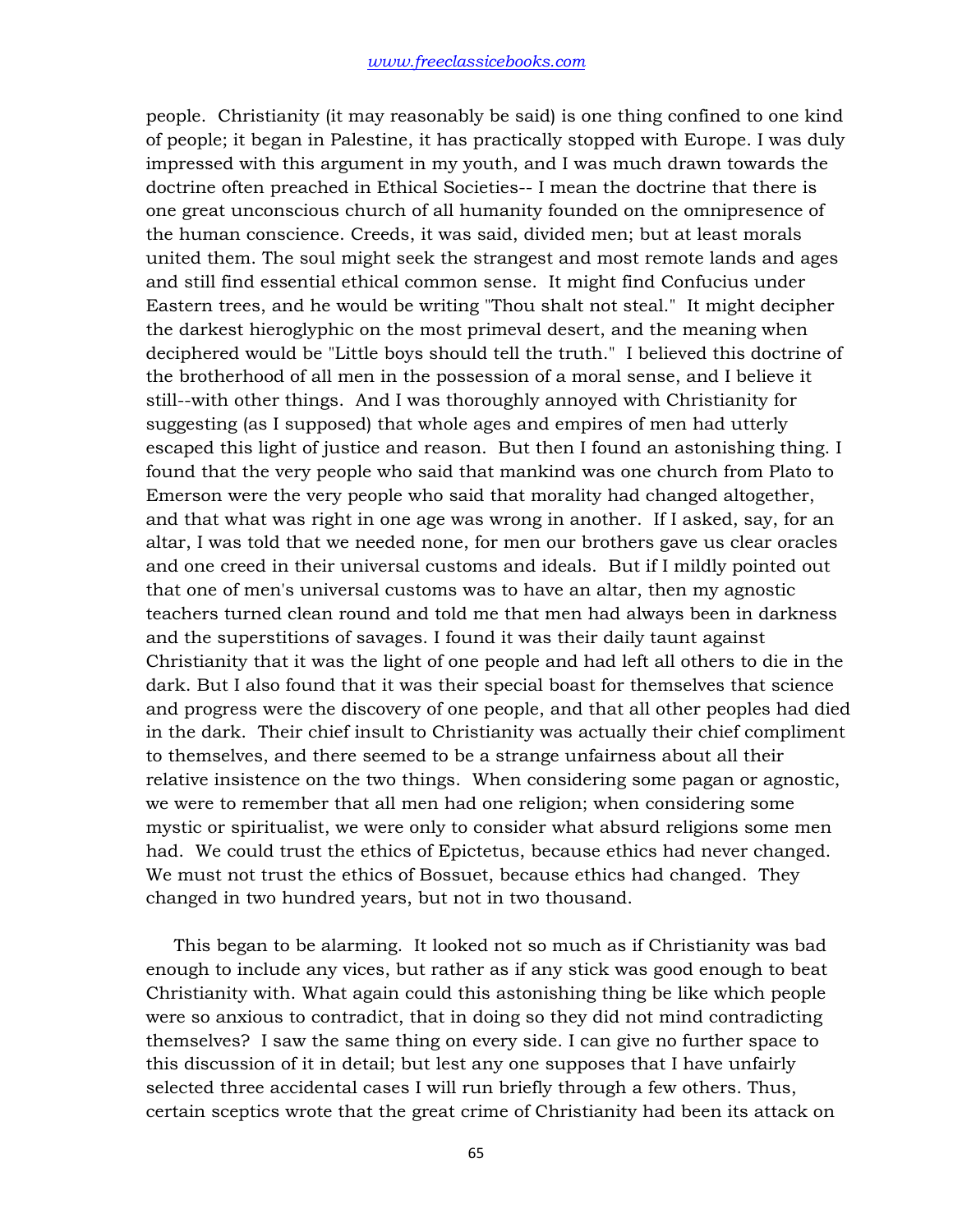the family; it had dragged women to the loneliness and contemplation of the cloister, away from their homes and their children. But, then, other sceptics (slightly more advanced) said that the great crime of Christianity was forcing the family and marriage upon us; that it doomed women to the drudgery of their homes and children, and forbade them loneliness and contemplation. The charge was actually reversed. Or, again, certain phrases in the Epistles or the marriage service, were said by the anti-Christians to show contempt for woman's intellect. But I found that the anti-Christians themselves had a contempt for woman's intellect; for it was their great sneer at the Church on the Continent that "only women" went to it. Or again, Christianity was reproached with its naked and hungry habits; with its sackcloth and dried peas. But the next minute Christianity was being reproached with its pomp and its ritualism; its shrines of porphyry and its robes of gold. It was abused for being too plain and for being too coloured. Again Christianity had always been accused of restraining sexuality too much, when Bradlaugh the Malthusian discovered that it restrained it too little. It is often accused in the same breath of prim respectability and of religious extravagance. Between the covers of the same atheistic pamphlet I have found the faith rebuked for its disunion, "One thinks one thing, and one another," and rebuked also for its union, "It is difference of opinion that prevents the world from going to the dogs." In the same conversation a free-thinker, a friend of mine, blamed Christianity for despising Jews, and then despised it himself for being Jewish.

 I wished to be quite fair then, and I wish to be quite fair now; and I did not conclude that the attack on Christianity was all wrong. I only concluded that if Christianity was wrong, it was very wrong indeed. Such hostile horrors might be combined in one thing, but that thing must be very strange and solitary. There are men who are misers, and also spendthrifts; but they are rare. There are men sensual and also ascetic; but they are rare. But if this mass of mad contradictions really existed, quakerish and bloodthirsty, too gorgeous and too thread-bare, austere, yet pandering preposterously to the lust of the eye, the enemy of women and their foolish refuge, a solemn pessimist and a silly optimist, if this evil existed, then there was in this evil something quite supreme and unique. For I found in my rationalist teachers no explanation of such exceptional corruption. Christianity (theoretically speaking) was in their eyes only one of the ordinary myths and errors of mortals. THEY gave me no key to this twisted and unnatural badness. Such a paradox of evil rose to the stature of the supernatural. It was, indeed, almost as supernatural as the infallibility of the Pope. An historic institution, which never went right, is really quite as much of a miracle as an institution that cannot go wrong. The only explanation which immediately occurred to my mind was that Christianity did not come from heaven, but from hell. Really, if Jesus of Nazareth was not Christ, He must have been Antichrist.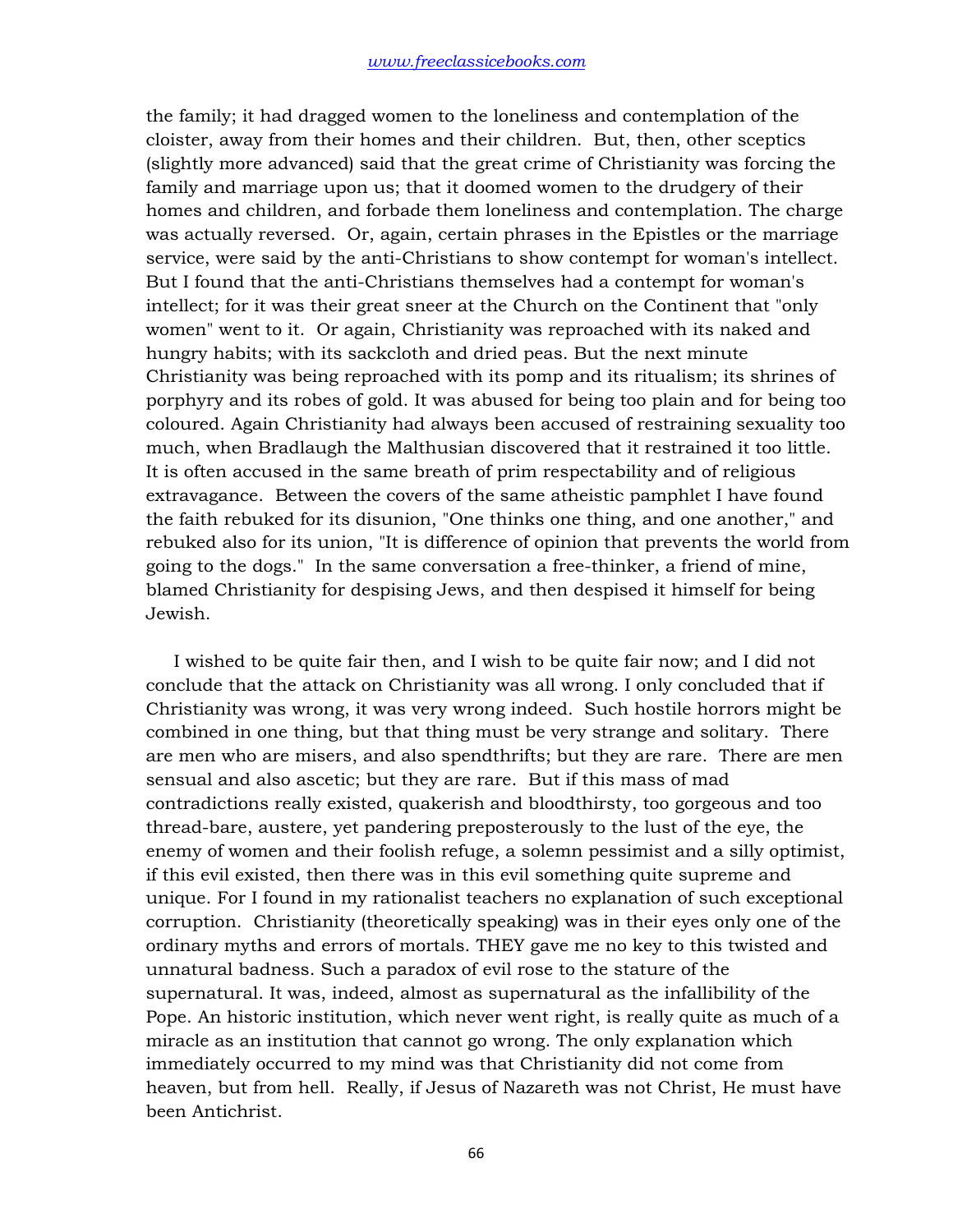And then in a quiet hour a strange thought struck me like a still thunderbolt. There had suddenly come into my mind another explanation. Suppose we heard an unknown man spoken of by many men. Suppose we were puzzled to hear that some men said he was too tall and some too short; some objected to his fatness, some lamented his leanness; some thought him too dark, and some too fair. One explanation (as has been already admitted) would be that he might be an odd shape. But there is another explanation. He might be the right shape. Outrageously tall men might feel him to be short. Very short men might feel him to be tall. Old bucks who are growing stout might consider him insufficiently filled out; old beaux who were growing thin might feel that he expanded beyond the narrow lines of elegance. Perhaps Swedes (who have pale hair like tow) called him a dark man, while negroes considered him distinctly blonde. Perhaps (in short) this extraordinary thing is really the ordinary thing; at least the normal thing, the centre. Perhaps, after all, it is Christianity that is sane and all its critics that are mad--in various ways. I tested this idea by asking myself whether there was about any of the accusers anything morbid that might explain the accusation. I was startled to find that this key fitted a lock. For instance, it was certainly odd that the modern world charged Christianity at once with bodily austerity and with artistic pomp. But then it was also odd, very odd, that the modern world itself combined extreme bodily luxury with an extreme absence of artistic pomp. The modern man thought Becket's robes too rich and his meals too poor. But then the modern man was really exceptional in history; no man before ever ate such elaborate dinners in such ugly clothes. The modern man found the church too simple exactly where modern life is too complex; he found the church too gorgeous exactly where modern life is too dingy. The man who disliked the plain fasts and feasts was mad on entrees. The man who disliked vestments wore a pair of preposterous trousers. And surely if there was any insanity involved in the matter at all it was in the trousers, not in the simply falling robe. If there was any insanity at all, it was in the extravagant entrees, not in the bread and wine.

 I went over all the cases, and I found the key fitted so far. The fact that Swinburne was irritated at the unhappiness of Christians and yet more irritated at their happiness was easily explained. It was no longer a complication of diseases in Christianity, but a complication of diseases in Swinburne. The restraints of Christians saddened him simply because he was more hedonist than a healthy man should be. The faith of Christians angered him because he was more pessimist than a healthy man should be. In the same way the Malthusians by instinct attacked Christianity; not because there is anything especially anti-Malthusian about Christianity, but because there is something a little antihuman about Malthusianism.

Nevertheless it could not, I felt, be quite true that Christianity was merely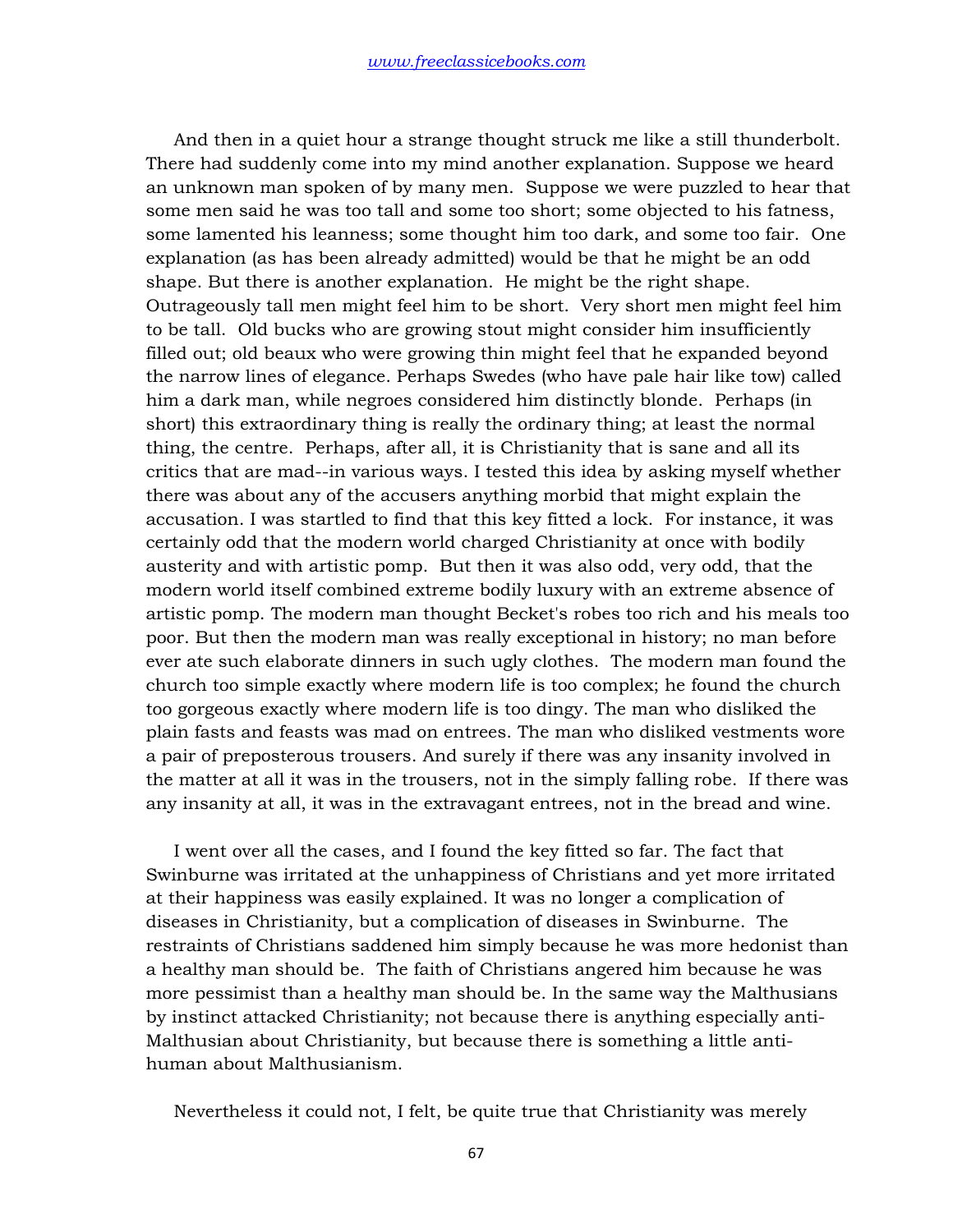sensible and stood in the middle. There was really an element in it of emphasis and even frenzy which had justified the secularists in their superficial criticism. It might be wise, I began more and more to think that it was wise, but it was not merely worldly wise; it was not merely temperate and respectable. Its fierce crusaders and meek saints might balance each other; still, the crusaders were very fierce and the saints were very meek, meek beyond all decency. Now, it was just at this point of the speculation that I remembered my thoughts about the martyr and the suicide. In that matter there had been this combination between two almost insane positions which yet somehow amounted to sanity. This was just such another contradiction; and this I had already found to be true. This was exactly one of the paradoxes in which sceptics found the creed wrong; and in this I had found it right. Madly as Christians might love the martyr or hate the suicide, they never felt these passions more madly than I had felt them long before I dreamed of Christianity. Then the most difficult and interesting part of the mental process opened, and I began to trace this idea darkly through all the enormous thoughts of our theology. The idea was that which I had outlined touching the optimist and the pessimist; that we want not an amalgam or compromise, but both things at the top of their energy; love and wrath both burning. Here I shall only trace it in relation to ethics. But I need not remind the reader that the idea of this combination is indeed central in orthodox theology. For orthodox theology has specially insisted that Christ was not a being apart from God and man, like an elf, nor yet a being half human and half not, like a centaur, but both things at once and both things thoroughly, very man and very God. Now let me trace this notion as I found it.

 All sane men can see that sanity is some kind of equilibrium; that one may be mad and eat too much, or mad and eat too little. Some moderns have indeed appeared with vague versions of progress and evolution which seeks to destroy the MESON or balance of Aristotle. They seem to suggest that we are meant to starve progressively, or to go on eating larger and larger breakfasts every morning for ever. But the great truism of the MESON remains for all thinking men, and these people have not upset any balance except their own. But granted that we have all to keep a balance, the real interest comes in with the question of how that balance can be kept. That was the problem which Paganism tried to solve: that was the problem which I think Christianity solved and solved in a very strange way.

 Paganism declared that virtue was in a balance; Christianity declared it was in a conflict: the collision of two passions apparently opposite. Of course they were not really inconsistent; but they were such that it was hard to hold simultaneously. Let us follow for a moment the clue of the martyr and the suicide; and take the case of courage. No quality has ever so much addled the brains and tangled the definitions of merely rational sages. Courage is almost a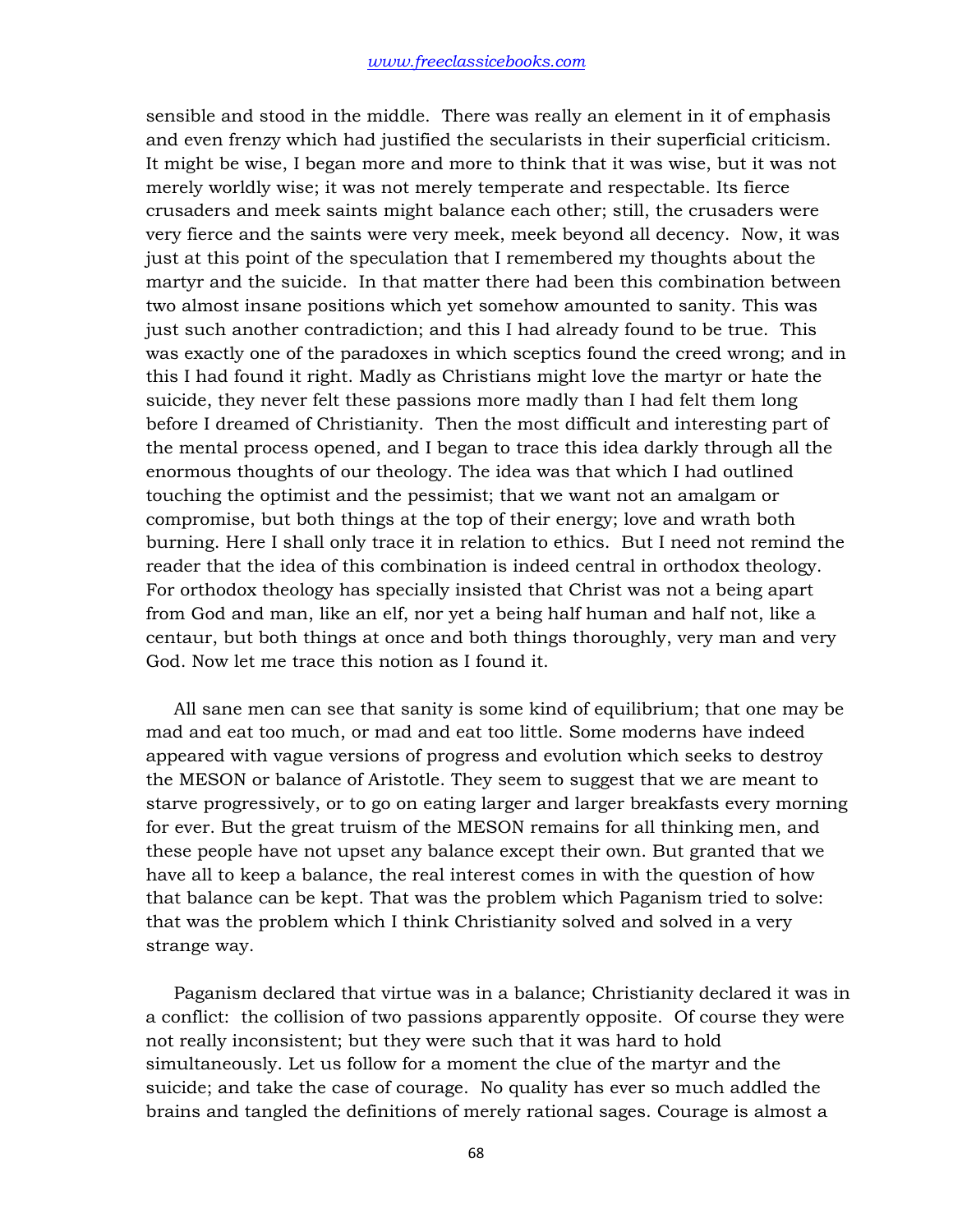contradiction in terms. It means a strong desire to live taking the form of a readiness to die. "He that will lose his life, the same shall save it," is not a piece of mysticism for saints and heroes. It is a piece of everyday advice for sailors or mountaineers. It might be printed in an Alpine guide or a drill book. This paradox is the whole principle of courage; even of quite earthly or quite brutal courage. A man cut off by the sea may save his life if he will risk it on the precipice.

 He can only get away from death by continually stepping within an inch of it. A soldier surrounded by enemies, if he is to cut his way out, needs to combine a strong desire for living with a strange carelessness about dying. He must not merely cling to life, for then he will be a coward, and will not escape. He must not merely wait for death, for then he will be a suicide, and will not escape. He must seek his life in a spirit of furious indifference to it; he must desire life like water and yet drink death like wine. No philosopher, I fancy, has ever expressed this romantic riddle with adequate lucidity, and I certainly have not done so. But Christianity has done more: it has marked the limits of it in the awful graves of the suicide and the hero, showing the distance between him who dies for the sake of living and him who dies for the sake of dying. And it has held up ever since above the European lances the banner of the mystery of chivalry: the Christian courage, which is a disdain of death; not the Chinese courage, which is a disdain of life.

 And now I began to find that this duplex passion was the Christian key to ethics everywhere. Everywhere the creed made a moderation out of the still crash of two impetuous emotions. Take, for instance, the matter of modesty, of the balance between mere pride and mere prostration. The average pagan, like the average agnostic, would merely say that he was content with himself, but not insolently self-satisfied, that there were many better and many worse, that his deserts were limited, but he would see that he got them. In short, he would walk with his head in the air; but not necessarily with his nose in the air. This is a manly and rational position, but it is open to the objection we noted against the compromise between optimism and pessimism--the "resignation" of Matthew Arnold. Being a mixture of two things, it is a dilution of two things; neither is present in its full strength or contributes its full colour. This proper pride does not lift the heart like the tongue of trumpets; you cannot go clad in crimson and gold for this. On the other hand, this mild rationalist modesty does not cleanse the soul with fire and make it clear like crystal; it does not (like a strict and searching humility) make a man as a little child, who can sit at the feet of the grass. It does not make him look up and see marvels; for Alice must grow small if she is to be Alice in Wonderland. Thus it loses both the poetry of being proud and the poetry of being humble. Christianity sought by this same strange expedient to save both of them.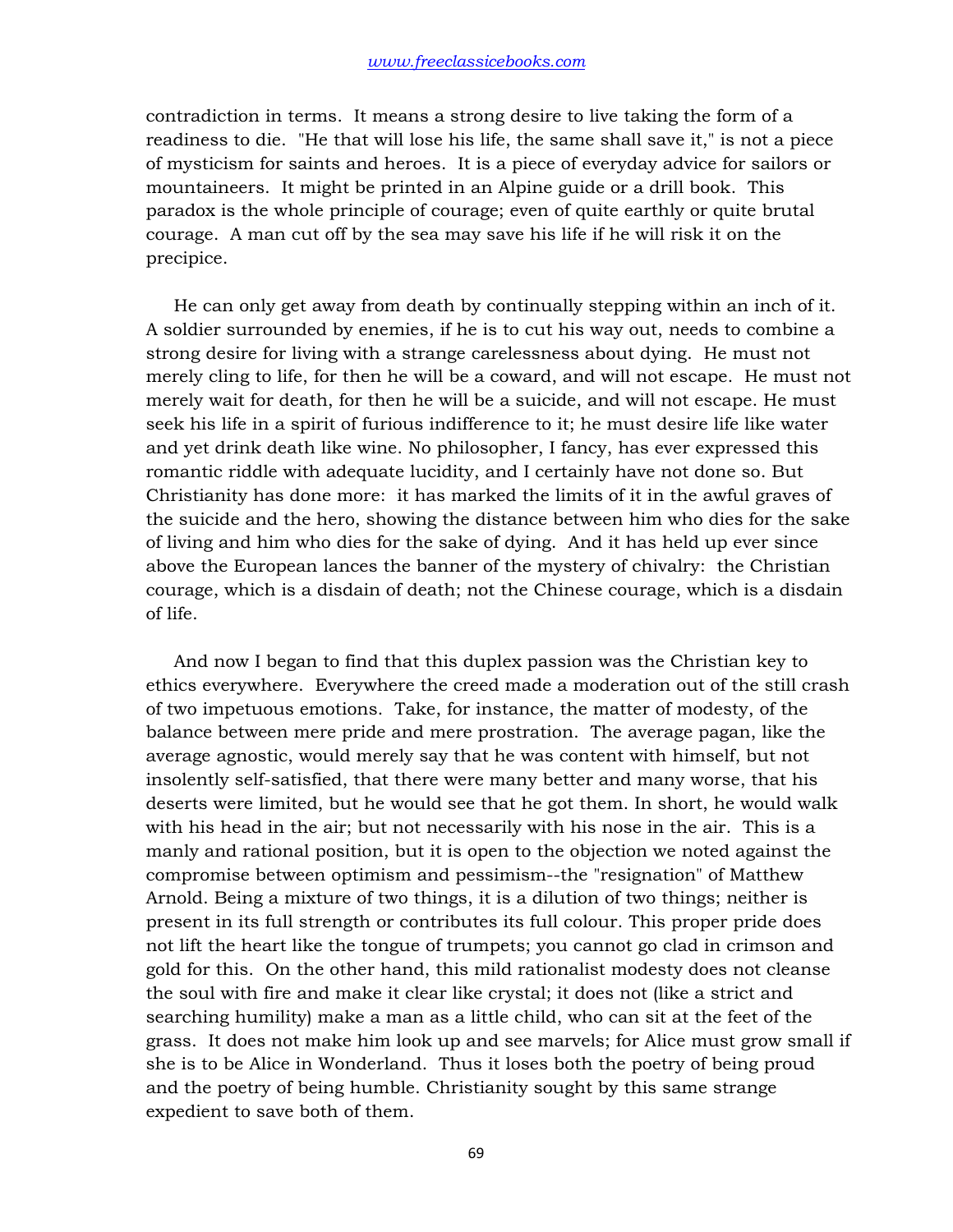It separated the two ideas and then exaggerated them both. In one way Man was to be haughtier than he had ever been before; in another way he was to be humbler than he had ever been before. In so far as I am Man I am the chief of creatures. In so far as I am a man I am the chief of sinners. All humility that had meant pessimism, that had meant man taking a vague or mean view of his whole destiny--all that was to go. We were to hear no more the wail of Ecclesiastes that humanity had no pre-eminence over the brute, or the awful cry of Homer that man was only the saddest of all the beasts of the field. Man was a statue of God walking about the garden. Man had pre-eminence over all the brutes; man was only sad because he was not a beast, but a broken god. The Greek had spoken of men creeping on the earth, as if clinging to it. Now Man was to tread on the earth as if to subdue it. Christianity thus held a thought of the dignity of man that could only be expressed in crowns rayed like the sun and fans of peacock plumage. Yet at the same time it could hold a thought about the abject smallness of man that could only be expressed in fasting and fantastic submission, in the gray ashes of St. Dominic and the white snows of St. Bernard. When one came to think of ONE'S SELF, there was vista and void enough for any amount of bleak abnegation and bitter truth. There the realistic gentleman could let himself go--as long as he let himself go at himself. There was an open playground for the happy pessimist. Let him say anything against himself short of blaspheming the original aim of his being; let him call himself a fool and even a damned fool (though that is Calvinistic); but he must not say that fools are not worth saving. He must not say that a man, QUA man, can be valueless. Here, again in short, Christianity got over the difficulty of combining furious opposites, by keeping them both, and keeping them both furious. The Church was positive on both points. One can hardly think too little of one's self. One can hardly think too much of one's soul.

 Take another case: the complicated question of charity, which some highly uncharitable idealists seem to think quite easy. Charity is a paradox, like modesty and courage. Stated baldly, charity certainly means one of two things- pardoning unpardonable acts, or loving unlovable people. But if we ask ourselves (as we did in the case of pride) what a sensible pagan would feel about such a subject, we shall probably be beginning at the bottom of it. A sensible pagan would say that there were some people one could forgive, and some one couldn't: a slave who stole wine could be laughed at; a slave who betrayed his benefactor could be killed, and cursed even after he was killed. In so far as the act was pardonable, the man was pardonable. That again is rational, and even refreshing; but it is a dilution. It leaves no place for a pure horror of injustice, such as that which is a great beauty in the innocent. And it leaves no place for a mere tenderness for men as men, such as is the whole fascination of the charitable. Christianity came in here as before. It came in startlingly with a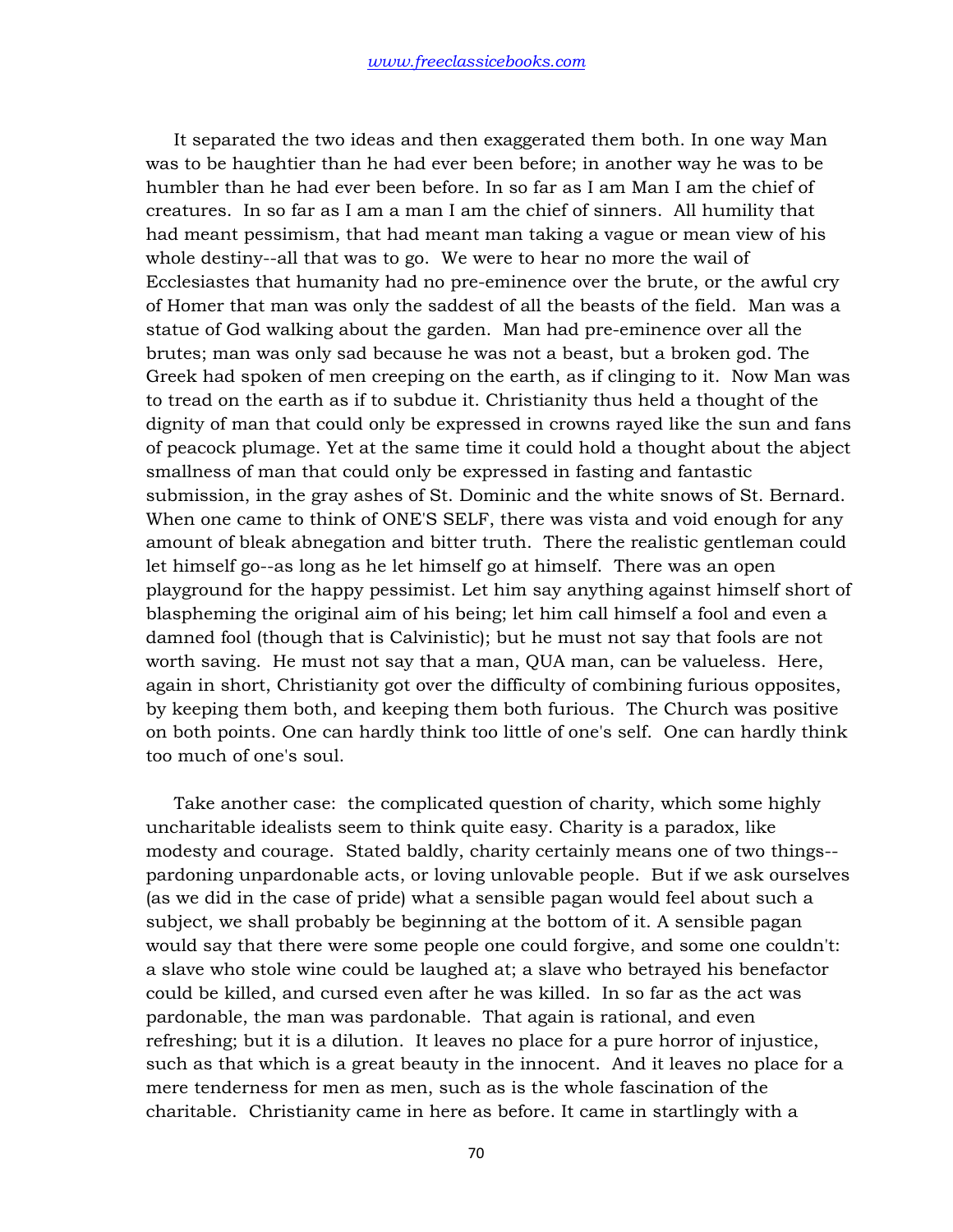sword, and clove one thing from another. It divided the crime from the criminal. The criminal we must forgive unto seventy times seven. The crime we must not forgive at all. It was not enough that slaves who stole wine inspired partly anger and partly kindness. We must be much more angry with theft than before, and yet much kinder to thieves than before. There was room for wrath and love to run wild. And the more I considered Christianity, the more I found that while it had established a rule and order, the chief aim of that order was to give room for good things to run wild.

 Mental and emotional liberty are not so simple as they look. Really they require almost as careful a balance of laws and conditions as do social and political liberty. The ordinary aesthetic anarchist who sets out to feel everything freely gets knotted at last in a paradox that prevents him feeling at all. He breaks away from home limits to follow poetry. But in ceasing to feel home limits he has ceased to feel the "Odyssey." He is free from national prejudices and outside patriotism. But being outside patriotism he is outside "Henry V." Such a literary man is simply outside all literature: he is more of a prisoner than any bigot. For if there is a wall between you and the world, it makes little difference whether you describe yourself as locked in or as locked out. What we want is not the universality that is outside all normal sentiments; we want the universality that is inside all normal sentiments. It is all the difference between being free from them, as a man is free from a prison, and being free of them as a man is free of a city. I am free from Windsor Castle (that is, I am not forcibly detained there), but I am by no means free of that building. How can man be approximately free of fine emotions, able to swing them in a clear space without breakage or wrong? THIS was the achievement of this Christian paradox of the parallel passions. Granted the primary dogma of the war between divine and diabolic, the revolt and ruin of the world, their optimism and pessimism, as pure poetry, could be loosened like cataracts.

 St. Francis, in praising all good, could be a more shouting optimist than Walt Whitman. St. Jerome, in denouncing all evil, could paint the world blacker than Schopenhauer. Both passions were free because both were kept in their place. The optimist could pour out all the praise he liked on the gay music of the march, the golden trumpets, and the purple banners going into battle. But he must not call the fight needless. The pessimist might draw as darkly as he chose the sickening marches or the sanguine wounds. But he must not call the fight hopeless. So it was with all the other moral problems, with pride, with protest, and with compassion. By defining its main doctrine, the Church not only kept seemingly inconsistent things side by side, but, what was more, allowed them to break out in a sort of artistic violence otherwise possible only to anarchists. Meekness grew more dramatic than madness. Historic Christianity rose into a high and strange COUP DE THEATRE of morality--things that are to virtue what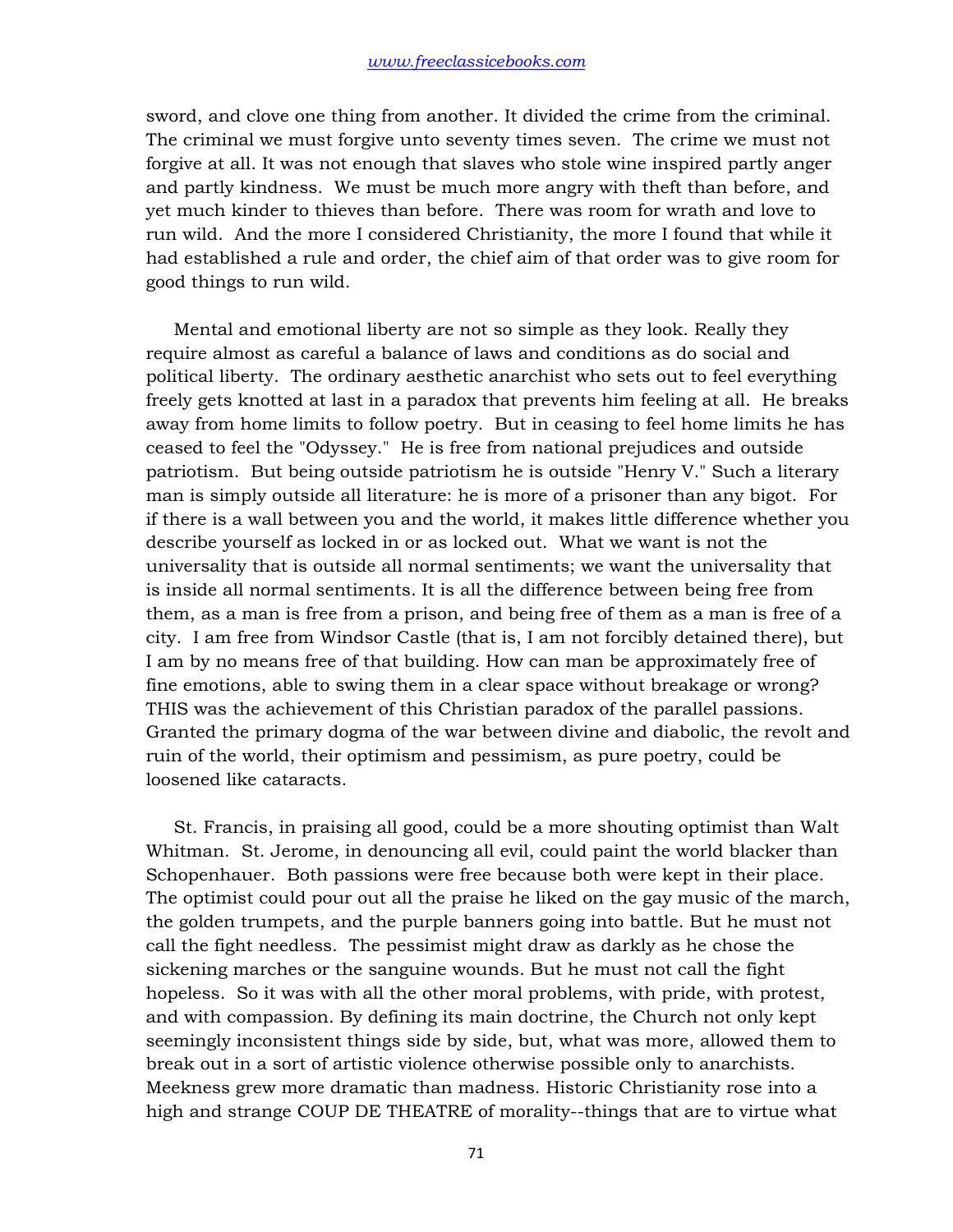the crimes of Nero are to vice. The spirits of indignation and of charity took terrible and attractive forms, ranging from that monkish fierceness that scourged like a dog the first and greatest of the Plantagenets, to the sublime pity of St. Catherine, who, in the official shambles, kissed the bloody head of the criminal. Poetry could be acted as well as composed. This heroic and monumental manner in ethics has entirely vanished with supernatural religion. They, being humble, could parade themselves: but we are too proud to be prominent. Our ethical teachers write reasonably for prison reform; but we are not likely to see Mr. Cadbury, or any eminent philanthropist, go into Reading Gaol and embrace the strangled corpse before it is cast into the quicklime. Our ethical teachers write mildly against the power of millionaires; but we are not likely to see Mr. Rockefeller, or any modern tyrant, publicly whipped in Westminster Abbey.

 Thus, the double charges of the secularists, though throwing nothing but darkness and confusion on themselves, throw a real light on the faith. It is true that the historic Church has at once emphasised celibacy and emphasised the family; has at once (if one may put it so) been fiercely for having children and fiercely for not having children. It has kept them side by side like two strong colours, red and white, like the red and white upon the shield of St. George. It has always had a healthy hatred of pink. It hates that combination of two colours which is the feeble expedient of the philosophers. It hates that evolution of black into white which is tantamount to a dirty gray. In fact, the whole theory of the Church on virginity might be symbolized in the statement that white is a colour: not merely the absence of a colour. All that I am urging here can be expressed by saying that Christianity sought in most of these cases to keep two colours coexistent but pure. It is not a mixture like russet or purple; it is rather like a shot silk, for a shot silk is always at right angles, and is in the pattern of the cross.

 So it is also, of course, with the contradictory charges of the anti-Christians about submission and slaughter. It IS true that the Church told some men to fight and others not to fight; and it IS true that those who fought were like thunderbolts and those who did not fight were like statues. All this simply means that the Church preferred to use its Supermen and to use its Tolstoyans. There must be SOME good in the life of battle, for so many good men have enjoyed being soldiers. There must be SOME good in the idea of non-resistance, for so many good men seem to enjoy being Quakers. All that the Church did (so far as that goes) was to prevent either of these good things from ousting the other. They existed side by side. The Tolstoyans, having all the scruples of monks, simply became monks. The Quakers became a club instead of becoming a sect. Monks said all that Tolstoy says; they poured out lucid lamentations about the cruelty of battles and the vanity of revenge. But the Tolstoyans are not quite right enough to run the whole world; and in the ages of faith they were not allowed to run it.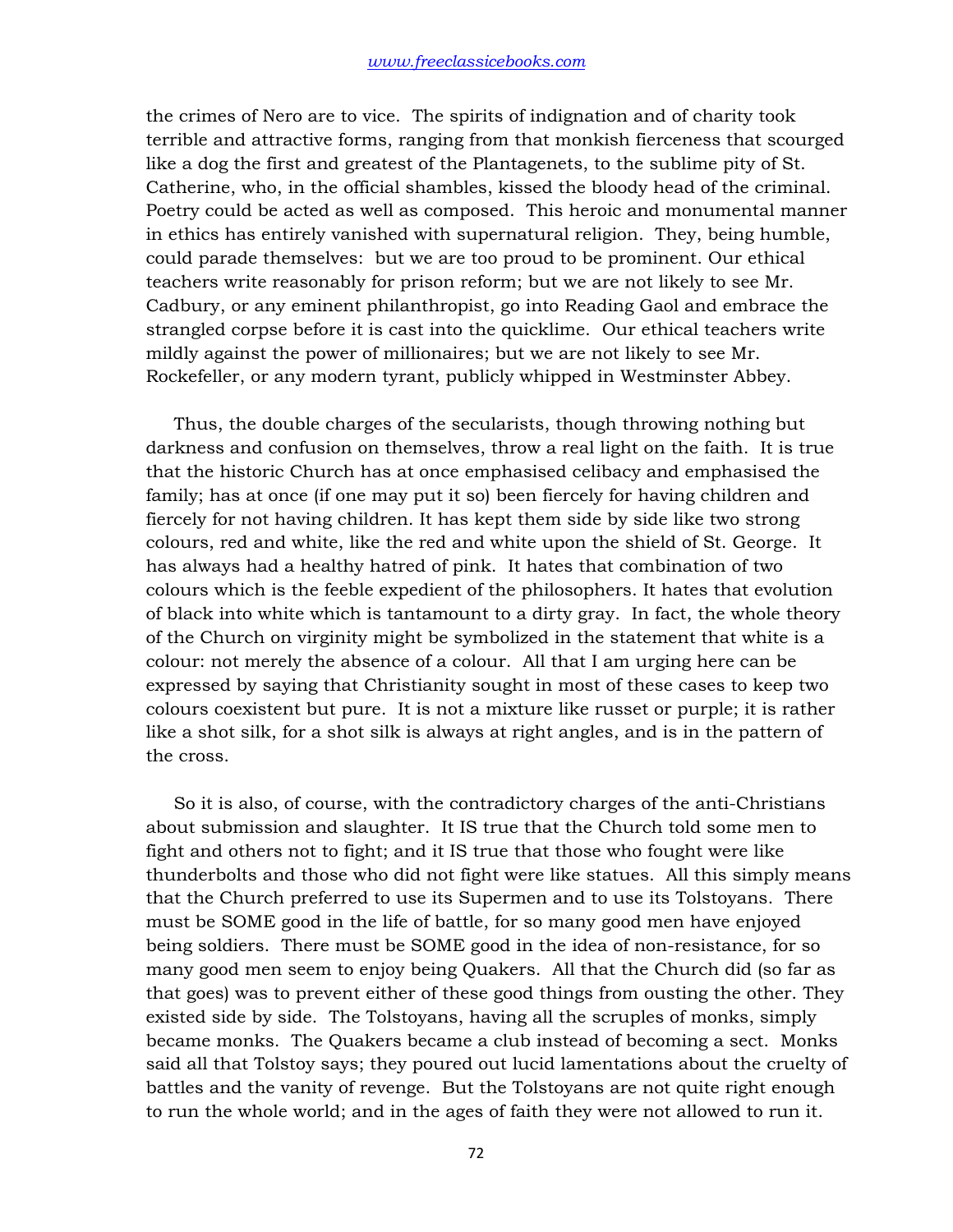The world did not lose the last charge of Sir James Douglas or the banner of Joan the Maid. And sometimes this pure gentleness and this pure fierceness met and justified their juncture; the paradox of all the prophets was fulfilled, and, in the soul of St. Louis, the lion lay down with the lamb. But remember that this text is too lightly interpreted. It is constantly assured, especially in our Tolstoyan tendencies, that when the lion lies down with the lamb the lion becomes lamblike. But that is brutal annexation and imperialism on the part of the lamb. That is simply the lamb absorbing the lion instead of the lion eating the lamb. The real problem is--Can the lion lie down with the lamb and still retain his royal ferocity? THAT is the problem the Church attempted; THAT is the miracle she achieved.

 This is what I have called guessing the hidden eccentricities of life. This is knowing that a man's heart is to the left and not in the middle. This is knowing not only that the earth is round, but knowing exactly where it is flat. Christian doctrine detected the oddities of life. It not only discovered the law, but it foresaw the exceptions. Those underrate Christianity who say that it discovered mercy; any one might discover mercy. In fact every one did. But to discover a plan for being merciful and also severe-- THAT was to anticipate a strange need of human nature. For no one wants to be forgiven for a big sin as if it were a little one. Any one might say that we should be neither quite miserable nor quite happy. But to find out how far one MAY be quite miserable without making it impossible to be quite happy--that was a discovery in psychology. Any one might say, "Neither swagger nor grovel"; and it would have been a limit. But to say, "Here you can swagger and there you can grovel"--that was an emancipation.

 This was the big fact about Christian ethics; the discovery of the new balance. Paganism had been like a pillar of marble, upright because proportioned with symmetry. Christianity was like a huge and ragged and romantic rock, which, though it sways on its pedestal at a touch, yet, because its exaggerated excrescences exactly balance each other, is enthroned there for a thousand years. In a Gothic cathedral the columns were all different, but they were all necessary. Every support seemed an accidental and fantastic support; every buttress was a flying buttress. So in Christendom apparent accidents balanced. Becket wore a hair shirt under his gold and crimson, and there is much to be said for the combination; for Becket got the benefit of the hair shirt while the people in the street got the benefit of the crimson and gold. It is at least better than the manner of the modern millionaire, who has the black and the drab outwardly for others, and the gold next his heart. But the balance was not always in one man's body as in Becket's; the balance was often distributed over the whole body of Christendom. Because a man prayed and fasted on the Northern snows, flowers could be flung at his festival in the Southern cities; and because fanatics drank water on the sands of Syria, men could still drink cider in the orchards of England. This is what makes Christendom at once so much more perplexing and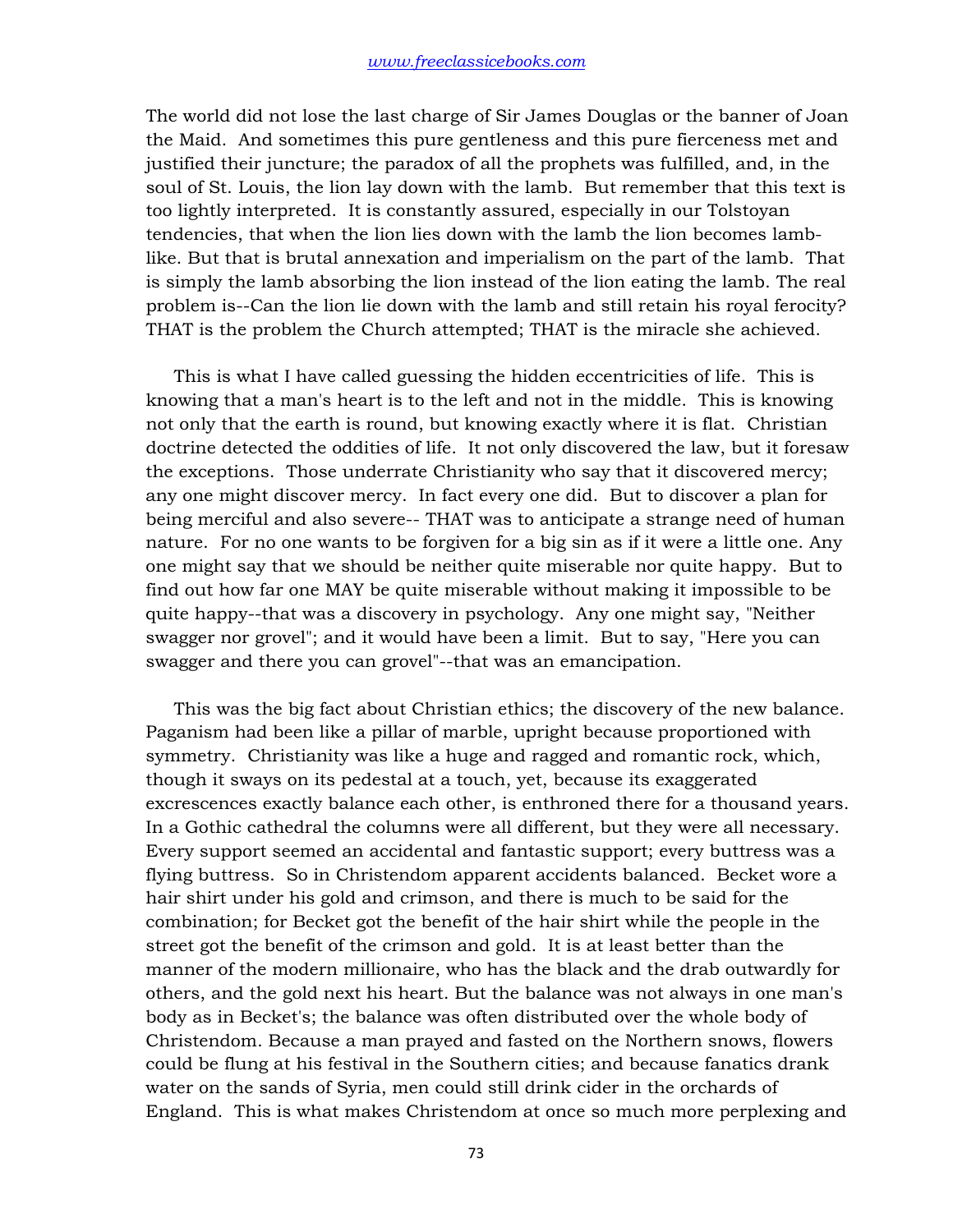so much more interesting than the Pagan empire; just as Amiens Cathedral is not better but more interesting than the Parthenon. If any one wants a modern proof of all this, let him consider the curious fact that, under Christianity, Europe (while remaining a unity) has broken up into individual nations. Patriotism is a perfect example of this deliberate balancing of one emphasis against another emphasis. The instinct of the Pagan empire would have said, "You shall all be Roman citizens, and grow alike; let the German grow less slow and reverent; the Frenchmen less experimental and swift." But the instinct of Christian Europe says, "Let the German remain slow and reverent, that the Frenchman may the more safely be swift and experimental. We will make an equipoise out of these excesses. The absurdity called Germany shall correct the insanity called France."

 Last and most important, it is exactly this which explains what is so inexplicable to all the modern critics of the history of Christianity. I mean the monstrous wars about small points of theology, the earthquakes of emotion about a gesture or a word. It was only a matter of an inch; but an inch is everything when you are balancing. The Church could not afford to swerve a hair's breadth on some things if she was to continue her great and daring experiment of the irregular equilibrium. Once let one idea become less powerful and some other idea would become too powerful. It was no flock of sheep the Christian shepherd was leading, but a herd of bulls and tigers, of terrible ideals and devouring doctrines, each one of them strong enough to turn to a false religion and lay waste the world. Remember that the Church went in specifically for dangerous ideas; she was a lion tamer. The idea of birth through a Holy Spirit, of the death of a divine being, of the forgiveness of sins, or the fulfilment of prophecies, are ideas which, any one can see, need but a touch to turn them into something blasphemous or ferocious. The smallest link was let drop by the artificers of the Mediterranean, and the lion of ancestral pessimism burst his chain in the forgotten forests of the north. Of these theological equalisations I have to speak afterwards. Here it is enough to notice that if some small mistake were made in doctrine, huge blunders might be made in human happiness. A sentence phrased wrong about the nature of symbolism would have broken all the best statues in Europe. A slip in the definitions might stop all the dances; might wither all the Christmas trees or break all the Easter eggs. Doctrines had to be defined within strict limits, even in order that man might enjoy general human liberties. The Church had to be careful, if only that the world might be careless.

 This is the thrilling romance of Orthodoxy. People have fallen into a foolish habit of speaking of orthodoxy as something heavy, humdrum, and safe. There never was anything so perilous or so exciting as orthodoxy. It was sanity: and to be sane is more dramatic than to be mad. It was the equilibrium of a man behind madly rushing horses, seeming to stoop this way and to sway that, yet in every attitude having the grace of statuary and the accuracy of arithmetic. The Church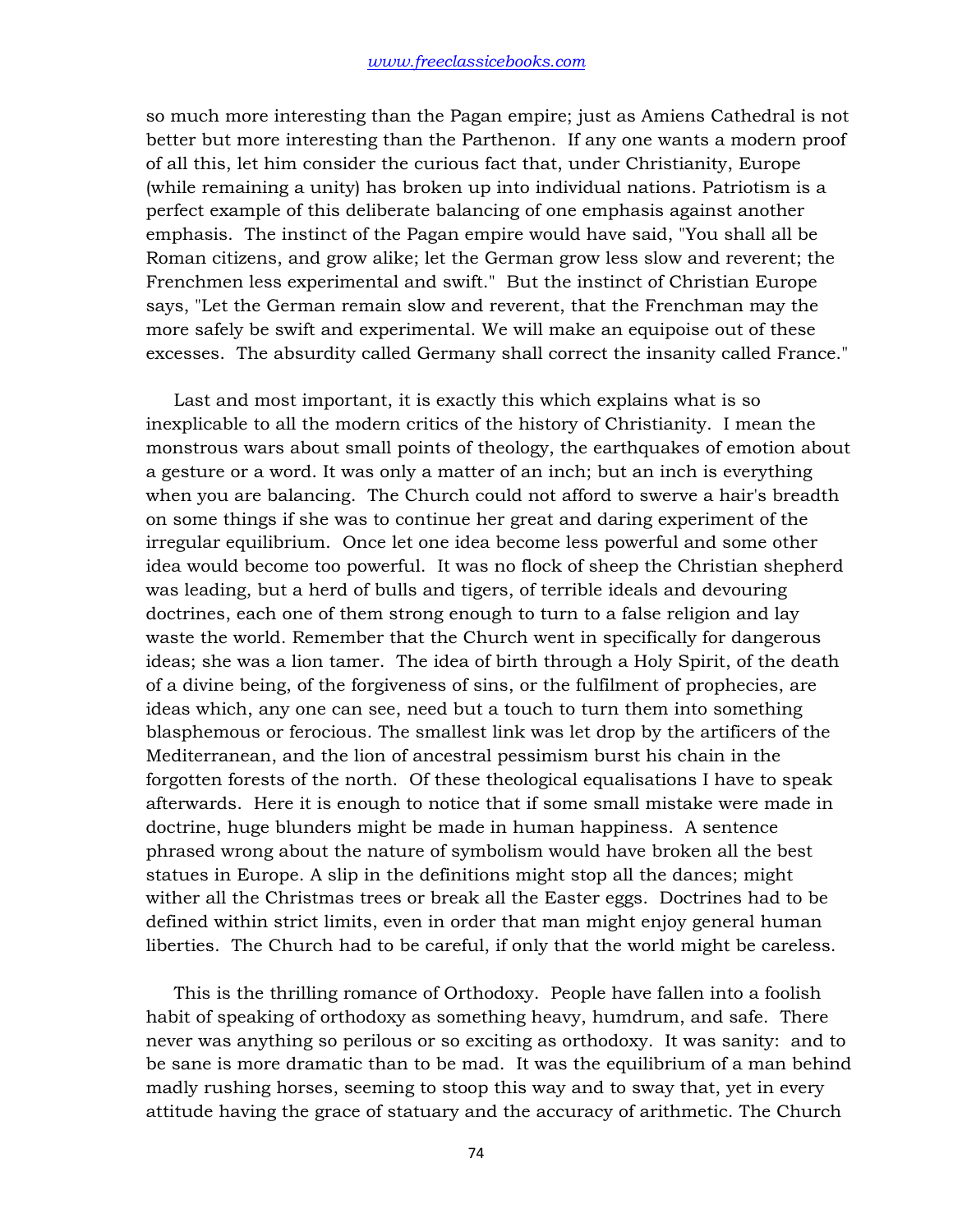in its early days went fierce and fast with any warhorse; yet it is utterly unhistoric to say that she merely went mad along one idea, like a vulgar fanaticism. She swerved to left and right, so exactly as to avoid enormous obstacles. She left on one hand the huge bulk of Arianism, buttressed by all the worldly powers to make Christianity too worldly. The next instant she was swerving to avoid an orientalism, which would have made it too unworldly. The orthodox Church never took the tame course or accepted the conventions; the orthodox Church was never respectable. It would have been easier to have accepted the earthly power of the Arians. It would have been easy, in the Calvinistic seventeenth century, to fall into the bottomless pit of predestination. It is easy to be a madman: it is easy to be a heretic. It is always easy to let the age have its head; the difficult thing is to keep one's own. It is always easy to be a modernist; as it is easy to be a snob. To have fallen into any of those open traps of error and exaggeration which fashion after fashion and sect after sect set along the historic path of Christendom--that would indeed have been simple. It is always simple to fall; there are an infinity of angles at which one falls, only one at which one stands. To have fallen into any one of the fads from Gnosticism to Christian Science would indeed have been obvious and tame. But to have avoided them all has been one whirling adventure; and in my vision the heavenly chariot flies thundering through the ages, the dull heresies sprawling and prostrate, the wild truth reeling but erect.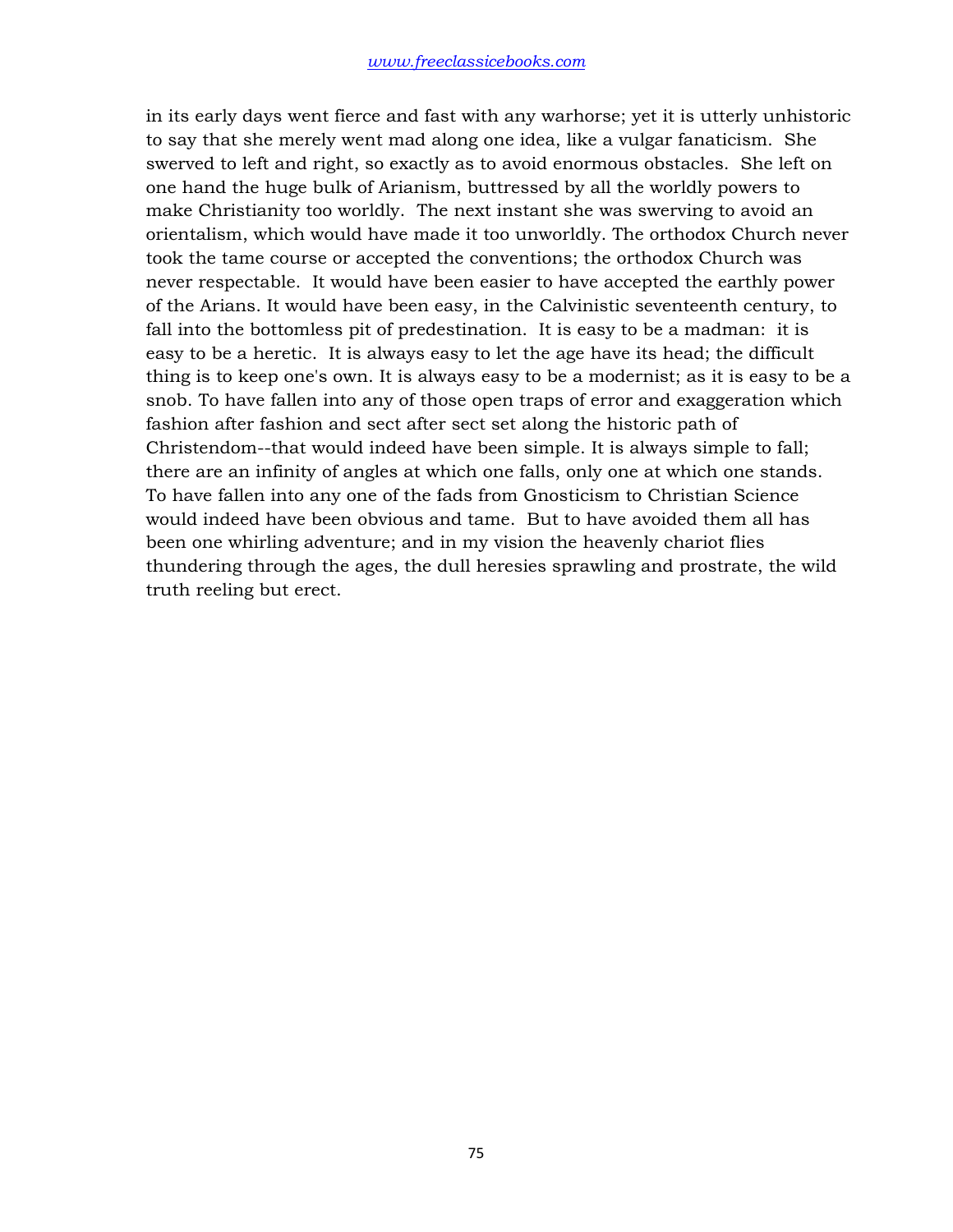## **VII - THE ETERNAL REVOLUTION**

 The following propositions have been urged: First, that some faith in our life is required even to improve it; second, that some dissatisfaction with things as they are is necessary even in order to be satisfied; third, that to have this necessary content and necessary discontent it is not sufficient to have the obvious equilibrium of the Stoic. For mere resignation has neither the gigantic levity of pleasure nor the superb intolerance of pain. There is a vital objection to the advice merely to grin and bear it. The objection is that if you merely bear it, you do not grin. Greek heroes do not grin: but gargoyles do--because they are Christian. And when a Christian is pleased, he is (in the most exact sense) frightfully pleased; his pleasure is frightful. Christ prophesied the whole of Gothic architecture in that hour when nervous and respectable people (such people as now object to barrel organs) objected to the shouting of the guttersnipes of Jerusalem. He said, "If these were silent, the very stones would cry out." Under the impulse of His spirit arose like a clamorous chorus the facades of the mediaeval cathedrals, thronged with shouting faces and open mouths. The prophecy has fulfilled itself: the very stones cry out.

 If these things be conceded, though only for argument, we may take up where we left it the thread of the thought of the natural man, called by the Scotch (with regrettable familiarity), "The Old Man." We can ask the next question so obviously in front of us. Some satisfaction is needed even to make things better. But what do we mean by making things better? Most modern talk on this matter is a mere argument in a circle--that circle which we have already made the symbol of madness and of mere rationalism. Evolution is only good if it produces good; good is only good if it helps evolution. The elephant stands on the tortoise, and the tortoise on the elephant.

 Obviously, it will not do to take our ideal from the principle in nature; for the simple reason that (except for some human or divine theory), there is no principle in nature. For instance, the cheap anti-democrat of to-day will tell you solemnly that there is no equality in nature. He is right, but he does not see the logical addendum. There is no equality in nature; also there is no inequality in nature. Inequality, as much as equality, implies a standard of value. To read aristocracy into the anarchy of animals is just as sentimental as to read democracy into it. Both aristocracy and democracy are human ideals: the one saying that all men are valuable, the other that some men are more valuable. But nature does not say that cats are more valuable than mice; nature makes no remark on the subject. She does not even say that the cat is enviable or the mouse pitiable. We think the cat superior because we have (or most of us have) a particular philosophy to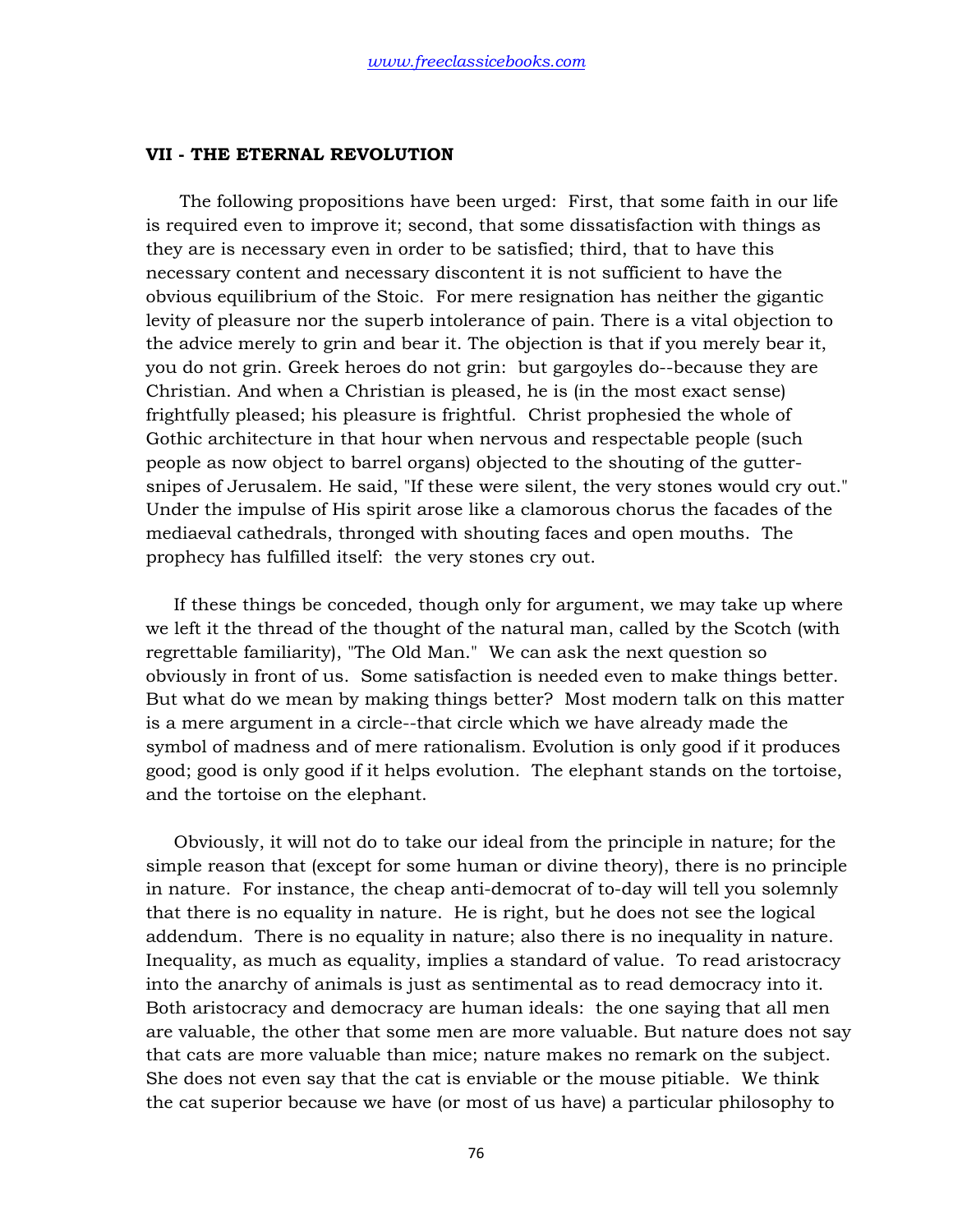the effect that life is better than death. But if the mouse were a German pessimist mouse, he might not think that the cat had beaten him at all. He might think he had beaten the cat by getting to the grave first. Or he might feel that he had actually inflicted frightful punishment on the cat by keeping him alive. Just as a microbe might feel proud of spreading a pestilence, so the pessimistic mouse might exult to think that he was renewing in the cat the torture of conscious existence. It all depends on the philosophy of the mouse. You cannot even say that there is victory or superiority in nature unless you have some doctrine about what things are superior. You cannot even say that the cat scores unless there is a system of scoring. You cannot even say that the cat gets the best of it unless there is some best to be got.

 We cannot, then, get the ideal itself from nature, and as we follow here the first and natural speculation, we will leave out (for the present) the idea of getting it from God. We must have our own vision. But the attempts of most moderns to express it are highly vague.

 Some fall back simply on the clock: they talk as if mere passage through time brought some superiority; so that even a man of the first mental calibre carelessly uses the phrase that human morality is never up to date. How can anything be up to date?-- a date has no character. How can one say that Christmas celebrations are not suitable to the twenty-fifth of a month? What the writer meant, of course, was that the majority is behind his favourite minority--or in front of it. Other vague modern people take refuge in material metaphors; in fact, this is the chief mark of vague modern people. Not daring to define their doctrine of what is good, they use physical figures of speech without stint or shame, and, what is worst of all, seem to think these cheap analogies are exquisitely spiritual and superior to the old morality. Thus they think it intellectual to talk about things being "high." It is at least the reverse of intellectual; it is a mere phrase from a steeple or a weathercock. "Tommy was a good boy" is a pure philosophical statement, worthy of Plato or Aquinas. "Tommy lived the higher life" is a gross metaphor from a ten-foot rule.

 This, incidentally, is almost the whole weakness of Nietzsche, whom some are representing as a bold and strong thinker. No one will deny that he was a poetical and suggestive thinker; but he was quite the reverse of strong. He was not at all bold. He never put his own meaning before himself in bald abstract words: as did Aristotle and Calvin, and even Karl Marx, the hard, fearless men of thought. Nietzsche always escaped a question by a physical metaphor, like a cheery minor poet. He said, "beyond good and evil," because he had not the courage to say, "more good than good and evil," or, "more evil than good and evil." Had he faced his thought without metaphors, he would have seen that it was nonsense. So, when he describes his hero, he does not dare to say, "the purer man," or "the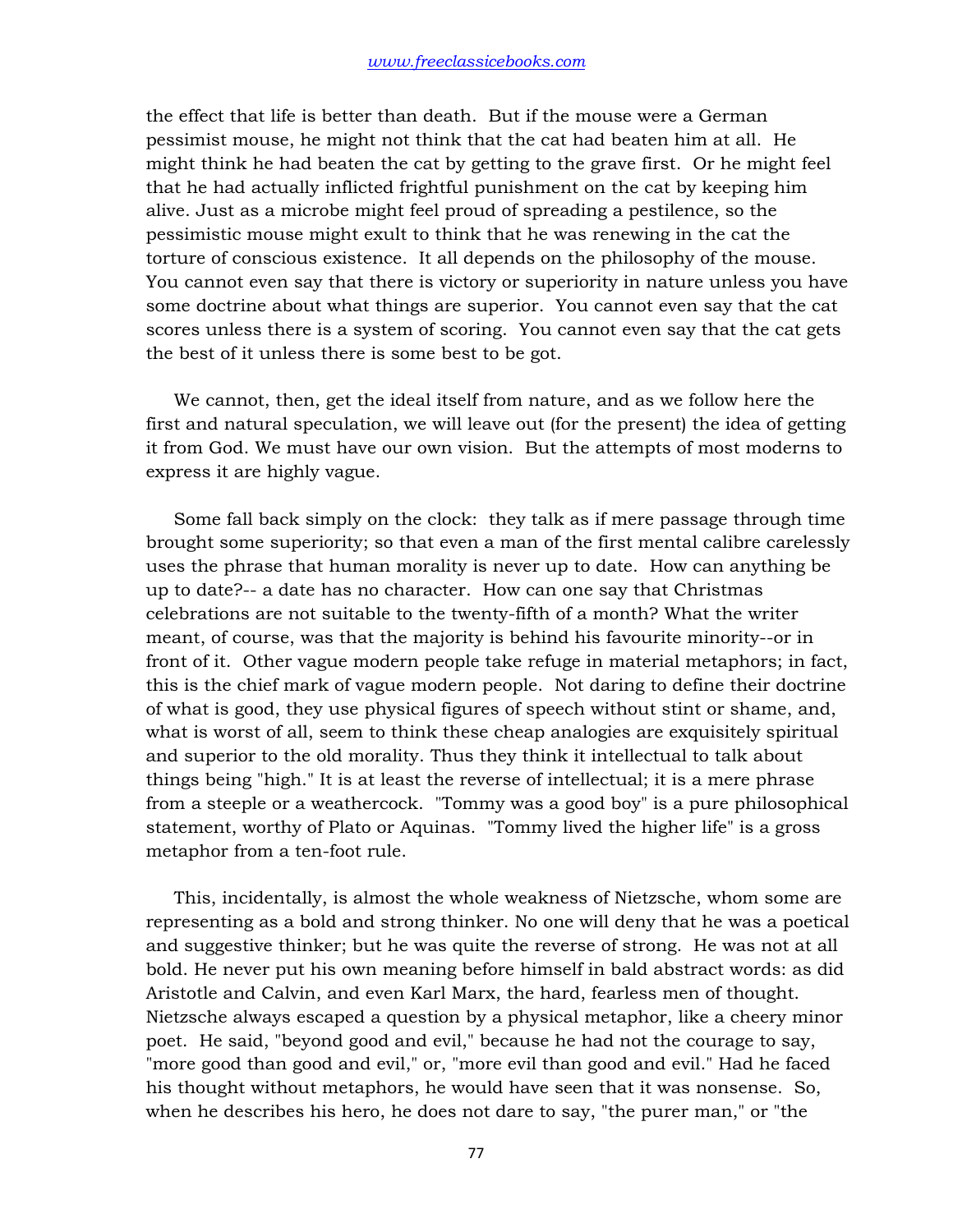happier man," or "the sadder man," for all these are ideas; and ideas are alarming. He says "the upper man," or "over man," a physical metaphor from acrobats or alpine climbers. Nietzsche is truly a very timid thinker. He does not really know in the least what sort of man he wants evolution to produce. And if he does not know, certainly the ordinary evolutionists, who talk about things being "higher," do not know either.

 Then again, some people fall back on sheer submission and sitting still. Nature is going to do something some day; nobody knows what, and nobody knows when. We have no reason for acting, and no reason for not acting. If anything happens it is right: if anything is prevented it was wrong. Again, some people try to anticipate nature by doing something, by doing anything. Because we may possibly grow wings they cut off their legs. Yet nature may be trying to make them centipedes for all they know.

 Lastly, there is a fourth class of people who take whatever it is that they happen to want, and say that that is the ultimate aim of evolution. And these are the only sensible people. This is the only really healthy way with the word evolution, to work for what you want, and to call THAT evolution. The only intelligible sense that progress or advance can have among men, is that we have a definite vision, and that we wish to make the whole world like that vision. If you like to put it so, the essence of the doctrine is that what we have around us is the mere method and preparation for something that we have to create. This is not a world, but rather the material for a world. God has given us not so much the colours of a picture as the colours of a palette. But he has also given us a subject, a model, a fixed vision. We must be clear about what we want to paint. This adds a further principle to our previous list of principles. We have said we must be fond of this world, even in order to change it. We now add that we must be fond of another world (real or imaginary) in order to have something to change it to.

 We need not debate about the mere words evolution or progress: personally I prefer to call it reform. For reform implies form. It implies that we are trying to shape the world in a particular image; to make it something that we see already in our minds. Evolution is a metaphor from mere automatic unrolling. Progress is a metaphor from merely walking along a road--very likely the wrong road. But reform is a metaphor for reasonable and determined men: it means that we see a certain thing out of shape and we mean to put it into shape. And we know what shape.

 Now here comes in the whole collapse and huge blunder of our age. We have mixed up two different things, two opposite things. Progress should mean that we are always changing the world to suit the vision. Progress does mean (just now)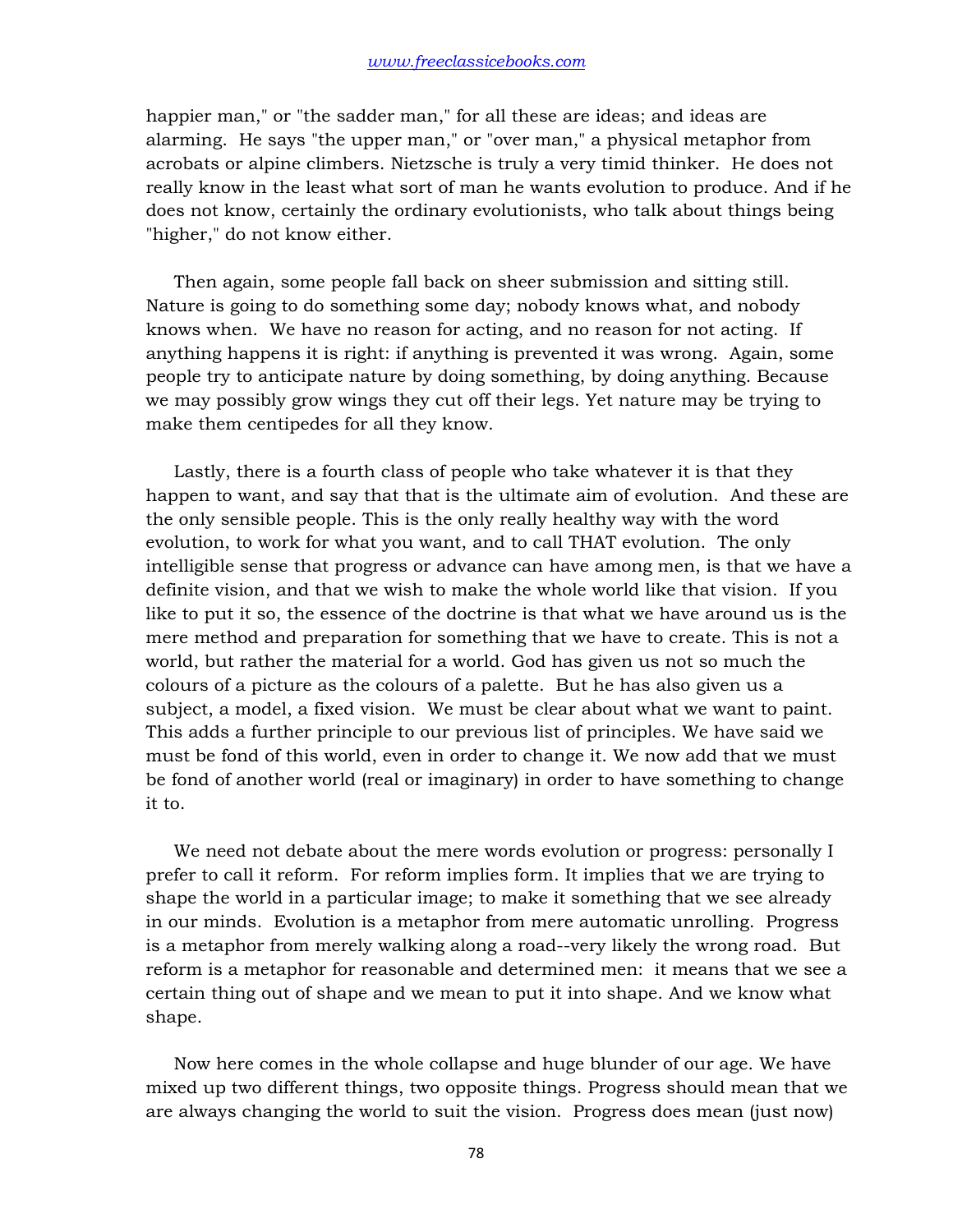that we are always changing the vision. It should mean that we are slow but sure in bringing justice and mercy among men: it does mean that we are very swift in doubting the desirability of justice and mercy: a wild page from any Prussian sophist makes men doubt it. Progress should mean that we are always walking towards the New Jerusalem. It does mean that the New Jerusalem is always walking away from us. We are not altering the real to suit the ideal. We are altering the ideal: it is easier.

 Silly examples are always simpler; let us suppose a man wanted a particular kind of world; say, a blue world. He would have no cause to complain of the slightness or swiftness of his task; he might toil for a long time at the transformation; he could work away (in every sense) until all was blue. He could have heroic adventures; the putting of the last touches to a blue tiger. He could have fairy dreams; the dawn of a blue moon. But if he worked hard, that highminded reformer would certainly (from his own point of view) leave the world better and bluer than he found it. If he altered a blade of grass to his favourite colour every day, he would get on slowly. But if he altered his favourite colour every day, he would not get on at all. If, after reading a fresh philosopher, he started to paint everything red or yellow, his work would be thrown away: there would be nothing to show except a few blue tigers walking about, specimens of his early bad manner. This is exactly the position of the average modern thinker. It will be said that this is avowedly a preposterous example. But it is literally the fact of recent history. The great and grave changes in our political civilization all belonged to the early nineteenth century, not to the later. They belonged to the black and white epoch when men believed fixedly in Toryism, in Protestantism, in Calvinism, in Reform, and not unfrequently in Revolution. And whatever each man believed in he hammered at steadily, without scepticism: and there was a time when the Established Church might have fallen, and the House of Lords nearly fell. It was because Radicals were wise enough to be constant and consistent; it was because Radicals were wise enough to be Conservative. But in the existing atmosphere there is not enough time and tradition in Radicalism to pull anything down. There is a great deal of truth in Lord Hugh Cecil's suggestion (made in a fine speech) that the era of change is over, and that ours is an era of conservation and repose. But probably it would pain Lord Hugh Cecil if he realized (what is certainly the case) that ours is only an age of conservation because it is an age of complete unbelief. Let beliefs fade fast and frequently, if you wish institutions to remain the same. The more the life of the mind is unhinged, the more the machinery of matter will be left to itself. The net result of all our political suggestions, Collectivism, Tolstoyanism, Neo-Feudalism, Communism, Anarchy, Scientific Bureaucracy--the plain fruit of all of them is that the Monarchy and the House of Lords will remain. The net result of all the new religions will be that the Church of England will not (for heaven knows how long) be disestablished. It was Karl Marx, Nietzsche, Tolstoy, Cunninghame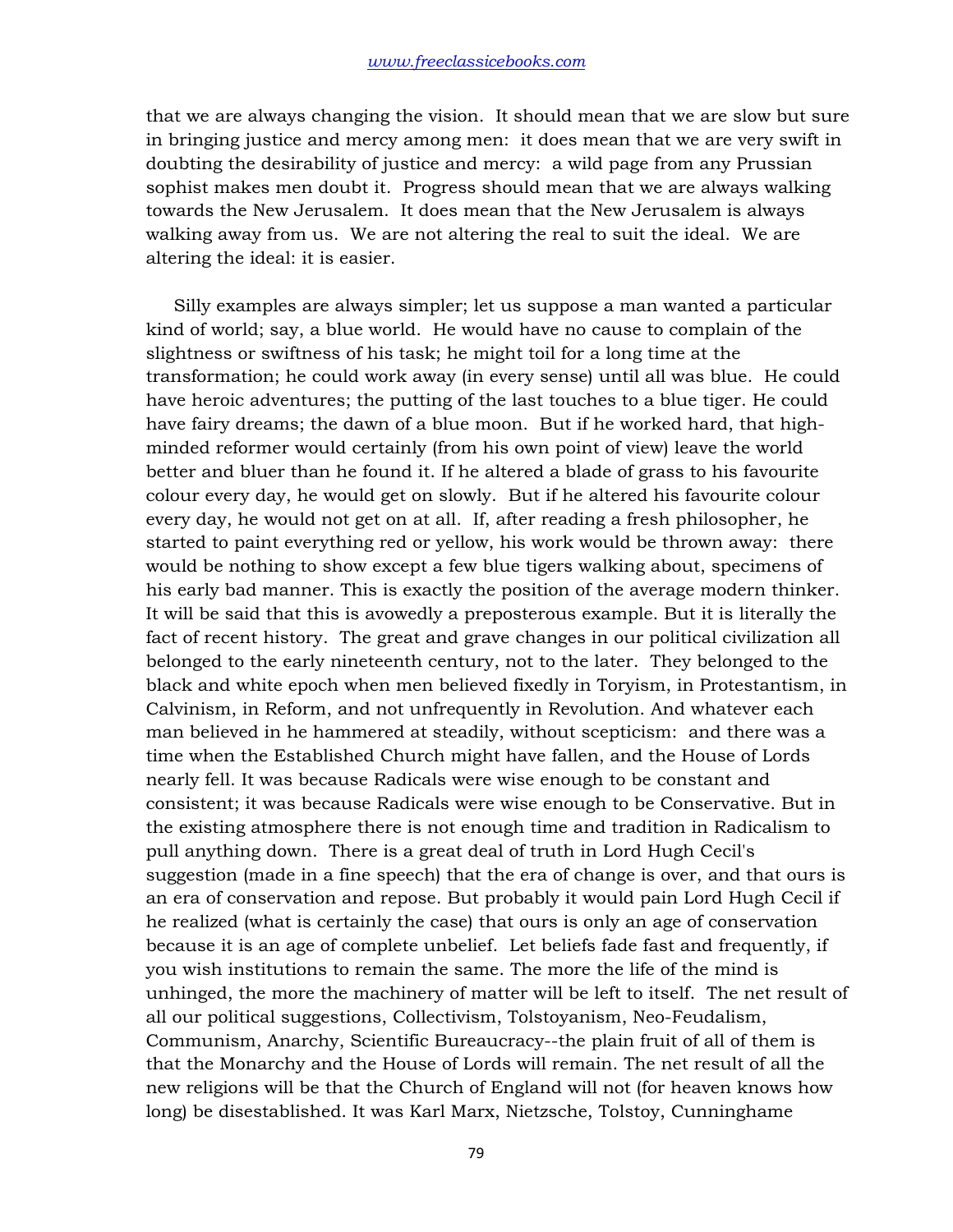Grahame, Bernard Shaw and Auberon Herbert, who between them, with bowed gigantic backs, bore up the throne of the Archbishop of Canterbury.

 We may say broadly that free thought is the best of all the safeguards against freedom. Managed in a modern style the emancipation of the slave's mind is the best way of preventing the emancipation of the slave. Teach him to worry about whether he wants to be free, and he will not free himself. Again, it may be said that this instance is remote or extreme. But, again, it is exactly true of the men in the streets around us. It is true that the negro slave, being a debased barbarian, will probably have either a human affection of loyalty, or a human affection for liberty. But the man we see every day--the worker in Mr. Gradgrind's factory, the little clerk in Mr. Gradgrind's office--he is too mentally worried to believe in freedom. He is kept quiet with revolutionary literature. He is calmed and kept in his place by a constant succession of wild philosophies. He is a Marxian one day, a Nietzscheite the next day, a Superman (probably) the next day; and a slave every day. The only thing that remains after all the philosophies is the factory. The only man who gains by all the philosophies is Gradgrind. It would be worth his while to keep his commercial helotry supplied with sceptical literature. And now I come to think of it, of course, Gradgrind is famous for giving libraries. He shows his sense. All modern books are on his side. As long as the vision of heaven is always changing, the vision of earth will be exactly the same. No ideal will remain long enough to be realized, or even partly realized. The modern young man will never change his environment; for he will always change his mind.

 This, therefore, is our first requirement about the ideal towards which progress is directed; it must be fixed. Whistler used to make many rapid studies of a sitter; it did not matter if he tore up twenty portraits. But it would matter if he looked up twenty times, and each time saw a new person sitting placidly for his portrait. So it does not matter (comparatively speaking) how often humanity fails to imitate its ideal; for then all its old failures are fruitful. But it does frightfully matter how often humanity changes its ideal; for then all its old failures are fruitless. The question therefore becomes this: How can we keep the artist discontented with his pictures while preventing him from being vitally discontented with his art? How can we make a man always dissatisfied with his work, yet always satisfied with working? How can we make sure that the portrait painter will throw the portrait out of window instead of taking the natural and more human course of throwing the sitter out of window?

 A strict rule is not only necessary for ruling; it is also necessary for rebelling. This fixed and familiar ideal is necessary to any sort of revolution. Man will sometimes act slowly upon new ideas; but he will only act swiftly upon old ideas. If I am merely to float or fade or evolve, it may be towards something anarchic;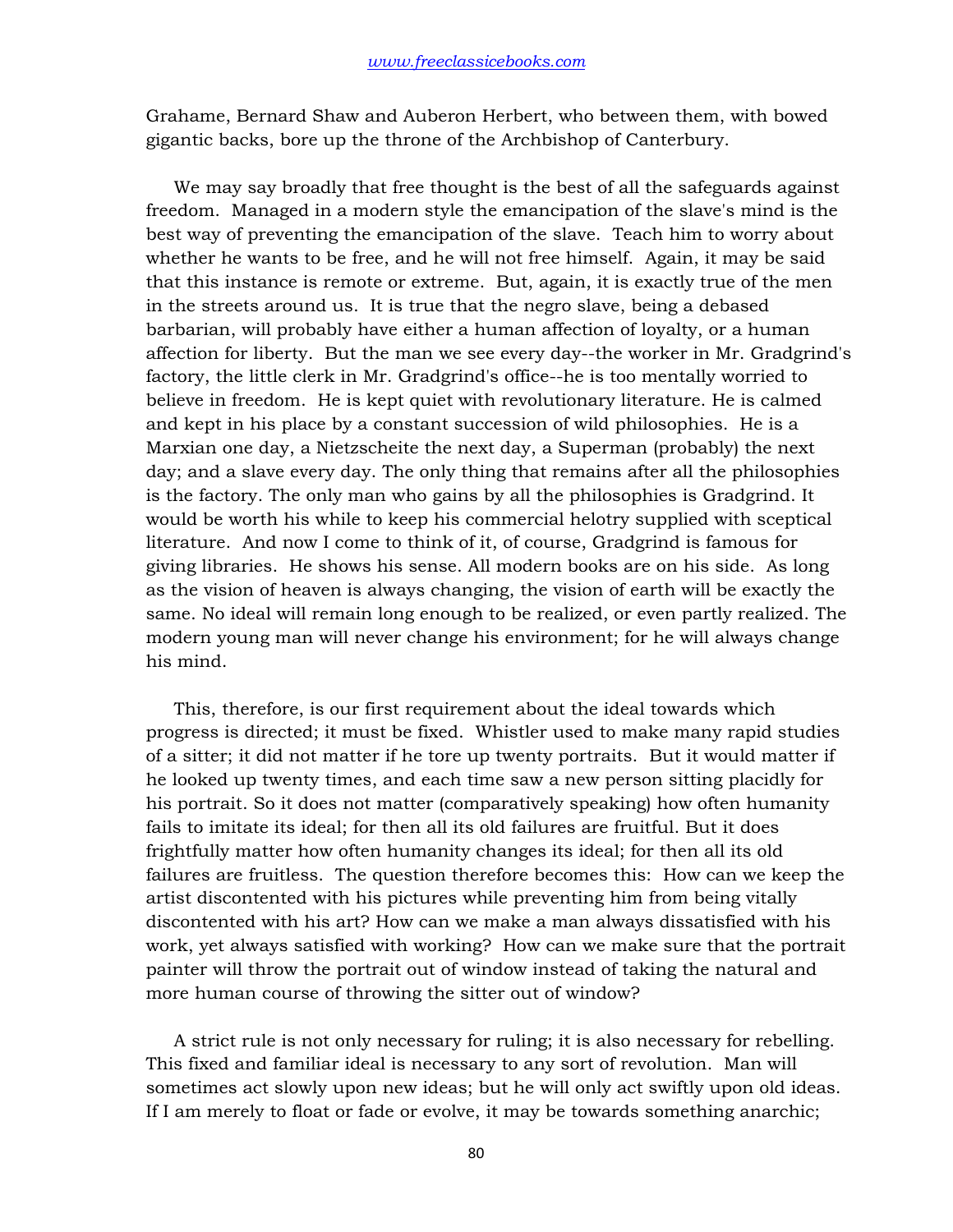but if I am to riot, it must be for something respectable. This is the whole weakness of certain schools of progress and moral evolution. They suggest that there has been a slow movement towards morality, with an imperceptible ethical change in every year or at every instant. There is only one great disadvantage in this theory. It talks of a slow movement towards justice; but it does not permit a swift movement. A man is not allowed to leap up and declare a certain state of things to be intrinsically intolerable. To make the matter clear, it is better to take a specific example. Certain of the idealistic vegetarians, such as Mr. Salt, say that the time has now come for eating no meat; by implication they assume that at one time it was right to eat meat, and they suggest (in words that could be quoted) that some day it may be wrong to eat milk and eggs. I do not discuss here the question of what is justice to animals. I only say that whatever is justice ought, under given conditions, to be prompt justice. If an animal is wronged, we ought to be able to rush to his rescue. But how can we rush if we are, perhaps, in advance of our time? How can we rush to catch a train which may not arrive for a few centuries? How can I denounce a man for skinning cats, if he is only now what I may possibly become in drinking a glass of milk? A splendid and insane Russian sect ran about taking all the cattle out of all the carts. How can I pluck up courage to take the horse out of my hansom-cab, when I do not know whether my evolutionary watch is only a little fast or the cabman's a little slow? Suppose I say to a sweater, "Slavery suited one stage of evolution." And suppose he answers, "And sweating suits this stage of evolution." How can I answer if there is no eternal test? If sweaters can be behind the current morality, why should not philanthropists be in front of it? What on earth is the current morality, except in its literal sense--the morality that is always running away?

 Thus we may say that a permanent ideal is as necessary to the innovator as to the conservative; it is necessary whether we wish the king's orders to be promptly executed or whether we only wish the king to be promptly executed. The guillotine has many sins, but to do it justice there is nothing evolutionary about it. The favourite evolutionary argument finds its best answer in the axe. The Evolutionist says, "Where do you draw the line?" the Revolutionist answers, "I draw it HERE: exactly between your head and body." There must at any given moment be an abstract right and wrong if any blow is to be struck; there must be something eternal if there is to be anything sudden. Therefore for all intelligible human purposes, for altering things or for keeping things as they are, for founding a system for ever, as in China, or for altering it every month as in the early French Revolution, it is equally necessary that the vision should be a fixed vision. This is our first requirement.

 When I had written this down, I felt once again the presence of something else in the discussion: as a man hears a church bell above the sound of the street. Something seemed to be saying, "My ideal at least is fixed; for it was fixed before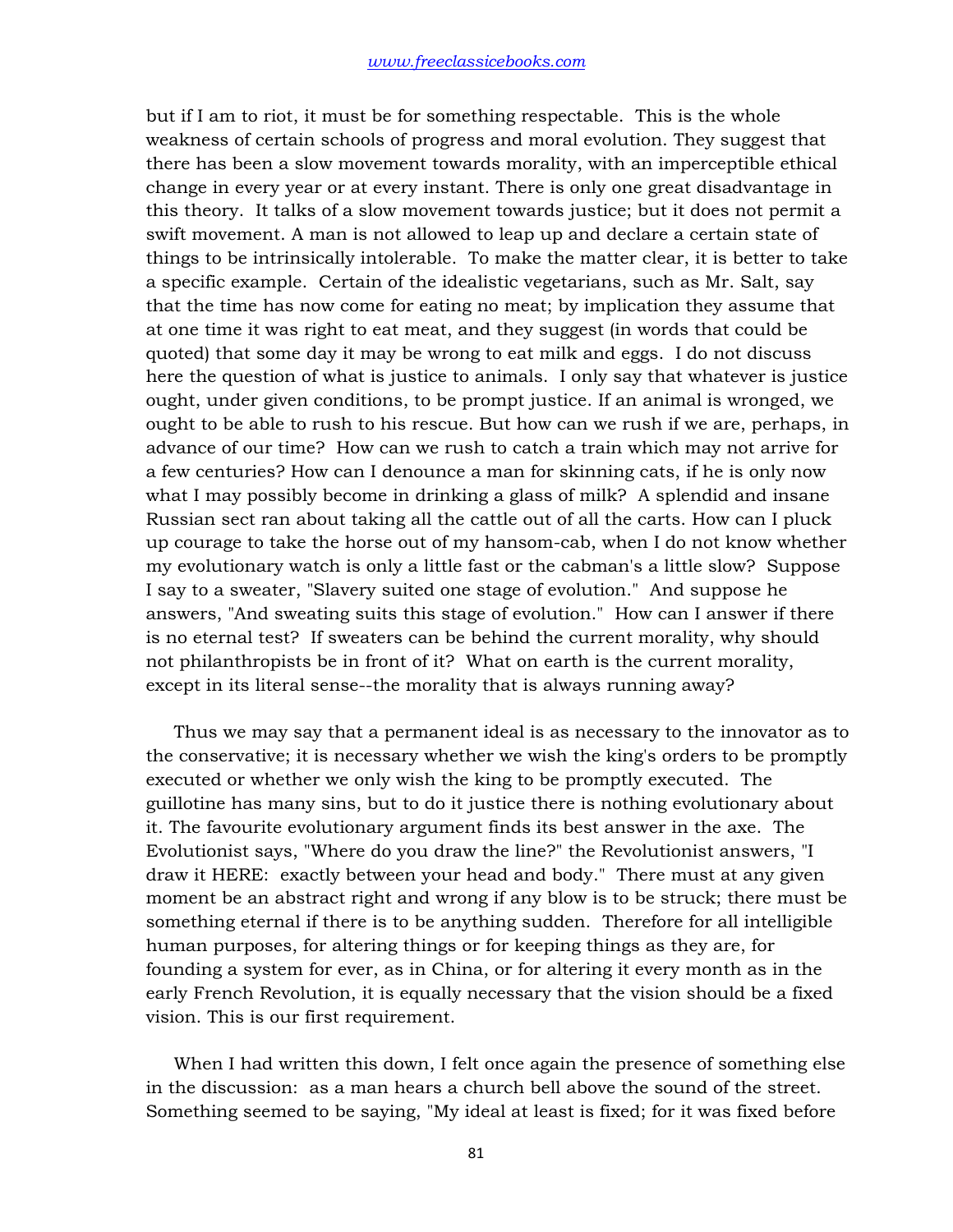the foundations of the world. My vision of perfection assuredly cannot be altered; for it is called Eden. You may alter the place to which you are going; but you cannot alter the place from which you have come. To the orthodox there must always be a case for revolution; for in the hearts of men God has been put under the feet of Satan. In the upper world hell once rebelled against heaven. But in this world heaven is rebelling against hell. For the orthodox there can always be a revolution; for a revolution is a restoration. At any instant you may strike a blow for the perfection which no man has seen since Adam. No unchanging custom, no changing evolution can make the original good any thing but good. Man may have had concubines as long as cows have had horns: still they are not a part of him if they are sinful. Men may have been under oppression ever since fish were under water; still they ought not to be, if oppression is sinful. The chain may seem as natural to the slave, or the paint to the harlot, as does the plume to the bird or the burrow to the fox; still they are not, if they are sinful. I lift my prehistoric legend to defy all your history. Your vision is not merely a fixture: it is a fact." I paused to note the new coincidence of Christianity: but I passed on.

 I passed on to the next necessity of any ideal of progress. Some people (as we have said) seem to believe in an automatic and impersonal progress in the nature of things. But it is clear that no political activity can be encouraged by saying that progress is natural and inevitable; that is not a reason for being active, but rather a reason for being lazy. If we are bound to improve, we need not trouble to improve. The pure doctrine of progress is the best of all reasons for not being a progressive. But it is to none of these obvious comments that I wish primarily to call attention.

 The only arresting point is this: that if we suppose improvement to be natural, it must be fairly simple. The world might conceivably be working towards one consummation, but hardly towards any particular arrangement of many qualities. To take our original simile: Nature by herself may be growing more blue; that is, a process so simple that it might be impersonal. But Nature cannot be making a careful picture made of many picked colours, unless Nature is personal. If the end of the world were mere darkness or mere light it might come as slowly and inevitably as dusk or dawn. But if the end of the world is to be a piece of elaborate and artistic chiaroscuro, then there must be design in it, either human or divine. The world, through mere time, might grow black like an old picture, or white like an old coat; but if it is turned into a particular piece of black and white art-- then there is an artist.

 If the distinction be not evident, I give an ordinary instance. We constantly hear a particularly cosmic creed from the modern humanitarians;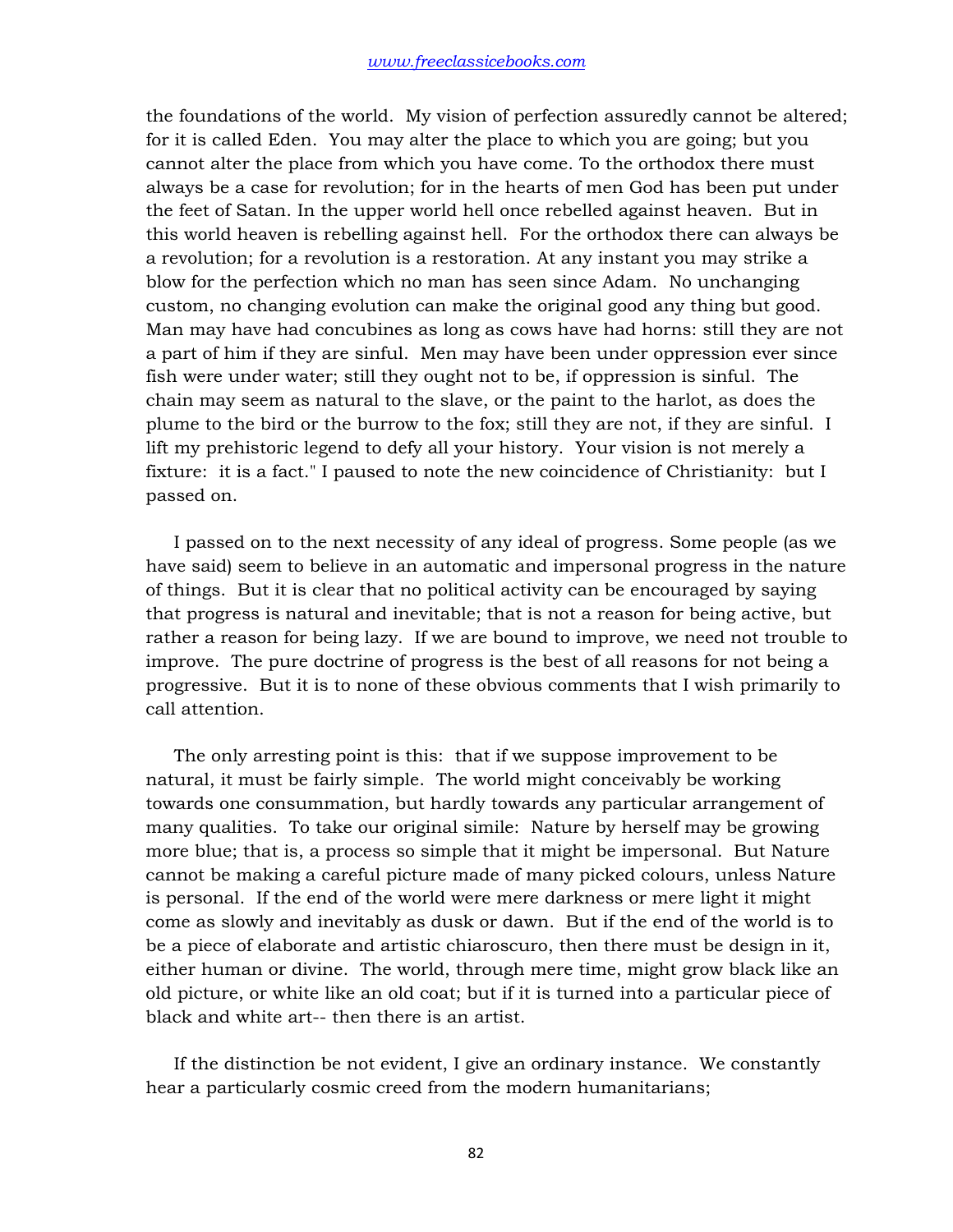I use the word humanitarian in the ordinary sense, as meaning one who upholds the claims of all creatures against those of humanity. They suggest that through the ages we have been growing more and more humane, that is to say, that one after another, groups or sections of beings, slaves, children, women, cows, or what not, have been gradually admitted to mercy or to justice. They say that we once thought it right to eat men (we didn't); but I am not here concerned with their history, which is highly unhistorical. As a fact, anthropophagy is certainly a decadent thing, not a primitive one. It is much more likely that modern men will eat human flesh out of affectation than that primitive man ever ate it out of ignorance. I am here only following the outlines of their argument, which consists in maintaining that man has been progressively more lenient, first to citizens, then to slaves, then to animals, and then (presumably) to plants. I think it wrong to sit on a man. Soon, I shall think it wrong to sit on a horse. Eventually (I suppose) I shall think it wrong to sit on a chair. That is the drive of the argument. And for this argument it can be said that it is possible to talk of it in terms of evolution or inevitable progress. A perpetual tendency to touch fewer and fewer things might--one feels, be a mere brute unconscious tendency, like that of a species to produce fewer and fewer children. This drift may be really evolutionary, because it is stupid.

 Darwinism can be used to back up two mad moralities, but it cannot be used to back up a single sane one. The kinship and competition of all living creatures can be used as a reason for being insanely cruel or insanely sentimental; but not for a healthy love of animals. On the evolutionary basis you may be inhumane, or you may be absurdly humane; but you cannot be human. That you and a tiger are one may be a reason for being tender to a tiger. Or it may be a reason for being as cruel as the tiger. It is one way to train the tiger to imitate you, it is a shorter way to imitate the tiger. But in neither case does evolution tell you how to treat a tiger reasonably, that is, to admire his stripes while avoiding his claws.

 If you want to treat a tiger reasonably, you must go back to the garden of Eden. For the obstinate reminder continued to recur: only the supernatural has taken a sane view of Nature. The essence of all pantheism, evolutionism, and modern cosmic religion is really in this proposition: that Nature is our mother. Unfortunately, if you regard Nature as a mother, you discover that she is a stepmother. The main point of Christianity was this: that Nature is not our mother: Nature is our sister. We can be proud of her beauty, since we have the same father; but she has no authority over us; we have to admire, but not to imitate. This gives to the typically Christian pleasure in this earth a strange touch of lightness that is almost frivolity. Nature was a solemn mother to the worshippers of Isis and Cybele. Nature was a solemn mother to Wordsworth or to Emerson. But Nature is not solemn to Francis of Assisi or to George Herbert. To St. Francis, Nature is a sister, and even a younger sister: a little, dancing sister, to be laughed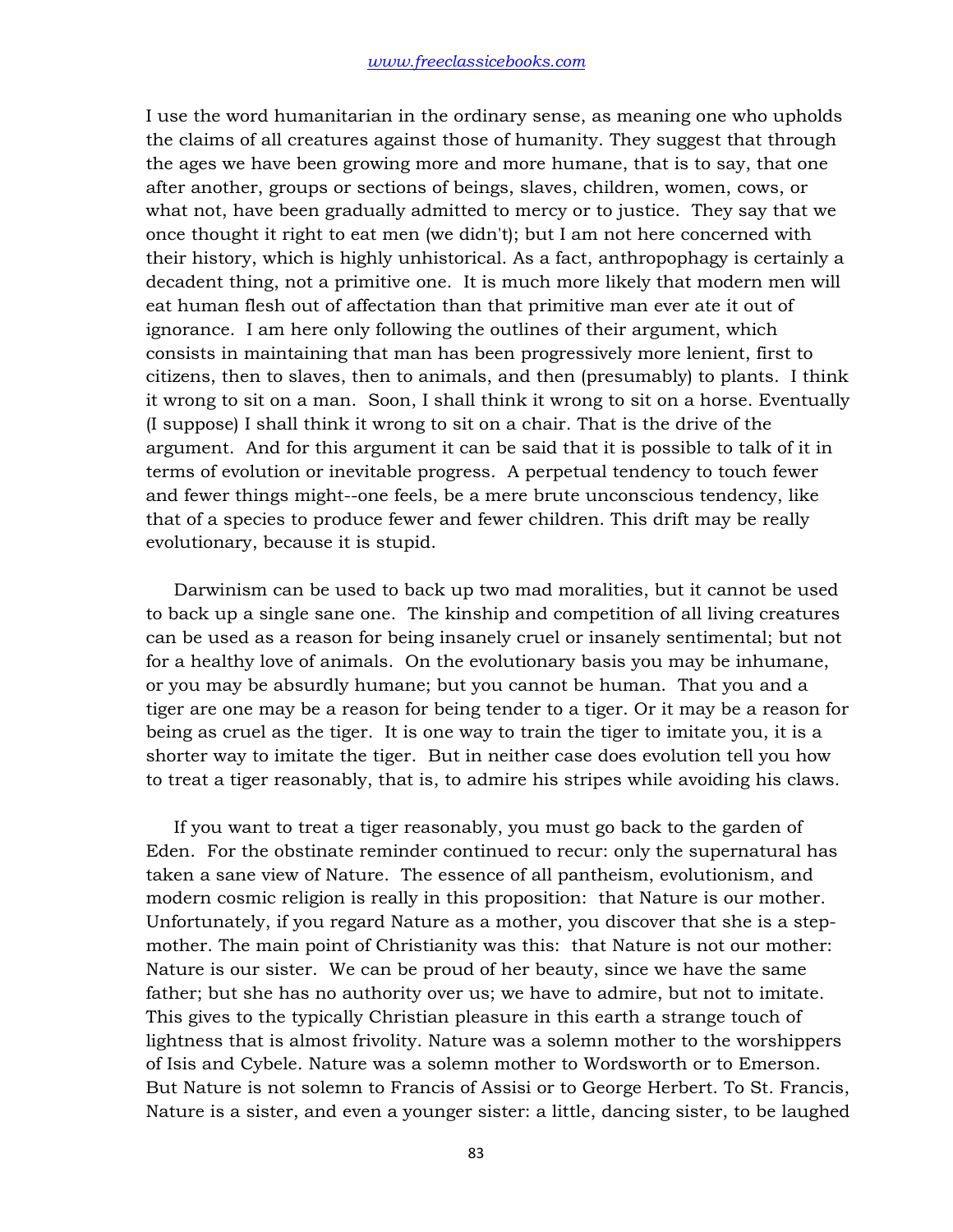at as well as loved.

 This, however, is hardly our main point at present; I have admitted it only in order to show how constantly, and as it were accidentally, the key would fit the smallest doors. Our main point is here, that if there be a mere trend of impersonal improvement in Nature, it must presumably be a simple trend towards some simple triumph. One can imagine that some automatic tendency in biology might work for giving us longer and longer noses. But the question is, do we want to have longer and longer noses? I fancy not; I believe that we most of us want to say to our noses, "thus far, and no farther; and here shall thy proud point be stayed:" we require a nose of such length as may ensure an interesting face. But we cannot imagine a mere biological trend towards producing interesting faces; because an interesting face is one particular arrangement of eyes, nose, and mouth, in a most complex relation to each other. Proportion cannot be a drift: it is either an accident or a design. So with the ideal of human morality and its relation to the humanitarians and the anti-humanitarians. It is conceivable that we are going more and more to keep our hands off things: not to drive horses; not to pick flowers. We may eventually be bound not to disturb a man's mind even by argument; not to disturb the sleep of birds even by coughing. The ultimate apotheosis would appear to be that of a man sitting quite still, nor daring to stir for fear of disturbing a fly, nor to eat for fear of incommoding a microbe. To so crude a consummation as that we might perhaps unconsciously drift. But do we want so crude a consummation? Similarly, we might unconsciously evolve along the opposite or Nietzschian line of development- superman crushing superman in one tower of tyrants until the universe is smashed up for fun. But do we want the universe smashed up for fun? Is it not quite clear that what we really hope for is one particular management and proposition of these two things; a certain amount of restraint and respect, a certain amount of energy and mastery? If our life is ever really as beautiful as a fairy-tale, we shall have to remember that all the beauty of a fairy-tale lies in this: that the prince has a wonder which just stops short of being fear. If he is afraid of the giant, there is an end of him; but also if he is not astonished at the giant, there is an end of the fairy-tale. The whole point depends upon his being at once humble enough to wonder, and haughty enough to defy. So our attitude to the giant of the world must not merely be increasing delicacy or increasing contempt: it must be one particular proportion of the two--which is exactly right. We must have in us enough reverence for all things outside us to make us tread fearfully on the grass. We must also have enough disdain for all things outside us, to make us, on due occasion, spit at the stars. Yet these two things (if we are to be good or happy) must be combined, not in any combination, but in one particular combination. The perfect happiness of men on the earth (if it ever comes) will not be a flat and solid thing, like the satisfaction of animals. It will be an exact and perilous balance; like that of a desperate romance. Man must have just enough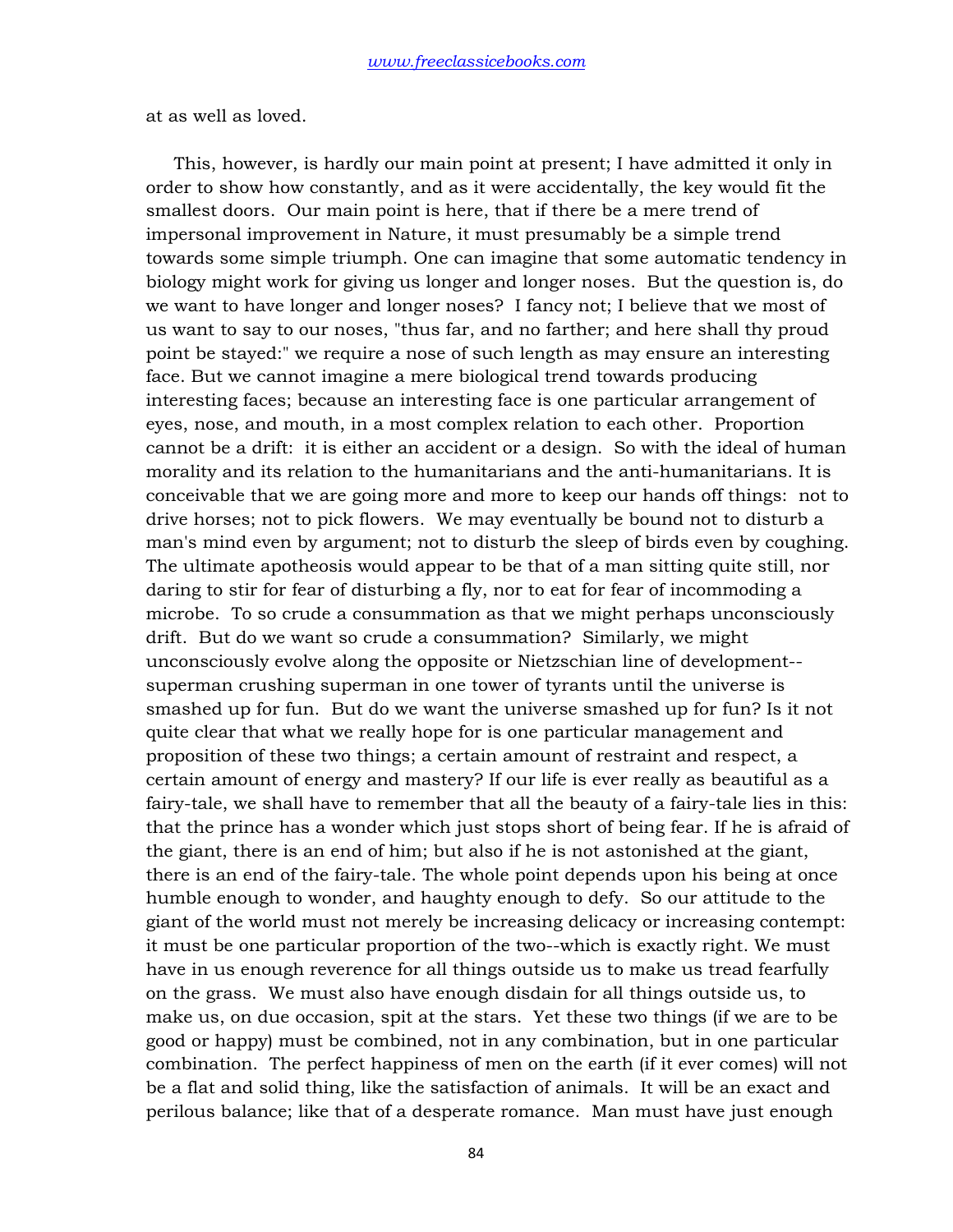faith in himself to have adventures, and just enough doubt of himself to enjoy them.

 This, then, is our second requirement for the ideal of progress. First, it must be fixed; second, it must be composite. It must not (if it is to satisfy our souls) be the mere victory of some one thing swallowing up everything else, love or pride or peace or adventure; it must be a definite picture composed of these elements in their best proportion and relation. I am not concerned at this moment to deny that some such good culmination may be, by the constitution of things, reserved for the human race. I only point out that if this composite happiness is fixed for us it must be fixed by some mind; for only a mind can place the exact proportions of a composite happiness. If the beatification of the world is a mere work of nature, then it must be as simple as the freezing of the world, or the burning up of the world. But if the beatification of the world is not a work of nature but a work of art, then it involves an artist. And here again my contemplation was cloven by the ancient voice which said, "I could have told you all this a long time ago. If there is any certain progress it can only be my kind of progress, the progress towards a complete city of virtues and dominations where righteousness and peace contrive to kiss each other. An impersonal force might be leading you to a wilderness of perfect flatness or a peak of perfect height. But only a personal God can possibly be leading you (if, indeed, you are being led) to a city with just streets and architectural proportions, a city in which each of you can contribute exactly the right amount of your own colour to the many coloured coat of Joseph."

 Twice again, therefore, Christianity had come in with the exact answer that I required. I had said, "The ideal must be fixed," and the Church had answered, "Mine is literally fixed, for it existed before anything else." I said secondly, "It must be artistically combined, like a picture"; and the Church answered, "Mine is quite literally a picture, for I know who painted it." Then I went on to the third thing, which, as it seemed to me, was needed for an Utopia or goal of progress. And of all the three it is infinitely the hardest to express. Perhaps it might be put thus: that we need watchfulness even in Utopia, lest we fall from Utopia as we fell from Eden.

 We have remarked that one reason offered for being a progressive is that things naturally tend to grow better. But the only real reason for being a progressive is that things naturally tend to grow worse. The corruption in things is not only the best argument for being progressive; it is also the only argument against being conservative. The conservative theory would really be quite sweeping and unanswerable if it were not for this one fact. But all conservatism is based upon the idea that if you leave things alone you leave them as they are. But you do not. If you leave a thing alone you leave it to a torrent of change. If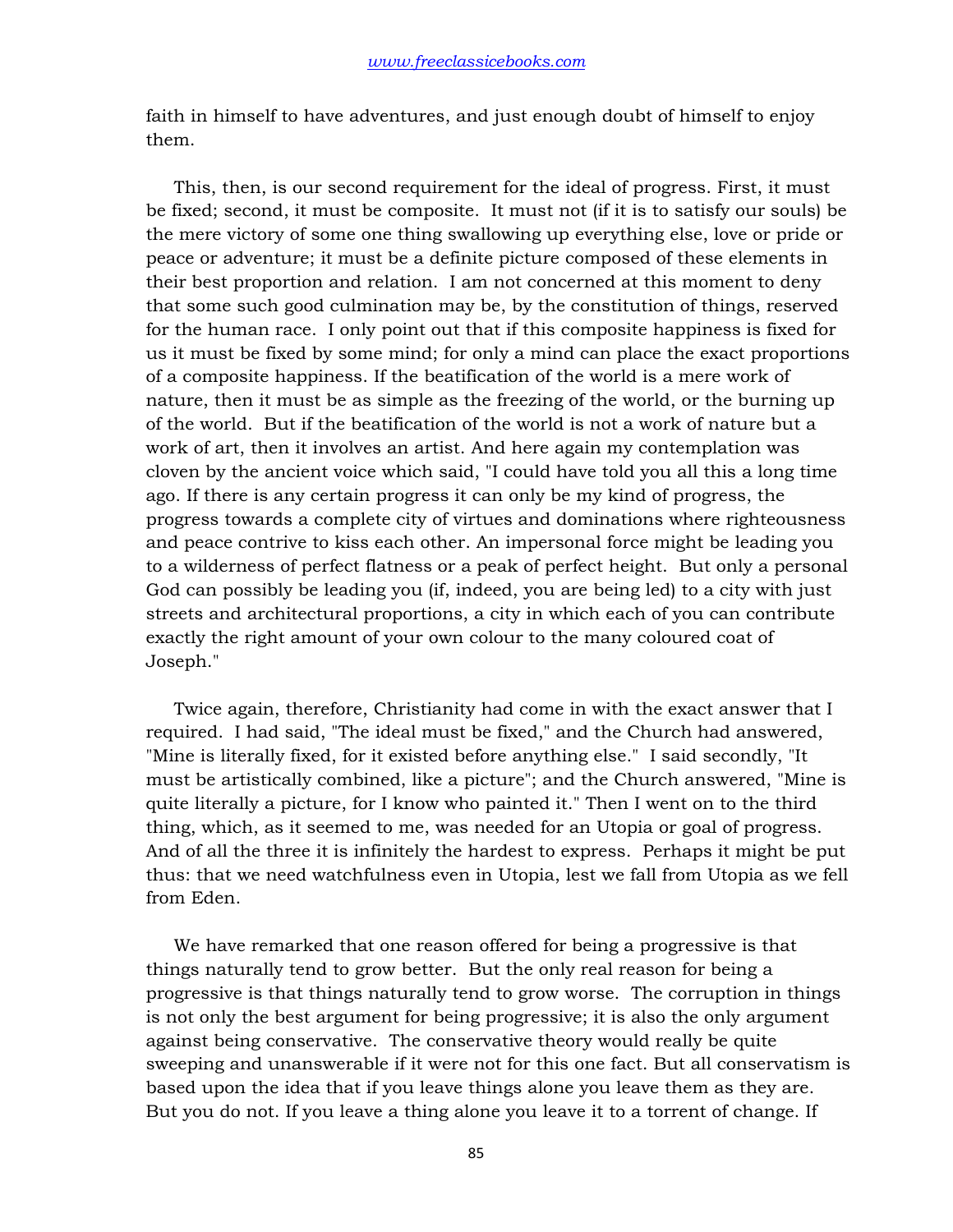you leave a white post alone it will soon be a black post. If you particularly want it to be white you must be always painting it again; that is, you must be always having a revolution. Briefly, if you want the old white post you must have a new white post. But this which is true even of inanimate things is in a quite special and terrible sense true of all human things. An almost unnatural vigilance is really required of the citizen because of the horrible rapidity with which human institutions grow old. It is the custom in passing romance and journalism to talk of men suffering under old tyrannies. But, as a fact, men have almost always suffered under new tyrannies; under tyrannies that had been public liberties hardly twenty years before. Thus England went mad with joy over the patriotic monarchy of Elizabeth; and then (almost immediately afterwards) went mad with rage in the trap of the tyranny of Charles the First. So, again, in France the monarchy became intolerable, not just after it had been tolerated, but just after it had been adored. The son of Louis the well-beloved was Louis the guillotined. So in the same way in England in the nineteenth century the Radical manufacturer was entirely trusted as a mere tribune of the people, until suddenly we heard the cry of the Socialist that he was a tyrant eating the people like bread. So again, we have almost up to the last instant trusted the newspapers as organs of public opinion. Just recently some of us have seen (not slowly, but with a start) that they are obviously nothing of the kind. They are, by the nature of the case, the hobbies of a few rich men. We have not any need to rebel against antiquity; we have to rebel against novelty. It is the new rulers, the capitalist or the editor, who really hold up the modern world. There is no fear that a modern king will attempt to override the constitution; it is more likely that he will ignore the constitution and work behind its back; he will take no advantage of his kingly power; it is more likely that he will take advantage of his kingly powerlessness, of the fact that he is free from criticism and publicity. For the king is the most private person of our time. It will not be necessary for any one to fight again against the proposal of a censorship of the press. We do not need a censorship of the press. We have a censorship by the press.

 This startling swiftness with which popular systems turn oppressive is the third fact for which we shall ask our perfect theory of progress to allow. It must always be on the look out for every privilege being abused, for every working right becoming a wrong. In this matter I am entirely on the side of the revolutionists. They are really right to be always suspecting human institutions; they are right not to put their trust in princes nor in any child of man. The chieftain chosen to be the friend of the people becomes the enemy of the people; the newspaper started to tell the truth now exists to prevent the truth being told. Here, I say, I felt that I was really at last on the side of the revolutionary. And then I caught my breath again: for I remembered that I was once again on the side of the orthodox.

Christianity spoke again and said: "I have always maintained that men were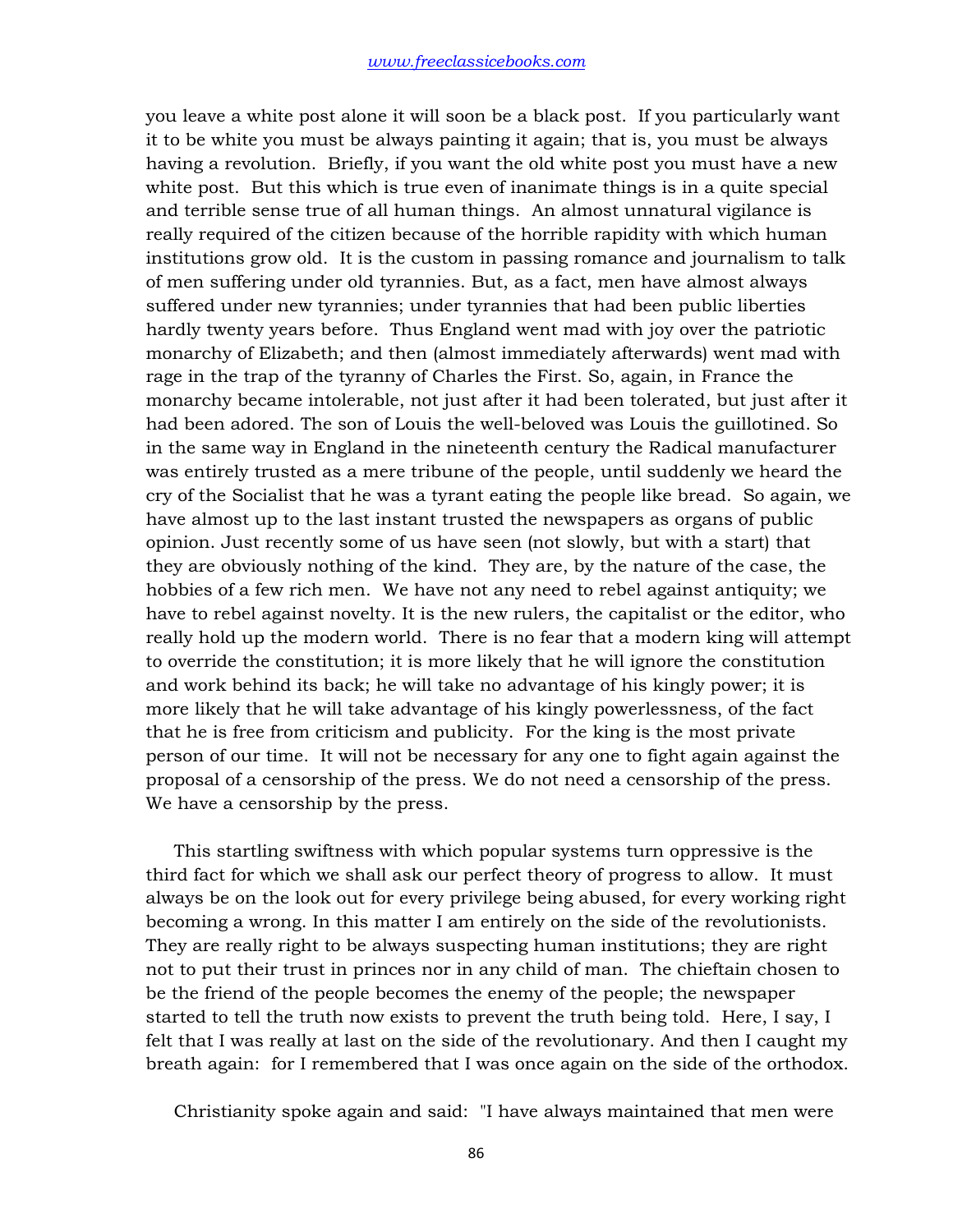naturally backsliders; that human virtue tended of its own nature to rust or to rot; I have always said that human beings as such go wrong, especially happy human beings, especially proud and prosperous human beings. This eternal revolution, this suspicion sustained through centuries, you (being a vague modern) call the doctrine of progress. If you were a philosopher you would call it, as I do, the doctrine of original sin. You may call it the cosmic advance as much as you like; I call it what it is--the Fall."

 I have spoken of orthodoxy coming in like a sword; here I confess it came in like a battle-axe. For really (when I came to think of it) Christianity is the only thing left that has any real right to question the power of the well-nurtured or the well-bred. I have listened often enough to Socialists, or even to democrats, saying that the physical conditions of the poor must of necessity make them mentally and morally degraded. I have listened to scientific men (and there are still scientific men not opposed to democracy) saying that if we give the poor healthier conditions vice and wrong will disappear. I have listened to them with a horrible attention, with a hideous fascination. For it was like watching a man energetically sawing from the tree the branch he is sitting on. If these happy democrats could prove their case, they would strike democracy dead. If the poor are thus utterly demoralized, it may or may not be practical to raise them. But it is certainly quite practical to disfranchise them. If the man with a bad bedroom cannot give a good vote, then the first and swiftest deduction is that he shall give no vote. The governing class may not unreasonably say: "It may take us some time to reform his bedroom. But if he is the brute you say, it will take him very little time to ruin our country. Therefore we will take your hint and not give him the chance." It fills me with horrible amusement to observe the way in which the earnest Socialist industriously lays the foundation of all aristocracy, expatiating blandly upon the evident unfitness of the poor to rule. It is like listening to somebody at an evening party apologising for entering without evening dress, and explaining that he had recently been intoxicated, had a personal habit of taking off his clothes in the street, and had, moreover, only just changed from prison uniform. At any moment, one feels, the host might say that really, if it was as bad as that, he need not come in at all. So it is when the ordinary Socialist, with a beaming face, proves that the poor, after their smashing experiences, cannot be really trustworthy. At any moment the rich may say, "Very well, then, we won't trust them," and bang the door in his face. On the basis of Mr. Blatchford's view of heredity and environment, the case for the aristocracy is quite overwhelming. If clean homes and clean air make clean souls, why not give the power (for the present at any rate) to those who undoubtedly have the clean air? If better conditions will make the poor more fit to govern themselves, why should not better conditions already make the rich more fit to govern them? On the ordinary environment argument the matter is fairly manifest. The comfortable class must be merely our vanguard in Utopia.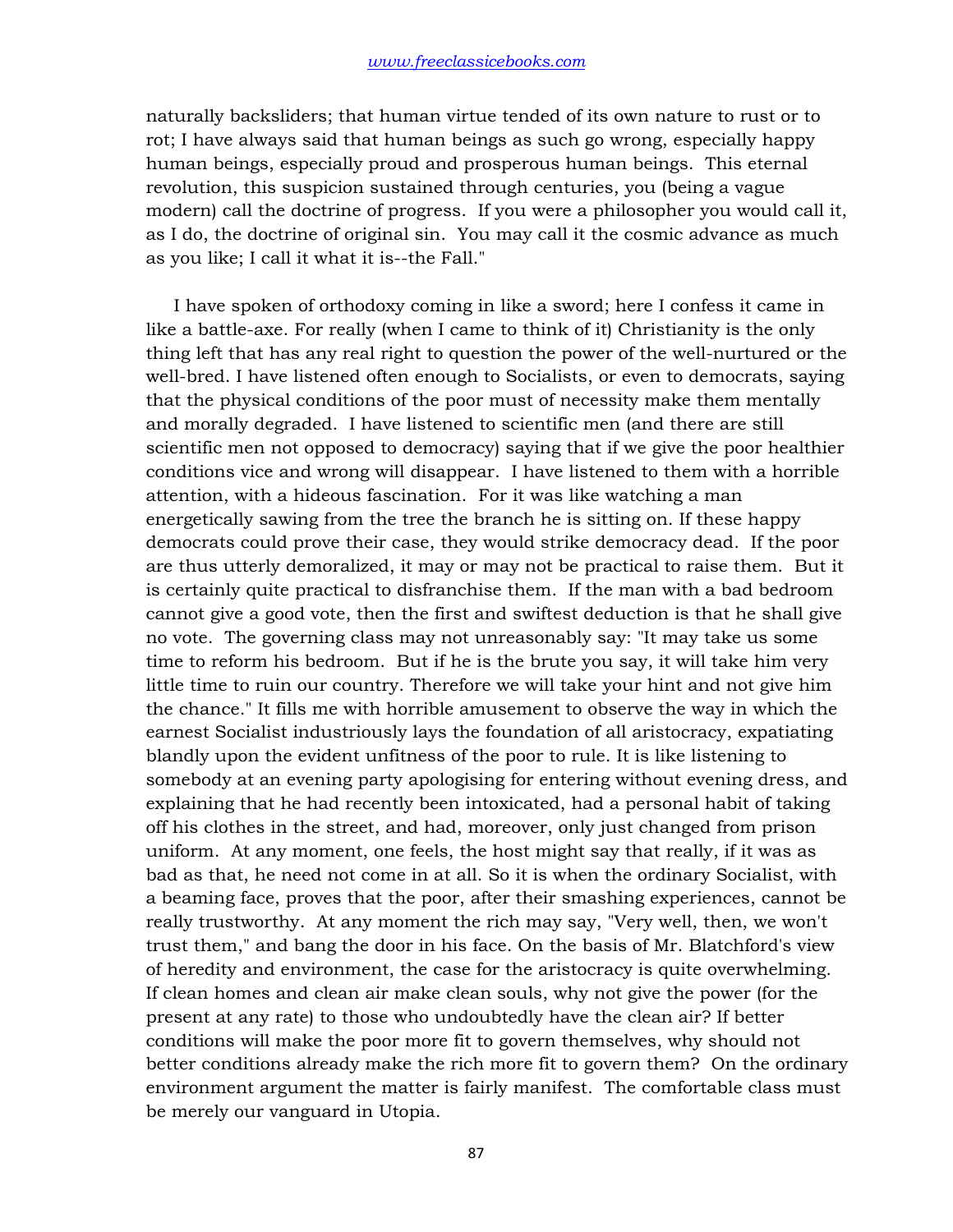Is there any answer to the proposition that those who have had the best opportunities will probably be our best guides? Is there any answer to the argument that those who have breathed clean air had better decide for those who have breathed foul? As far as I know, there is only one answer, and that answer is Christianity. Only the Christian Church can offer any rational objection to a complete confidence in the rich. For she has maintained from the beginning that the danger was not in man's environment, but in man. Further, she has maintained that if we come to talk of a dangerous environment, the most dangerous environment of all is the commodious environment. I know that the most modern manufacture has been really occupied in trying to produce an abnormally large needle. I know that the most recent biologists have been chiefly anxious to discover a very small camel. But if we diminish the camel to his smallest, or open the eye of the needle to its largest--if, in short, we assume the words of Christ to have meant the very least that they could mean, His words must at the very least mean this-- that rich men are not very likely to be morally trustworthy. Christianity even when watered down is hot enough to boil all modern society to rags. The mere minimum of the Church would be a deadly ultimatum to the world. For the whole modern world is absolutely based on the assumption, not that the rich are necessary (which is tenable), but that the rich are trustworthy, which (for a Christian) is not tenable. You will hear everlastingly, in all discussions about newspapers, companies, aristocracies, or party politics, this argument that the rich man cannot be bribed. The fact is, of course, that the rich man is bribed; he has been bribed already. That is why he is a rich man. The whole case for Christianity is that a man who is dependent upon the luxuries of this life is a corrupt man, spiritually corrupt, politically corrupt, financially corrupt. There is one thing that Christ and all the Christian saints have said with a sort of savage monotony. They have said simply that to be rich is to be in peculiar danger of moral wreck. It is not demonstrably un-Christian to kill the rich as violators of definable justice. It is not demonstrably un-Christian to crown the rich as convenient rulers of society. It is not certainly un-Christian to rebel against the rich or to submit to the rich. But it is quite certainly un-Christian to trust the rich, to regard the rich as more morally safe than the poor. A Christian may consistently say, "I respect that man's rank, although he takes bribes." But a Christian cannot say, as all modern men are saying at lunch and breakfast, "a man of that rank would not take bribes." For it is a part of Christian dogma that any man in any rank may take bribes. It is a part of Christian dogma; it also happens by a curious coincidence that it is a part of obvious human history. When people say that a man "in that position" would be incorruptible, there is no need to bring Christianity into the discussion. Was Lord Bacon a bootblack? Was the Duke of Marlborough a crossing sweeper? In the best Utopia, I must be prepared for the moral fall of any man in any position at any moment; especially for my fall from my position at this moment.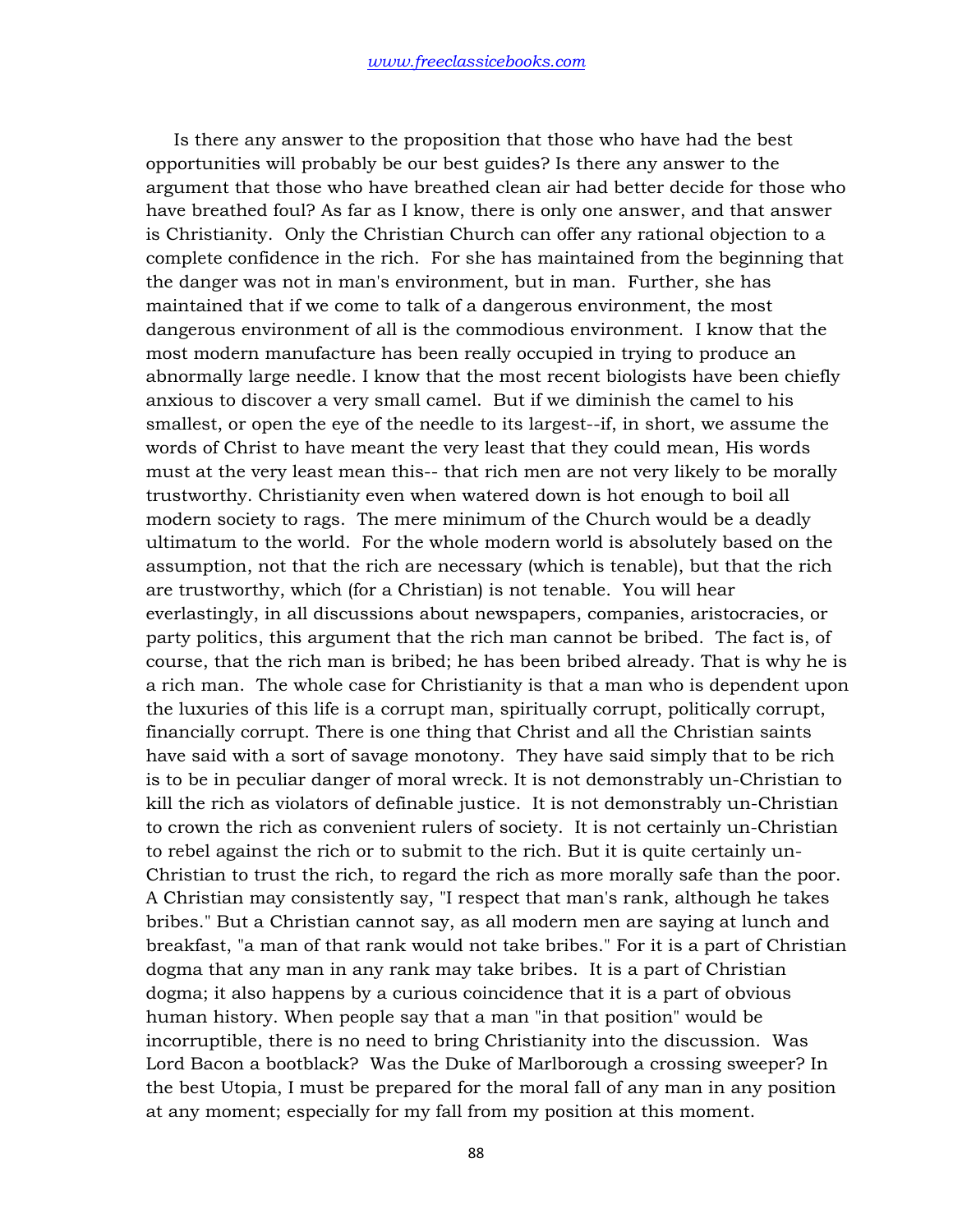Much vague and sentimental journalism has been poured out to the effect that Christianity is akin to democracy, and most of it is scarcely strong or clear enough to refute the fact that the two things have often quarrelled. The real ground upon which Christianity and democracy are one is very much deeper. The one specially and peculiarly un-Christian idea is the idea of Carlyle-- the idea that the man should rule who feels that he can rule. Whatever else is Christian, this is heathen. If our faith comments on government at all, its comment must be this--that the man should rule who does NOT think that he can rule. Carlyle's hero may say, "I will be king"; but the Christian saint must say "Nolo episcopari." If the great paradox of Christianity means anything, it means this-- that we must take the crown in our hands, and go hunting in dry places and dark corners of the earth until we find the one man who feels himself unfit to wear it. Carlyle was quite wrong; we have not got to crown the exceptional man who knows he can rule. Rather we must crown the much more exceptional man who knows he can't.

 Now, this is one of the two or three vital defences of working democracy. The mere machinery of voting is not democracy, though at present it is not easy to effect any simpler democratic method. But even the machinery of voting is profoundly Christian in this practical sense--that it is an attempt to get at the opinion of those who would be too modest to offer it. It is a mystical adventure; it is specially trusting those who do not trust themselves. That enigma is strictly peculiar to Christendom. There is nothing really humble about the abnegation of the Buddhist; the mild Hindoo is mild, but he is not meek. But there is something psychologically Christian about the idea of seeking for the opinion of the obscure rather than taking the obvious course of accepting the opinion of the prominent. To say that voting is particularly Christian may seem somewhat curious. To say that canvassing is Christian may seem quite crazy. But canvassing is very Christian in its primary idea. It is encouraging the humble; it is saying to the modest man, "Friend, go up higher." Or if there is some slight defect in canvassing, that is in its perfect and rounded piety, it is only because it may possibly neglect to encourage the modesty of the canvasser.

 Aristocracy is not an institution: aristocracy is a sin; generally a very venial one. It is merely the drift or slide of men into a sort of natural pomposity and praise of the powerful, which is the most easy and obvious affair in the world.

 It is one of the hundred answers to the fugitive perversion of modern "force" that the promptest and boldest agencies are also the most fragile or full of sensibility. The swiftest things are the softest things. A bird is active, because a bird is soft. A stone is helpless, because a stone is hard. The stone must by its own nature go downwards, because hardness is weakness. The bird can of its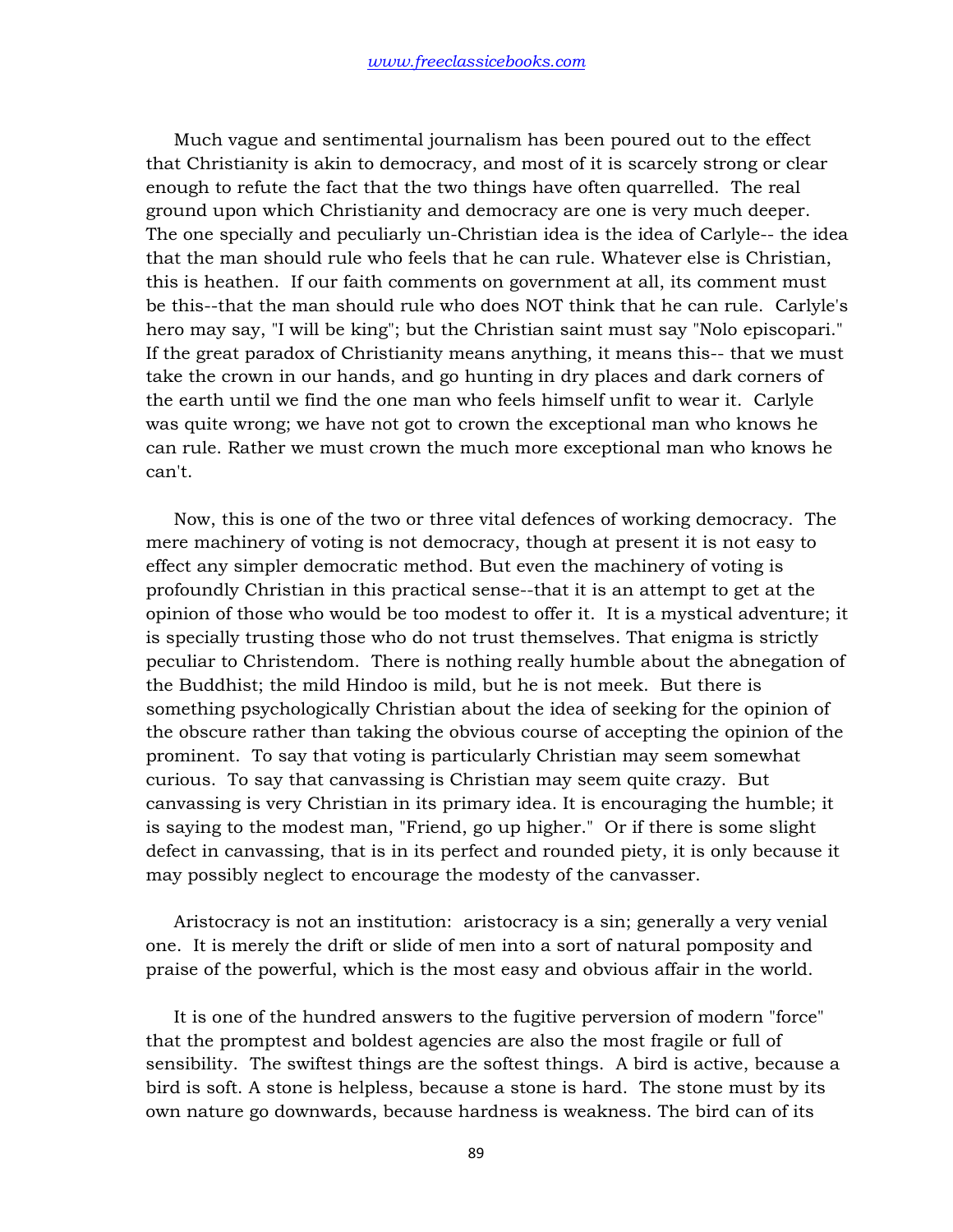nature go upwards, because fragility is force. In perfect force there is a kind of frivolity, an airiness that can maintain itself in the air. Modern investigators of miraculous history have solemnly admitted that a characteristic of the great saints is their power of "levitation." They might go further; a characteristic of the great saints is their power of levity. Angels can fly because they can take themselves lightly. This has been always the instinct of Christendom, and especially the instinct of Christian art. Remember how Fra Angelico represented all his angels, not only as birds, but almost as butterflies. Remember how the most earnest mediaeval art was full of light and fluttering draperies, of quick and capering feet. It was the one thing that the modern Pre-raphaelites could not imitate in the real Pre-raphaelites. Burne-Jones could never recover the deep levity of the Middle Ages. In the old Christian pictures the sky over every figure is like a blue or gold parachute. Every figure seems ready to fly up and float about in the heavens. The tattered cloak of the beggar will bear him up like the rayed plumes of the angels. But the kings in their heavy gold and the proud in their robes of purple will all of their nature sink downwards, for pride cannot rise to levity or levitation. Pride is the downward drag of all things into an easy solemnity. One "settles down" into a sort of selfish seriousness; but one has to rise to a gay self-forgetfulness. A man "falls" into a brown study; he reaches up at a blue sky. Seriousness is not a virtue. It would be a heresy, but a much more sensible heresy, to say that seriousness is a vice. It is really a natural trend or lapse into taking one's self gravely, because it is the easiest thing to do. It is much easier to write a good TIMES leading article than a good joke in PUNCH. For solemnity flows out of men naturally; but laughter is a leap. It is easy to be heavy: hard to be light. Satan fell by the force of gravity.

 Now, it is the peculiar honour of Europe since it has been Christian that while it has had aristocracy it has always at the back of its heart treated aristocracy as a weakness--generally as a weakness that must be allowed for. If any one wishes to appreciate this point, let him go outside Christianity into some other philosophical atmosphere. Let him, for instance, compare the classes of Europe with the castes of India. There aristocracy is far more awful, because it is far more intellectual. It is seriously felt that the scale of classes is a scale of spiritual values; that the baker is better than the butcher in an invisible and sacred sense. But no Christianity, not even the most ignorant or perverse, ever suggested that a baronet was better than a butcher in that sacred sense. No Christianity, however ignorant or extravagant, ever suggested that a duke would not be damned. In pagan society there may have been (I do not know) some such serious division between the free man and the slave. But in Christian society we have always thought the gentleman a sort of joke, though I admit that in some great crusades and councils he earned the right to be called a practical joke. But we in Europe never really and at the root of our souls took aristocracy seriously. It is only an occasional non-European alien (such as Dr. Oscar Levy, the only intelligent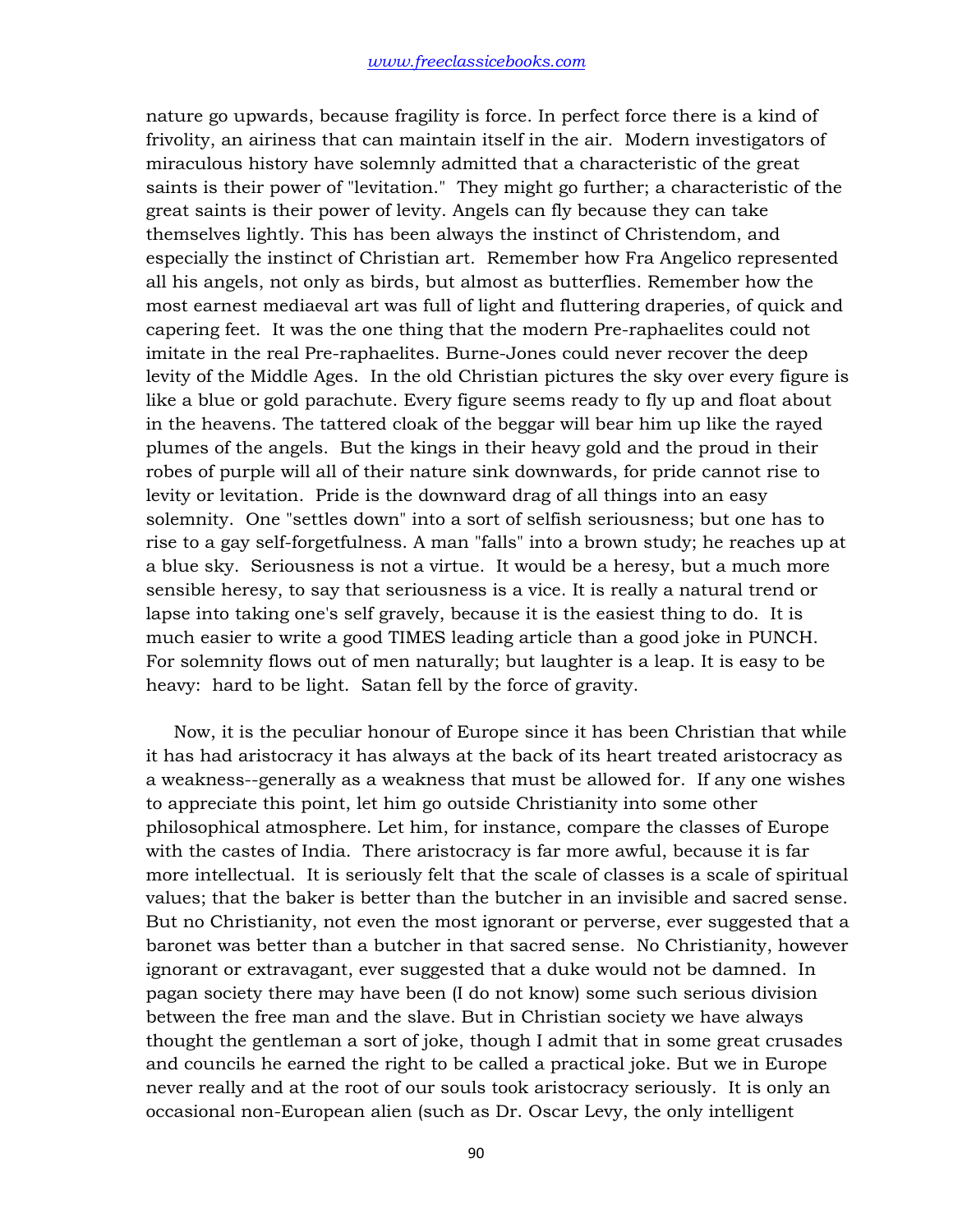Nietzscheite) who can even manage for a moment to take aristocracy seriously. It may be a mere patriotic bias, though I do not think so, but it seems to me that the English aristocracy is not only the type, but is the crown and flower of all actual aristocracies; it has all the oligarchical virtues as well as all the defects. It is casual, it is kind, it is courageous in obvious matters; but it has one great merit that overlaps even these. The great and very obvious merit of the English aristocracy is that nobody could possibly take it seriously.

 In short, I had spelled out slowly, as usual, the need for an equal law in Utopia; and, as usual, I found that Christianity had been there before me. The whole history of my Utopia has the same amusing sadness. I was always rushing out of my architectural study with plans for a new turret only to find it sitting up there in the sunlight, shining, and a thousand years old. For me, in the ancient and partly in the modern sense, God answered the prayer, "Prevent us, O Lord, in all our doings." Without vanity, I really think there was a moment when I could have invented the marriage vow (as an institution) out of my own head; but I discovered, with a sigh, that it had been invented already. But, since it would be too long a business to show how, fact by fact and inch by inch, my own conception of Utopia was only answered in the New Jerusalem, I will take this one case of the matter of marriage as indicating the converging drift, I may say the converging crash of all the rest.

 When the ordinary opponents of Socialism talk about impossibilities and alterations in human nature they always miss an important distinction. In modern ideal conceptions of society there are some desires that are possibly not attainable: but there are some desires that are not desirable. That all men should live in equally beautiful houses is a dream that may or may not be attained. But that all men should live in the same beautiful house is not a dream at all; it is a nightmare. That a man should love all old women is an ideal that may not be attainable. But that a man should regard all old women exactly as he regards his mother is not only an unattainable ideal, but an ideal which ought not to be attained. I do not know if the reader agrees with me in these examples; but I will add the example which has always affected me most. I could never conceive or tolerate any Utopia which did not leave to me the liberty for which I chiefly care, the liberty to bind myself. Complete anarchy would not merely make it impossible to have any discipline or fidelity; it would also make it impossible to have any fun. To take an obvious instance, it would not be worth while to bet if a bet were not binding. The dissolution of all contracts would not only ruin morality but spoil sport. Now betting and such sports are only the stunted and twisted shapes of the original instinct of man for adventure and romance, of which much has been said in these pages. And the perils, rewards, punishments, and fulfilments of an adventure must be real, or the adventure is only a shifting and heartless nightmare. If I bet I must be made to pay, or there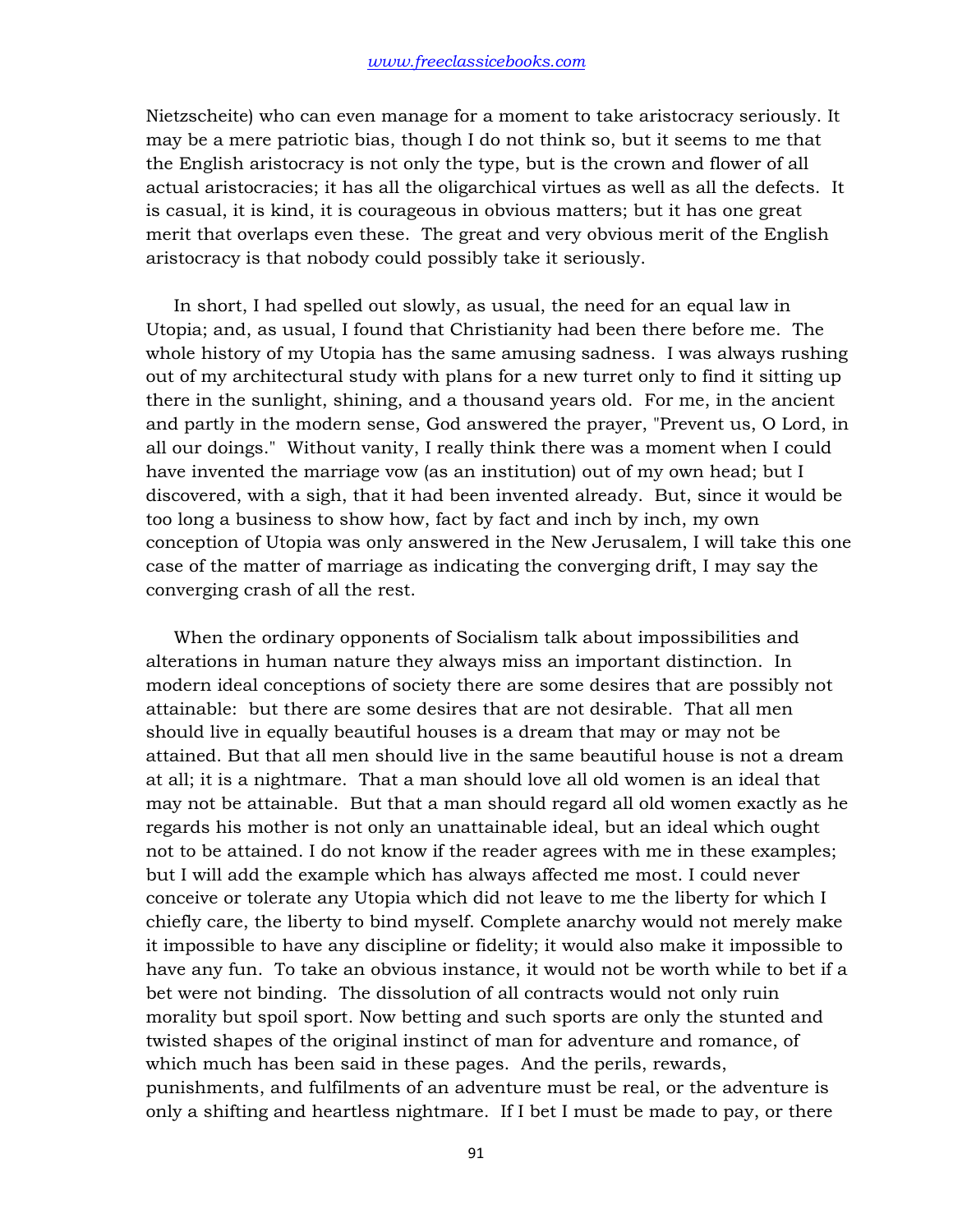is no poetry in betting. If I challenge I must be made to fight, or there is no poetry in challenging. If I vow to be faithful I must be cursed when I am unfaithful, or there is no fun in vowing. You could not even make a fairy tale from the experiences of a man who, when he was swallowed by a whale, might find himself at the top of the Eiffel Tower, or when he was turned into a frog might begin to behave like a flamingo. For the purpose even of the wildest romance results must be real; results must be irrevocable. Christian marriage is the great example of a real and irrevocable result; and that is why it is the chief subject and centre of all our romantic writing. And this is my last instance of the things that I should ask, and ask imperatively, of any social paradise; I should ask to be kept to my bargain, to have my oaths and engagements taken seriously; I should ask Utopia to avenge my honour on myself.

 All my modern Utopian friends look at each other rather doubtfully, for their ultimate hope is the dissolution of all special ties. But again I seem to hear, like a kind of echo, an answer from beyond the world. "You will have real obligations, and therefore real adventures when you get to my Utopia. But the hardest obligation and the steepest adventure is to get there."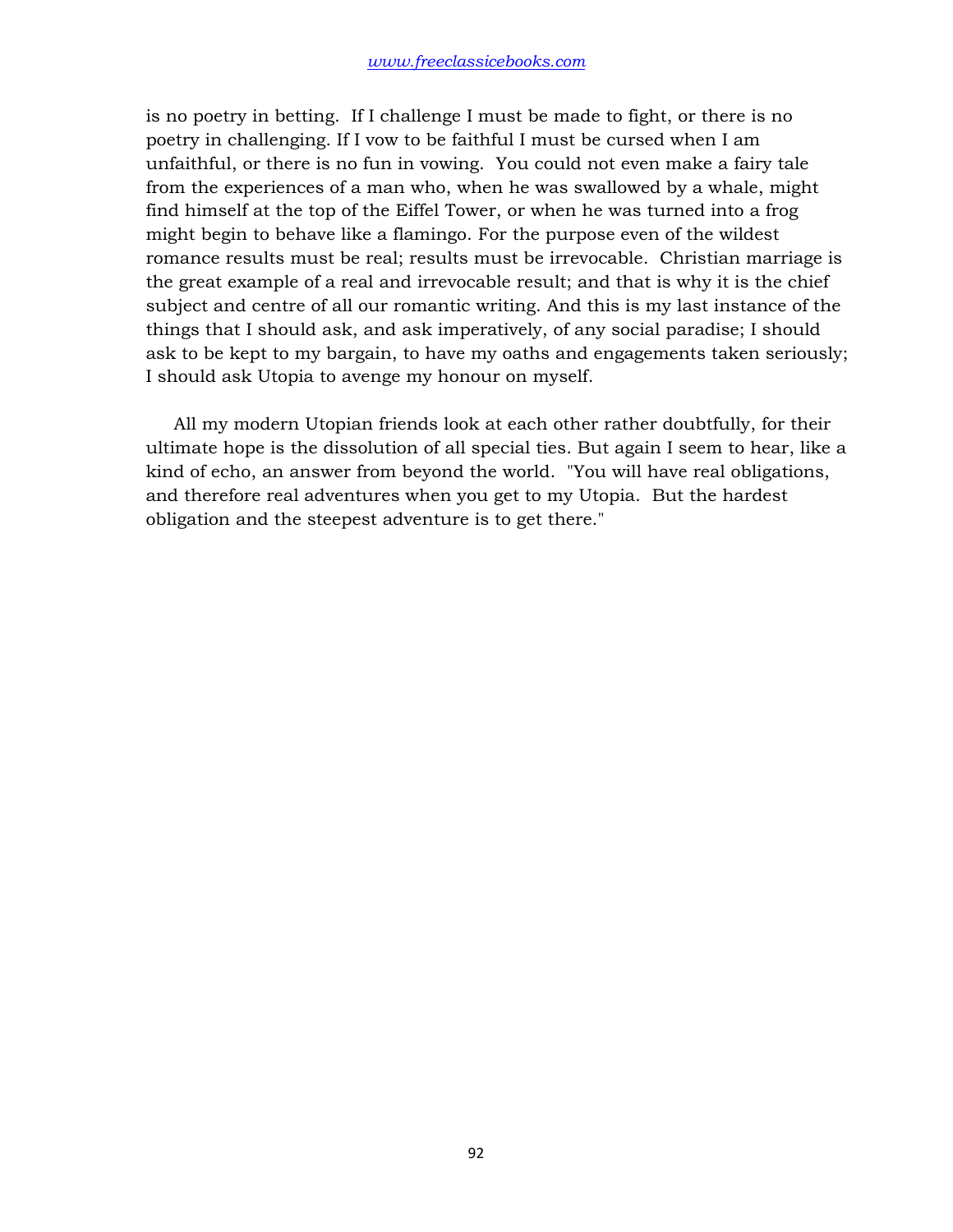## **VIII THE ROMANCE OF ORTHODOXY**

 It is customary to complain of the bustle and strenuousness of our epoch. But in truth the chief mark of our epoch is a profound laziness and fatigue; and the fact is that the real laziness is the cause of the apparent bustle. Take one quite external case; the streets are noisy with taxicabs and motorcars; but this is not due to human activity but to human repose. There would be less bustle if there were more activity, if people were simply walking about. Our world would be more silent if it were more strenuous. And this which is true of the apparent physical bustle is true also of the apparent bustle of the intellect. Most of the machinery of modern language is labour-saving machinery; and it saves mental labour very much more than it ought. Scientific phrases are used like scientific wheels and piston-rods to make swifter and smoother yet the path of the comfortable. Long words go rattling by us like long railway trains. We know they are carrying thousands who are too tired or too indolent to walk and think for themselves. It is a good exercise to try for once in a way to express any opinion one holds in words of one syllable. If you say "The social utility of the indeterminate sentence is recognized by all criminologists as a part of our sociological evolution towards a more humane and scientific view of punishment," you can go on talking like that for hours with hardly a movement of the gray matter inside your skull. But if you begin "I wish Jones to go to gaol and Brown to say when Jones shall come out," you will discover, with a thrill of horror, that you are obliged to think. The long words are not the hard words, it is the short words that are hard. There is much more metaphysical subtlety in the word "damn" than in the word "degeneration."

 But these long comfortable words that save modern people the toil of reasoning have one particular aspect in which they are especially ruinous and confusing. This difficulty occurs when the same long word is used in different connections to mean quite different things. Thus, to take a well-known instance, the word "idealist" has one meaning as a piece of philosophy and quite another as a piece of moral rhetoric. In the same way the scientific materialists have had just reason to complain of people mixing up "materialist" as a term of cosmology with "materialist" as a moral taunt. So, to take a cheaper instance, the man who hates "progressives" in London always calls himself a "progressive" in South Africa.

 A confusion quite as unmeaning as this has arisen in connection with the word "liberal" as applied to religion and as applied to politics and society. It is often suggested that all Liberals ought to be freethinkers, because they ought to love everything that is free. You might just as well say that all idealists ought to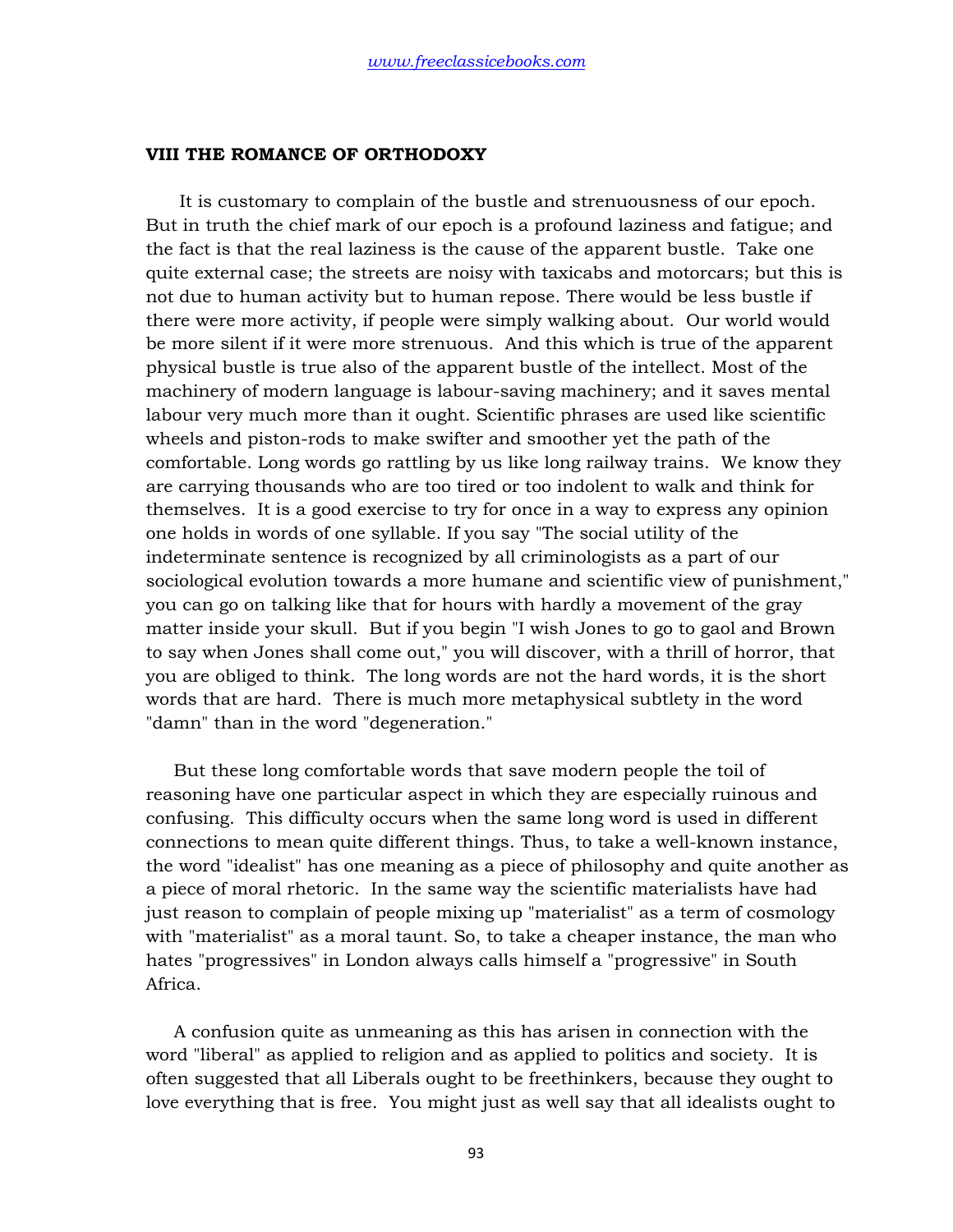be High Churchmen, because they ought to love everything that is high. You might as well say that Low Churchmen ought to like Low Mass, or that Broad Churchmen ought to like broad jokes. The thing is a mere accident of words. In actual modern Europe a freethinker does not mean a man who thinks for himself. It means a man who, having thought for himself, has come to one particular class of conclusions, the material origin of phenomena, the impossibility of miracles, the improbability of personal immortality and so on. And none of these ideas are particularly liberal. Nay, indeed almost all these ideas are definitely illiberal, as it is the purpose of this chapter to show.

 In the few following pages I propose to point out as rapidly as possible that on every single one of the matters most strongly insisted on by liberalisers of theology their effect upon social practice would be definitely illiberal. Almost every contemporary proposal to bring freedom into the church is simply a proposal to bring tyranny into the world. For freeing the church now does not even mean freeing it in all directions. It means freeing that peculiar set of dogmas loosely called scientific, dogmas of monism, of pantheism, or of Arianism, or of necessity. And every one of these (and we will take them one by one) can be shown to be the natural ally of oppression. In fact, it is a remarkable circumstance (indeed not so very remarkable when one comes to think of it) that most things are the allies of oppression. There is only one thing that can never go past a certain point in its alliance with oppression--and that is orthodoxy. I may, it is true, twist orthodoxy so as partly to justify a tyrant. But I can easily make up a German philosophy to justify him entirely.

 Now let us take in order the innovations that are the notes of the new theology or the modernist church. We concluded the last chapter with the discovery of one of them. The very doctrine which is called the most old-fashioned was found to be the only safeguard of the new democracies of the earth. The doctrine seemingly most unpopular was found to be the only strength of the people. In short, we found that the only logical negation of oligarchy was in the affirmation of original sin. So it is, I maintain, in all the other cases.

 I take the most obvious instance first, the case of miracles. For some extraordinary reason, there is a fixed notion that it is more liberal to disbelieve in miracles than to believe in them. Why, I cannot imagine, nor can anybody tell me. For some inconceivable cause a "broad" or "liberal" clergyman always means a man who wishes at least to diminish the number of miracles; it never means a man who wishes to increase that number. It always means a man who is free to disbelieve that Christ came out of His grave; it never means a man who is free to believe that his own aunt came out of her grave. It is common to find trouble in a parish because the parish priest cannot admit that St. Peter walked on water; yet how rarely do we find trouble in a parish because the clergyman says that his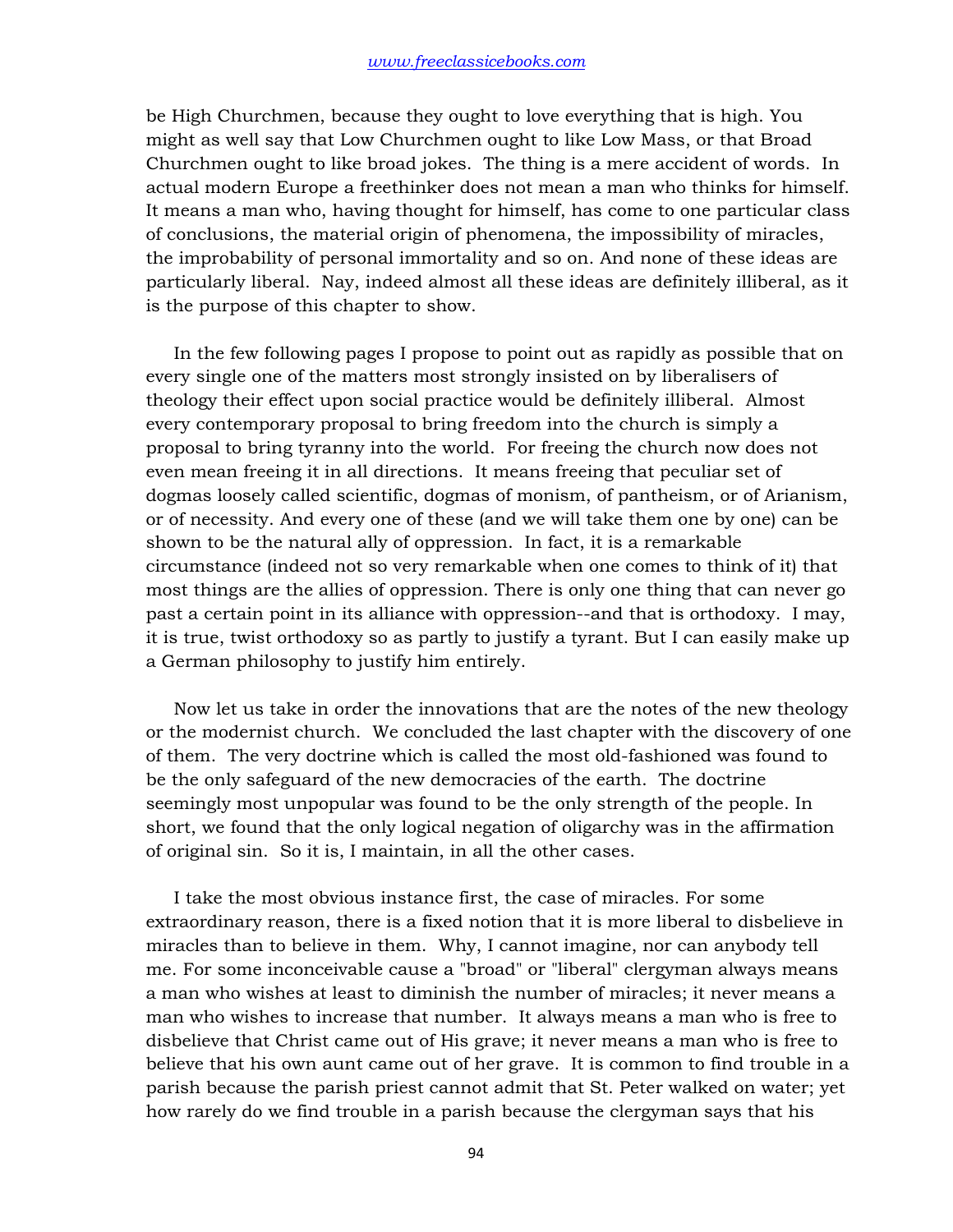father walked on the Serpentine? And this is not because (as the swift secularist debater would immediately retort) miracles cannot be believed in our experience. It is not because "miracles do not happen," as in the dogma which Matthew Arnold recited with simple faith. More supernatural things are ALLEGED to have happened in our time than would have been possible eighty years ago. Men of science believe in such marvels much more than they did: the most perplexing, and even horrible, prodigies of mind and spirit are always being unveiled in modern psychology. Things that the old science at least would frankly have rejected as miracles are hourly being asserted by the new science. The only thing which is still old-fashioned enough to reject miracles is the New Theology. But in truth this notion that it is "free" to deny miracles has nothing to do with the evidence for or against them. It is a lifeless verbal prejudice of which the original life and beginning was not in the freedom of thought, but simply in the dogma of materialism. The man of the nineteenth century did not disbelieve in the Resurrection because his liberal Christianity allowed him to doubt it. He disbelieved in it because his very strict materialism did not allow him to believe it. Tennyson, a very typical nineteenth century man, uttered one of the instinctive truisms of his contemporaries when he said that there was faith in their honest doubt. There was indeed. Those words have a profound and even a horrible truth. In their doubt of miracles there was a faith in a fixed and godless fate; a deep and sincere faith in the incurable routine of the cosmos. The doubts of the agnostic were only the dogmas of the monist.

 Of the fact and evidence of the supernatural I will speak afterwards. Here we are only concerned with this clear point; that in so far as the liberal idea of freedom can be said to be on either side in the discussion about miracles, it is obviously on the side of miracles. Reform or (in the only tolerable sense) progress means simply the gradual control of matter by mind. A miracle simply means the swift control of matter by mind. If you wish to feed the people, you may think that feeding them miraculously in the wilderness is impossible--but you cannot think it illiberal. If you really want poor children to go to the seaside, you cannot think it illiberal that they should go there on flying dragons; you can only think it unlikely. A holiday, like Liberalism, only means the liberty of man. A miracle only means the liberty of God. You may conscientiously deny either of them, but you cannot call your denial a triumph of the liberal idea. The Catholic Church believed that man and God both had a sort of spiritual freedom. Calvinism took away the freedom from man, but left it to God. Scientific materialism binds the Creator Himself; it chains up God as the Apocalypse chained the devil. It leaves nothing free in the universe. And those who assist this process are called the "liberal theologians."

 This, as I say, is the lightest and most evident case. The assumption that there is something in the doubt of miracles akin to liberality or reform is literally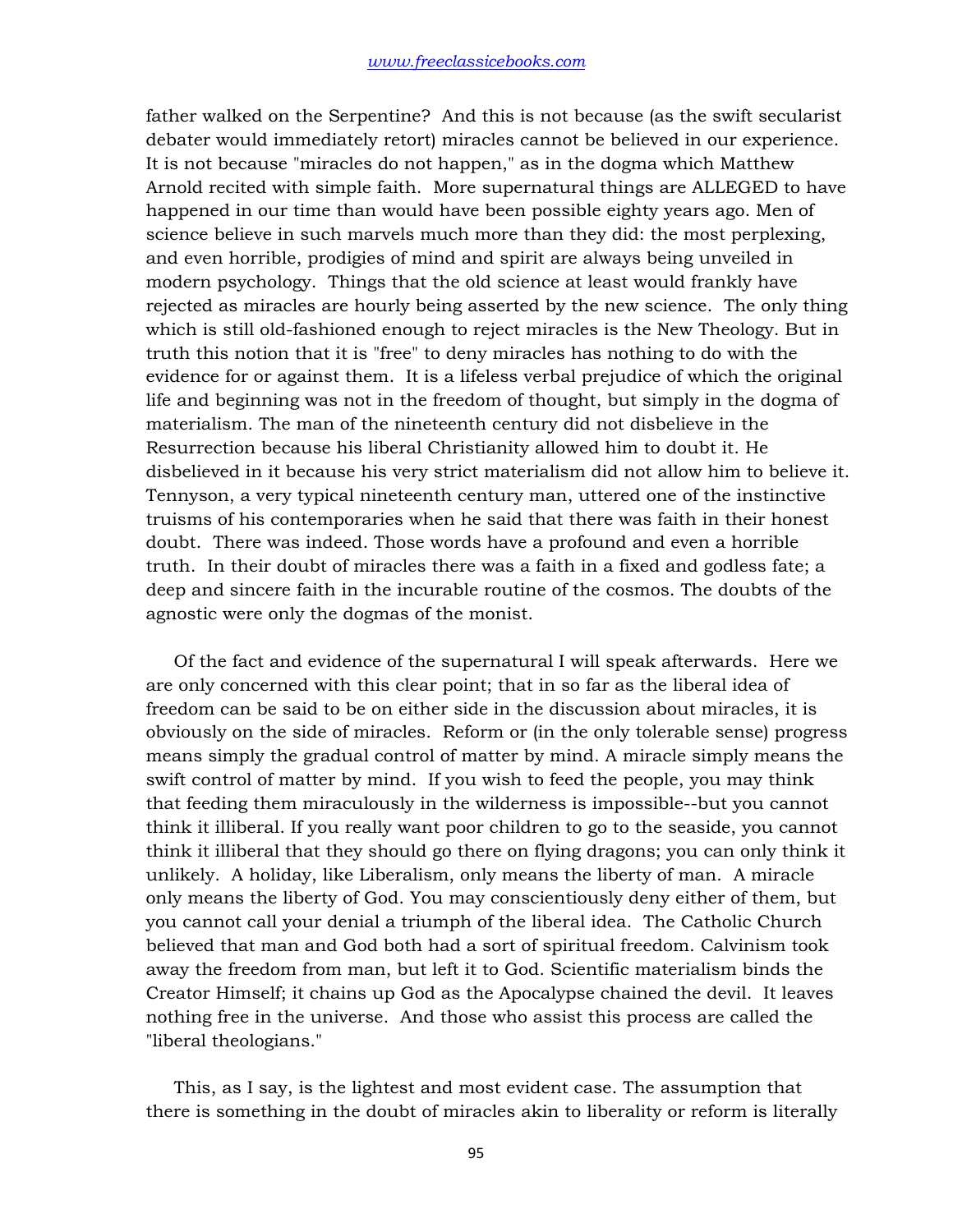the opposite of the truth. If a man cannot believe in miracles there is an end of the matter; he is not particularly liberal, but he is perfectly honourable and logical, which are much better things. But if he can believe in miracles, he is certainly the more liberal for doing so; because they mean first, the freedom of the soul, and secondly, its control over the tyranny of circumstance. Sometimes this truth is ignored in a singularly naive way, even by the ablest men. For instance, Mr. Bernard Shaw speaks with hearty old-fashioned contempt for the idea of miracles, as if they were a sort of breach of faith on the part of nature: he seems strangely unconscious that miracles are only the final flowers of his own favourite tree, the doctrine of the omnipotence of will. Just in the same way he calls the desire for immortality a paltry selfishness, forgetting that he has just called the desire for life a healthy and heroic selfishness. How can it be noble to wish to make one's life infinite and yet mean to wish to make it immortal? No, if it is desirable that man should triumph over the cruelty of nature or custom, then miracles are certainly desirable; we will discuss afterwards whether they are possible.

 But I must pass on to the larger cases of this curious error; the notion that the "liberalising" of religion in some way helps the liberation of the world. The second example of it can be found in the question of pantheism--or rather of a certain modern attitude which is often called immanentism, and which often is Buddhism. But this is so much more difficult a matter that I must approach it with rather more preparation.

 The things said most confidently by advanced persons to crowded audiences are generally those quite opposite to the fact; it is actually our truisms that are untrue. Here is a case. There is a phrase of facile liberality uttered again and again at ethical societies and parliaments of religion: "the religions of the earth differ in rites and forms, but they are the same in what they teach." It is false; it is the opposite of the fact. The religions of the earth do not greatly differ in rites and forms; they do greatly differ in what they teach. It is as if a man were to say, "Do not be misled by the fact that the CHURCH TIMES and the FREETHINKER look utterly different, that one is painted on vellum and the other carved on marble, that one is triangular and the other hectagonal; read them and you will see that they say the same thing." The truth is, of course, that they are alike in everything except in the fact that they don't say the same thing. An atheist stockbroker in Surbiton looks exactly like a Swedenborgian stockbroker in Wimbledon. You may walk round and round them and subject them to the most personal and offensive study without seeing anything Swedenborgian in the hat or anything particularly godless in the umbrella. It is exactly in their souls that they are divided. So the truth is that the difficulty of all the creeds of the earth is not as alleged in this cheap maxim: that they agree in meaning, but differ in machinery. It is exactly the opposite. They agree in machinery; almost every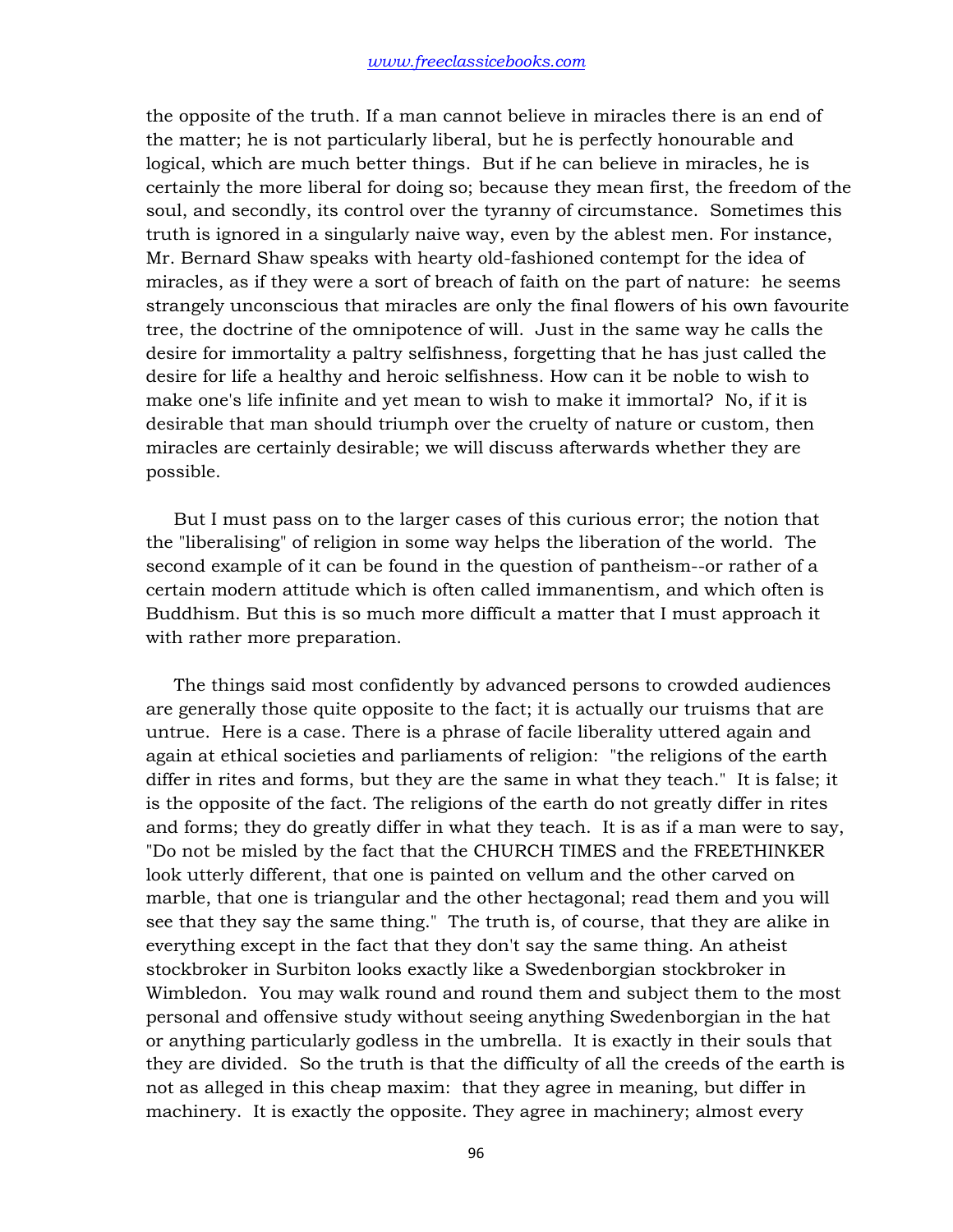great religion on earth works with the same external methods, with priests, scriptures, altars, sworn brotherhoods, special feasts. They agree in the mode of teaching; what they differ about is the thing to be taught. Pagan optimists and Eastern pessimists would both have temples, just as Liberals and Tories would both have newspapers. Creeds that exist to destroy each other both have scriptures, just as armies that exist to destroy each other both have guns.

 The great example of this alleged identity of all human religions is the alleged spiritual identity of Buddhism and Christianity. Those who adopt this theory generally avoid the ethics of most other creeds, except, indeed, Confucianism, which they like because it is not a creed. But they are cautious in their praises of Mahommedanism, generally confining themselves to imposing its morality only upon the refreshment of the lower classes. They seldom suggest the Mahommedan view of marriage (for which there is a great deal to be said), and towards Thugs and fetish worshippers their attitude may even be called cold. But in the case of the great religion of Gautama they feel sincerely a similarity.

 Students of popular science, like Mr. Blatchford, are always insisting that Christianity and Buddhism are very much alike, especially Buddhism. This is generally believed, and I believed it myself until I read a book giving the reasons for it. The reasons were of two kinds: resemblances that meant nothing because they were common to all humanity, and resemblances which were not resemblances at all. The author solemnly explained that the two creeds were alike in things in which all creeds are alike, or else he described them as alike in some point in which they are quite obviously different. Thus, as a case of the first class, he said that both Christ and Buddha were called by the divine voice coming out of the sky, as if you would expect the divine voice to come out of the coal-cellar. Or, again, it was gravely urged that these two Eastern teachers, by a singular coincidence, both had to do with the washing of feet. You might as well say that it was a remarkable coincidence that they both had feet to wash. And the other class of similarities were those which simply were not similar. Thus this reconciler of the two religions draws earnest attention to the fact that at certain religious feasts the robe of the Lama is rent in pieces out of respect, and the remnants highly valued. But this is the reverse of a resemblance, for the garments of Christ were not rent in pieces out of respect, but out of derision; and the remnants were not highly valued except for what they would fetch in the rag shops. It is rather like alluding to the obvious connection between the two ceremonies of the sword: when it taps a man's shoulder, and when it cuts off his head. It is not at all similar for the man. These scraps of puerile pedantry would indeed matter little if it were not also true that the alleged philosophical resemblances are also of these two kinds, either proving too much or not proving anything. That Buddhism approves of mercy or of self-restraint is not to say that it is specially like Christianity; it is only to say that it is not utterly unlike all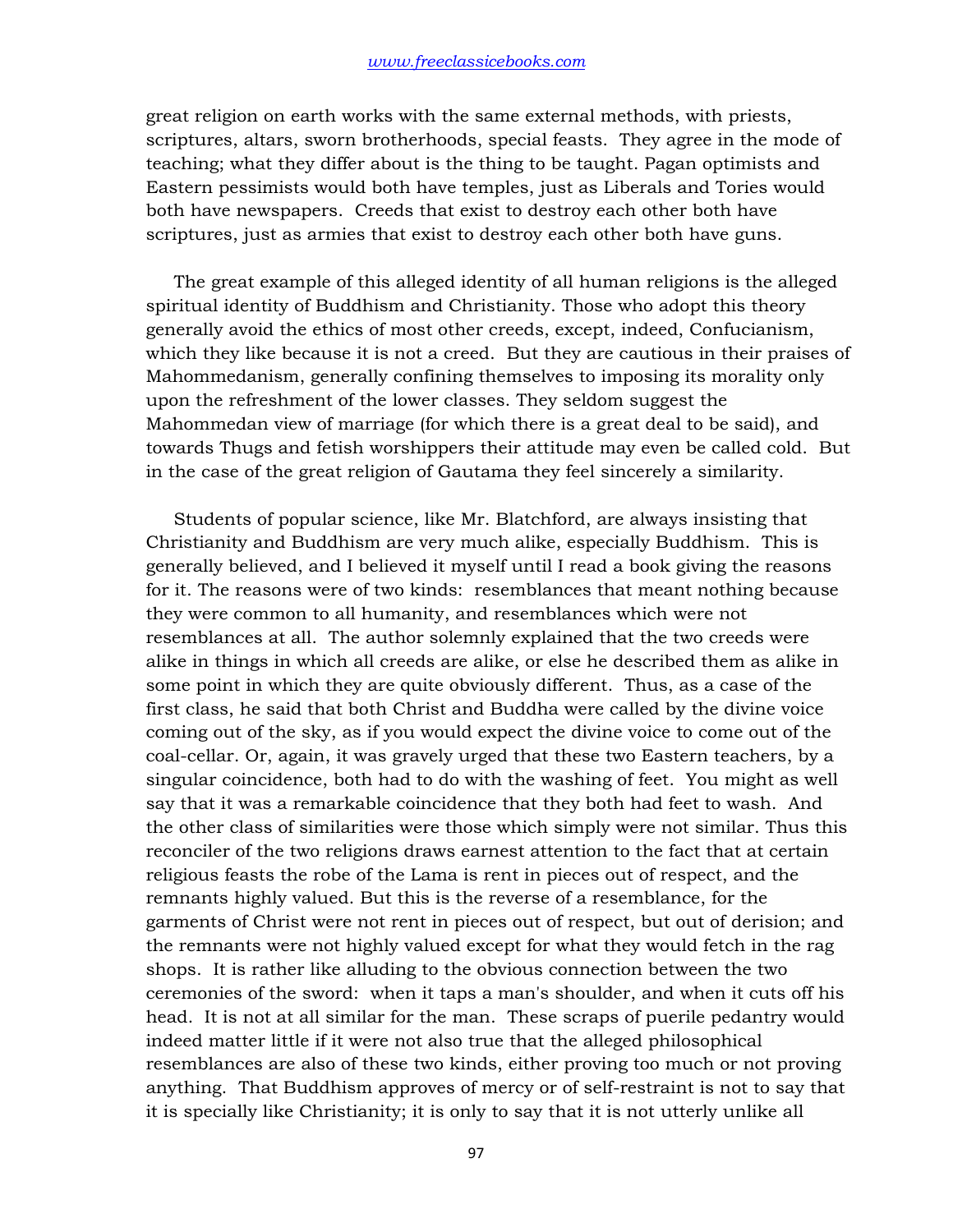human existence. Buddhists disapprove in theory of cruelty or excess because all sane human beings disapprove in theory of cruelty or excess. But to say that Buddhism and Christianity give the same philosophy of these things is simply false. All humanity does agree that we are in a net of sin. Most of humanity agrees that there is some way out. But as to what is the way out, I do not think that there are two institutions in the universe which contradict each other so flatly as Buddhism and Christianity.

 Even when I thought, with most other well-informed, though unscholarly, people, that Buddhism and Christianity were alike, there was one thing about them that always perplexed me; I mean the startling difference in their type of religious art. I do not mean in its technical style of representation, but in the things that it was manifestly meant to represent. No two ideals could be more opposite than a Christian saint in a Gothic cathedral and a Buddhist saint in a Chinese temple. The opposition exists at every point; but perhaps the shortest statement of it is that the Buddhist saint always has his eyes shut, while the Christian saint always has them very wide open. The Buddhist saint has a sleek and harmonious body, but his eyes are heavy and sealed with sleep. The mediaeval saint's body is wasted to its crazy bones, but his eyes are frightfully alive. There cannot be any real community of spirit between forces that produced symbols so different as that. Granted that both images are extravagances, are perversions of the pure creed, it must be a real divergence which could produce such opposite extravagances. The Buddhist is looking with a peculiar intentness inwards. The Christian is staring with a frantic intentness outwards. If we follow that clue steadily we shall find some interesting things.

 A short time ago Mrs. Besant, in an interesting essay, announced that there was only one religion in the world, that all faiths were only versions or perversions of it, and that she was quite prepared to say what it was. According to Mrs. Besant this universal Church is simply the universal self. It is the doctrine that we are really all one person; that there are no real walls of individuality between man and man. If I may put it so, she does not tell us to love our neighbours; she tells us to be our neighbours. That is Mrs. Besant's thoughtful and suggestive description of the religion in which all men must find themselves in agreement. And I never heard of any suggestion in my life with which I more violently disagree. I want to love my neighbour not because he is I, but precisely because he is not I. I want to adore the world, not as one likes a looking-glass, because it is one's self, but as one loves a woman, because she is entirely different. If souls are separate love is possible. If souls are united love is obviously impossible. A man may be said loosely to love himself, but he can hardly fall in love with himself, or, if he does, it must be a monotonous courtship. If the world is full of real selves, they can be really unselfish selves. But upon Mrs. Besant's principle the whole cosmos is only one enormously selfish person.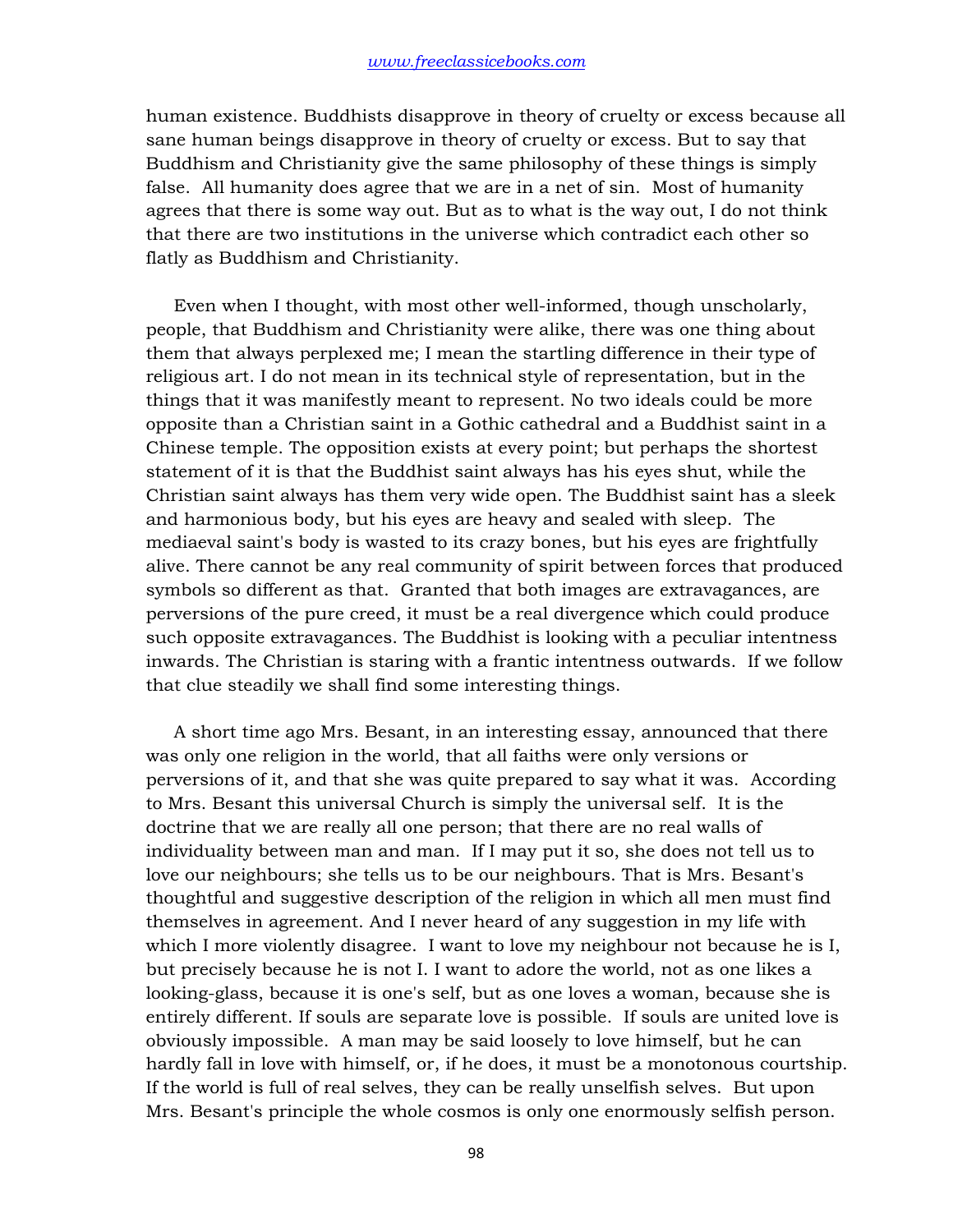It is just here that Buddhism is on the side of modern pantheism and immanence. And it is just here that Christianity is on the side of humanity and liberty and love. Love desires personality; therefore love desires division. It is the instinct of Christianity to be glad that God has broken the universe into little pieces, because they are living pieces. It is her instinct to say "little children love one another" rather than to tell one large person to love himself. This is the intellectual abyss between Buddhism and Christianity; that for the Buddhist or Theosophist personality is the fall of man, for the Christian it is the purpose of God, the whole point of his cosmic idea. The world-soul of the Theosophists asks man to love it only in order that man may throw himself into it. But the divine centre of Christianity actually threw man out of it in order that he might love it. The oriental deity is like a giant who should have lost his leg or hand and be always seeking to find it; but the Christian power is like some giant who in a strange generosity should cut off his right hand, so that it might of its own accord shake hands with him. We come back to the same tireless note touching the nature of Christianity; all modern philosophies are chains which connect and fetter; Christianity is a sword which separates and sets free. No other philosophy makes God actually rejoice in the separation of the universe into living souls. But according to orthodox Christianity this separation between God and man is sacred, because this is eternal. That a man may love God it is necessary that there should be not only a God to be loved, but a man to love him. All those vague theosophical minds for whom the universe is an immense melting-pot are exactly the minds which shrink instinctively from that earthquake saying of our Gospels, which declare that the Son of God came not with peace but with a sundering sword. The saying rings entirely true even considered as what it obviously is; the statement that any man who preaches real love is bound to beget hate. It is as true of democratic fraternity as a divine love; sham love ends in compromise and common philosophy; but real love has always ended in bloodshed. Yet there is another and yet more awful truth behind the obvious meaning of this utterance of our Lord. According to Himself the Son was a sword separating brother and brother that they should for an aeon hate each other. But the Father also was a sword, which in the black beginning separated brother and brother, so that they should love each other at last.

 This is the meaning of that almost insane happiness in the eyes of the mediaeval saint in the picture. This is the meaning of the sealed eyes of the superb Buddhist image. The Christian saint is happy because he has verily been cut off from the world; he is separate from things and is staring at them in astonishment. But why should the Buddhist saint be astonished at things?- since there is really only one thing, and that being impersonal can hardly be astonished at itself. There have been many pantheist poems suggesting wonder, but no really successful ones. The pantheist cannot wonder, for he cannot praise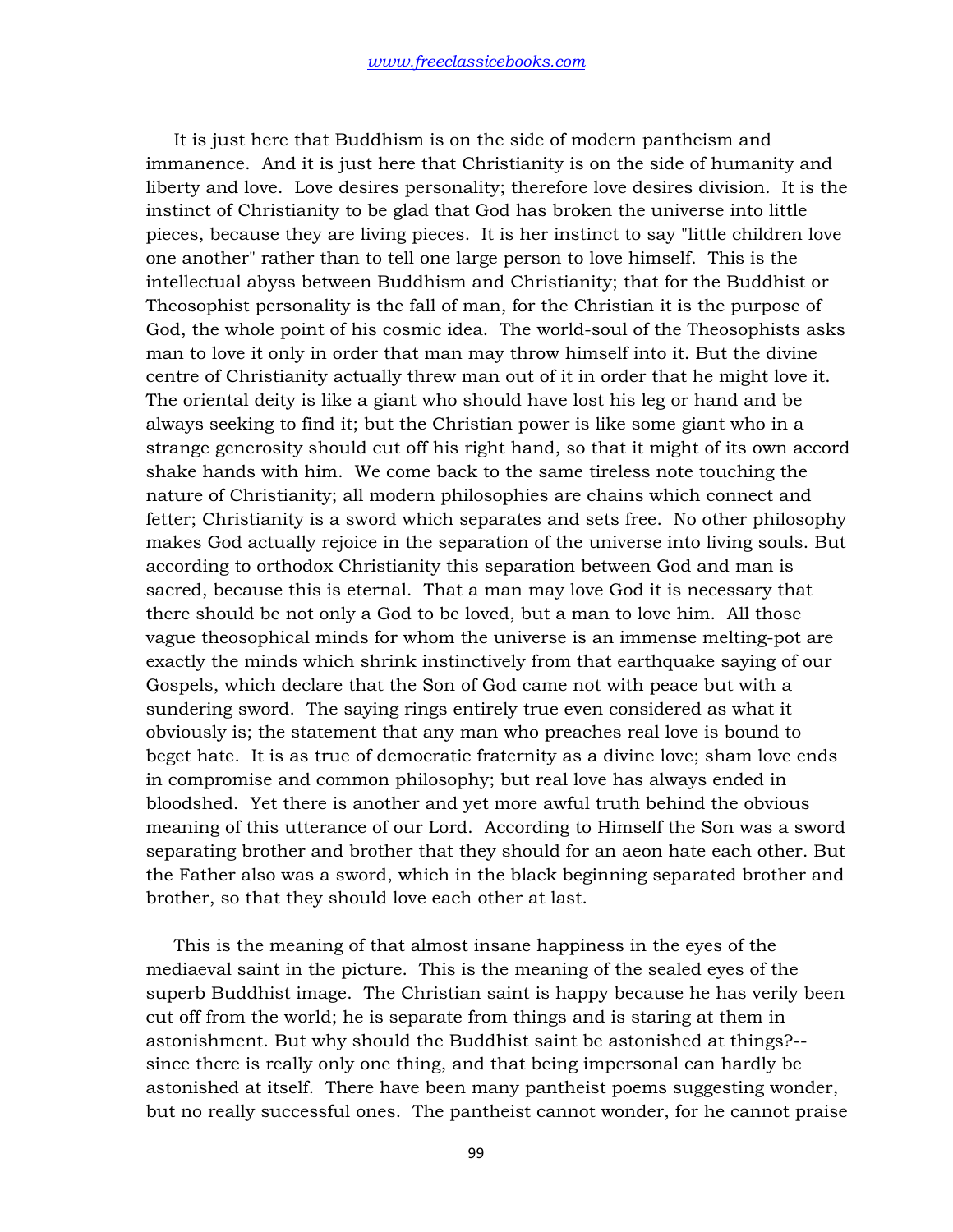God or praise anything as really distinct from himself. Our immediate business here, however, is with the effect of this Christian admiration (which strikes outwards, towards a deity distinct from the worshipper) upon the general need for ethical activity and social reform. And surely its effect is sufficiently obvious. There is no real possibility of getting out of pantheism, any special impulse to moral action. For pantheism implies in its nature that one thing is as good as another; whereas action implies in its nature that one thing is greatly preferable to another. Swinburne in the high summer of his scepticism tried in vain to wrestle with this difficulty. In "Songs before Sunrise," written under the inspiration of Garibaldi and the revolt of Italy he proclaimed the newer religion and the purer God which should wither up all the priests of the world:

"What doest thou now Looking Godward to cry I am I, thou art thou, I am low, thou art high, I am thou that thou seekest to find him, find thou but thyself, thou art I."

 Of which the immediate and evident deduction is that tyrants are as much the sons of God as Garibaldis; and that King Bomba of Naples having, with the utmost success, "found himself" is identical with the ultimate good in all things. The truth is that the western energy that dethrones tyrants has been directly due to the western theology that says "I am I, thou art thou." The same spiritual separation which looked up and saw a good king in the universe looked up and saw a bad king in Naples. The worshippers of Bomba's god dethroned Bomba. The worshippers of Swinburne's god have covered Asia for centuries and have never dethroned a tyrant. The Indian saint may reasonably shut his eyes because he is looking at that which is I and Thou and We and They and It. It is a rational occupation: but it is not true in theory and not true in fact that it helps the Indian to keep an eye on Lord Curzon. That external vigilance which has always been the mark of Christianity (the command that we should WATCH and pray) has expressed itself both in typical western orthodoxy and in typical western politics: but both depend on the idea of a divinity transcendent, different from ourselves, a deity that disappears. Certainly the most sagacious creeds may suggest that we should pursue God into deeper and deeper rings of the labyrinth of our own ego. But only we of Christendom have said that we should hunt God like an eagle upon the mountains: and we have killed all monsters in the chase.

 Here again, therefore, we find that in so far as we value democracy and the self-renewing energies of the west, we are much more likely to find them in the old theology than the new. If we want reform, we must adhere to orthodoxy: especially in this matter (so much disputed in the counsels of Mr. R.J.Campbell), the matter of insisting on the immanent or the transcendent deity. By insisting specially on the immanence of God we get introspection, self-isolation, quietism, social indifference--Tibet. By insisting specially on the transcendence of God we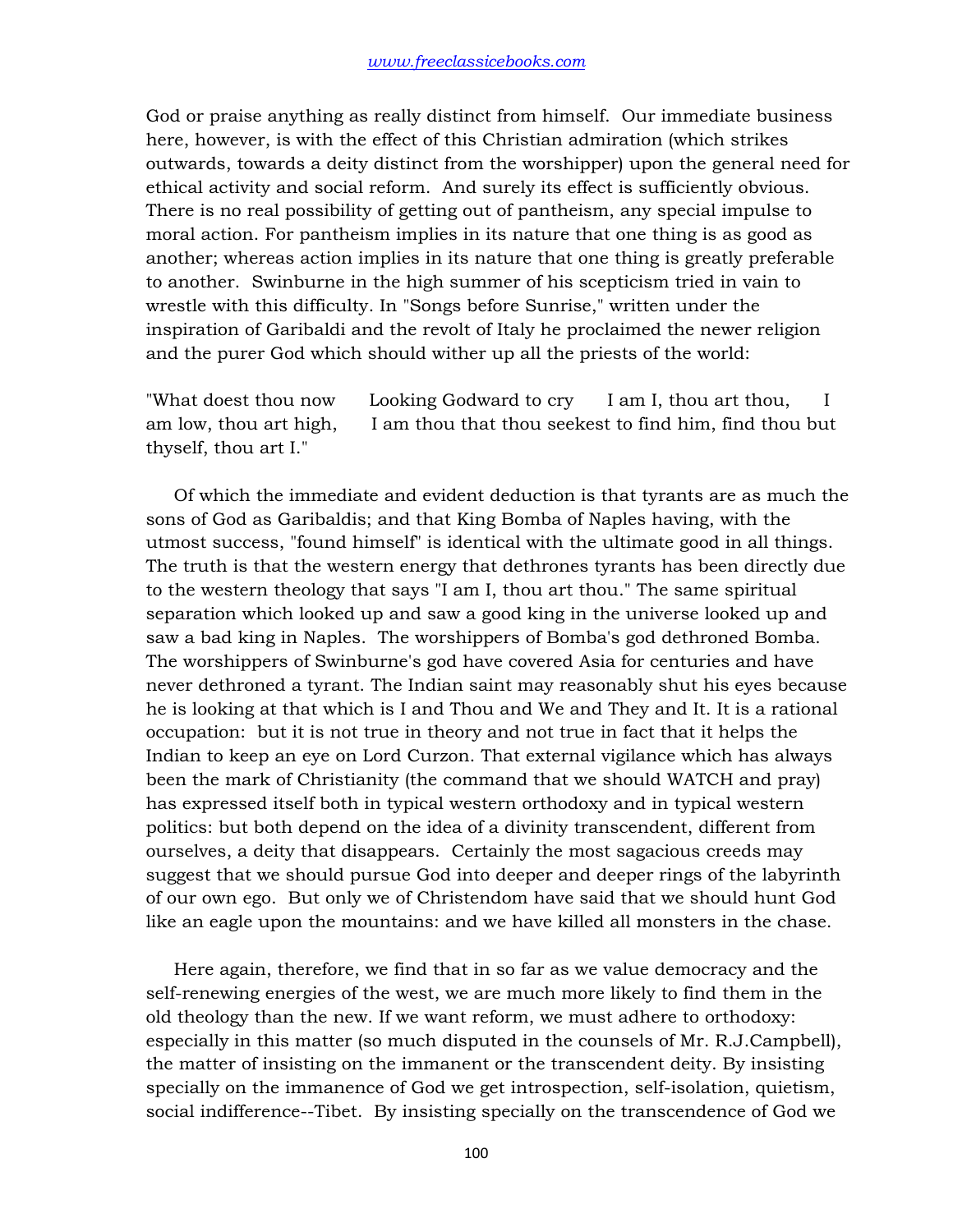get wonder, curiosity, moral and political adventure, righteous indignation-- Christendom. Insisting that God is inside man, man is always inside himself. By insisting that God transcends man, man has transcended himself.

 If we take any other doctrine that has been called old-fashioned we shall find the case the same. It is the same, for instance, in the deep matter of the Trinity. Unitarians (a sect never to be mentioned without a special respect for their distinguished intellectual dignity and high intellectual honour) are often reformers by the accident that throws so many small sects into such an attitude. But there is nothing in the least liberal or akin to reform in the substitution of pure monotheism for the Trinity. The complex God of the Athanasian Creed may be an enigma for the intellect; but He is far less likely to gather the mystery and cruelty of a Sultan than the lonely god of Omar or Mahomet. The god who is a mere awful unity is not only a king but an Eastern king. The HEART of humanity, especially of European humanity, is certainly much more satisfied by the strange hints and symbols that gather round the Trinitarian idea, the image of a council at which mercy pleads as well as justice, the conception of a sort of liberty and variety existing even in the inmost chamber of the world. For Western religion has always felt keenly the idea "it is not well for man to be alone." The social instinct asserted itself everywhere as when the Eastern idea of hermits was practically expelled by the Western idea of monks. So even asceticism became brotherly; and the Trappists were sociable even when they were silent. If this love of a living complexity be our test, it is certainly healthier to have the Trinitarian religion than the Unitarian. For to us Trinitarians (if I may say it with reverence)--to us God Himself is a society. It is indeed a fathomless mystery of theology, and even if I were theologian enough to deal with it directly, it would not be relevant to do so here. Suffice it to say here that this triple enigma is as comforting as wine and open as an English fireside; that this thing that bewilders the intellect utterly quiets the heart: but out of the desert, from the dry places and the dreadful suns, come the cruel children of the lonely God; the real Unitarians who with scimitar in hand have laid waste the world. For it is not well for God to be alone.

 Again, the same is true of that difficult matter of the danger of the soul, which has unsettled so many just minds. To hope for all souls is imperative; and it is quite tenable that their salvation is inevitable. It is tenable, but it is not specially favourable to activity or progress. Our fighting and creative society ought rather to insist on the danger of everybody, on the fact that every man is hanging by a thread or clinging to a precipice. To say that all will be well anyhow is a comprehensible remark: but it cannot be called the blast of a trumpet. Europe ought rather to emphasize possible perdition; and Europe always has emphasized it. Here its highest religion is at one with all its cheapest romances. To the Buddhist or the eastern fatalist existence is a science or a plan, which must end up in a certain way. But to a Christian existence is a STORY, which may end up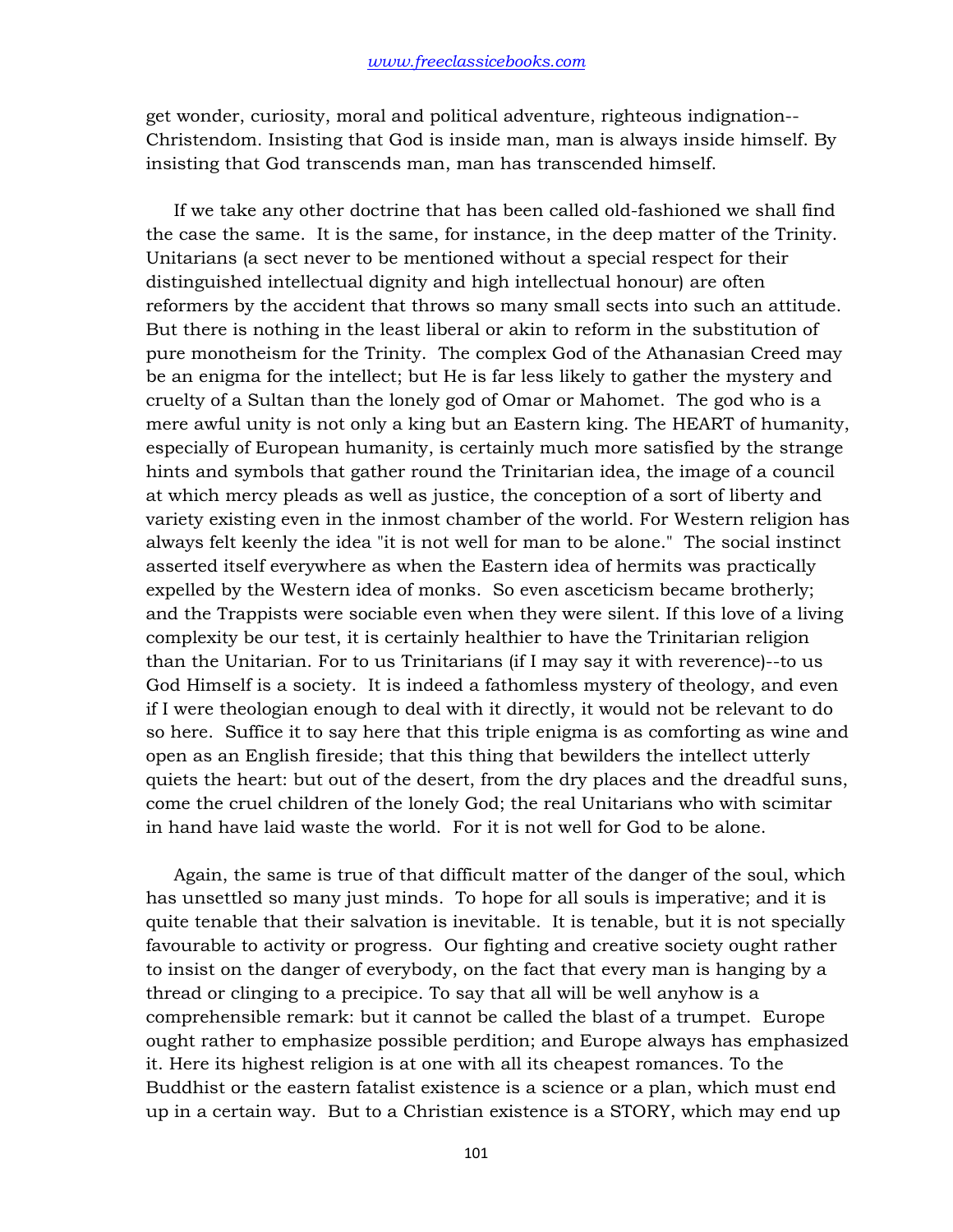in any way. In a thrilling novel (that purely Christian product) the hero is not eaten by cannibals; but it is essential to the existence of the thrill that he MIGHT be eaten by cannibals. The hero must (so to speak) be an eatable hero. So Christian morals have always said to the man, not that he would lose his soul, but that he must take care that he didn't. In Christian morals, in short, it is wicked to call a man "damned": but it is strictly religious and philosophic to call him damnable.

 All Christianity concentrates on the man at the cross-roads. The vast and shallow philosophies, the huge syntheses of humbug, all talk about ages and evolution and ultimate developments. The true philosophy is concerned with the instant. Will a man take this road or that?--that is the only thing to think about, if you enjoy thinking. The aeons are easy enough to think about, any one can think about them. The instant is really awful: and it is because our religion has intensely felt the instant, that it has in literature dealt much with battle and in theology dealt much with hell. It is full of DANGER, like a boy's book: it is at an immortal crisis. There is a great deal of real similarity between popular fiction and the religion of the western people. If you say that popular fiction is vulgar and tawdry, you only say what the dreary and well-informed say also about the images in the Catholic churches. Life (according to the faith) is very like a serial story in a magazine: life ends with the promise (or menace) "to be continued in our next." Also, with a noble vulgarity, life imitates the serial and leaves off at the exciting moment. For death is distinctly an exciting moment.

 But the point is that a story is exciting because it has in it so strong an element of will, of what theology calls free-will. You cannot finish a sum how you like. But you can finish a story how you like. When somebody discovered the Differential Calculus there was only one Differential Calculus he could discover. But when Shakespeare killed Romeo he might have married him to Juliet's old nurse if he had felt inclined. And Christendom has excelled in the narrative romance exactly because it has insisted on the theological free-will. It is a large matter and too much to one side of the road to be discussed adequately here; but this is the real objection to that torrent of modern talk about treating crime as disease, about making a prison merely a hygienic environment like a hospital, of healing sin by slow scientific methods. The fallacy of the whole thing is that evil is a matter of active choice whereas disease is not. If you say that you are going to cure a profligate as you cure an asthmatic, my cheap and obvious answer is, "Produce the people who want to be asthmatics as many people want to be profligates." A man may lie still and be cured of a malady. But he must not lie still if he wants to be cured of a sin; on the contrary, he must get up and jump about violently. The whole point indeed is perfectly expressed in the very word which we use for a man in hospital; "patient" is in the passive mood; "sinner" is in the active. If a man is to be saved from influenza, he may be a patient. But if he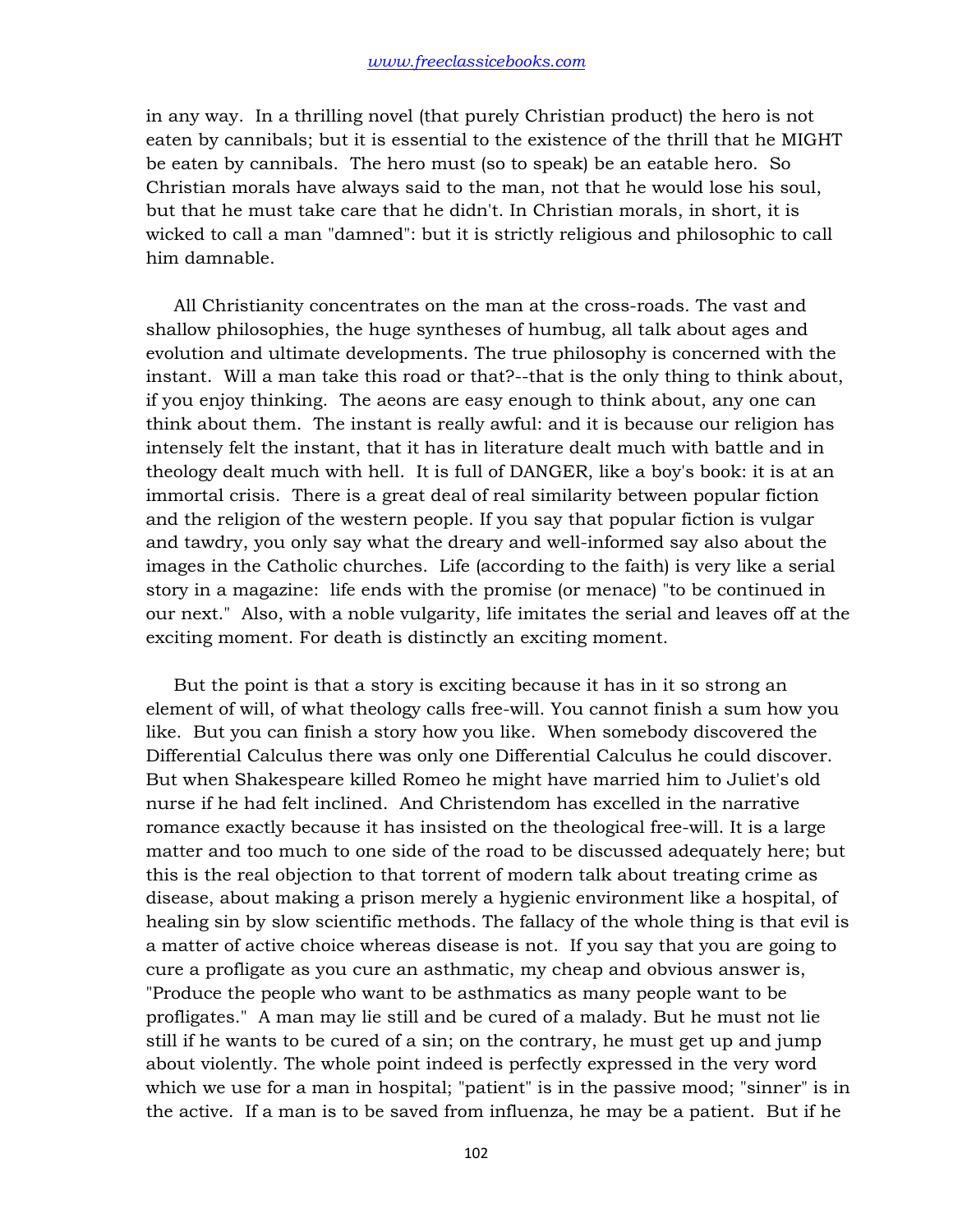is to be saved from forging, he must be not a patient but an IMPATIENT. He must be personally impatient with forgery. All moral reform must start in the active not the passive will.

 Here again we reach the same substantial conclusion. In so far as we desire the definite reconstructions and the dangerous revolutions which have distinguished European civilization, we shall not discourage the thought of possible ruin; we shall rather encourage it. If we want, like the Eastern saints, merely to contemplate how right things are, of course we shall only say that they must go right. But if we particularly want to MAKE them go right, we must insist that they may go wrong.

 Lastly, this truth is yet again true in the case of the common modern attempts to diminish or to explain away the divinity of Christ. The thing may be true or not; that I shall deal with before I end. But if the divinity is true it is certainly terribly revolutionary. That a good man may have his back to the wall is no more than we knew already; but that God could have his back to the wall is a boast for all insurgents for ever. Christianity is the only religion on earth that has felt that omnipotence made God incomplete. Christianity alone has felt that God, to be wholly God, must have been a rebel as well as a king. Alone of all creeds, Christianity has added courage to the virtues of the Creator. For the only courage worth calling courage must necessarily mean that the soul passes a breaking point--and does not break. In this indeed I approach a matter more dark and awful than it is easy to discuss; and I apologise in advance if any of my phrases fall wrong or seem irreverent touching a matter which the greatest saints and thinkers have justly feared to approach. But in that terrific tale of the Passion there is a distinct emotional suggestion that the author of all things (in some unthinkable way) went not only through agony, but through doubt. It is written, "Thou shalt not tempt the Lord thy God." No; but the Lord thy God may tempt Himself; and it seems as if this was what happened in Gethsemane. In a garden Satan tempted man: and in a garden God tempted God. He passed in some superhuman manner through our human horror of pessimism. When the world shook and the sun was wiped out of heaven, it was not at the crucifixion, but at the cry from the cross: the cry which confessed that God was forsaken of God. And now let the revolutionists choose a creed from all the creeds and a god from all the gods of the world, carefully weighing all the gods of inevitable recurrence and of unalterable power. They will not find another god who has himself been in revolt. Nay, (the matter grows too difficult for human speech,) but let the atheists themselves choose a god. They will find only one divinity who ever uttered their isolation; only one religion in which God seemed for an instant to be an atheist.

 These can be called the essentials of the old orthodoxy, of which the chief merit is that it is the natural fountain of revolution and reform; and of which the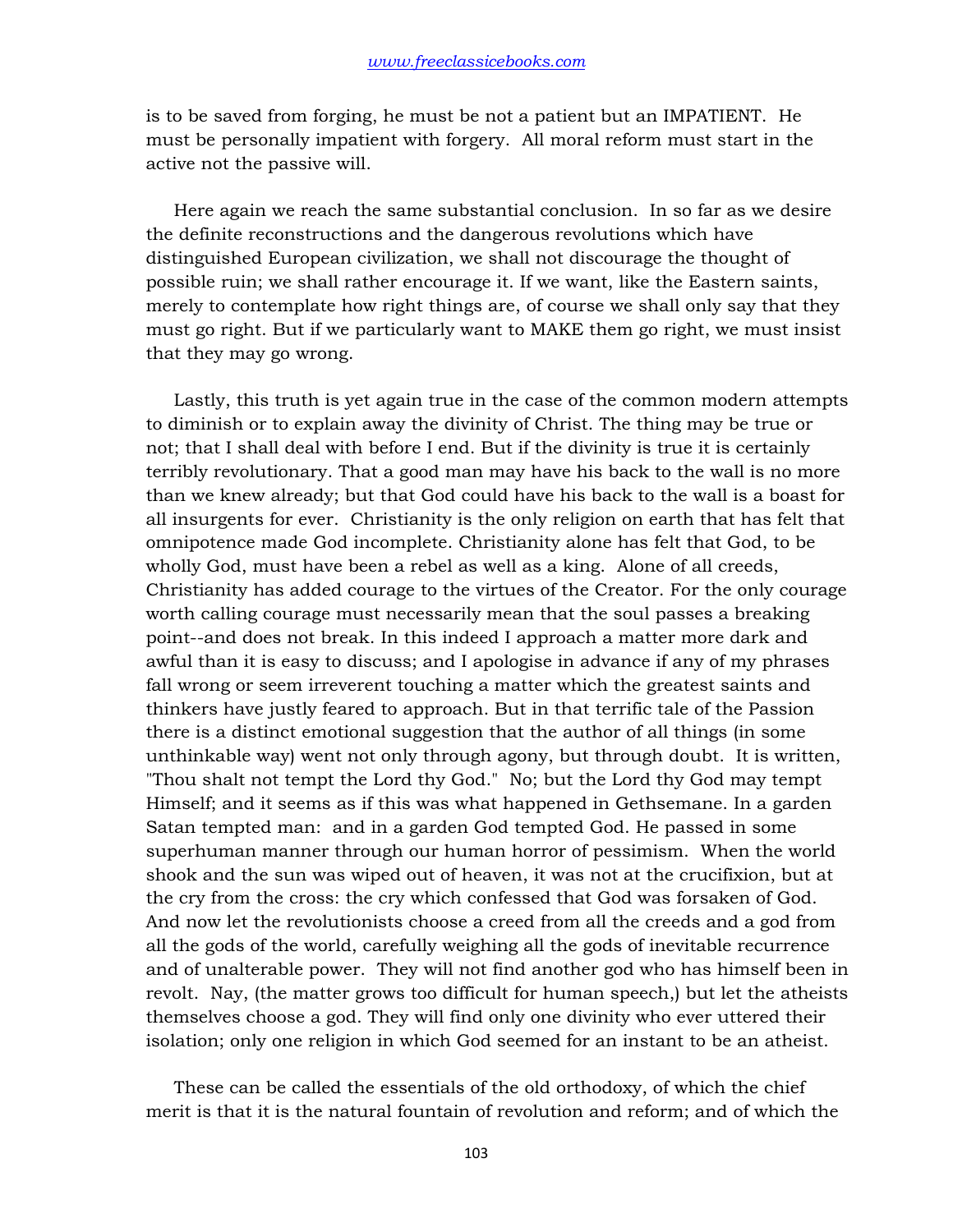chief defect is that it is obviously only an abstract assertion. Its main advantage is that it is the most adventurous and manly of all theologies. Its chief disadvantage is simply that it is a theology. It can always be urged against it that it is in its nature arbitrary and in the air. But it is not so high in the air but that great archers spend their whole lives in shooting arrows at it--yes, and their last arrows; there are men who will ruin themselves and ruin their civilization if they may ruin also this old fantastic tale. This is the last and most astounding fact about this faith; that its enemies will use any weapon against it, the swords that cut their own fingers, and the firebrands that burn their own homes. Men who begin to fight the Church for the sake of freedom and humanity end by flinging away freedom and humanity if only they may fight the Church. This is no exaggeration; I could fill a book with the instances of it. Mr. Blatchford set out, as an ordinary Bible-smasher, to prove that Adam was guiltless of sin against God; in manoeuvring so as to maintain this he admitted, as a mere side issue, that all the tyrants, from Nero to King Leopold, were guiltless of any sin against humanity. I know a man who has such a passion for proving that he will have no personal existence after death that he falls back on the position that he has no personal existence now. He invokes Buddhism and says that all souls fade into each other; in order to prove that he cannot go to heaven he proves that he cannot go to Hartlepool. I have known people who protested against religious education with arguments against any education, saying that the child's mind must grow freely or that the old must not teach the young. I have known people who showed that there could be no divine judgment by showing that there can be no human judgment, even for practical purposes. They burned their own corn to set fire to the church; they smashed their own tools to smash it; any stick was good enough to beat it with, though it were the last stick of their own dismembered furniture. We do not admire, we hardly excuse, the fanatic who wrecks this world for love of the other. But what are we to say of the fanatic who wrecks this world out of hatred of the other? He sacrifices the very existence of humanity to the non-existence of God. He offers his victims not to the altar, but merely to assert the idleness of the altar and the emptiness of the throne. He is ready to ruin even that primary ethic by which all things live, for his strange and eternal vengeance upon some one who never lived at all.

 And yet the thing hangs in the heavens unhurt. Its opponents only succeed in destroying all that they themselves justly hold dear. They do not destroy orthodoxy; they only destroy political and common courage sense. They do not prove that Adam was not responsible to God; how could they prove it? They only prove (from their premises) that the Czar is not responsible to Russia. They do not prove that Adam should not have been punished by God; they only prove that the nearest sweater should not be punished by men. With their oriental doubts about personality they do not make certain that we shall have no personal life hereafter; they only make certain that we shall not have a very jolly or complete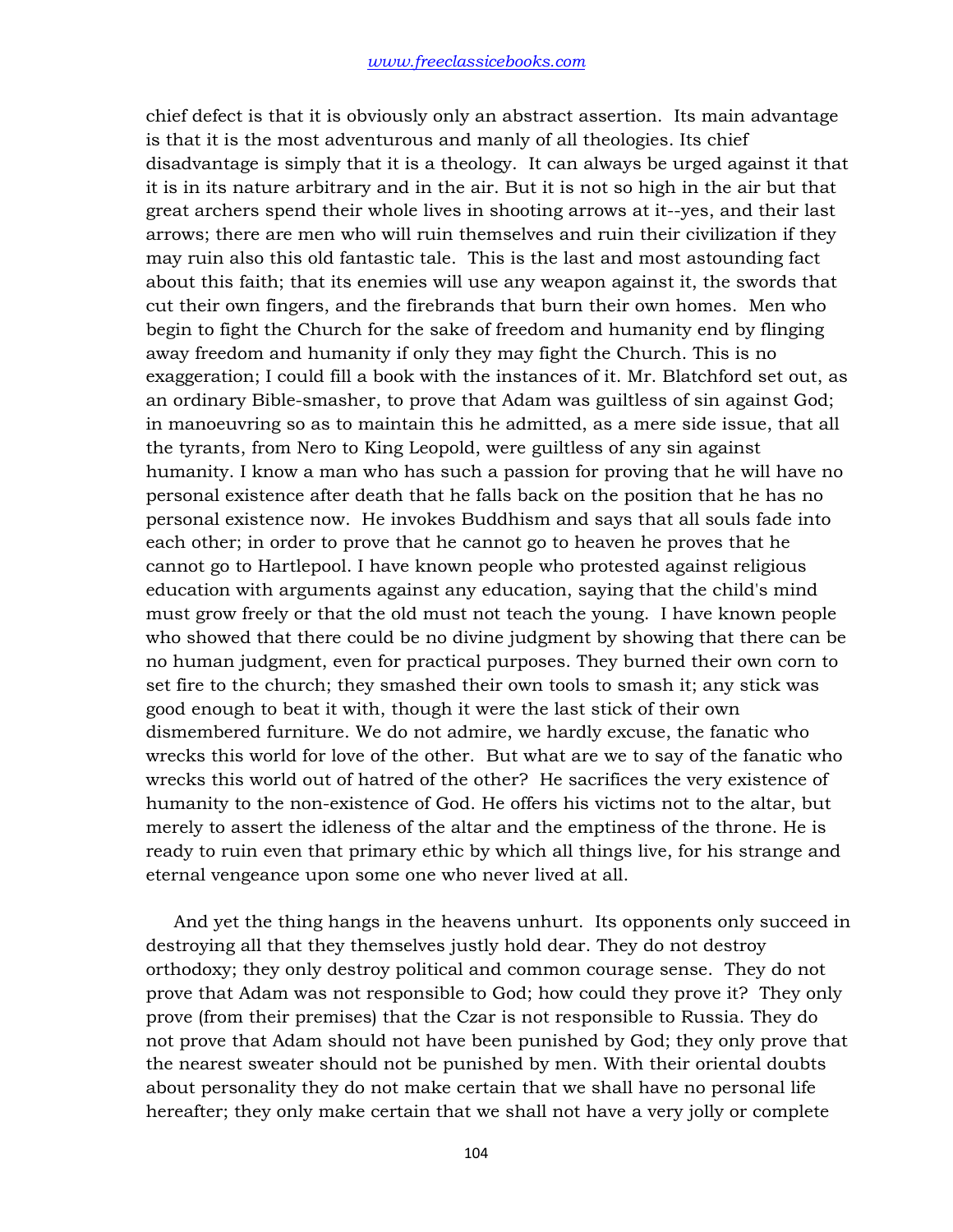one here. With their paralysing hints of all conclusions coming out wrong they do not tear the book of the Recording Angel; they only make it a little harder to keep the books of Marshall & Snelgrove. Not only is the faith the mother of all worldly energies, but its foes are the fathers of all worldly confusion. The secularists have not wrecked divine things; but the secularists have wrecked secular things, if that is any comfort to them. The Titans did not scale heaven; but they laid waste the world.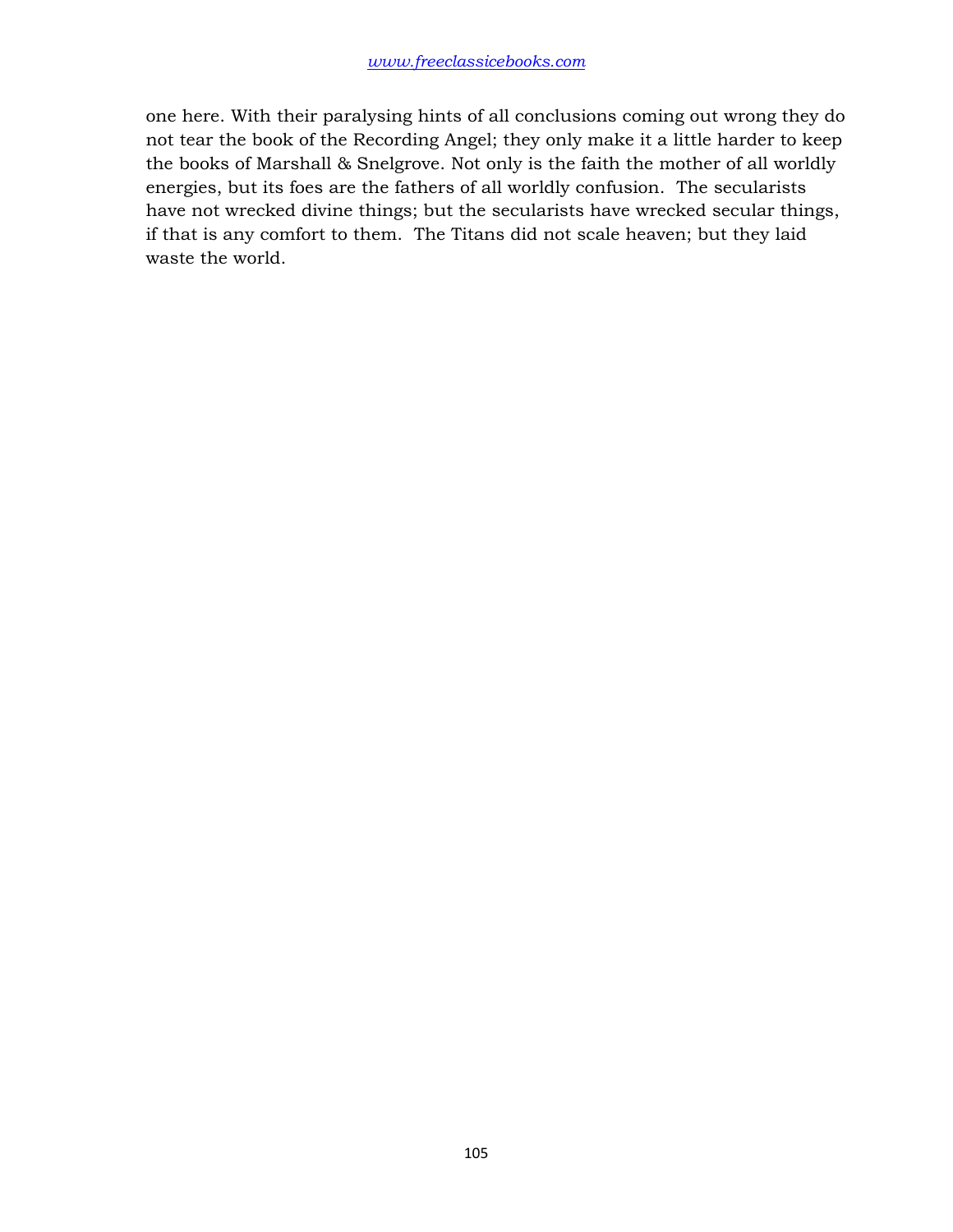## **IX - AUTHORITY AND THE ADVENTURER**

 The last chapter has been concerned with the contention that orthodoxy is not only (as is often urged) the only safe guardian of morality or order, but is also the only logical guardian of liberty, innovation and advance. If we wish to pull down the prosperous oppressor we cannot do it with the new doctrine of human perfectibility; we can do it with the old doctrine of Original Sin. If we want to uproot inherent cruelties or lift up lost populations we cannot do it with the scientific theory that matter precedes mind; we can do it with the supernatural theory that mind precedes matter. If we wish specially to awaken people to social vigilance and tireless pursuit of practise, we cannot help it much by insisting on the Immanent God and the Inner Light: for these are at best reasons for contentment; we can help it much by insisting on the transcendent God and the flying and escaping gleam; for that means divine discontent. If we wish particularly to assert the idea of a generous balance against that of a dreadful autocracy we shall instinctively be Trinitarian rather than Unitarian. If we desire European civilization to be a raid and a rescue, we shall insist rather that souls are in real peril than that their peril is ultimately unreal. And if we wish to exalt the outcast and the crucified, we shall rather wish to think that a veritable God was crucified, rather than a mere sage or hero. Above all, if we wish to protect the poor we shall be in favour of fixed rules and clear dogmas. The RULES of a club are occasionally in favour of the poor member. The drift of a club is always in favour of the rich one.

 And now we come to the crucial question which truly concludes the whole matter. A reasonable agnostic, if he has happened to agree with me so far, may justly turn round and say, "You have found a practical philosophy in the doctrine of the Fall; very well. You have found a side of democracy now dangerously neglected wisely asserted in Original Sin; all right. You have found a truth in the doctrine of hell; I congratulate you. You are convinced that worshippers of a personal God look outwards and are progressive; I congratulate them. But even supposing that those doctrines do include those truths, why cannot you take the truths and leave the doctrines? Granted that all modern society is trusting the rich too much because it does not allow for human weakness; granted that orthodox ages have had a great advantage because (believing in the Fall) they did allow for human weakness, why cannot you simply allow for human weakness without believing in the Fall? If you have discovered that the idea of damnation represents a healthy idea of danger, why can you not simply take the idea of danger and leave the idea of damnation? If you see clearly the kernel of commonsense in the nut of Christian orthodoxy, why cannot you simply take the kernel and leave the nut? Why cannot you (to use that cant phrase of the newspapers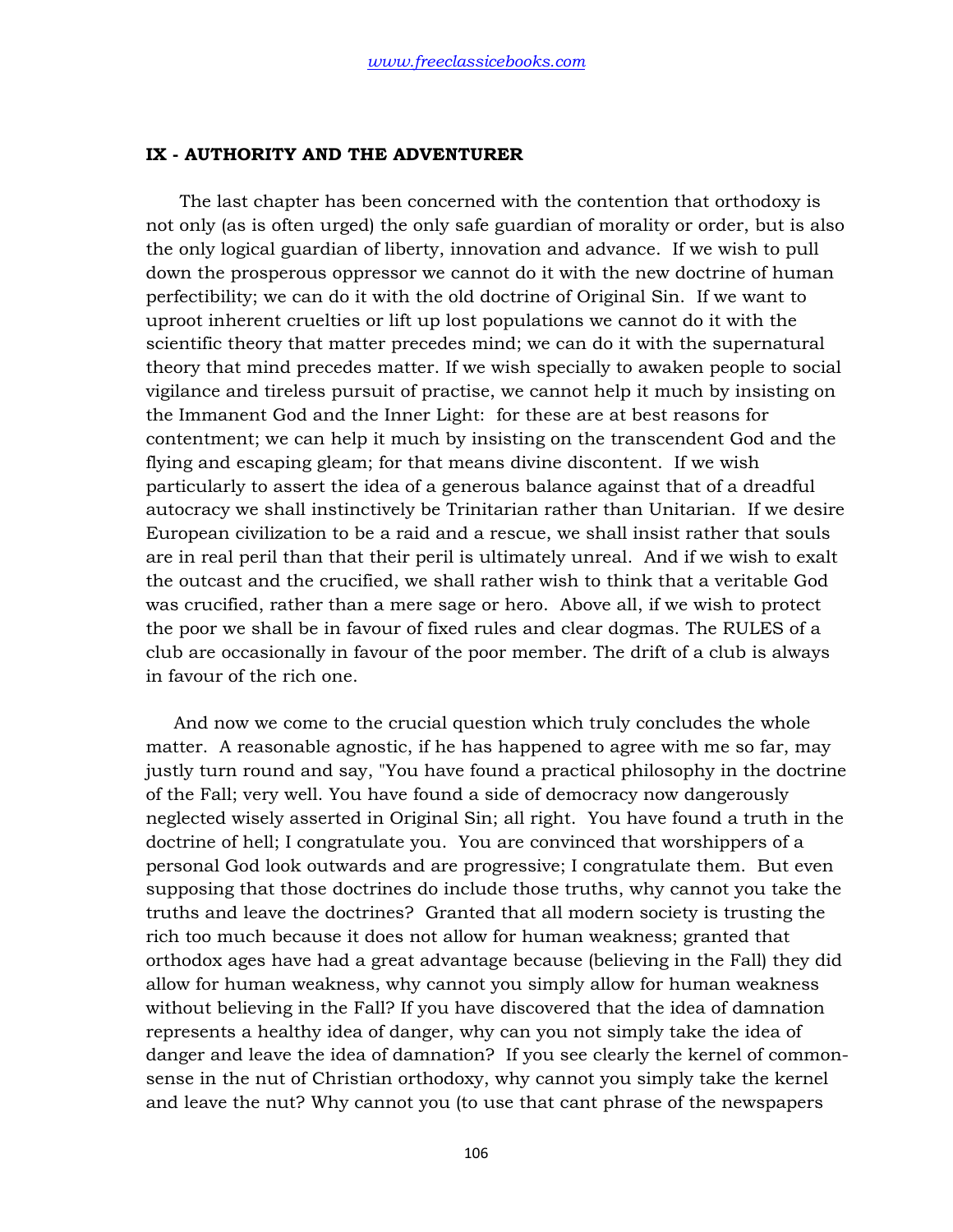which I, as a highly scholarly agnostic, am a little ashamed of using) why cannot you simply take what is good in Christianity, what you can define as valuable, what you can comprehend, and leave all the rest, all the absolute dogmas that are in their nature incomprehensible?" This is the real question; this is the last question; and it is a pleasure to try to answer it.

 The first answer is simply to say that I am a rationalist. I like to have some intellectual justification for my intuitions. If I am treating man as a fallen being it is an intellectual convenience to me to believe that he fell; and I find, for some odd psychological reason, that I can deal better with a man's exercise of freewill if I believe that he has got it. But I am in this matter yet more definitely a rationalist. I do not propose to turn this book into one of ordinary Christian apologetics; I should be glad to meet at any other time the enemies of Christianity in that more obvious arena. Here I am only giving an account of my own growth in spiritual certainty. But I may pause to remark that the more I saw of the merely abstract arguments against the Christian cosmology the less I thought of them. I mean that having found the moral atmosphere of the Incarnation to be common sense, I then looked at the established intellectual arguments against the Incarnation and found them to be common nonsense. In case the argument should be thought to suffer from the absence of the ordinary apologetic I will here very briefly summarise my own arguments and conclusions on the purely objective or scientific truth of the matter.

 If I am asked, as a purely intellectual question, why I believe in Christianity, I can only answer, "For the same reason that an intelligent agnostic disbelieves in Christianity." I believe in it quite rationally upon the evidence. But the evidence in my case, as in that of the intelligent agnostic, is not really in this or that alleged demonstration; it is in an enormous accumulation of small but unanimous facts. The secularist is not to be blamed because his objections to Christianity are miscellaneous and even scrappy; it is precisely such scrappy evidence that does convince the mind. I mean that a man may well be less convinced of a philosophy from four books, than from one book, one battle, one landscape, and one old friend. The very fact that the things are of different kinds increases the importance of the fact that they all point to one conclusion. Now, the non-Christianity of the average educated man to-day is almost always, to do him justice, made up of these loose but living experiences. I can only say that my evidences for Christianity are of the same vivid but varied kind as his evidences against it. For when I look at these various anti-Christian truths, I simply discover that none of them are true. I discover that the true tide and force of all the facts flows the other way. Let us take cases. Many a sensible modern man must have abandoned Christianity under the pressure of three such converging convictions as these: first, that men, with their shape, structure, and sexuality, are, after all, very much like beasts, a mere variety of the animal kingdom;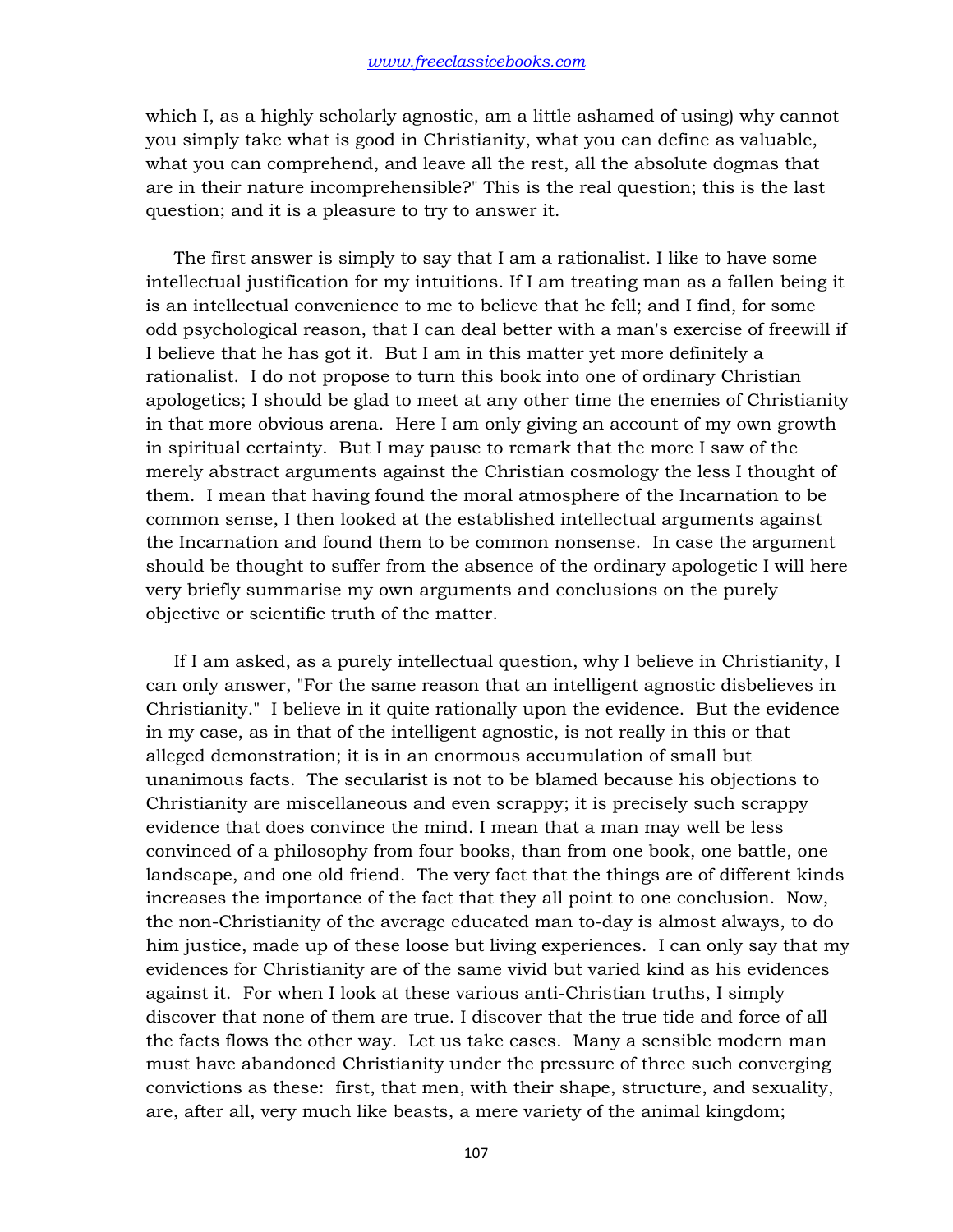second, that primeval religion arose in ignorance and fear; third, that priests have blighted societies with bitterness and gloom. Those three anti-Christian arguments are very different; but they are all quite logical and legitimate; and they all converge. The only objection to them (I discover) is that they are all untrue. If you leave off looking at books about beasts and men, if you begin to look at beasts and men then (if you have any humour or imagination, any sense of the frantic or the farcical) you will observe that the startling thing is not how like man is to the brutes, but how unlike he is. It is the monstrous scale of his divergence that requires an explanation. That man and brute are like is, in a sense, a truism; but that being so like they should then be so insanely unlike, that is the shock and the enigma. That an ape has hands is far less interesting to the philosopher than the fact that having hands he does next to nothing with them; does not play knuckle-bones or the violin; does not carve marble or carve mutton. People talk of barbaric architecture and debased art. But elephants do not build colossal temples of ivory even in a roccoco style; camels do not paint even bad pictures, though equipped with the material of many camel's-hair brushes. Certain modern dreamers say that ants and bees have a society superior to ours. They have, indeed, a civilization; but that very truth only reminds us that it is an inferior civilization. Who ever found an ant-hill decorated with the statues of celebrated ants? Who has seen a bee-hive carved with the images of gorgeous queens of old? No; the chasm between man and other creatures may have a natural explanation, but it is a chasm. We talk of wild animals; but man is the only wild animal. It is man that has broken out. All other animals are tame animals; following the rugged respectability of the tribe or type. All other animals are domestic animals; man alone is ever undomestic, either as a profligate or a monk. So that this first superficial reason for materialism is, if anything, a reason for its opposite; it is exactly where biology leaves off that all religion begins.

 It would be the same if I examined the second of the three chance rationalist arguments; the argument that all that we call divine began in some darkness and terror. When I did attempt to examine the foundations of this modern idea I simply found that there were none. Science knows nothing whatever about prehistoric man; for the excellent reason that he is pre-historic. A few professors choose to conjecture that such things as human sacrifice were once innocent and general and that they gradually dwindled; but there is no direct evidence of it, and the small amount of indirect evidence is very much the other way. In the earliest legends we have, such as the tales of Isaac and of Iphigenia, human sacrifice is not introduced as something old, but rather as something new; as a strange and frightful exception darkly demanded by the gods. History says nothing; and legends all say that the earth was kinder in its earliest time. There is no tradition of progress; but the whole human race has a tradition of the Fall. Amusingly enough, indeed, the very dissemination of this idea is used against its authenticity. Learned men literally say that this pre-historic calamity cannot be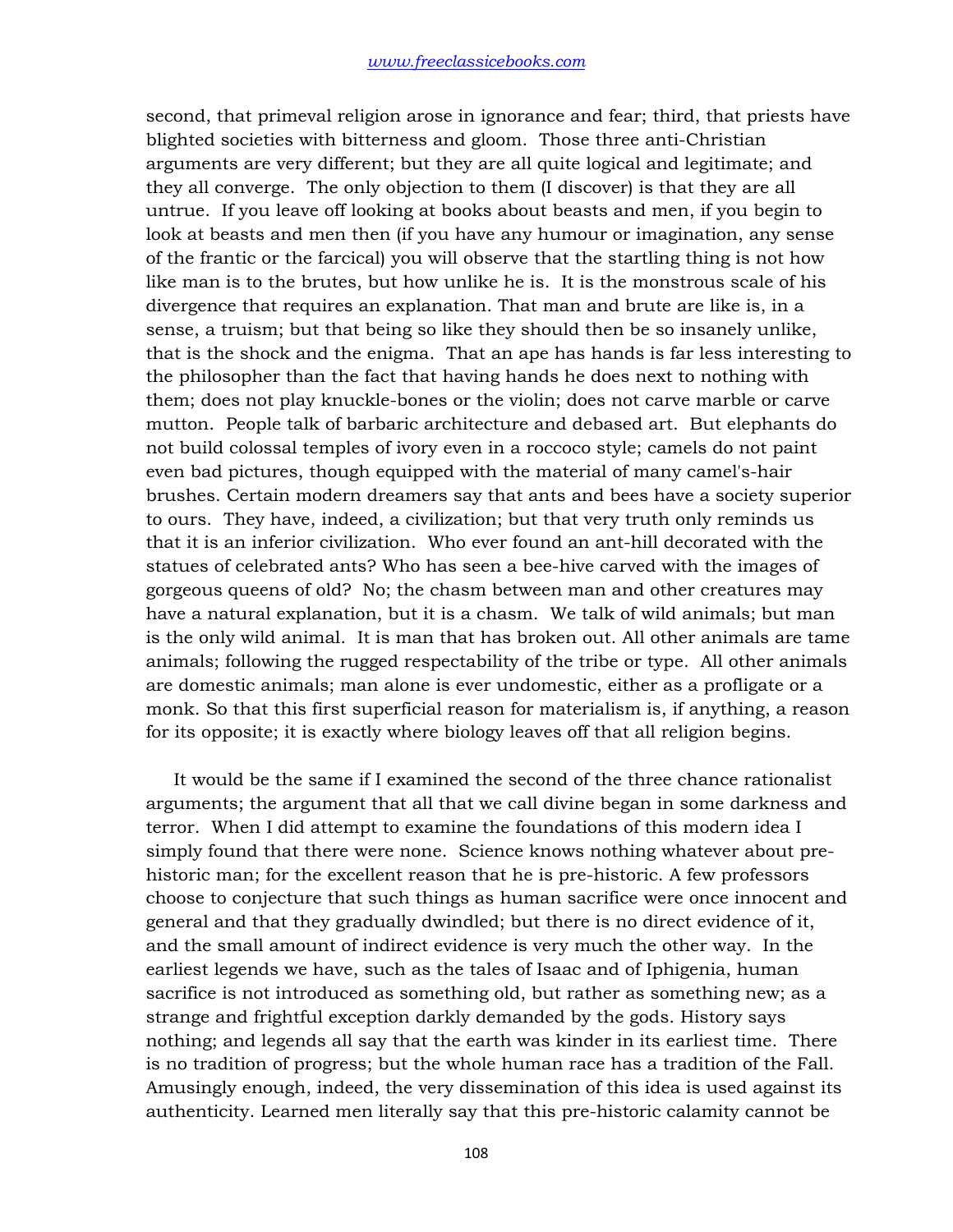true because every race of mankind remembers it. I cannot keep pace with these paradoxes.

 And if we took the third chance instance, it would be the same; the view that priests darken and embitter the world. I look at the world and simply discover that they don't. Those countries in Europe which are still influenced by priests, are exactly the countries where there is still singing and dancing and coloured dresses and art in the open-air. Catholic doctrine and discipline may be walls; but they are the walls of a playground. Christianity is the only frame which has preserved the pleasure of Paganism. We might fancy some children playing on the flat grassy top of some tall island in the sea. So long as there was a wall round the cliff's edge they could fling themselves into every frantic game and make the place the noisiest of nurseries. But the walls were knocked down, leaving the naked peril of the precipice. They did not fall over; but when their friends returned to them they were all huddled in terror in the centre of the island; and their song had ceased.

 Thus these three facts of experience, such facts as go to make an agnostic, are, in this view, turned totally round. I am left saying, "Give me an explanation, first, of the towering eccentricity of man among the brutes; second, of the vast human tradition of some ancient happiness; third, of the partial perpetuation of such pagan joy in the countries of the Catholic Church." One explanation, at any rate, covers all three: the theory that twice was the natural order interrupted by some explosion or revelation such as people now call "psychic." Once Heaven came upon the earth with a power or seal called the image of God, whereby man took command of Nature; and once again (when in empire after empire men had been found wanting) Heaven came to save mankind in the awful shape of a man. This would explain why the mass of men always look backwards; and why the only corner where they in any sense look forwards is the little continent where Christ has His Church. I know it will be said that Japan has become progressive. But how can this be an answer when even in saying "Japan has become progressive," we really only mean, "Japan has become European"? But I wish here not so much to insist on my own explanation as to insist on my original remark. I agree with the ordinary unbelieving man in the street in being guided by three or four odd facts all pointing to something; only when I came to look at the facts I always found they pointed to something else.

 I have given an imaginary triad of such ordinary anti-Christian arguments; if that be too narrow a basis I will give on the spur of the moment another. These are the kind of thoughts which in combination create the impression that Christianity is something weak and diseased. First, for instance, that Jesus was a gentle creature, sheepish and unworldly, a mere ineffectual appeal to the world; second, that Christianity arose and flourished in the dark ages of ignorance, and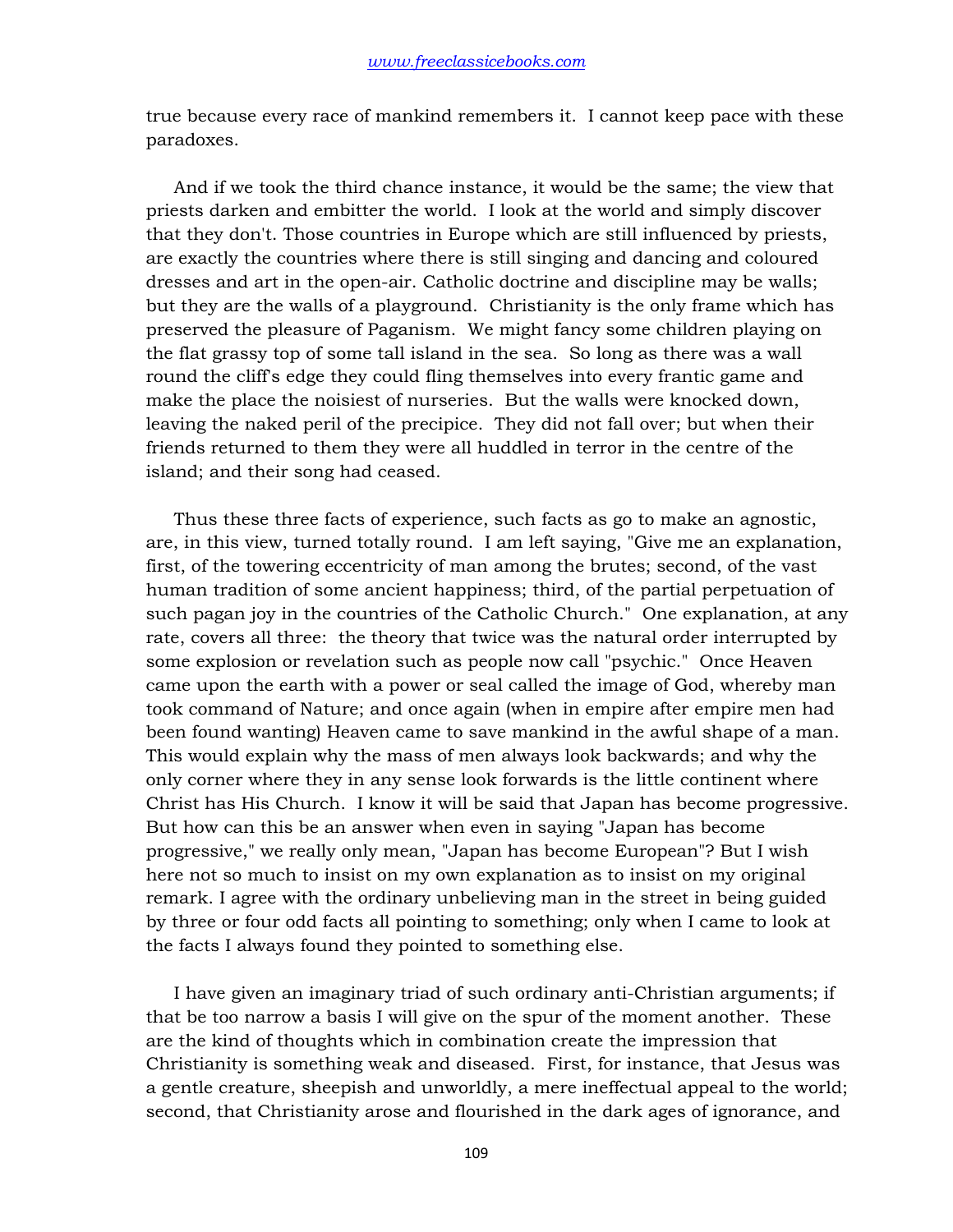that to these the Church would drag us back; third, that the people still strongly religious or (if you will) superstitious--such people as the Irish--are weak, unpractical, and behind the times. I only mention these ideas to affirm the same thing: that when I looked into them independently I found, not that the conclusions were unphilosophical, but simply that the facts were not facts. Instead of looking at books and pictures about the New Testament I looked at the New Testament. There I found an account, not in the least of a person with his hair parted in the middle or his hands clasped in appeal, but of an extraordinary being with lips of thunder and acts of lurid decision, flinging down tables, casting out devils, passing with the wild secrecy of the wind from mountain isolation to a sort of dreadful demagogy; a being who often acted like an angry god-- and always like a god. Christ had even a literary style of his own, not to be found, I think, elsewhere; it consists of an almost furious use of the A FORTIORI. His "how much more" is piled one upon another like castle upon castle in the clouds. The diction used ABOUT Christ has been, and perhaps wisely, sweet and submissive. But the diction used by Christ is quite curiously gigantesque; it is full of camels leaping through needles and mountains hurled into the sea. Morally it is equally terrific; he called himself a sword of slaughter, and told men to buy swords if they sold their coats for them. That he used other even wilder words on the side of non-resistance greatly increases the mystery; but it also, if anything, rather increases the violence. We cannot even explain it by calling such a being insane; for insanity is usually along one consistent channel. The maniac is generally a monomaniac. Here we must remember the difficult definition of Christianity already given; Christianity is a superhuman paradox whereby two opposite passions may blaze beside each other. The one explanation of the Gospel language that does explain it, is that it is the survey of one who from some supernatural height beholds some more startling synthesis.

 I take in order the next instance offered: the idea that Christianity belongs to the Dark Ages. Here I did not satisfy myself with reading modern generalisations; I read a little history. And in history I found that Christianity, so far from belonging to the Dark Ages, was the one path across the Dark Ages that was not dark. It was a shining bridge connecting two shining civilizations. If any one says that the faith arose in ignorance and savagery the answer is simple: it didn't. It arose in the Mediterranean civilization in the full summer of the Roman Empire. The world was swarming with sceptics, and pantheism was as plain as the sun, when Constantine nailed the cross to the mast. It is perfectly true that afterwards the ship sank; but it is far more extraordinary that the ship came up again: repainted and glittering, with the cross still at the top. This is the amazing thing the religion did: it turned a sunken ship into a submarine. The ark lived under the load of waters; after being buried under the debris of dynasties and clans, we arose and remembered Rome. If our faith had been a mere fad of the fading empire, fad would have followed fad in the twilight, and if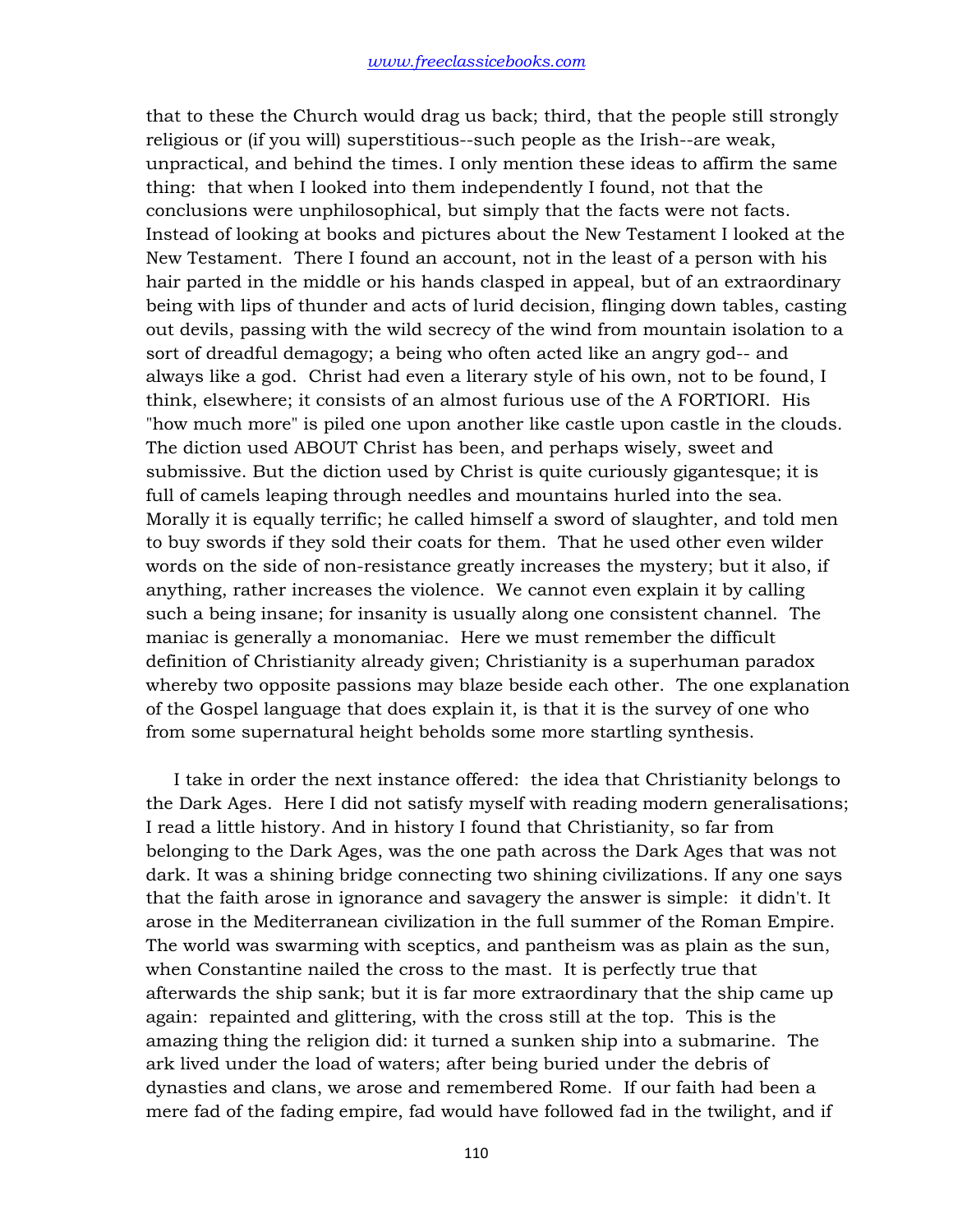the civilization ever re-emerged (and many such have never re-emerged) it would have been under some new barbaric flag. But the Christian Church was the last life of the old society and was also the first life of the new. She took the people who were forgetting how to make an arch and she taught them to invent the Gothic arch. In a word, the most absurd thing that could be said of the Church is the thing we have all heard said of it. How can we say that the Church wishes to bring us back into the Dark Ages? The Church was the only thing that ever brought us out of them.

 I added in this second trinity of objections an idle instance taken from those who feel such people as the Irish to be weakened or made stagnant by superstition. I only added it because this is a peculiar case of a statement of fact that turns out to be a statement of falsehood. It is constantly said of the Irish that they are impractical. But if we refrain for a moment from looking at what is said about them and look at what is DONE about them, we shall see that the Irish are not only practical, but quite painfully successful. The poverty of their country, the minority of their members are simply the conditions under which they were asked to work; but no other group in the British Empire has done so much with such conditions. The Nationalists were the only minority that ever succeeded in twisting the whole British Parliament sharply out of its path. The Irish peasants are the only poor men in these islands who have forced their masters to disgorge. These people, whom we call priest-ridden, are the only Britons who will not be squire-ridden. And when I came to look at the actual Irish character, the case was the same. Irishmen are best at the specially HARD professions--the trades of iron, the lawyer, and the soldier. In all these cases, therefore, I came back to the same conclusion: the sceptic was quite right to go by the facts, only he had not looked at the facts. The sceptic is too credulous; he believes in newspapers or even in encyclopedias. Again the three questions left me with three very antagonistic questions. The average sceptic wanted to know how I explained the namby-pamby note in the Gospel, the connection of the creed with mediaeval darkness and the political impracticability of the Celtic Christians. But I wanted to ask, and to ask with an earnestness amounting to urgency, "What is this incomparable energy which appears first in one walking the earth like a living judgment and this energy which can die with a dying civilization and yet force it to a resurrection from the dead; this energy which last of all can inflame a bankrupt peasantry with so fixed a faith in justice that they get what they ask, while others go empty away; so that the most helpless island of the Empire can actually help itself?"

 There is an answer: it is an answer to say that the energy is truly from outside the world; that it is psychic, or at least one of the results of a real psychical disturbance. The highest gratitude and respect are due to the great human civilizations such as the old Egyptian or the existing Chinese.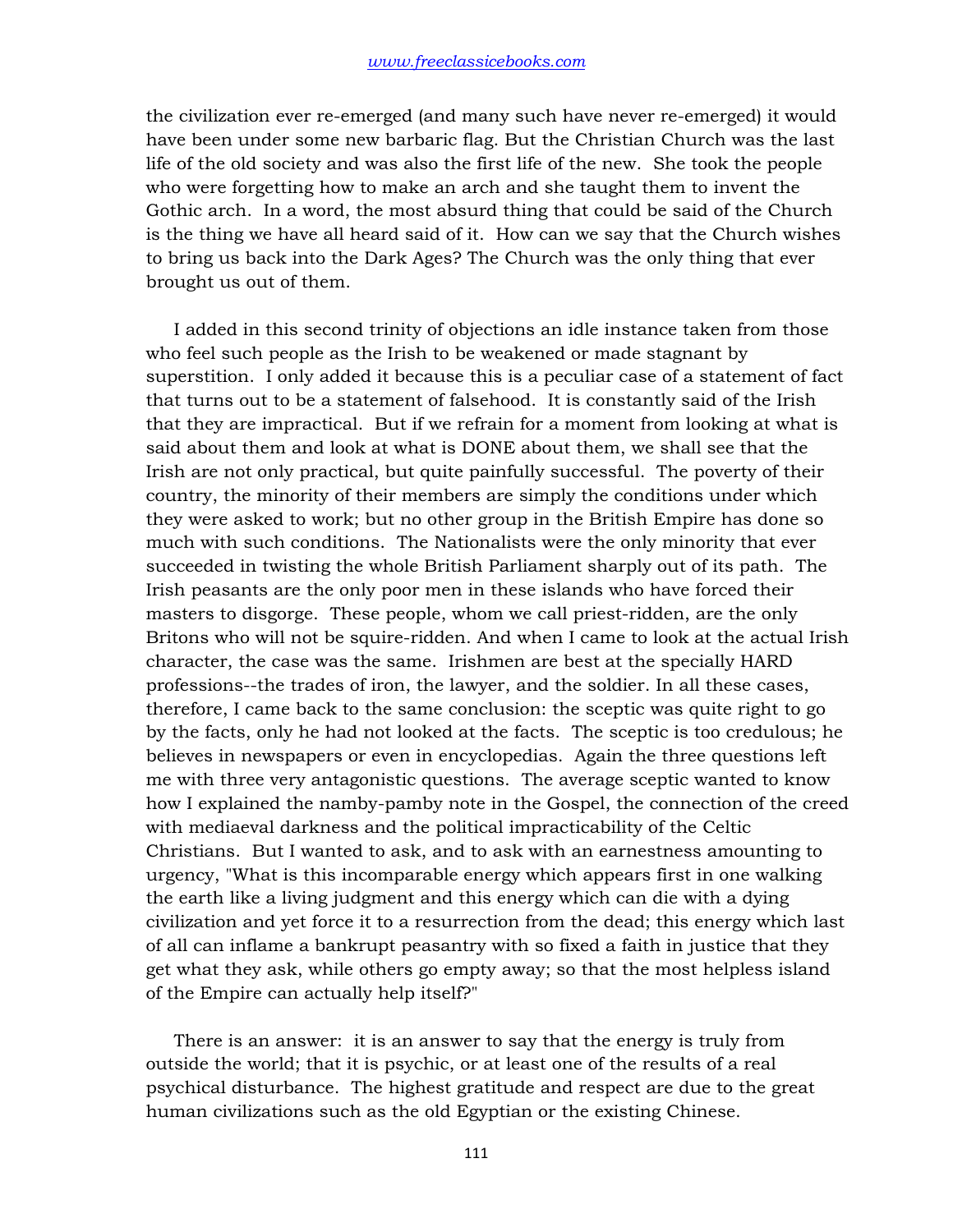Nevertheless it is no injustice for them to say that only modern Europe has exhibited incessantly a power of self-renewal recurring often at the shortest intervals and descending to the smallest facts of building or costume. All other societies die finally and with dignity. We die daily. We are always being born again with almost indecent obstetrics. It is hardly an exaggeration to say that there is in historic Christendom a sort of unnatural life: it could be explained as a supernatural life. It could be explained as an awful galvanic life working in what would have been a corpse. For our civilization OUGHT to have died, by all parallels, by all sociological probability, in the Ragnorak of the end of Rome. That is the weird inspiration of our estate: you and I have no business to be here at all. We are all REVENANTS; all living Christians are dead pagans walking about. Just as Europe was about to be gathered in silence to Assyria and Babylon, something entered into its body. And Europe has had a strange life--it is not too much to say that it has had the JUMPS-- ever since.

 I have dealt at length with such typical triads of doubt in order to convey the main contention--that my own case for Christianity is rational; but it is not simple. It is an accumulation of varied facts, like the attitude of the ordinary agnostic. But the ordinary agnostic has got his facts all wrong. He is a nonbeliever for a multitude of reasons; but they are untrue reasons. He doubts because the Middle Ages were barbaric, but they weren't; because Darwinism is demonstrated, but it isn't; because miracles do not happen, but they do; because monks were lazy, but they were very industrious; because nuns are unhappy, but they are particularly cheerful; because Christian art was sad and pale, but it was picked out in peculiarly bright colours and gay with gold; because modern science is moving away from the supernatural, but it isn't, it is moving towards the supernatural with the rapidity of a railway train.

 But among these million facts all flowing one way there is, of course, one question sufficiently solid and separate to be treated briefly, but by itself; I mean the objective occurrence of the supernatural. In another chapter I have indicated the fallacy of the ordinary supposition that the world must be impersonal because it is orderly. A person is just as likely to desire an orderly thing as a disorderly thing. But my own positive conviction that personal creation is more conceivable than material fate, is, I admit, in a sense, undiscussable. I will not call it a faith or an intuition, for those words are mixed up with mere emotion, it is strictly an intellectual conviction; but it is a PRIMARY intellectual conviction like the certainty of self of the good of living. Any one who likes, therefore, may call my belief in God merely mystical; the phrase is not worth fighting about. But my belief that miracles have happened in human history is not a mystical belief at all; I believe in them upon human evidences as I do in the discovery of America. Upon this point there is a simple logical fact that only requires to be stated and cleared up. Somehow or other an extraordinary idea has arisen that the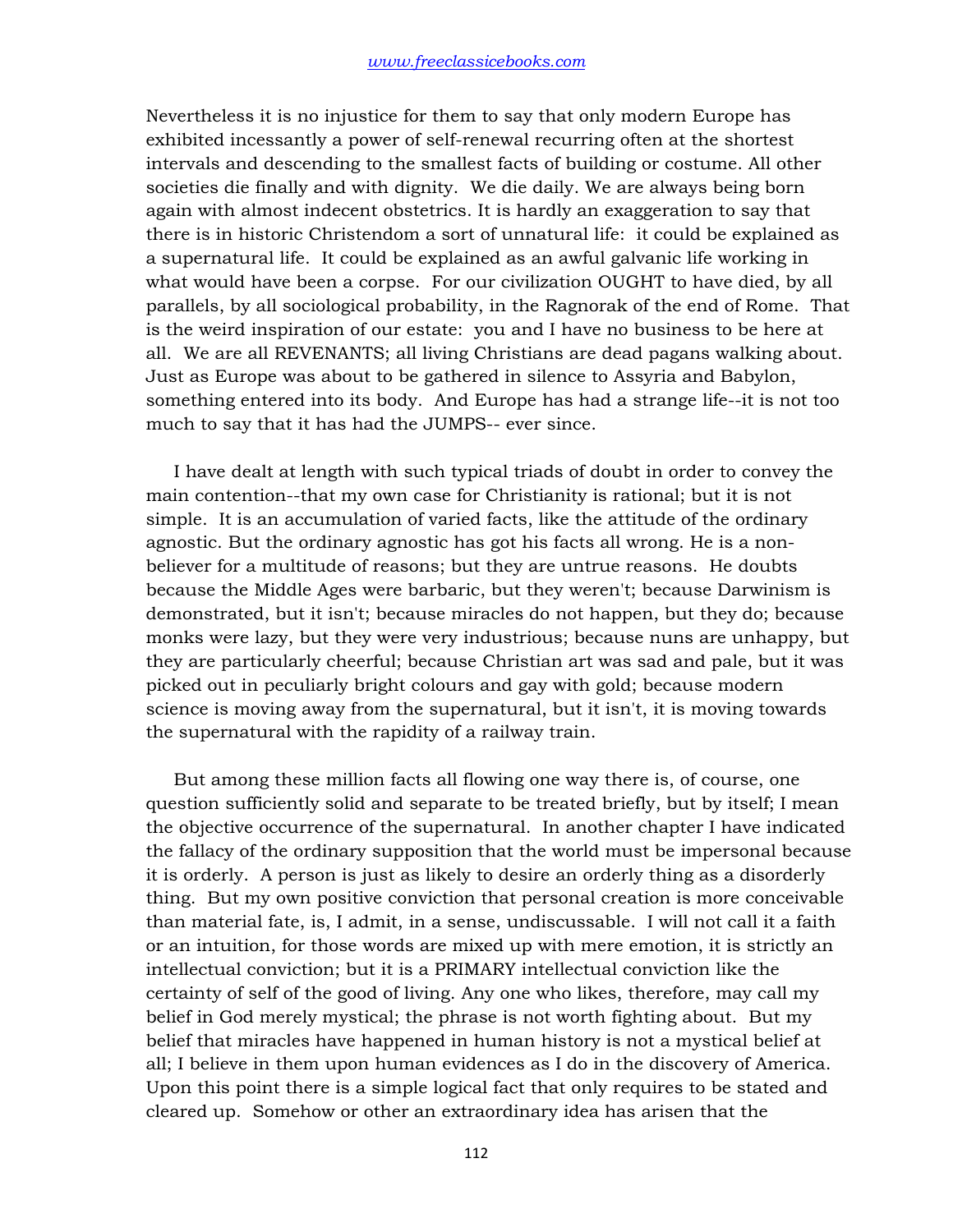disbelievers in miracles consider them coldly and fairly, while believers in miracles accept them only in connection with some dogma. The fact is quite the other way. The believers in miracles accept them (rightly or wrongly) because they have evidence for them. The disbelievers in miracles deny them (rightly or wrongly) because they have a doctrine against them. The open, obvious, democratic thing is to believe an old apple-woman when she bears testimony to a miracle, just as you believe an old apple-woman when she bears testimony to a murder. The plain, popular course is to trust the peasant's word about the ghost exactly as far as you trust the peasant's word about the landlord. Being a peasant he will probably have a great deal of healthy agnosticism about both. Still you could fill the British Museum with evidence uttered by the peasant, and given in favour of the ghost. If it comes to human testimony there is a choking cataract of human testimony in favour of the supernatural. If you reject it, you can only mean one of two things. You reject the peasant's story about the ghost either because the man is a peasant or because the story is a ghost story. That is, you either deny the main principle of democracy, or you affirm the main principle of materialism-- the abstract impossibility of miracle. You have a perfect right to do so; but in that case you are the dogmatist. It is we Christians who accept all actual evidence--it is you rationalists who refuse actual evidence being constrained to do so by your creed. But I am not constrained by any creed in the matter, and looking impartially into certain miracles of mediaeval and modern times, I have come to the conclusion that they occurred. All argument against these plain facts is always argument in a circle. If I say, "Mediaeval documents attest certain miracles as much as they attest certain battles," they answer, "But mediaevals were superstitious"; if I want to know in what they were superstitious, the only ultimate answer is that they believed in the miracles. If I say "a peasant saw a ghost," I am told, "But peasants are so credulous." If I ask, "Why credulous?" the only answer is--that they see ghosts. Iceland is impossible because only stupid sailors have seen it; and the sailors are only stupid because they say they have seen Iceland. It is only fair to add that there is another argument that the unbeliever may rationally use against miracles, though he himself generally forgets to use it.

 He may say that there has been in many miraculous stories a notion of spiritual preparation and acceptance: in short, that the miracle could only come to him who believed in it. It may be so, and if it is so how are we to test it? If we are inquiring whether certain results follow faith, it is useless to repeat wearily that (if they happen) they do follow faith. If faith is one of the conditions, those without faith have a most healthy right to laugh. But they have no right to judge. Being a believer may be, if you like, as bad as being drunk; still if we were extracting psychological facts from drunkards, it would be absurd to be always taunting them with having been drunk. Suppose we were investigating whether angry men really saw a red mist before their eyes. Suppose sixty excellent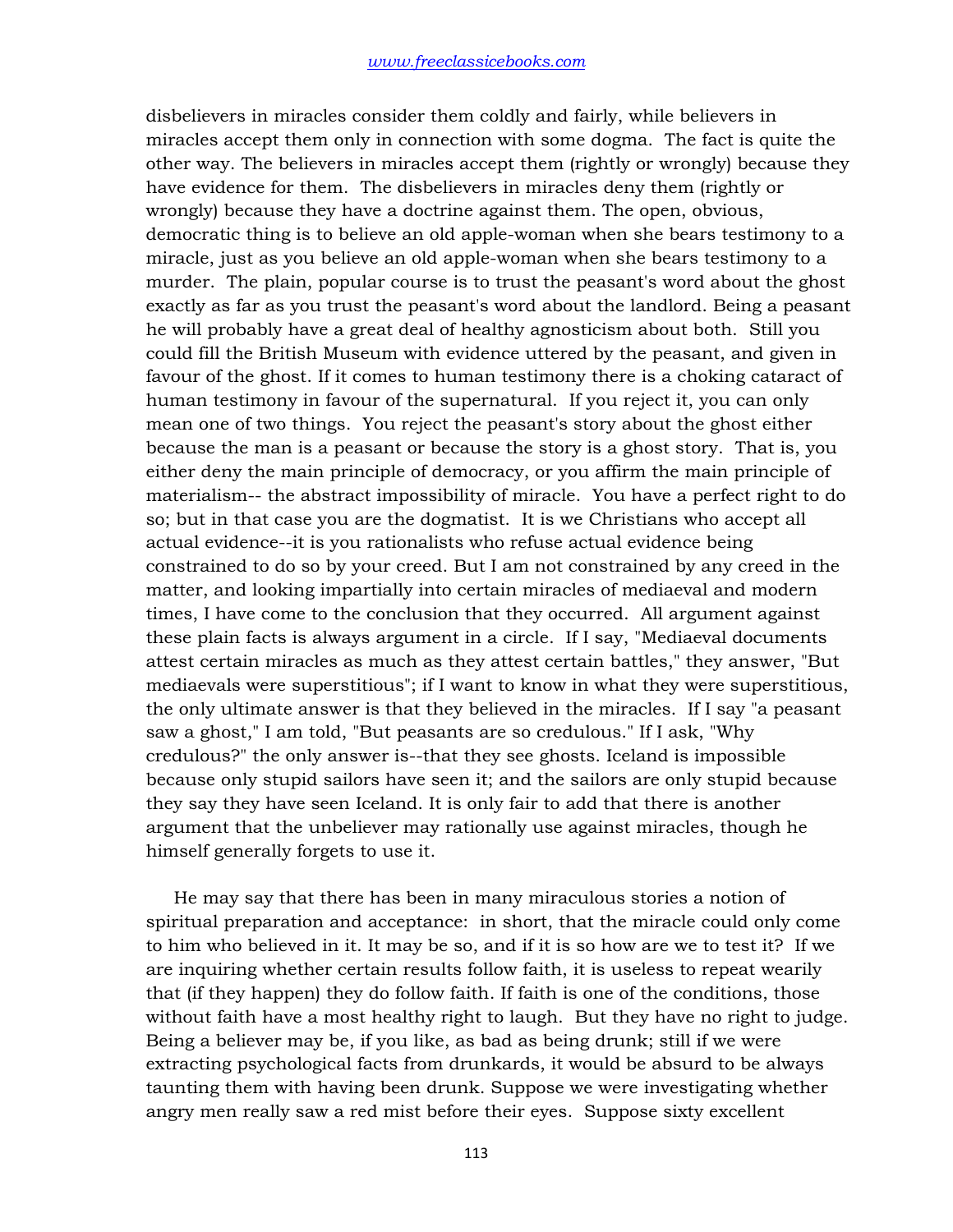householders swore that when angry they had seen this crimson cloud: surely it would be absurd to answer "Oh, but you admit you were angry at the time." They might reasonably rejoin (in a stentorian chorus), "How the blazes could we discover, without being angry, whether angry people see red?" So the saints and ascetics might rationally reply, "Suppose that the question is whether believers can see visions--even then, if you are interested in visions it is no point to object to believers." You are still arguing in a circle--in that old mad circle with which this book began.

 The question of whether miracles ever occur is a question of common sense and of ordinary historical imagination: not of any final physical experiment. One may here surely dismiss that quite brainless piece of pedantry which talks about the need for "scientific conditions" in connection with alleged spiritual phenomena. If we are asking whether a dead soul can communicate with a living it is ludicrous to insist that it shall be under conditions in which no two living souls in their senses would seriously communicate with each other. The fact that ghosts prefer darkness no more disproves the existence of ghosts than the fact that lovers prefer darkness disproves the existence of love. If you choose to say, "I will believe that Miss Brown called her fiance a periwinkle or, any other endearing term, if she will repeat the word before seventeen psychologists," then I shall reply, "Very well, if those are your conditions, you will never get the truth, for she certainly will not say it." It is just as unscientific as it is unphilosophical to be surprised that in an unsympathetic atmosphere certain extraordinary sympathies do not arise. It is as if I said that I could not tell if there was a fog because the air was not clear enough; or as if I insisted on perfect sunlight in order to see a solar eclipse.

 As a common-sense conclusion, such as those to which we come about sex or about midnight (well knowing that many details must in their own nature be concealed) I conclude that miracles do happen. I am forced to it by a conspiracy of facts: the fact that the men who encounter elves or angels are not the mystics and the morbid dreamers, but fishermen, farmers, and all men at once coarse and cautious; the fact that we all know men who testify to spiritualistic incidents but are not spiritualists, the fact that science itself admits such things more and more every day. Science will even admit the Ascension if you call it Levitation, and will very likely admit the Resurrection when it has thought of another word for it. I suggest the Regalvanisation. But the strongest of all is the dilemma above mentioned, that these supernatural things are never denied except on the basis either of anti-democracy or of materialist dogmatism--I may say materialist mysticism. The sceptic always takes one of the two positions; either an ordinary man need not be believed, or an extraordinary event must not be believed. For I hope we may dismiss the argument against wonders attempted in the mere recapitulation of frauds, of swindling mediums or trick miracles. That is not an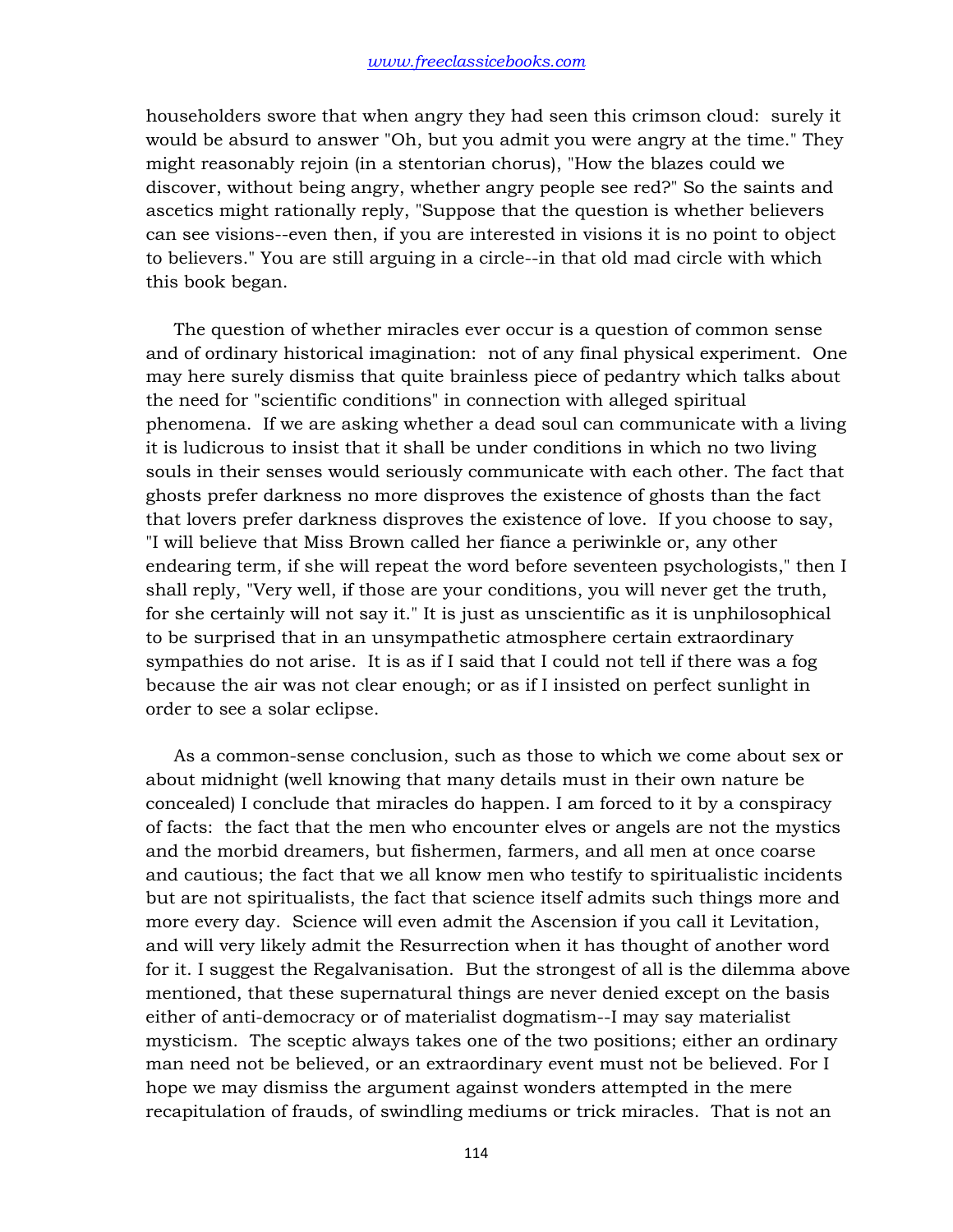argument at all, good or bad. A false ghost disproves the reality of ghosts exactly as much as a forged banknote disproves the existence of the Bank of England-- if anything, it proves its existence.

 Given this conviction that the spiritual phenomena do occur (my evidence for which is complex but rational), we then collide with one of the worst mental evils of the age. The greatest disaster of the nineteenth century was this: that men began to use the word "spiritual" as the same as the word "good." They thought that to grow in refinement and uncorporeality was to grow in virtue. When scientific evolution was announced, some feared that it would encourage mere animality. It did worse: it encouraged mere spirituality. It taught men to think that so long as they were passing from the ape they were going to the angel. But you can pass from the ape and go to the devil. A man of genius, very typical of that time of bewilderment, expressed it perfectly. Benjamin Disraeli was right when he said he was on the side of the angels. He was indeed; he was on the side of the fallen angels. He was not on the side of any mere appetite or animal brutality; but he was on the side of all the imperialism of the princes of the abyss; he was on the side of arrogance and mystery, and contempt of all obvious good. Between this sunken pride and the towering humilities of heaven there are, one must suppose, spirits of shapes and sizes. Man, in encountering them, must make much the same mistakes that he makes in encountering any other varied types in any other distant continent. It must be hard at first to know who is supreme and who is subordinate. If a shade arose from the under world, and stared at Piccadilly, that shade would not quite understand the idea of an ordinary closed carriage. He would suppose that the coachman on the box was a triumphant conqueror, dragging behind him a kicking and imprisoned captive. So, if we see spiritual facts for the first time, we may mistake who is uppermost. It is not enough to find the gods; they are obvious; we must find God, the real chief of the gods. We must have a long historic experience in supernatural phenomena-- in order to discover which are really natural. In this light I find the history of Christianity, and even of its Hebrew origins, quite practical and clear. It does not trouble me to be told that the Hebrew god was one among many. I know he was, without any research to tell me so. Jehovah and Baal looked equally important, just as the sun and the moon looked the same size. It is only slowly that we learn that the sun is immeasurably our master, and the small moon only our satellite. Believing that there is a world of spirits, I shall walk in it as I do in the world of men, looking for the thing that I like and think good. Just as I should seek in a desert for clean water, or toil at the North Pole to make a comfortable fire, so I shall search the land of void and vision until I find something fresh like water, and comforting like fire; until I find some place in eternity, where I am literally at home. And there is only one such place to be found.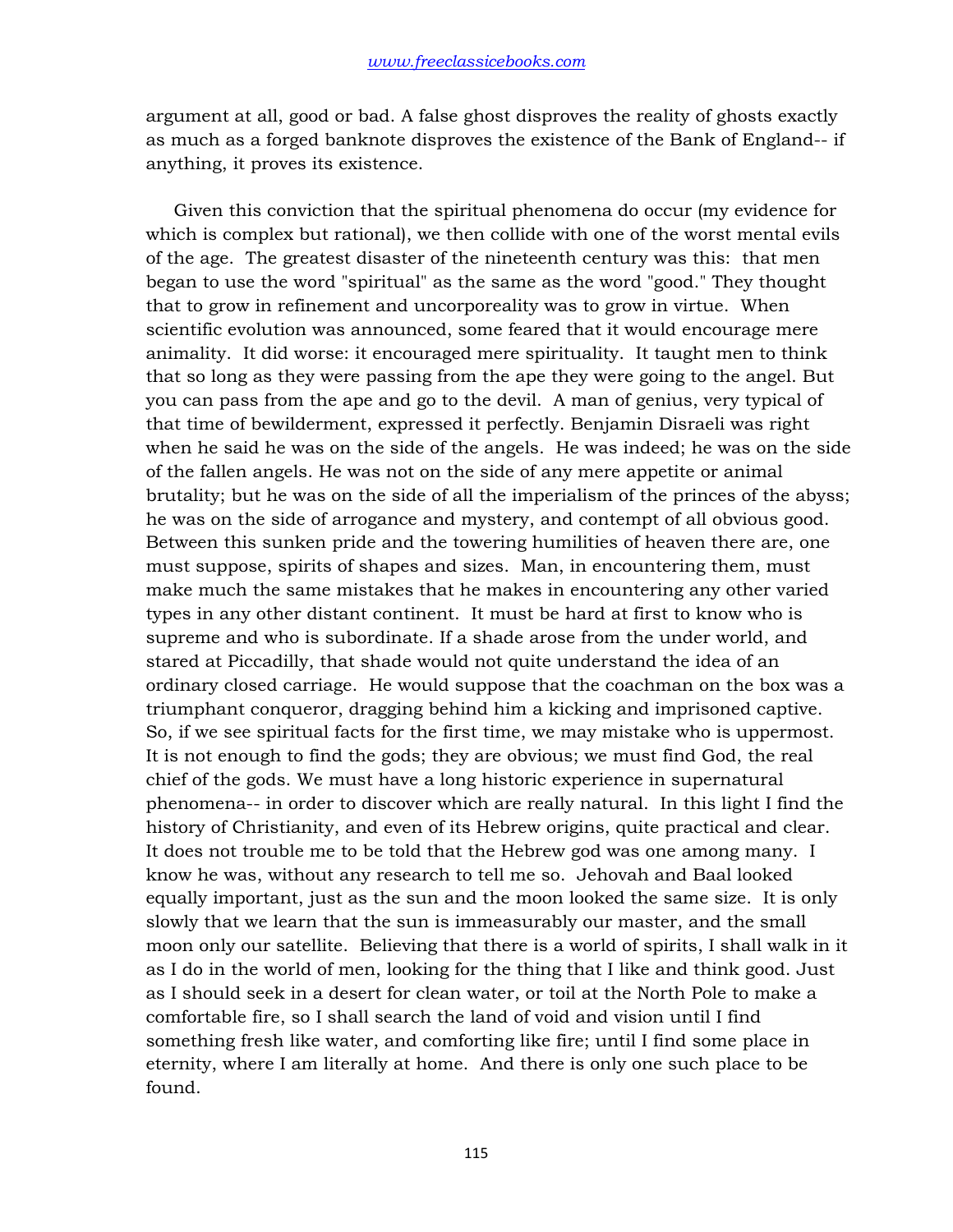I have now said enough to show (to any one to whom such an explanation is essential) that I have in the ordinary arena of apologetics, a ground of belief. In pure records of experiment (if these be taken democratically without contempt or favour) there is evidence first, that miracles happen, and second that the nobler miracles belong to our tradition. But I will not pretend that this curt discussion is my real reason for accepting Christianity instead of taking the moral good of Christianity as I should take it out of Confucianism.

 I have another far more solid and central ground for submitting to it as a faith, instead of merely picking up hints from it as a scheme. And that is this: that the Christian Church in its practical relation to my soul is a living teacher, not a dead one. It not only certainly taught me yesterday, but will almost certainly teach me to-morrow. Once I saw suddenly the meaning of the shape of the cross; some day I may see suddenly the meaning of the shape of the mitre. One fine morning I saw why windows were pointed; some fine morning I may see why priests were shaven. Plato has told you a truth; but Plato is dead. Shakespeare has startled you with an image; but Shakespeare will not startle you with any more. But imagine what it would be to live with such men still living, to know that Plato might break out with an original lecture to-morrow, or that at any moment Shakespeare might shatter everything with a single song. The man who lives in contact with what he believes to be a living Church is a man always expecting to meet Plato and Shakespeare to-morrow at breakfast. He is always expecting to see some truth that he has never seen before. There is one only other parallel to this position; and that is the parallel of the life in which we all began. When your father told you, walking about the garden, that bees stung or that roses smelt sweet, you did not talk of taking the best out of his philosophy. When the bees stung you, you did not call it an entertaining coincidence. When the rose smelt sweet you did not say "My father is a rude, barbaric symbol, enshrining (perhaps unconsciously) the deep delicate truths that flowers smell." No: you believed your father, because you had found him to be a living fountain of facts, a thing that really knew more than you; a thing that would tell you truth to-morrow, as well as to-day. And if this was true of your father, it was even truer of your mother; at least it was true of mine, to whom this book is dedicated. Now, when society is in a rather futile fuss about the subjection of women, will no one say how much every man owes to the tyranny and privilege of women, to the fact that they alone rule education until education becomes futile: for a boy is only sent to be taught at school when it is too late to teach him anything. The real thing has been done already, and thank God it is nearly always done by women. Every man is womanised, merely by being born. They talk of the masculine woman; but every man is a feminised man. And if ever men walk to Westminster to protest against this female privilege, I shall not join their procession.

For I remember with certainty this fixed psychological fact; that the very time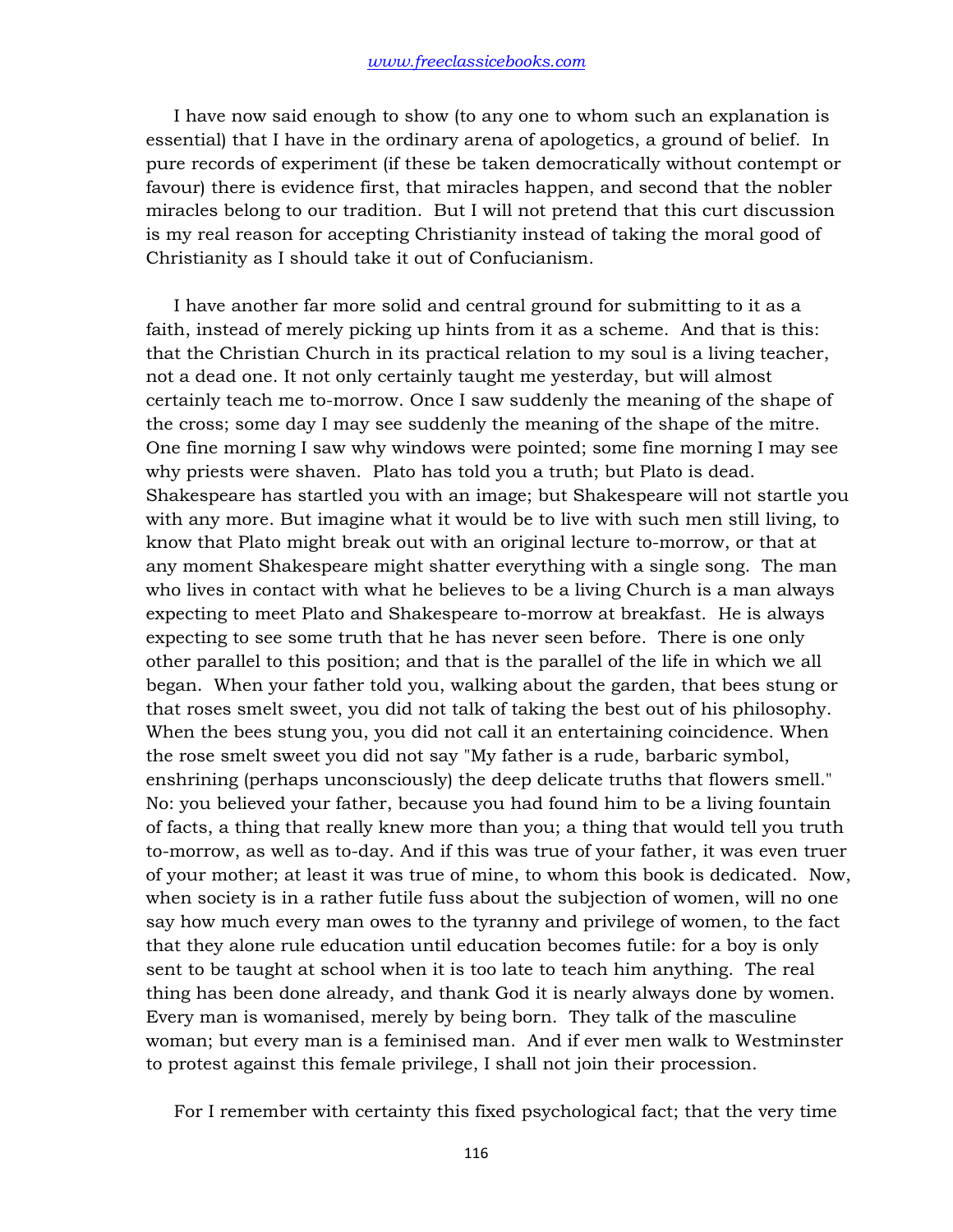when I was most under a woman's authority, I was most full of flame and adventure. Exactly because when my mother said that ants bit they did bite, and because snow did come in winter (as she said); therefore the whole world was to me a fairyland of wonderful fulfilments, and it was like living in some Hebraic age, when prophecy after prophecy came true. I went out as a child into the garden, and it was a terrible place to me, precisely because I had a clue to it: if I had held no clue it would not have been terrible, but tame. A mere unmeaning wilderness is not even impressive. But the garden of childhood was fascinating, exactly because everything had a fixed meaning which could be found out in its turn. Inch by inch I might discover what was the object of the ugly shape called a rake; or form some shadowy conjecture as to why my parents kept a cat.

 So, since I have accepted Christendom as a mother and not merely as a chance example, I have found Europe and the world once more like the little garden where I stared at the symbolic shapes of cat and rake; I look at everything with the old elvish ignorance and expectancy. This or that rite or doctrine may look as ugly and extraordinary as a rake; but I have found by experience that such things end somehow in grass and flowers. A clergyman may be apparently as useless as a cat, but he is also as fascinating, for there must be some strange reason for his existence. I give one instance out of a hundred; I have not myself any instinctive kinship with that enthusiasm for physical virginity, which has certainly been a note of historic Christianity. But when I look not at myself but at the world, I perceive that this enthusiasm is not only a note of Christianity, but a note of Paganism, a note of high human nature in many spheres. The Greeks felt virginity when they carved Artemis, the Romans when they robed the vestals, the worst and wildest of the great Elizabethan playwrights clung to the literal purity of a woman as to the central pillar of the world. Above all, the modern world (even while mocking sexual innocence) has flung itself into a generous idolatry of sexual innocence-- the great modern worship of children. For any man who loves children will agree that their peculiar beauty is hurt by a hint of physical sex. With all this human experience, allied with the Christian authority, I simply conclude that I am wrong, and the church right; or rather that I am defective, while the church is universal. It takes all sorts to make a church; she does not ask me to be celibate. But the fact that I have no appreciation of the celibates, I accept like the fact that I have no ear for music. The best human experience is against me, as it is on the subject of Bach. Celibacy is one flower in my father's garden, of which I have not been told the sweet or terrible name. But I may be told it any day.

 This, therefore, is, in conclusion, my reason for accepting the religion and not merely the scattered and secular truths out of the religion. I do it because the thing has not merely told this truth or that truth, but has revealed itself as a truth-telling thing. All other philosophies say the things that plainly seem to be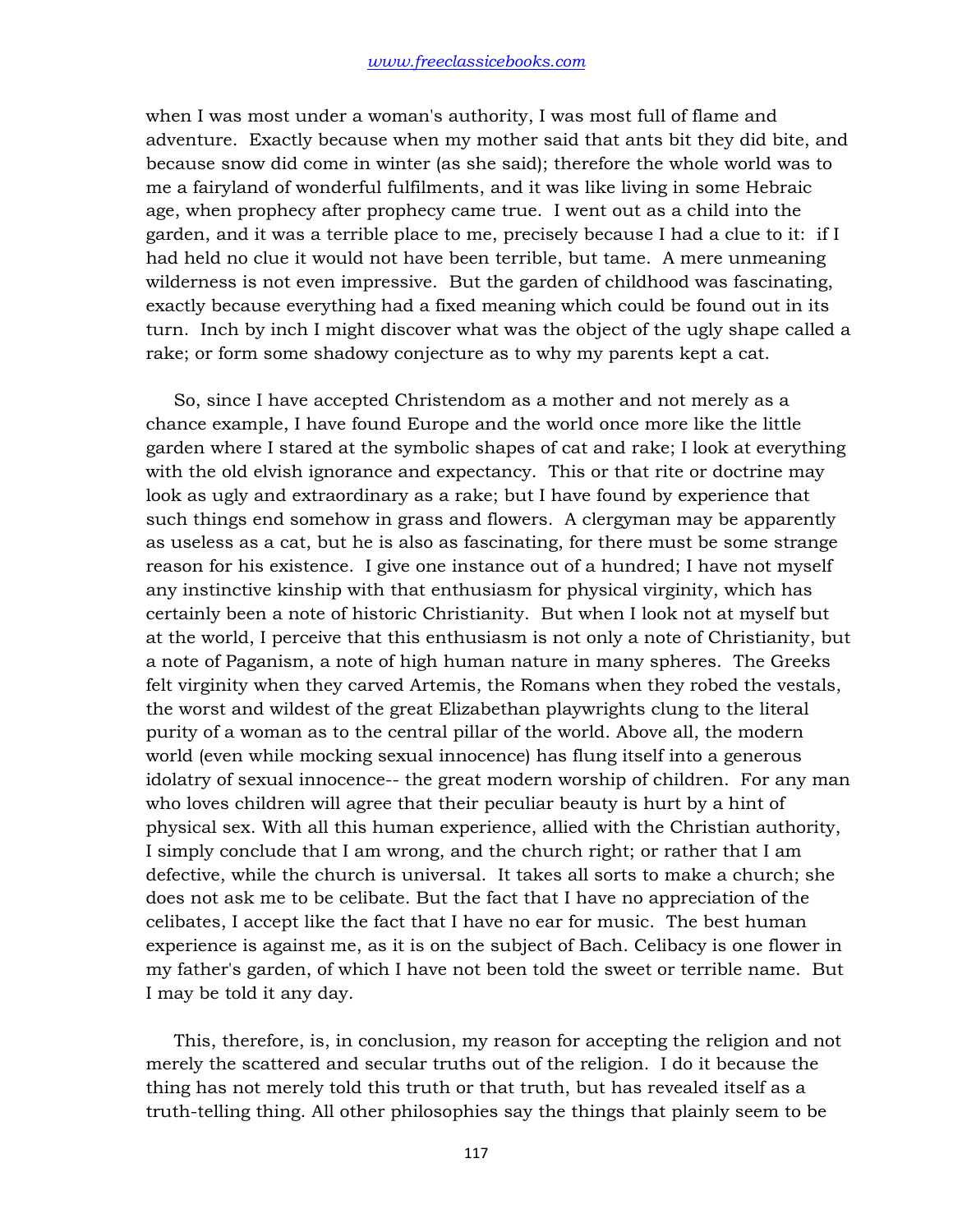true; only this philosophy has again and again said the thing that does not seem to be true, but is true. Alone of all creeds it is convincing where it is not attractive; it turns out to be right, like my father in the garden. Theosophists for instance will preach an obviously attractive idea like re-incarnation; but if we wait for its logical results, they are spiritual superciliousness and the cruelty of caste. For if a man is a beggar by his own pre-natal sins, people will tend to despise the beggar. But Christianity preaches an obviously unattractive idea, such as original sin; but when we wait for its results, they are pathos and brotherhood, and a thunder of laughter and pity; for only with original sin we can at once pity the beggar and distrust the king. Men of science offer us health, an obvious benefit; it is only afterwards that we discover that by health, they mean bodily slavery and spiritual tedium. Orthodoxy makes us jump by the sudden brink of hell; it is only afterwards that we realise that jumping was an athletic exercise highly beneficial to our health. It is only afterwards that we realise that this danger is the root of all drama and romance. The strongest argument for the divine grace is simply its ungraciousness. The unpopular parts of Christianity turn out when examined to be the very props of the people. The outer ring of Christianity is a rigid guard of ethical abnegations and professional priests; but inside that inhuman guard you will find the old human life dancing like children, and drinking wine like men; for Christianity is the only frame for pagan freedom. But in the modern philosophy the case is opposite; it is its outer ring that is obviously artistic and emancipated; its despair is within.

 And its despair is this, that it does not really believe that there is any meaning in the universe; therefore it cannot hope to find any romance; its romances will have no plots. A man cannot expect any adventures in the land of anarchy. But a man can expect any number of adventures if he goes travelling in the land of authority. One can find no meanings in a jungle of scepticism; but the man will find more and more meanings who walks through a forest of doctrine and design. Here everything has a story tied to its tail, like the tools or pictures in my father's house; for it is my father's house. I end where I began--at the right end. I have entered at last the gate of all good philosophy. I have come into my second childhood.

 But this larger and more adventurous Christian universe has one final mark difficult to express; yet as a conclusion of the whole matter I will attempt to express it. All the real argument about religion turns on the question of whether a man who was born upside down can tell when he comes right way up. The primary paradox of Christianity is that the ordinary condition of man is not his sane or sensible condition; that the normal itself is an abnormality. That is the inmost philosophy of the Fall. In Sir Oliver Lodge's interesting new Catechism, the first two questions were: "What are you?" and "What, then, is the meaning of the Fall of Man?" I remember amusing myself by writing my own answers to the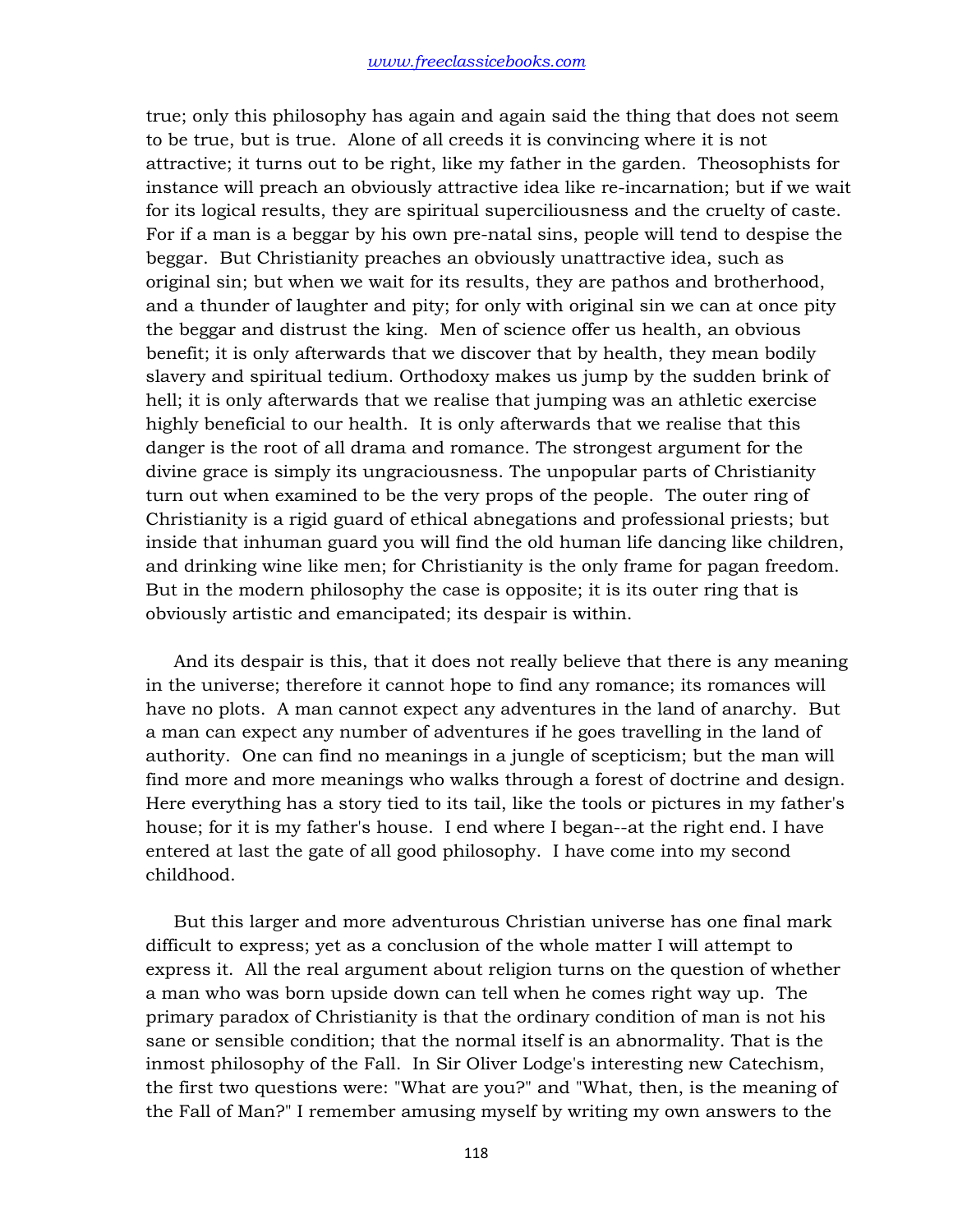questions; but I soon found that they were very broken and agnostic answers. To the question, "What are you?" I could only answer, "God knows." And to the question, "What is meant by the Fall?" I could answer with complete sincerity, "That whatever I am, I am not myself." This is the prime paradox of our religion; something that we have never in any full sense known, is not only better than ourselves, but even more natural to us than ourselves. And there is really no test of this except the merely experimental one with which these

pages began, the test of the padded cell and the open door. It is only since I have known orthodoxy that I have known mental emancipation. But, in conclusion, it has one special application to the ultimate idea of joy.

 It is said that Paganism is a religion of joy and Christianity of sorrow; it would be just as easy to prove that Paganism is pure sorrow and Christianity pure joy. Such conflicts mean nothing and lead nowhere. Everything human must have in it both joy and sorrow; the only matter of interest is the manner in which the two things are balanced or divided. And the really interesting thing is this, that the pagan was (in the main) happier and happier as he approached the earth, but sadder and sadder as he approached the heavens. The gaiety of the best Paganism, as in the playfulness of Catullus or Theocritus, is, indeed, an eternal gaiety never to be forgotten by a grateful humanity. But it is all a gaiety about the facts of life, not about its origin. To the pagan the small things are as sweet as the small brooks breaking out of the mountain; but the broad things are as bitter as the sea. When the pagan looks at the very core of the cosmos he is struck cold. Behind the gods, who are merely despotic, sit the fates, who are deadly. Nay, the fates are worse than deadly; they are dead. And when rationalists say that the ancient world was more enlightened than the Christian, from their point of view they are right. For when they say "enlightened" they mean darkened with incurable despair. It is profoundly true that the ancient world was more modern than the Christian. The common bond is in the fact that ancients and moderns have both been miserable about existence, about everything, while mediaevals were happy about that at least. I freely grant that the pagans, like the moderns, were only miserable about everything--they were quite jolly about everything else. I concede that the Christians of the Middle Ages were only at peace about everything--they were at war about everything else. But if the question turn on the primary pivot of the cosmos, then there was more cosmic contentment in the narrow and bloody streets of Florence than in the theatre of Athens or the open garden of Epicurus. Giotto lived in a gloomier town than Euripides, but he lived in a gayer universe.

 The mass of men have been forced to be gay about the little things, but sad about the big ones. Nevertheless (I offer my last dogma defiantly) it is not native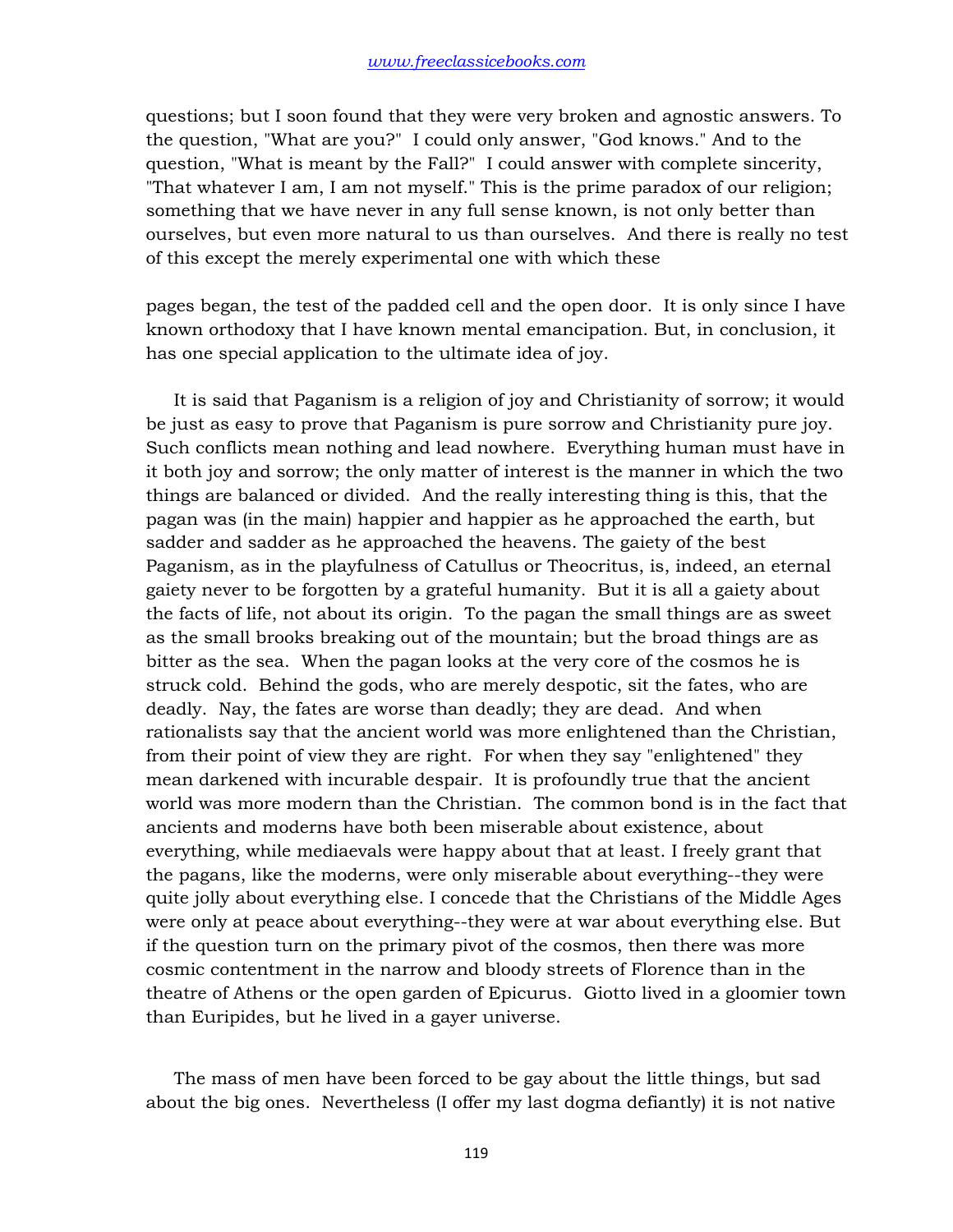to man to be so. Man is more himself, man is more manlike, when joy is the fundamental thing in him, and grief the superficial. Melancholy should be an innocent interlude, a tender and fugitive frame of mind; praise should be the permanent pulsation of the soul. Pessimism is at best an emotional half-holiday; joy is the uproarious labour by which all things live. Yet, according to the apparent estate of man as seen by the pagan or the agnostic, this primary need of human nature can never be fulfilled. Joy ought to be expansive; but for the agnostic it must be contracted, it must cling to one corner of the world. Grief ought to be a concentration; but for the agnostic its desolation is spread through an unthinkable eternity. This is what I call being born upside down. The sceptic may truly be said to be topsy-turvy; for his feet are dancing upwards in idle ecstasies, while his brain is in the abyss. To the modern man the heavens are actually below the earth. The explanation is simple; he is standing on his head; which is a very weak pedestal to stand on. But when he has found his feet again he knows it. Christianity satisfies suddenly and perfectly man's ancestral instinct for being the right way up; satisfies it supremely in this; that by its creed joy becomes something gigantic and sadness something special and small. The vault above us is not deaf because the universe is an idiot; the silence is not the heartless silence of an endless and aimless world. Rather the silence around us is a small and pitiful stillness like the prompt stillness in a sick-room. We are perhaps permitted tragedy as a sort of merciful comedy: because the frantic energy of divine things would knock us down like a drunken farce. We can take our own tears more lightly than we could take the tremendous levities of the angels. So we sit perhaps in a starry chamber of silence, while the laughter of the heavens is too loud for us to hear.

 Joy, which was the small publicity of the pagan, is the gigantic secret of the Christian. And as I close this chaotic volume I open again the strange small book from which all Christianity came; and I am again haunted by a kind of confirmation. The tremendous figure which fills the Gospels towers in this respect, as in every other, above all the thinkers who ever thought themselves tall. His pathos was natural, almost casual. The Stoics, ancient and modern, were proud of concealing their tears. He never concealed His tears; He showed them plainly on His open face at any daily sight, such as the far sight of His native city. Yet He concealed something. Solemn supermen and imperial diplomatists are proud of restraining their anger. He never restrained His anger. He flung furniture down the front steps of the Temple, and asked men how they expected to escape the damnation of Hell. Yet He restrained something. I say it with reverence; there was in that shattering personality a thread that must be called shyness. There was something that He hid from all men when He went up a mountain to pray. There was something that He covered constantly by abrupt silence or impetuous isolation. There was some one thing that was too great for